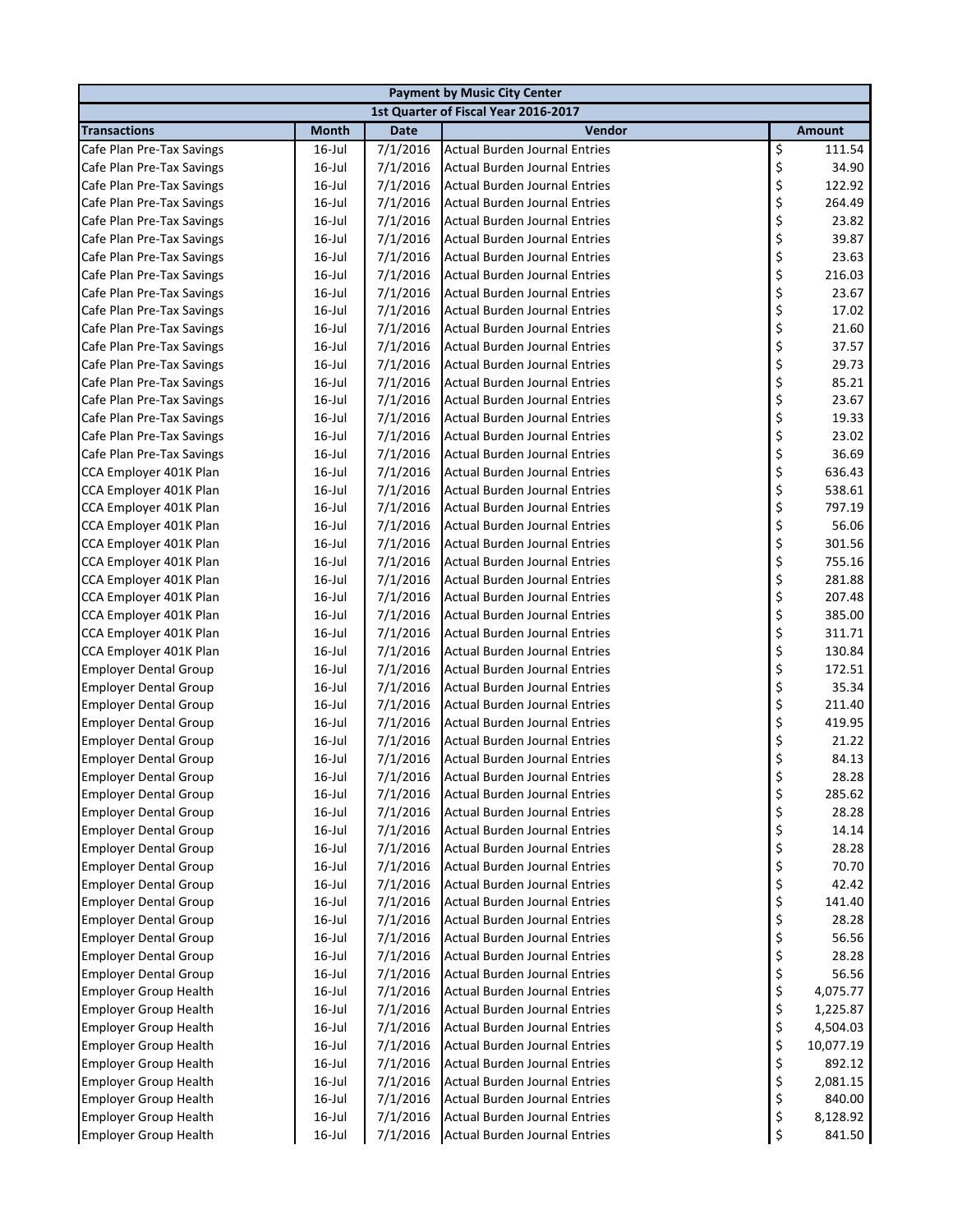| <b>Payment by Music City Center</b> |              |             |                                      |    |               |  |  |
|-------------------------------------|--------------|-------------|--------------------------------------|----|---------------|--|--|
|                                     |              |             | 1st Quarter of Fiscal Year 2016-2017 |    |               |  |  |
| <b>Transactions</b>                 | <b>Month</b> | <b>Date</b> | Vendor                               |    | <b>Amount</b> |  |  |
| <b>Employer Group Health</b>        | 16-Jul       | 7/1/2016    | <b>Actual Burden Journal Entries</b> | \$ | 597.00        |  |  |
| <b>Employer Group Health</b>        | $16$ -Jul    | 7/1/2016    | <b>Actual Burden Journal Entries</b> | \$ | 840.00        |  |  |
| <b>Employer Group Health</b>        | $16$ -Jul    | 7/1/2016    | <b>Actual Burden Journal Entries</b> | \$ | 1,341.00      |  |  |
| <b>Employer Group Health</b>        | $16$ -Jul    | 7/1/2016    | <b>Actual Burden Journal Entries</b> | \$ | 1,090.50      |  |  |
| <b>Employer Group Health</b>        | $16$ -Jul    | 7/1/2016    | <b>Actual Burden Journal Entries</b> | \$ | 3,022.50      |  |  |
| <b>Employer Group Health</b>        | $16$ -Jul    | 7/1/2016    | <b>Actual Burden Journal Entries</b> | \$ | 841.50        |  |  |
| <b>Employer Group Health</b>        | $16$ -Jul    | 7/1/2016    | <b>Actual Burden Journal Entries</b> | \$ | 744.00        |  |  |
| <b>Employer Group Health</b>        | $16$ -Jul    | 7/1/2016    | <b>Actual Burden Journal Entries</b> | \$ | 846.00        |  |  |
| <b>Employer Group Health</b>        | $16$ -Jul    | 7/1/2016    | <b>Actual Burden Journal Entries</b> | \$ | 1,338.00      |  |  |
| <b>Employer Group Life</b>          | $16$ -Jul    | 7/1/2016    | <b>Actual Burden Journal Entries</b> | \$ | 204.48        |  |  |
| <b>Employer Group Life</b>          | $16$ -Jul    | 7/1/2016    | <b>Actual Burden Journal Entries</b> | \$ | 35.50         |  |  |
| <b>Employer Group Life</b>          | $16$ -Jul    | 7/1/2016    | <b>Actual Burden Journal Entries</b> | \$ | 243.53        |  |  |
| <b>Employer Group Life</b>          | $16$ -Jul    | 7/1/2016    | <b>Actual Burden Journal Entries</b> | \$ | 452.98        |  |  |
| <b>Employer Group Life</b>          | $16$ -Jul    | 7/1/2016    | <b>Actual Burden Journal Entries</b> | \$ | 21.30         |  |  |
| <b>Employer Group Life</b>          | $16$ -Jul    | 7/1/2016    | <b>Actual Burden Journal Entries</b> | \$ | 87.32         |  |  |
| <b>Employer Group Life</b>          | $16$ -Jul    | 7/1/2016    | <b>Actual Burden Journal Entries</b> | \$ | 28.40         |  |  |
| <b>Employer Group Life</b>          | $16$ -Jul    | 7/1/2016    | <b>Actual Burden Journal Entries</b> | \$ | 298.91        |  |  |
| <b>Employer Group Life</b>          | $16$ -Jul    | 7/1/2016    | <b>Actual Burden Journal Entries</b> | \$ | 28.40         |  |  |
| <b>Employer Group Life</b>          | $16$ -Jul    | 7/1/2016    | <b>Actual Burden Journal Entries</b> | \$ | 14.20         |  |  |
| <b>Employer Group Life</b>          | $16$ -Jul    | 7/1/2016    | <b>Actual Burden Journal Entries</b> | \$ | 42.60         |  |  |
| <b>Employer Group Life</b>          | $16$ -Jul    | 7/1/2016    | <b>Actual Burden Journal Entries</b> | \$ | 85.20         |  |  |
| <b>Employer Group Life</b>          | $16$ -Jul    | 7/1/2016    | <b>Actual Burden Journal Entries</b> | \$ | 42.60         |  |  |
| <b>Employer Group Life</b>          | $16$ -Jul    | 7/1/2016    | <b>Actual Burden Journal Entries</b> | \$ | 142.00        |  |  |
| <b>Employer Group Life</b>          | $16$ -Jul    | 7/1/2016    | <b>Actual Burden Journal Entries</b> | \$ | 42.60         |  |  |
| <b>Employer Group Life</b>          | $16$ -Jul    | 7/1/2016    | <b>Actual Burden Journal Entries</b> | \$ | 56.80         |  |  |
| Employer Group Life                 | $16$ -Jul    | 7/1/2016    | <b>Actual Burden Journal Entries</b> | \$ | 28.40         |  |  |
| <b>Employer Group Life</b>          | $16$ -Jul    | 7/1/2016    | <b>Actual Burden Journal Entries</b> | \$ | 56.80         |  |  |
| Employer OASDI                      | $16$ -Jul    | 7/1/2016    | <b>Actual Burden Journal Entries</b> | \$ | 1,514.31      |  |  |
| <b>Employer OASDI</b>               | $16$ -Jul    | 7/1/2016    | <b>Actual Burden Journal Entries</b> | \$ | 301.28        |  |  |
| <b>Employer OASDI</b>               | $16$ -Jul    | 7/1/2016    | <b>Actual Burden Journal Entries</b> | \$ | 1,769.47      |  |  |
| <b>Employer OASDI</b>               | $16$ -Jul    | 7/1/2016    | <b>Actual Burden Journal Entries</b> | \$ | 2,385.79      |  |  |
| <b>Employer OASDI</b>               | $16$ -Jul    | 7/1/2016    | <b>Actual Burden Journal Entries</b> | \$ | 159.92        |  |  |
| <b>Employer OASDI</b>               | $16$ -Jul    | 7/1/2016    | <b>Actual Burden Journal Entries</b> | \$ | 569.25        |  |  |
| <b>Employer OASDI</b>               | $16$ -Jul    | 7/1/2016    | <b>Actual Burden Journal Entries</b> | \$ | 376.70        |  |  |
| <b>Employer OASDI</b>               | $16$ -Jul    | 7/1/2016    | <b>Actual Burden Journal Entries</b> | \$ | 2,075.82      |  |  |
| Employer OASDI                      | 16-Jul       | 7/1/2016    | Actual Burden Journal Entries        | Ś  | 231.26        |  |  |
| <b>Employer OASDI</b>               | $16$ -Jul    | 7/1/2016    | <b>Actual Burden Journal Entries</b> | \$ | 228.40        |  |  |
| Employer OASDI                      | $16$ -Jul    | 7/1/2016    | <b>Actual Burden Journal Entries</b> | \$ | 446.63        |  |  |
| Employer OASDI                      | $16$ -Jul    | 7/1/2016    | <b>Actual Burden Journal Entries</b> | \$ | 1,097.21      |  |  |
| Employer OASDI                      | $16$ -Jul    | 7/1/2016    | <b>Actual Burden Journal Entries</b> | \$ | 306.06        |  |  |
| <b>Employer OASDI</b>               | $16$ -Jul    | 7/1/2016    | <b>Actual Burden Journal Entries</b> | \$ | 884.31        |  |  |
| <b>Employer OASDI</b>               | $16$ -Jul    | 7/1/2016    | <b>Actual Burden Journal Entries</b> | \$ | 437.89        |  |  |
| <b>Employer OASDI</b>               | $16$ -Jul    | 7/1/2016    | <b>Actual Burden Journal Entries</b> | \$ | 590.87        |  |  |
| <b>Employer OASDI</b>               | $16$ -Jul    | 7/1/2016    | <b>Actual Burden Journal Entries</b> | \$ | 385.23        |  |  |
| <b>Employer OASDI</b>               | $16$ -Jul    | 7/1/2016    | <b>Actual Burden Journal Entries</b> | \$ | 428.93        |  |  |
| <b>Employer Pension</b>             | $16$ -Jul    | 7/1/2016    | <b>Actual Burden Journal Entries</b> | \$ | 825.45        |  |  |
| <b>Employer Pension</b>             | $16$ -Jul    | 7/1/2016    | <b>Actual Burden Journal Entries</b> | \$ | 231.02        |  |  |
| <b>Employer Pension</b>             | $16$ -Jul    | 7/1/2016    | <b>Actual Burden Journal Entries</b> | \$ | 985.70        |  |  |
| <b>Employer Pension</b>             | $16$ -Jul    | 7/1/2016    | <b>Actual Burden Journal Entries</b> | \$ | 211.09        |  |  |
| <b>Employer Pension</b>             | $16$ -Jul    | 7/1/2016    | <b>Actual Burden Journal Entries</b> | \$ | 626.52        |  |  |
| <b>Employer Pension</b>             | $16$ -Jul    | 7/1/2016    | <b>Actual Burden Journal Entries</b> | \$ | 2,806.24      |  |  |
| <b>Employer Pension</b>             | $16$ -Jul    | 7/1/2016    | <b>Actual Burden Journal Entries</b> | \$ | 1,174.40      |  |  |
| <b>Employer Pension</b>             | $16$ -Jul    | 7/1/2016    | <b>Actual Burden Journal Entries</b> | \$ | 2,371.90      |  |  |
| <b>Employer SSN Medical</b>         | $16$ -Jul    | 7/1/2016    | <b>Actual Burden Journal Entries</b> | \$ | 354.17        |  |  |
| <b>Employer SSN Medical</b>         | $16$ -Jul    | 7/1/2016    | <b>Actual Burden Journal Entries</b> | \$ | 70.46         |  |  |
| <b>Employer SSN Medical</b>         | $16$ -Jul    | 7/1/2016    | <b>Actual Burden Journal Entries</b> | \$ | 413.83        |  |  |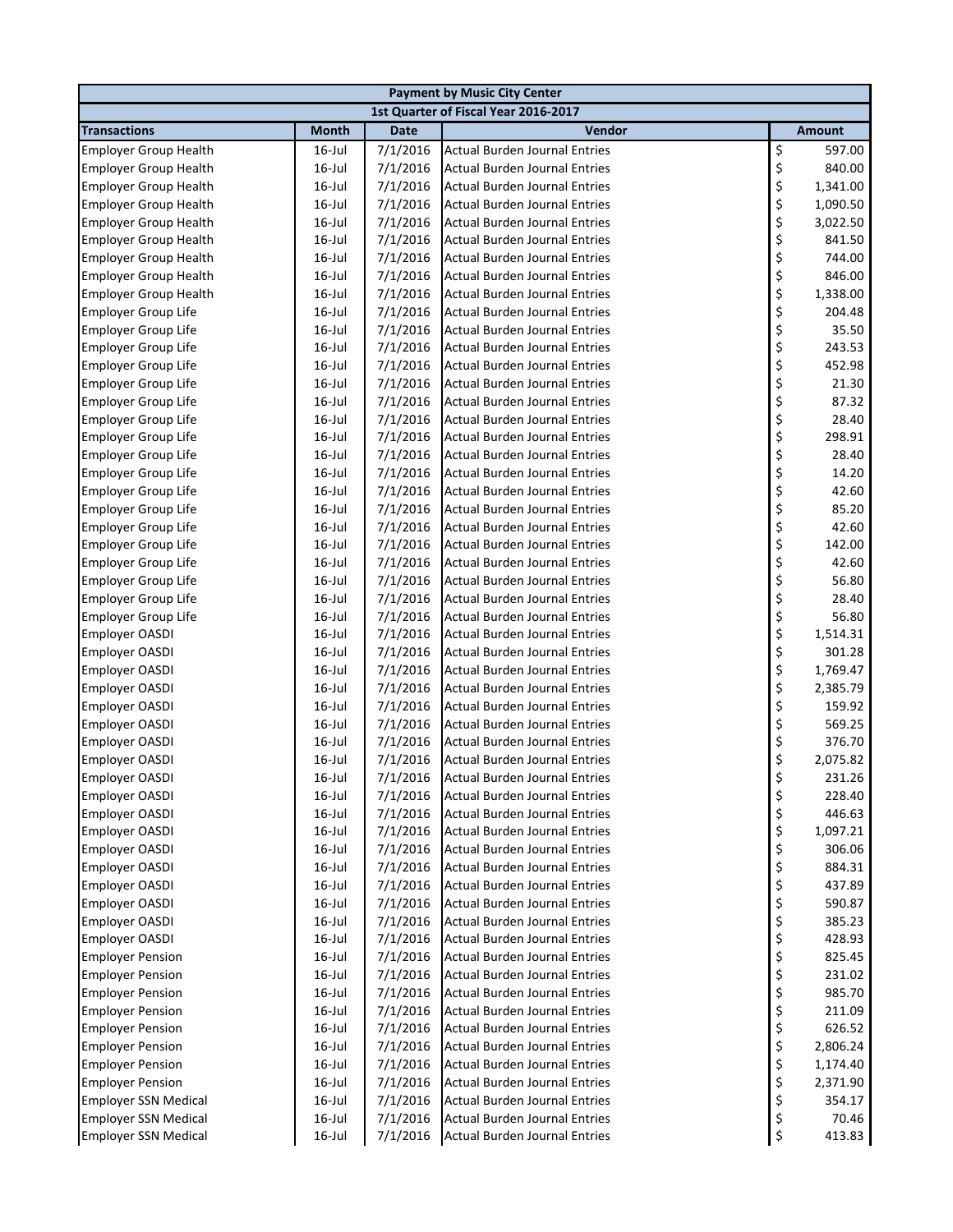| <b>Payment by Music City Center</b>                        |                                      |                      |                                                                  |          |                           |  |  |  |
|------------------------------------------------------------|--------------------------------------|----------------------|------------------------------------------------------------------|----------|---------------------------|--|--|--|
|                                                            | 1st Quarter of Fiscal Year 2016-2017 |                      |                                                                  |          |                           |  |  |  |
| <b>Transactions</b>                                        | <b>Month</b>                         | <b>Date</b>          | Vendor                                                           |          | <b>Amount</b>             |  |  |  |
| <b>Employer SSN Medical</b>                                | 16-Jul                               | 7/1/2016             | <b>Actual Burden Journal Entries</b>                             | \$       | 557.94                    |  |  |  |
| <b>Employer SSN Medical</b>                                | $16$ -Jul                            | 7/1/2016             | Actual Burden Journal Entries                                    | \$       | 37.40                     |  |  |  |
| <b>Employer SSN Medical</b>                                | $16$ -Jul                            | 7/1/2016             | <b>Actual Burden Journal Entries</b>                             | \$       | 133.13                    |  |  |  |
| <b>Employer SSN Medical</b>                                | $16$ -Jul                            | 7/1/2016             | <b>Actual Burden Journal Entries</b>                             | \$       | 88.10                     |  |  |  |
| <b>Employer SSN Medical</b>                                | $16$ -Jul                            | 7/1/2016             | <b>Actual Burden Journal Entries</b>                             | \$       | 485.45                    |  |  |  |
| <b>Employer SSN Medical</b>                                | $16$ -Jul                            | 7/1/2016             | <b>Actual Burden Journal Entries</b>                             | \$       | 54.09                     |  |  |  |
| <b>Employer SSN Medical</b>                                | $16$ -Jul                            | 7/1/2016             | <b>Actual Burden Journal Entries</b>                             | \$       | 53.41                     |  |  |  |
| <b>Employer SSN Medical</b>                                | $16$ -Jul                            | 7/1/2016             | Actual Burden Journal Entries                                    | \$       | 104.45                    |  |  |  |
| <b>Employer SSN Medical</b>                                | $16$ -Jul                            | 7/1/2016             | <b>Actual Burden Journal Entries</b>                             | \$<br>\$ | 256.61                    |  |  |  |
| <b>Employer SSN Medical</b>                                | $16$ -Jul                            | 7/1/2016             | <b>Actual Burden Journal Entries</b>                             |          | 71.57                     |  |  |  |
| <b>Employer SSN Medical</b>                                | $16$ -Jul                            | 7/1/2016             | <b>Actual Burden Journal Entries</b>                             | \$       | 206.81                    |  |  |  |
| <b>Employer SSN Medical</b>                                | $16$ -Jul                            | 7/1/2016             | <b>Actual Burden Journal Entries</b>                             | \$       | 102.40                    |  |  |  |
| <b>Employer SSN Medical</b>                                | $16$ -Jul                            | 7/1/2016             | <b>Actual Burden Journal Entries</b>                             | \$       | 138.18                    |  |  |  |
| <b>Employer SSN Medical</b>                                | $16$ -Jul                            | 7/1/2016             | <b>Actual Burden Journal Entries</b>                             | \$       | 217.20                    |  |  |  |
| <b>Employer SSN Medical</b>                                | $16$ -Jul                            | 7/1/2016             | <b>Actual Burden Journal Entries</b>                             | \$       | 100.31                    |  |  |  |
| <b>FSA Pre-Tax Savings</b>                                 | $16$ -Jul                            | 7/1/2016             | <b>Actual Burden Journal Entries</b>                             | \$       | 5.78                      |  |  |  |
| <b>FSA Pre-Tax Savings</b>                                 | $16$ -Jul                            | 7/1/2016             | <b>Actual Burden Journal Entries</b>                             | \$       | 4.78                      |  |  |  |
| <b>FSA Pre-Tax Savings</b>                                 | $16$ -Jul                            | 7/1/2016             | <b>Actual Burden Journal Entries</b>                             | \$       | 10.36                     |  |  |  |
| <b>FSA Pre-Tax Savings</b>                                 | $16$ -Jul                            | 7/1/2016             | <b>Actual Burden Journal Entries</b>                             | \$       | 22.31                     |  |  |  |
| <b>FSA Pre-Tax Savings</b>                                 | $16$ -Jul                            | 7/1/2016             | Actual Burden Journal Entries                                    | \$       | 7.97                      |  |  |  |
| <b>Rent Equipment</b>                                      | $16$ -Jul                            | 7/1/2016             | DEX IMAGING INC                                                  | \$       | (500.00)                  |  |  |  |
| YE Biweekly Sal/Fringe Accr                                | $16$ -Jul                            | 7/1/2016             | FIN Bi-Weekly Payroll Acrual F                                   | \$       | (28, 793.99)              |  |  |  |
| YE Biweekly Sal/Fringe Accr                                | $16$ -Jul                            | 7/1/2016             | FIN Bi-Weekly Payroll Acrual F                                   | \$       | (7,070.98)                |  |  |  |
| YE Biweekly Sal/Fringe Accr                                | $16$ -Jul                            | 7/1/2016             | FIN Bi-Weekly Payroll Acrual F                                   | \$       | (33,587.49)               |  |  |  |
| YE Biweekly Sal/Fringe Accr                                | $16$ -Jul                            | 7/1/2016             | FIN Bi-Weekly Payroll Acrual F                                   | \$       | (50, 516.04)              |  |  |  |
| YE Biweekly Sal/Fringe Accr                                | 16-Jul                               | 7/1/2016             | FIN Bi-Weekly Payroll Acrual F                                   | \$       | (3,849.97)                |  |  |  |
| YE Biweekly Sal/Fringe Accr                                | 16-Jul                               | 7/1/2016             | FIN Bi-Weekly Payroll Acrual F                                   | \$       | (11, 396.60)              |  |  |  |
| YE Biweekly Sal/Fringe Accr                                | $16$ -Jul<br>$16$ -Jul               | 7/1/2016<br>7/1/2016 | FIN Bi-Weekly Payroll Acrual F                                   | \$<br>\$ | (7, 857.74)               |  |  |  |
| YE Biweekly Sal/Fringe Accr                                | $16$ -Jul                            | 7/1/2016             | FIN Bi-Weekly Payroll Acrual F                                   | \$       | (42,689.09)               |  |  |  |
| YE Biweekly Sal/Fringe Accr<br>YE Biweekly Sal/Fringe Accr | $16$ -Jul                            | 7/1/2016             | FIN Bi-Weekly Payroll Acrual F<br>FIN Bi-Weekly Payroll Acrual F | \$       | (5, 285.85)<br>(4,306.11) |  |  |  |
| YE Biweekly Sal/Fringe Accr                                | 16-Jul                               | 7/1/2016             | FIN Bi-Weekly Payroll Acrual F                                   | \$       | (7,989.87)                |  |  |  |
| YE Biweekly Sal/Fringe Accr                                | $16$ -Jul                            | 7/1/2016             | FIN Bi-Weekly Payroll Acrual F                                   | \$       | (21, 418.19)              |  |  |  |
| YE Biweekly Sal/Fringe Accr                                | $16$ -Jul                            | 7/1/2016             | FIN Bi-Weekly Payroll Acrual F                                   | \$       | (6,092.88)                |  |  |  |
| YE Biweekly Sal/Fringe Accr                                | $16$ -Jul                            | 7/1/2016             | FIN Bi-Weekly Payroll Acrual F                                   | \$       | (17, 790.38)              |  |  |  |
| YE Biweekly Sal/Fringe Accr                                | $16$ -Jul                            | 7/1/2016             | FIN Bi-Weekly Payroll Acrual F                                   | \$       | (9,220.50)                |  |  |  |
| YE Biweekly Sal/Fringe Accr                                | 16-Jul                               | 7/1/2016             | FIN Bi-Weekly Payroll Acrual F                                   | \$       | (10, 167.01)              |  |  |  |
| YE Biweekly Sal/Fringe Accr                                | $16$ -Jul                            | 7/1/2016             | FIN Bi-Weekly Payroll Acrual F                                   | \$       | (17, 280.64)              |  |  |  |
| YE Biweekly Sal/Fringe Accr                                | $16$ -Jul                            | 7/1/2016             | FIN Bi-Weekly Payroll Acrual F                                   | \$       | (8,349.48)                |  |  |  |
| Info Systems Charge                                        | $16$ -Jul                            | 7/1/2016             | ITS 07/16 FY 17 ISF BILLING                                      | \$       | 20,983.33                 |  |  |  |
| MIS Tech Revolving Charge                                  | $16$ -Jul                            | 7/1/2016             | ITS PC REVOLVING FD 07/16                                        | \$       | 2,097.74                  |  |  |  |
| CCA Employer 401K Plan                                     | 16-Jul                               | 7/1/2016             | MCC 06/16 INCENTIVE PAY ACCRUA                                   | \$       | (14,600.00)               |  |  |  |
| <b>Employer OASDI</b>                                      | $16$ -Jul                            | 7/1/2016             | MCC 06/16 INCENTIVE PAY ACCRUA                                   | \$       | (22,600.00)               |  |  |  |
| <b>Employer SSN Medical</b>                                | 16-Jul                               | 7/1/2016             | MCC 06/16 INCENTIVE PAY ACCRUA                                   | \$       | (5,300.00)                |  |  |  |
| Other Special Pay                                          | 16-Jul                               | 7/1/2016             | MCC 06/16 INCENTIVE PAY ACCRUA                                   | \$       | (365, 100.00)             |  |  |  |
| CCA Employer 401K Plan                                     | $16$ -Jul                            | 7/1/2016             | MCC 6/16 SALES BONUS ACCRUAL                                     | \$       | (0.11)                    |  |  |  |
| <b>Employer OASDI</b>                                      | $16$ -Jul                            | 7/1/2016             | MCC 6/16 SALES BONUS ACCRUAL                                     | \$       | (1, 182.05)               |  |  |  |
| <b>Employer OASDI</b>                                      | 16-Jul                               | 7/1/2016             | MCC 6/16 SALES BONUS ACCRUAL                                     | \$       | (3,229.69)                |  |  |  |
| <b>Employer Pension</b>                                    | 16-Jul                               | 7/1/2016             | MCC 6/16 SALES BONUS ACCRUAL                                     | \$       | (7.49)                    |  |  |  |
| <b>Employer SSN Medical</b>                                | 16-Jul                               | 7/1/2016             | MCC 6/16 SALES BONUS ACCRUAL                                     | \$       | (17.14)                   |  |  |  |
| <b>Employer SSN Medical</b>                                | 16-Jul                               | 7/1/2016             | MCC 6/16 SALES BONUS ACCRUAL                                     | \$       | (46.84)                   |  |  |  |
| Other Special Pay                                          | 16-Jul                               | 7/1/2016             | MCC 6/16 SALES BONUS ACCRUAL                                     | \$       | (19,065.28)               |  |  |  |
| Other Special Pay                                          | 16-Jul                               | 7/1/2016             | MCC 6/16 SALES BONUS ACCRUAL                                     | \$       | (52,091.73)               |  |  |  |
| <b>Small Equipment Supply</b>                              | 16-Jul                               | 7/1/2016             | MCC 6/30/16 Expense accrual                                      | \$       | (7, 299.00)               |  |  |  |
| Damages and Small Claims                                   | 16-Jul                               | 7/1/2016             | MCC 6/30/16 Expense Accrual                                      | \$       | (4, 155.00)               |  |  |  |
| <b>Electrical Supply</b>                                   | $16$ -Jul                            | 7/1/2016             | MCC 6/30/16 expense accrual                                      | \$       | 20,122.83                 |  |  |  |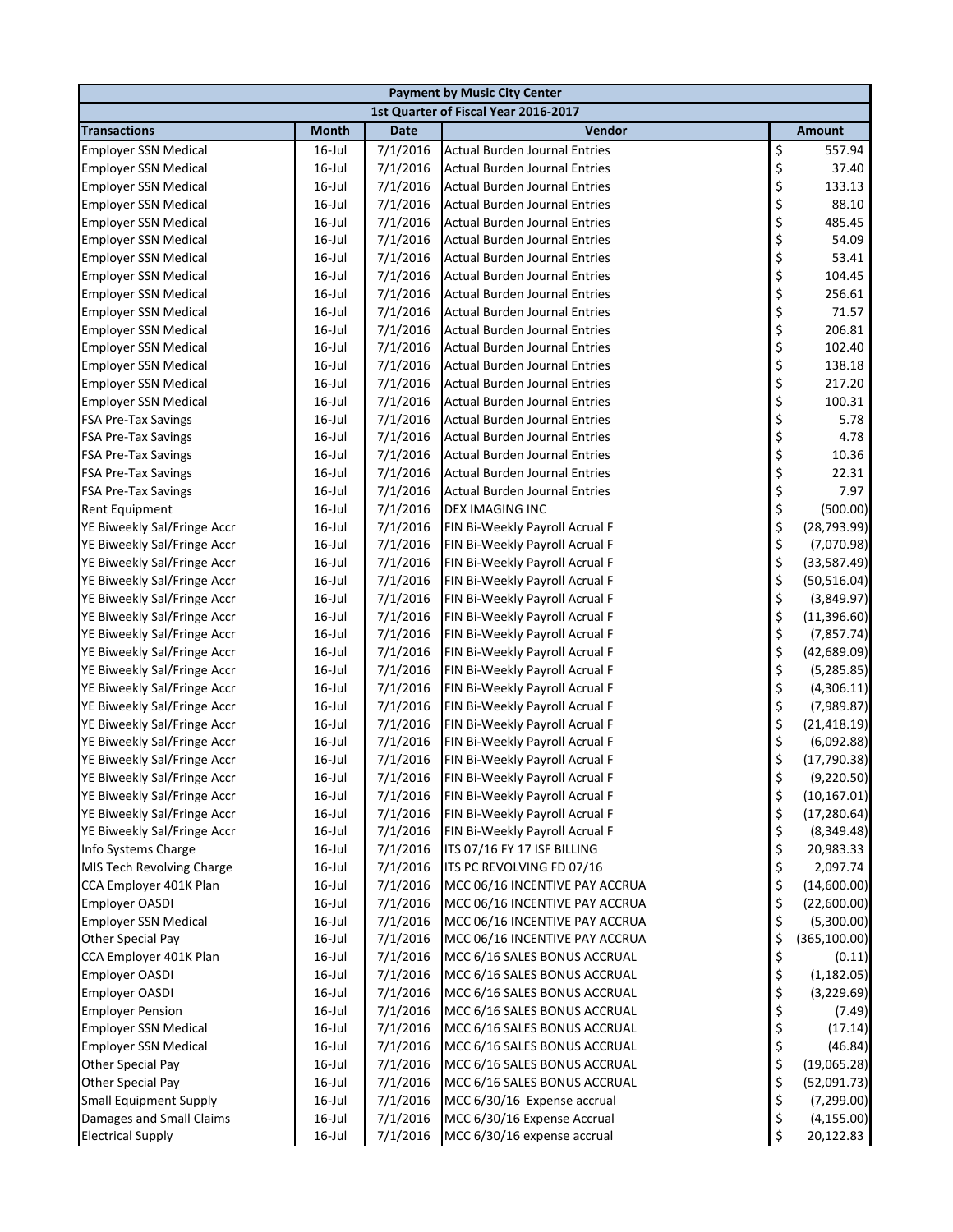| 1st Quarter of Fiscal Year 2016-2017<br><b>Transactions</b><br><b>Month</b><br><b>Date</b><br>Vendor<br><b>Amount</b><br>\$<br>7/1/2016<br><b>Medical Services</b><br>16-Jul<br>MCC 6/30/16 Expense accrual<br>1,397.00<br>\$<br>$16$ -Jul<br>7/1/2016<br><b>Security Services</b><br>MCC 6/30/16 expense accrual<br>(1,376.40)<br>\$<br>$16$ -Jul<br>7/1/2016<br><b>Security Services</b><br>MCC 6/30/16 Expense Accrual<br>(6,701.42)<br>\$<br>$16$ -Jul<br>7/1/2016<br><b>Temporary Service</b><br>MCC 6/30/16 expense accrual<br>(975.24)<br>\$<br><b>Uniform Cleaning Service</b><br>$16$ -Jul<br>7/1/2016<br>(6,600.00)<br>MCC 6/30/16 Expense accrual<br>\$<br>Insurance-Liability/PropDmg<br>$16$ -Jul<br>7/1/2016<br>MCC 7/16 INSURANCE RCLS<br>10,432.58<br>\$<br>7/1/2016<br>209.17<br>Insurance-Liability/PropDmg<br>$16$ -Jul<br>MCC 7/16 INSURANCE RCLS<br>\$<br>$16$ -Jul<br>7/1/2016<br>MCC 7/16 INSURANCE RCLS<br>3,336.08<br>Insurance-Liability/PropDmg<br>\$<br>Insurance-Liability/PropDmg<br>$16$ -Jul<br>7/1/2016<br>MCC 7/16 INSURANCE RCLS<br>2,788.83<br>\$<br>$16$ -Jul<br>7/1/2016<br>2,595.83<br>Insurance-Liability/PropDmg<br>MCC 7/16 INSURANCE RCLS<br>\$<br>$16$ -Jul<br>7/1/2016<br>2,125.00<br>Insurance-Liability/PropDmg<br>MCC 7/16 INSURANCE RCLS<br>\$<br>$16$ -Jul<br>7/1/2016<br>MCC 7/16 INSURANCE RCLS<br>7,436.17<br>Insurance-Liability/PropDmg<br>\$<br>$16$ -Jul<br>7/1/2016<br>595.50<br>Insurance-Liability/PropDmg<br>MCC 7/16 INSURANCE RCLS<br>\$<br>$16$ -Jul<br>7/1/2016<br>398.00<br>Insurance-Liability/PropDmg<br>MCC 7/16 INSURANCE RCLS<br>\$<br>$16$ -Jul<br>7/1/2016<br>3,129.67<br>Insurance-Liability/PropDmg<br>MCC 7/16 INSURANCE RCLS<br>\$<br>$16$ -Jul<br>7/1/2016<br>Insurance-Liability/PropDmg<br>MCC 7/16 INSURANCE RCLS<br>2,194.00<br>\$<br>7/1/2016<br>682.08<br>Insurance-Liability/PropDmg<br>$16$ -Jul<br>MCC 7/16 INSURANCE RCLS<br>\$<br>$16$ -Jul<br>7/1/2016<br>300.83<br>Insurance-Liability/PropDmg<br>MCC 7/16 INSURANCE RCLS<br>\$<br>7/1/2016<br>1,442.00<br>Insurance-Vehicles<br>$16$ -Jul<br>MCC 7/16 INSURANCE RCLS<br>\$<br>7/1/2016<br>7,997.42<br>Insurance-Workman's Comp<br>$16$ -Jul<br>MCC 7/16 INSURANCE RCLS<br>\$<br>$16$ -Jul<br>7/1/2016<br>3,166.67<br>Rpr & Maint Srvc Access Ctrl<br>MCC 7/16 SRVC CONTRACT RCLS<br>\$<br>$16$ -Jul<br>7/1/2016<br>3,550.00<br>Rpr & Maint Srvc Air Walls<br>MCC 7/16 SRVC CONTRACT RCLS<br>\$<br>$16$ -Jul<br>7/1/2016<br>3,000.00<br>Rpr & Maint Srvc Air Walls<br>MCC 7/16 SRVC CONTRACT RCLS<br>\$<br>$16$ -Jul<br>7/1/2016<br>232.92<br>Rpr & Maint Srvc Bld Auto<br>MCC 7/16 SRVC CONTRACT RCLS<br>\$<br>$16$ -Jul<br>7/1/2016<br>4,250.00<br>Rpr & Maint Srvc CCTV<br>MCC 7/16 SRVC CONTRACT RCLS<br>\$<br>$16$ -Jul<br>7/1/2016<br>Rpr & Maint Srvc Crestron<br>MCC 7/16 SRVC CONTRACT RCLS<br>2,066.66<br>\$<br>$16$ -Jul<br>7/1/2016<br>450.00<br>Rpr & Maint Srvc Solar Panel<br>MCC 7/16 SRVC CONTRACT RCLS<br>\$<br>$16$ -Jul<br>7/1/2016<br>322.00<br>Allowance-Cell/Mobile Devices<br>Payroll Labor Distribution<br>\$<br>$16$ -Jul<br>7/1/2016<br>69.00<br>Allowance-Cell/Mobile Devices<br>Payroll Labor Distribution<br>\$<br>$16$ -Jul<br>7/1/2016<br>92.00<br>Allowance-Cell/Mobile Devices<br>Payroll Labor Distribution<br>\$<br>138.00<br>$16$ -Jul<br>7/1/2016<br>Allowance-Cell/Mobile Devices<br>Payroll Labor Distribution<br>\$<br>7/1/2016<br>34.50<br>Allowance-Cell/Mobile Devices<br>$16$ -Jul<br>Payroll Labor Distribution<br>\$<br>$16$ -Jul<br>7/1/2016<br>92.00<br>Allowance-Cell/Mobile Devices<br>Payroll Labor Distribution<br>\$<br>230.00<br>Allowance-Cell/Mobile Devices<br>$16$ -Jul<br>7/1/2016<br>Payroll Labor Distribution<br>\$<br>$16$ -Jul<br>7/1/2016<br>46.00<br>Allowance-Cell/Mobile Devices<br>Payroll Labor Distribution<br>Ś<br>92.00<br>Allowance-Cell/Mobile Devices<br>16-Jul<br>7/1/2016<br><b>Payroll Labor Distribution</b><br>\$<br>Allowance-Cell/Mobile Devices<br>7/1/2016<br>230.00<br>16-Jul<br>Payroll Labor Distribution<br>\$<br>Allowance-Cell/Mobile Devices<br>$16$ -Jul<br>7/1/2016<br>Payroll Labor Distribution<br>138.00<br>\$<br>Allowance-Cell/Mobile Devices<br>$16$ -Jul<br>7/1/2016<br>92.00<br>Payroll Labor Distribution<br>\$<br>$16$ -Jul<br>Allowance-Cell/Mobile Devices<br>7/1/2016<br>Payroll Labor Distribution<br>92.00<br>\$<br>$16$ -Jul<br>7/1/2016<br>Payroll Labor Distribution<br>Allowance-Cell/Mobile Devices<br>92.00<br>\$<br>7/1/2016<br>Allowance-Cell/Mobile Devices<br>$16$ -Jul<br>Payroll Labor Distribution<br>92.00<br>\$<br>138.00<br>Allowance-Cell/Mobile Devices<br>$16$ -Jul<br>7/1/2016<br>Payroll Labor Distribution<br>\$<br><b>Holiday Pay</b><br>$16$ -Jul<br>7/1/2016<br>Payroll Labor Distribution<br>211.54<br>\$<br>7/1/2016<br>448.64<br><b>Holiday Pay</b><br>$16$ -Jul<br>Payroll Labor Distribution<br>\$<br>7/1/2016<br>745.28<br><b>Holiday Pay</b><br>$16$ -Jul<br>Payroll Labor Distribution<br>\$<br>7/1/2016<br>164.32<br><b>Holiday Pay</b><br>$16$ -Jul<br>Payroll Labor Distribution<br>\$<br>7/1/2016<br>142.72<br><b>Holiday Pay</b><br>$16$ -Jul<br>Payroll Labor Distribution<br>\$<br>$16$ -Jul<br>7/1/2016<br>Payroll Labor Distribution<br>1,768.28<br>Leave Pay<br>\$<br>$16$ -Jul<br>7/1/2016<br>Payroll Labor Distribution<br>208.70<br>Leave Pay<br>\$<br>7/1/2016<br>$16$ -Jul<br>Payroll Labor Distribution<br>3,119.57<br>Leave Pay<br>\$<br>$16$ -Jul<br>7/1/2016<br>Leave Pay<br>Payroll Labor Distribution<br>2,425.83<br>\$<br>7/1/2016<br>$16$ -Jul<br>Payroll Labor Distribution<br>67.32<br>Leave Pay<br>\$<br>7/1/2016<br>$16$ -Jul<br>Payroll Labor Distribution<br>922.06<br>Leave Pay<br>\$<br>7/1/2016<br>Payroll Labor Distribution<br>Leave Pay<br>$16$ -Jul<br>500.00<br>\$<br>$16$ -Jul<br>7/1/2016<br>Payroll Labor Distribution<br>1,437.15<br>Leave Pay | <b>Payment by Music City Center</b> |  |  |  |  |  |  |  |  |
|-----------------------------------------------------------------------------------------------------------------------------------------------------------------------------------------------------------------------------------------------------------------------------------------------------------------------------------------------------------------------------------------------------------------------------------------------------------------------------------------------------------------------------------------------------------------------------------------------------------------------------------------------------------------------------------------------------------------------------------------------------------------------------------------------------------------------------------------------------------------------------------------------------------------------------------------------------------------------------------------------------------------------------------------------------------------------------------------------------------------------------------------------------------------------------------------------------------------------------------------------------------------------------------------------------------------------------------------------------------------------------------------------------------------------------------------------------------------------------------------------------------------------------------------------------------------------------------------------------------------------------------------------------------------------------------------------------------------------------------------------------------------------------------------------------------------------------------------------------------------------------------------------------------------------------------------------------------------------------------------------------------------------------------------------------------------------------------------------------------------------------------------------------------------------------------------------------------------------------------------------------------------------------------------------------------------------------------------------------------------------------------------------------------------------------------------------------------------------------------------------------------------------------------------------------------------------------------------------------------------------------------------------------------------------------------------------------------------------------------------------------------------------------------------------------------------------------------------------------------------------------------------------------------------------------------------------------------------------------------------------------------------------------------------------------------------------------------------------------------------------------------------------------------------------------------------------------------------------------------------------------------------------------------------------------------------------------------------------------------------------------------------------------------------------------------------------------------------------------------------------------------------------------------------------------------------------------------------------------------------------------------------------------------------------------------------------------------------------------------------------------------------------------------------------------------------------------------------------------------------------------------------------------------------------------------------------------------------------------------------------------------------------------------------------------------------------------------------------------------------------------------------------------------------------------------------------------------------------------------------------------------------------------------------------------------------------------------------------------------------------------------------------------------------------------------------------------------------------------------------------------------------------------------------------------------------------------------------------------------------------------------------------------------------------------------------------------------------------------------------------------------------------------------------------------------------------------------------------------------------------------------------------------------------------------------------------------------------------------------------------------------------------------------------------------------------------------------------------------------------------------------------------------------------------------------------------------------------------------------------------------------------------------------------------------------------------------------------------------------------------------------------------------------------------------------------------------------------------------------------------------------------------------------------------------------------------------------------------------------------------------------------------------------------------------------------------------------------------------------------------------------------------------------------------------------------------------------------------------------------------------------|-------------------------------------|--|--|--|--|--|--|--|--|
|                                                                                                                                                                                                                                                                                                                                                                                                                                                                                                                                                                                                                                                                                                                                                                                                                                                                                                                                                                                                                                                                                                                                                                                                                                                                                                                                                                                                                                                                                                                                                                                                                                                                                                                                                                                                                                                                                                                                                                                                                                                                                                                                                                                                                                                                                                                                                                                                                                                                                                                                                                                                                                                                                                                                                                                                                                                                                                                                                                                                                                                                                                                                                                                                                                                                                                                                                                                                                                                                                                                                                                                                                                                                                                                                                                                                                                                                                                                                                                                                                                                                                                                                                                                                                                                                                                                                                                                                                                                                                                                                                                                                                                                                                                                                                                                                                                                                                                                                                                                                                                                                                                                                                                                                                                                                                                                                                                                                                                                                                                                                                                                                                                                                                                                                                                                                                                                                                   |                                     |  |  |  |  |  |  |  |  |
|                                                                                                                                                                                                                                                                                                                                                                                                                                                                                                                                                                                                                                                                                                                                                                                                                                                                                                                                                                                                                                                                                                                                                                                                                                                                                                                                                                                                                                                                                                                                                                                                                                                                                                                                                                                                                                                                                                                                                                                                                                                                                                                                                                                                                                                                                                                                                                                                                                                                                                                                                                                                                                                                                                                                                                                                                                                                                                                                                                                                                                                                                                                                                                                                                                                                                                                                                                                                                                                                                                                                                                                                                                                                                                                                                                                                                                                                                                                                                                                                                                                                                                                                                                                                                                                                                                                                                                                                                                                                                                                                                                                                                                                                                                                                                                                                                                                                                                                                                                                                                                                                                                                                                                                                                                                                                                                                                                                                                                                                                                                                                                                                                                                                                                                                                                                                                                                                                   |                                     |  |  |  |  |  |  |  |  |
|                                                                                                                                                                                                                                                                                                                                                                                                                                                                                                                                                                                                                                                                                                                                                                                                                                                                                                                                                                                                                                                                                                                                                                                                                                                                                                                                                                                                                                                                                                                                                                                                                                                                                                                                                                                                                                                                                                                                                                                                                                                                                                                                                                                                                                                                                                                                                                                                                                                                                                                                                                                                                                                                                                                                                                                                                                                                                                                                                                                                                                                                                                                                                                                                                                                                                                                                                                                                                                                                                                                                                                                                                                                                                                                                                                                                                                                                                                                                                                                                                                                                                                                                                                                                                                                                                                                                                                                                                                                                                                                                                                                                                                                                                                                                                                                                                                                                                                                                                                                                                                                                                                                                                                                                                                                                                                                                                                                                                                                                                                                                                                                                                                                                                                                                                                                                                                                                                   |                                     |  |  |  |  |  |  |  |  |
|                                                                                                                                                                                                                                                                                                                                                                                                                                                                                                                                                                                                                                                                                                                                                                                                                                                                                                                                                                                                                                                                                                                                                                                                                                                                                                                                                                                                                                                                                                                                                                                                                                                                                                                                                                                                                                                                                                                                                                                                                                                                                                                                                                                                                                                                                                                                                                                                                                                                                                                                                                                                                                                                                                                                                                                                                                                                                                                                                                                                                                                                                                                                                                                                                                                                                                                                                                                                                                                                                                                                                                                                                                                                                                                                                                                                                                                                                                                                                                                                                                                                                                                                                                                                                                                                                                                                                                                                                                                                                                                                                                                                                                                                                                                                                                                                                                                                                                                                                                                                                                                                                                                                                                                                                                                                                                                                                                                                                                                                                                                                                                                                                                                                                                                                                                                                                                                                                   |                                     |  |  |  |  |  |  |  |  |
|                                                                                                                                                                                                                                                                                                                                                                                                                                                                                                                                                                                                                                                                                                                                                                                                                                                                                                                                                                                                                                                                                                                                                                                                                                                                                                                                                                                                                                                                                                                                                                                                                                                                                                                                                                                                                                                                                                                                                                                                                                                                                                                                                                                                                                                                                                                                                                                                                                                                                                                                                                                                                                                                                                                                                                                                                                                                                                                                                                                                                                                                                                                                                                                                                                                                                                                                                                                                                                                                                                                                                                                                                                                                                                                                                                                                                                                                                                                                                                                                                                                                                                                                                                                                                                                                                                                                                                                                                                                                                                                                                                                                                                                                                                                                                                                                                                                                                                                                                                                                                                                                                                                                                                                                                                                                                                                                                                                                                                                                                                                                                                                                                                                                                                                                                                                                                                                                                   |                                     |  |  |  |  |  |  |  |  |
|                                                                                                                                                                                                                                                                                                                                                                                                                                                                                                                                                                                                                                                                                                                                                                                                                                                                                                                                                                                                                                                                                                                                                                                                                                                                                                                                                                                                                                                                                                                                                                                                                                                                                                                                                                                                                                                                                                                                                                                                                                                                                                                                                                                                                                                                                                                                                                                                                                                                                                                                                                                                                                                                                                                                                                                                                                                                                                                                                                                                                                                                                                                                                                                                                                                                                                                                                                                                                                                                                                                                                                                                                                                                                                                                                                                                                                                                                                                                                                                                                                                                                                                                                                                                                                                                                                                                                                                                                                                                                                                                                                                                                                                                                                                                                                                                                                                                                                                                                                                                                                                                                                                                                                                                                                                                                                                                                                                                                                                                                                                                                                                                                                                                                                                                                                                                                                                                                   |                                     |  |  |  |  |  |  |  |  |
|                                                                                                                                                                                                                                                                                                                                                                                                                                                                                                                                                                                                                                                                                                                                                                                                                                                                                                                                                                                                                                                                                                                                                                                                                                                                                                                                                                                                                                                                                                                                                                                                                                                                                                                                                                                                                                                                                                                                                                                                                                                                                                                                                                                                                                                                                                                                                                                                                                                                                                                                                                                                                                                                                                                                                                                                                                                                                                                                                                                                                                                                                                                                                                                                                                                                                                                                                                                                                                                                                                                                                                                                                                                                                                                                                                                                                                                                                                                                                                                                                                                                                                                                                                                                                                                                                                                                                                                                                                                                                                                                                                                                                                                                                                                                                                                                                                                                                                                                                                                                                                                                                                                                                                                                                                                                                                                                                                                                                                                                                                                                                                                                                                                                                                                                                                                                                                                                                   |                                     |  |  |  |  |  |  |  |  |
|                                                                                                                                                                                                                                                                                                                                                                                                                                                                                                                                                                                                                                                                                                                                                                                                                                                                                                                                                                                                                                                                                                                                                                                                                                                                                                                                                                                                                                                                                                                                                                                                                                                                                                                                                                                                                                                                                                                                                                                                                                                                                                                                                                                                                                                                                                                                                                                                                                                                                                                                                                                                                                                                                                                                                                                                                                                                                                                                                                                                                                                                                                                                                                                                                                                                                                                                                                                                                                                                                                                                                                                                                                                                                                                                                                                                                                                                                                                                                                                                                                                                                                                                                                                                                                                                                                                                                                                                                                                                                                                                                                                                                                                                                                                                                                                                                                                                                                                                                                                                                                                                                                                                                                                                                                                                                                                                                                                                                                                                                                                                                                                                                                                                                                                                                                                                                                                                                   |                                     |  |  |  |  |  |  |  |  |
|                                                                                                                                                                                                                                                                                                                                                                                                                                                                                                                                                                                                                                                                                                                                                                                                                                                                                                                                                                                                                                                                                                                                                                                                                                                                                                                                                                                                                                                                                                                                                                                                                                                                                                                                                                                                                                                                                                                                                                                                                                                                                                                                                                                                                                                                                                                                                                                                                                                                                                                                                                                                                                                                                                                                                                                                                                                                                                                                                                                                                                                                                                                                                                                                                                                                                                                                                                                                                                                                                                                                                                                                                                                                                                                                                                                                                                                                                                                                                                                                                                                                                                                                                                                                                                                                                                                                                                                                                                                                                                                                                                                                                                                                                                                                                                                                                                                                                                                                                                                                                                                                                                                                                                                                                                                                                                                                                                                                                                                                                                                                                                                                                                                                                                                                                                                                                                                                                   |                                     |  |  |  |  |  |  |  |  |
|                                                                                                                                                                                                                                                                                                                                                                                                                                                                                                                                                                                                                                                                                                                                                                                                                                                                                                                                                                                                                                                                                                                                                                                                                                                                                                                                                                                                                                                                                                                                                                                                                                                                                                                                                                                                                                                                                                                                                                                                                                                                                                                                                                                                                                                                                                                                                                                                                                                                                                                                                                                                                                                                                                                                                                                                                                                                                                                                                                                                                                                                                                                                                                                                                                                                                                                                                                                                                                                                                                                                                                                                                                                                                                                                                                                                                                                                                                                                                                                                                                                                                                                                                                                                                                                                                                                                                                                                                                                                                                                                                                                                                                                                                                                                                                                                                                                                                                                                                                                                                                                                                                                                                                                                                                                                                                                                                                                                                                                                                                                                                                                                                                                                                                                                                                                                                                                                                   |                                     |  |  |  |  |  |  |  |  |
|                                                                                                                                                                                                                                                                                                                                                                                                                                                                                                                                                                                                                                                                                                                                                                                                                                                                                                                                                                                                                                                                                                                                                                                                                                                                                                                                                                                                                                                                                                                                                                                                                                                                                                                                                                                                                                                                                                                                                                                                                                                                                                                                                                                                                                                                                                                                                                                                                                                                                                                                                                                                                                                                                                                                                                                                                                                                                                                                                                                                                                                                                                                                                                                                                                                                                                                                                                                                                                                                                                                                                                                                                                                                                                                                                                                                                                                                                                                                                                                                                                                                                                                                                                                                                                                                                                                                                                                                                                                                                                                                                                                                                                                                                                                                                                                                                                                                                                                                                                                                                                                                                                                                                                                                                                                                                                                                                                                                                                                                                                                                                                                                                                                                                                                                                                                                                                                                                   |                                     |  |  |  |  |  |  |  |  |
|                                                                                                                                                                                                                                                                                                                                                                                                                                                                                                                                                                                                                                                                                                                                                                                                                                                                                                                                                                                                                                                                                                                                                                                                                                                                                                                                                                                                                                                                                                                                                                                                                                                                                                                                                                                                                                                                                                                                                                                                                                                                                                                                                                                                                                                                                                                                                                                                                                                                                                                                                                                                                                                                                                                                                                                                                                                                                                                                                                                                                                                                                                                                                                                                                                                                                                                                                                                                                                                                                                                                                                                                                                                                                                                                                                                                                                                                                                                                                                                                                                                                                                                                                                                                                                                                                                                                                                                                                                                                                                                                                                                                                                                                                                                                                                                                                                                                                                                                                                                                                                                                                                                                                                                                                                                                                                                                                                                                                                                                                                                                                                                                                                                                                                                                                                                                                                                                                   |                                     |  |  |  |  |  |  |  |  |
|                                                                                                                                                                                                                                                                                                                                                                                                                                                                                                                                                                                                                                                                                                                                                                                                                                                                                                                                                                                                                                                                                                                                                                                                                                                                                                                                                                                                                                                                                                                                                                                                                                                                                                                                                                                                                                                                                                                                                                                                                                                                                                                                                                                                                                                                                                                                                                                                                                                                                                                                                                                                                                                                                                                                                                                                                                                                                                                                                                                                                                                                                                                                                                                                                                                                                                                                                                                                                                                                                                                                                                                                                                                                                                                                                                                                                                                                                                                                                                                                                                                                                                                                                                                                                                                                                                                                                                                                                                                                                                                                                                                                                                                                                                                                                                                                                                                                                                                                                                                                                                                                                                                                                                                                                                                                                                                                                                                                                                                                                                                                                                                                                                                                                                                                                                                                                                                                                   |                                     |  |  |  |  |  |  |  |  |
|                                                                                                                                                                                                                                                                                                                                                                                                                                                                                                                                                                                                                                                                                                                                                                                                                                                                                                                                                                                                                                                                                                                                                                                                                                                                                                                                                                                                                                                                                                                                                                                                                                                                                                                                                                                                                                                                                                                                                                                                                                                                                                                                                                                                                                                                                                                                                                                                                                                                                                                                                                                                                                                                                                                                                                                                                                                                                                                                                                                                                                                                                                                                                                                                                                                                                                                                                                                                                                                                                                                                                                                                                                                                                                                                                                                                                                                                                                                                                                                                                                                                                                                                                                                                                                                                                                                                                                                                                                                                                                                                                                                                                                                                                                                                                                                                                                                                                                                                                                                                                                                                                                                                                                                                                                                                                                                                                                                                                                                                                                                                                                                                                                                                                                                                                                                                                                                                                   |                                     |  |  |  |  |  |  |  |  |
|                                                                                                                                                                                                                                                                                                                                                                                                                                                                                                                                                                                                                                                                                                                                                                                                                                                                                                                                                                                                                                                                                                                                                                                                                                                                                                                                                                                                                                                                                                                                                                                                                                                                                                                                                                                                                                                                                                                                                                                                                                                                                                                                                                                                                                                                                                                                                                                                                                                                                                                                                                                                                                                                                                                                                                                                                                                                                                                                                                                                                                                                                                                                                                                                                                                                                                                                                                                                                                                                                                                                                                                                                                                                                                                                                                                                                                                                                                                                                                                                                                                                                                                                                                                                                                                                                                                                                                                                                                                                                                                                                                                                                                                                                                                                                                                                                                                                                                                                                                                                                                                                                                                                                                                                                                                                                                                                                                                                                                                                                                                                                                                                                                                                                                                                                                                                                                                                                   |                                     |  |  |  |  |  |  |  |  |
|                                                                                                                                                                                                                                                                                                                                                                                                                                                                                                                                                                                                                                                                                                                                                                                                                                                                                                                                                                                                                                                                                                                                                                                                                                                                                                                                                                                                                                                                                                                                                                                                                                                                                                                                                                                                                                                                                                                                                                                                                                                                                                                                                                                                                                                                                                                                                                                                                                                                                                                                                                                                                                                                                                                                                                                                                                                                                                                                                                                                                                                                                                                                                                                                                                                                                                                                                                                                                                                                                                                                                                                                                                                                                                                                                                                                                                                                                                                                                                                                                                                                                                                                                                                                                                                                                                                                                                                                                                                                                                                                                                                                                                                                                                                                                                                                                                                                                                                                                                                                                                                                                                                                                                                                                                                                                                                                                                                                                                                                                                                                                                                                                                                                                                                                                                                                                                                                                   |                                     |  |  |  |  |  |  |  |  |
|                                                                                                                                                                                                                                                                                                                                                                                                                                                                                                                                                                                                                                                                                                                                                                                                                                                                                                                                                                                                                                                                                                                                                                                                                                                                                                                                                                                                                                                                                                                                                                                                                                                                                                                                                                                                                                                                                                                                                                                                                                                                                                                                                                                                                                                                                                                                                                                                                                                                                                                                                                                                                                                                                                                                                                                                                                                                                                                                                                                                                                                                                                                                                                                                                                                                                                                                                                                                                                                                                                                                                                                                                                                                                                                                                                                                                                                                                                                                                                                                                                                                                                                                                                                                                                                                                                                                                                                                                                                                                                                                                                                                                                                                                                                                                                                                                                                                                                                                                                                                                                                                                                                                                                                                                                                                                                                                                                                                                                                                                                                                                                                                                                                                                                                                                                                                                                                                                   |                                     |  |  |  |  |  |  |  |  |
|                                                                                                                                                                                                                                                                                                                                                                                                                                                                                                                                                                                                                                                                                                                                                                                                                                                                                                                                                                                                                                                                                                                                                                                                                                                                                                                                                                                                                                                                                                                                                                                                                                                                                                                                                                                                                                                                                                                                                                                                                                                                                                                                                                                                                                                                                                                                                                                                                                                                                                                                                                                                                                                                                                                                                                                                                                                                                                                                                                                                                                                                                                                                                                                                                                                                                                                                                                                                                                                                                                                                                                                                                                                                                                                                                                                                                                                                                                                                                                                                                                                                                                                                                                                                                                                                                                                                                                                                                                                                                                                                                                                                                                                                                                                                                                                                                                                                                                                                                                                                                                                                                                                                                                                                                                                                                                                                                                                                                                                                                                                                                                                                                                                                                                                                                                                                                                                                                   |                                     |  |  |  |  |  |  |  |  |
|                                                                                                                                                                                                                                                                                                                                                                                                                                                                                                                                                                                                                                                                                                                                                                                                                                                                                                                                                                                                                                                                                                                                                                                                                                                                                                                                                                                                                                                                                                                                                                                                                                                                                                                                                                                                                                                                                                                                                                                                                                                                                                                                                                                                                                                                                                                                                                                                                                                                                                                                                                                                                                                                                                                                                                                                                                                                                                                                                                                                                                                                                                                                                                                                                                                                                                                                                                                                                                                                                                                                                                                                                                                                                                                                                                                                                                                                                                                                                                                                                                                                                                                                                                                                                                                                                                                                                                                                                                                                                                                                                                                                                                                                                                                                                                                                                                                                                                                                                                                                                                                                                                                                                                                                                                                                                                                                                                                                                                                                                                                                                                                                                                                                                                                                                                                                                                                                                   |                                     |  |  |  |  |  |  |  |  |
|                                                                                                                                                                                                                                                                                                                                                                                                                                                                                                                                                                                                                                                                                                                                                                                                                                                                                                                                                                                                                                                                                                                                                                                                                                                                                                                                                                                                                                                                                                                                                                                                                                                                                                                                                                                                                                                                                                                                                                                                                                                                                                                                                                                                                                                                                                                                                                                                                                                                                                                                                                                                                                                                                                                                                                                                                                                                                                                                                                                                                                                                                                                                                                                                                                                                                                                                                                                                                                                                                                                                                                                                                                                                                                                                                                                                                                                                                                                                                                                                                                                                                                                                                                                                                                                                                                                                                                                                                                                                                                                                                                                                                                                                                                                                                                                                                                                                                                                                                                                                                                                                                                                                                                                                                                                                                                                                                                                                                                                                                                                                                                                                                                                                                                                                                                                                                                                                                   |                                     |  |  |  |  |  |  |  |  |
|                                                                                                                                                                                                                                                                                                                                                                                                                                                                                                                                                                                                                                                                                                                                                                                                                                                                                                                                                                                                                                                                                                                                                                                                                                                                                                                                                                                                                                                                                                                                                                                                                                                                                                                                                                                                                                                                                                                                                                                                                                                                                                                                                                                                                                                                                                                                                                                                                                                                                                                                                                                                                                                                                                                                                                                                                                                                                                                                                                                                                                                                                                                                                                                                                                                                                                                                                                                                                                                                                                                                                                                                                                                                                                                                                                                                                                                                                                                                                                                                                                                                                                                                                                                                                                                                                                                                                                                                                                                                                                                                                                                                                                                                                                                                                                                                                                                                                                                                                                                                                                                                                                                                                                                                                                                                                                                                                                                                                                                                                                                                                                                                                                                                                                                                                                                                                                                                                   |                                     |  |  |  |  |  |  |  |  |
|                                                                                                                                                                                                                                                                                                                                                                                                                                                                                                                                                                                                                                                                                                                                                                                                                                                                                                                                                                                                                                                                                                                                                                                                                                                                                                                                                                                                                                                                                                                                                                                                                                                                                                                                                                                                                                                                                                                                                                                                                                                                                                                                                                                                                                                                                                                                                                                                                                                                                                                                                                                                                                                                                                                                                                                                                                                                                                                                                                                                                                                                                                                                                                                                                                                                                                                                                                                                                                                                                                                                                                                                                                                                                                                                                                                                                                                                                                                                                                                                                                                                                                                                                                                                                                                                                                                                                                                                                                                                                                                                                                                                                                                                                                                                                                                                                                                                                                                                                                                                                                                                                                                                                                                                                                                                                                                                                                                                                                                                                                                                                                                                                                                                                                                                                                                                                                                                                   |                                     |  |  |  |  |  |  |  |  |
|                                                                                                                                                                                                                                                                                                                                                                                                                                                                                                                                                                                                                                                                                                                                                                                                                                                                                                                                                                                                                                                                                                                                                                                                                                                                                                                                                                                                                                                                                                                                                                                                                                                                                                                                                                                                                                                                                                                                                                                                                                                                                                                                                                                                                                                                                                                                                                                                                                                                                                                                                                                                                                                                                                                                                                                                                                                                                                                                                                                                                                                                                                                                                                                                                                                                                                                                                                                                                                                                                                                                                                                                                                                                                                                                                                                                                                                                                                                                                                                                                                                                                                                                                                                                                                                                                                                                                                                                                                                                                                                                                                                                                                                                                                                                                                                                                                                                                                                                                                                                                                                                                                                                                                                                                                                                                                                                                                                                                                                                                                                                                                                                                                                                                                                                                                                                                                                                                   |                                     |  |  |  |  |  |  |  |  |
|                                                                                                                                                                                                                                                                                                                                                                                                                                                                                                                                                                                                                                                                                                                                                                                                                                                                                                                                                                                                                                                                                                                                                                                                                                                                                                                                                                                                                                                                                                                                                                                                                                                                                                                                                                                                                                                                                                                                                                                                                                                                                                                                                                                                                                                                                                                                                                                                                                                                                                                                                                                                                                                                                                                                                                                                                                                                                                                                                                                                                                                                                                                                                                                                                                                                                                                                                                                                                                                                                                                                                                                                                                                                                                                                                                                                                                                                                                                                                                                                                                                                                                                                                                                                                                                                                                                                                                                                                                                                                                                                                                                                                                                                                                                                                                                                                                                                                                                                                                                                                                                                                                                                                                                                                                                                                                                                                                                                                                                                                                                                                                                                                                                                                                                                                                                                                                                                                   |                                     |  |  |  |  |  |  |  |  |
|                                                                                                                                                                                                                                                                                                                                                                                                                                                                                                                                                                                                                                                                                                                                                                                                                                                                                                                                                                                                                                                                                                                                                                                                                                                                                                                                                                                                                                                                                                                                                                                                                                                                                                                                                                                                                                                                                                                                                                                                                                                                                                                                                                                                                                                                                                                                                                                                                                                                                                                                                                                                                                                                                                                                                                                                                                                                                                                                                                                                                                                                                                                                                                                                                                                                                                                                                                                                                                                                                                                                                                                                                                                                                                                                                                                                                                                                                                                                                                                                                                                                                                                                                                                                                                                                                                                                                                                                                                                                                                                                                                                                                                                                                                                                                                                                                                                                                                                                                                                                                                                                                                                                                                                                                                                                                                                                                                                                                                                                                                                                                                                                                                                                                                                                                                                                                                                                                   |                                     |  |  |  |  |  |  |  |  |
|                                                                                                                                                                                                                                                                                                                                                                                                                                                                                                                                                                                                                                                                                                                                                                                                                                                                                                                                                                                                                                                                                                                                                                                                                                                                                                                                                                                                                                                                                                                                                                                                                                                                                                                                                                                                                                                                                                                                                                                                                                                                                                                                                                                                                                                                                                                                                                                                                                                                                                                                                                                                                                                                                                                                                                                                                                                                                                                                                                                                                                                                                                                                                                                                                                                                                                                                                                                                                                                                                                                                                                                                                                                                                                                                                                                                                                                                                                                                                                                                                                                                                                                                                                                                                                                                                                                                                                                                                                                                                                                                                                                                                                                                                                                                                                                                                                                                                                                                                                                                                                                                                                                                                                                                                                                                                                                                                                                                                                                                                                                                                                                                                                                                                                                                                                                                                                                                                   |                                     |  |  |  |  |  |  |  |  |
|                                                                                                                                                                                                                                                                                                                                                                                                                                                                                                                                                                                                                                                                                                                                                                                                                                                                                                                                                                                                                                                                                                                                                                                                                                                                                                                                                                                                                                                                                                                                                                                                                                                                                                                                                                                                                                                                                                                                                                                                                                                                                                                                                                                                                                                                                                                                                                                                                                                                                                                                                                                                                                                                                                                                                                                                                                                                                                                                                                                                                                                                                                                                                                                                                                                                                                                                                                                                                                                                                                                                                                                                                                                                                                                                                                                                                                                                                                                                                                                                                                                                                                                                                                                                                                                                                                                                                                                                                                                                                                                                                                                                                                                                                                                                                                                                                                                                                                                                                                                                                                                                                                                                                                                                                                                                                                                                                                                                                                                                                                                                                                                                                                                                                                                                                                                                                                                                                   |                                     |  |  |  |  |  |  |  |  |
|                                                                                                                                                                                                                                                                                                                                                                                                                                                                                                                                                                                                                                                                                                                                                                                                                                                                                                                                                                                                                                                                                                                                                                                                                                                                                                                                                                                                                                                                                                                                                                                                                                                                                                                                                                                                                                                                                                                                                                                                                                                                                                                                                                                                                                                                                                                                                                                                                                                                                                                                                                                                                                                                                                                                                                                                                                                                                                                                                                                                                                                                                                                                                                                                                                                                                                                                                                                                                                                                                                                                                                                                                                                                                                                                                                                                                                                                                                                                                                                                                                                                                                                                                                                                                                                                                                                                                                                                                                                                                                                                                                                                                                                                                                                                                                                                                                                                                                                                                                                                                                                                                                                                                                                                                                                                                                                                                                                                                                                                                                                                                                                                                                                                                                                                                                                                                                                                                   |                                     |  |  |  |  |  |  |  |  |
|                                                                                                                                                                                                                                                                                                                                                                                                                                                                                                                                                                                                                                                                                                                                                                                                                                                                                                                                                                                                                                                                                                                                                                                                                                                                                                                                                                                                                                                                                                                                                                                                                                                                                                                                                                                                                                                                                                                                                                                                                                                                                                                                                                                                                                                                                                                                                                                                                                                                                                                                                                                                                                                                                                                                                                                                                                                                                                                                                                                                                                                                                                                                                                                                                                                                                                                                                                                                                                                                                                                                                                                                                                                                                                                                                                                                                                                                                                                                                                                                                                                                                                                                                                                                                                                                                                                                                                                                                                                                                                                                                                                                                                                                                                                                                                                                                                                                                                                                                                                                                                                                                                                                                                                                                                                                                                                                                                                                                                                                                                                                                                                                                                                                                                                                                                                                                                                                                   |                                     |  |  |  |  |  |  |  |  |
|                                                                                                                                                                                                                                                                                                                                                                                                                                                                                                                                                                                                                                                                                                                                                                                                                                                                                                                                                                                                                                                                                                                                                                                                                                                                                                                                                                                                                                                                                                                                                                                                                                                                                                                                                                                                                                                                                                                                                                                                                                                                                                                                                                                                                                                                                                                                                                                                                                                                                                                                                                                                                                                                                                                                                                                                                                                                                                                                                                                                                                                                                                                                                                                                                                                                                                                                                                                                                                                                                                                                                                                                                                                                                                                                                                                                                                                                                                                                                                                                                                                                                                                                                                                                                                                                                                                                                                                                                                                                                                                                                                                                                                                                                                                                                                                                                                                                                                                                                                                                                                                                                                                                                                                                                                                                                                                                                                                                                                                                                                                                                                                                                                                                                                                                                                                                                                                                                   |                                     |  |  |  |  |  |  |  |  |
|                                                                                                                                                                                                                                                                                                                                                                                                                                                                                                                                                                                                                                                                                                                                                                                                                                                                                                                                                                                                                                                                                                                                                                                                                                                                                                                                                                                                                                                                                                                                                                                                                                                                                                                                                                                                                                                                                                                                                                                                                                                                                                                                                                                                                                                                                                                                                                                                                                                                                                                                                                                                                                                                                                                                                                                                                                                                                                                                                                                                                                                                                                                                                                                                                                                                                                                                                                                                                                                                                                                                                                                                                                                                                                                                                                                                                                                                                                                                                                                                                                                                                                                                                                                                                                                                                                                                                                                                                                                                                                                                                                                                                                                                                                                                                                                                                                                                                                                                                                                                                                                                                                                                                                                                                                                                                                                                                                                                                                                                                                                                                                                                                                                                                                                                                                                                                                                                                   |                                     |  |  |  |  |  |  |  |  |
|                                                                                                                                                                                                                                                                                                                                                                                                                                                                                                                                                                                                                                                                                                                                                                                                                                                                                                                                                                                                                                                                                                                                                                                                                                                                                                                                                                                                                                                                                                                                                                                                                                                                                                                                                                                                                                                                                                                                                                                                                                                                                                                                                                                                                                                                                                                                                                                                                                                                                                                                                                                                                                                                                                                                                                                                                                                                                                                                                                                                                                                                                                                                                                                                                                                                                                                                                                                                                                                                                                                                                                                                                                                                                                                                                                                                                                                                                                                                                                                                                                                                                                                                                                                                                                                                                                                                                                                                                                                                                                                                                                                                                                                                                                                                                                                                                                                                                                                                                                                                                                                                                                                                                                                                                                                                                                                                                                                                                                                                                                                                                                                                                                                                                                                                                                                                                                                                                   |                                     |  |  |  |  |  |  |  |  |
|                                                                                                                                                                                                                                                                                                                                                                                                                                                                                                                                                                                                                                                                                                                                                                                                                                                                                                                                                                                                                                                                                                                                                                                                                                                                                                                                                                                                                                                                                                                                                                                                                                                                                                                                                                                                                                                                                                                                                                                                                                                                                                                                                                                                                                                                                                                                                                                                                                                                                                                                                                                                                                                                                                                                                                                                                                                                                                                                                                                                                                                                                                                                                                                                                                                                                                                                                                                                                                                                                                                                                                                                                                                                                                                                                                                                                                                                                                                                                                                                                                                                                                                                                                                                                                                                                                                                                                                                                                                                                                                                                                                                                                                                                                                                                                                                                                                                                                                                                                                                                                                                                                                                                                                                                                                                                                                                                                                                                                                                                                                                                                                                                                                                                                                                                                                                                                                                                   |                                     |  |  |  |  |  |  |  |  |
|                                                                                                                                                                                                                                                                                                                                                                                                                                                                                                                                                                                                                                                                                                                                                                                                                                                                                                                                                                                                                                                                                                                                                                                                                                                                                                                                                                                                                                                                                                                                                                                                                                                                                                                                                                                                                                                                                                                                                                                                                                                                                                                                                                                                                                                                                                                                                                                                                                                                                                                                                                                                                                                                                                                                                                                                                                                                                                                                                                                                                                                                                                                                                                                                                                                                                                                                                                                                                                                                                                                                                                                                                                                                                                                                                                                                                                                                                                                                                                                                                                                                                                                                                                                                                                                                                                                                                                                                                                                                                                                                                                                                                                                                                                                                                                                                                                                                                                                                                                                                                                                                                                                                                                                                                                                                                                                                                                                                                                                                                                                                                                                                                                                                                                                                                                                                                                                                                   |                                     |  |  |  |  |  |  |  |  |
|                                                                                                                                                                                                                                                                                                                                                                                                                                                                                                                                                                                                                                                                                                                                                                                                                                                                                                                                                                                                                                                                                                                                                                                                                                                                                                                                                                                                                                                                                                                                                                                                                                                                                                                                                                                                                                                                                                                                                                                                                                                                                                                                                                                                                                                                                                                                                                                                                                                                                                                                                                                                                                                                                                                                                                                                                                                                                                                                                                                                                                                                                                                                                                                                                                                                                                                                                                                                                                                                                                                                                                                                                                                                                                                                                                                                                                                                                                                                                                                                                                                                                                                                                                                                                                                                                                                                                                                                                                                                                                                                                                                                                                                                                                                                                                                                                                                                                                                                                                                                                                                                                                                                                                                                                                                                                                                                                                                                                                                                                                                                                                                                                                                                                                                                                                                                                                                                                   |                                     |  |  |  |  |  |  |  |  |
|                                                                                                                                                                                                                                                                                                                                                                                                                                                                                                                                                                                                                                                                                                                                                                                                                                                                                                                                                                                                                                                                                                                                                                                                                                                                                                                                                                                                                                                                                                                                                                                                                                                                                                                                                                                                                                                                                                                                                                                                                                                                                                                                                                                                                                                                                                                                                                                                                                                                                                                                                                                                                                                                                                                                                                                                                                                                                                                                                                                                                                                                                                                                                                                                                                                                                                                                                                                                                                                                                                                                                                                                                                                                                                                                                                                                                                                                                                                                                                                                                                                                                                                                                                                                                                                                                                                                                                                                                                                                                                                                                                                                                                                                                                                                                                                                                                                                                                                                                                                                                                                                                                                                                                                                                                                                                                                                                                                                                                                                                                                                                                                                                                                                                                                                                                                                                                                                                   |                                     |  |  |  |  |  |  |  |  |
|                                                                                                                                                                                                                                                                                                                                                                                                                                                                                                                                                                                                                                                                                                                                                                                                                                                                                                                                                                                                                                                                                                                                                                                                                                                                                                                                                                                                                                                                                                                                                                                                                                                                                                                                                                                                                                                                                                                                                                                                                                                                                                                                                                                                                                                                                                                                                                                                                                                                                                                                                                                                                                                                                                                                                                                                                                                                                                                                                                                                                                                                                                                                                                                                                                                                                                                                                                                                                                                                                                                                                                                                                                                                                                                                                                                                                                                                                                                                                                                                                                                                                                                                                                                                                                                                                                                                                                                                                                                                                                                                                                                                                                                                                                                                                                                                                                                                                                                                                                                                                                                                                                                                                                                                                                                                                                                                                                                                                                                                                                                                                                                                                                                                                                                                                                                                                                                                                   |                                     |  |  |  |  |  |  |  |  |
|                                                                                                                                                                                                                                                                                                                                                                                                                                                                                                                                                                                                                                                                                                                                                                                                                                                                                                                                                                                                                                                                                                                                                                                                                                                                                                                                                                                                                                                                                                                                                                                                                                                                                                                                                                                                                                                                                                                                                                                                                                                                                                                                                                                                                                                                                                                                                                                                                                                                                                                                                                                                                                                                                                                                                                                                                                                                                                                                                                                                                                                                                                                                                                                                                                                                                                                                                                                                                                                                                                                                                                                                                                                                                                                                                                                                                                                                                                                                                                                                                                                                                                                                                                                                                                                                                                                                                                                                                                                                                                                                                                                                                                                                                                                                                                                                                                                                                                                                                                                                                                                                                                                                                                                                                                                                                                                                                                                                                                                                                                                                                                                                                                                                                                                                                                                                                                                                                   |                                     |  |  |  |  |  |  |  |  |
|                                                                                                                                                                                                                                                                                                                                                                                                                                                                                                                                                                                                                                                                                                                                                                                                                                                                                                                                                                                                                                                                                                                                                                                                                                                                                                                                                                                                                                                                                                                                                                                                                                                                                                                                                                                                                                                                                                                                                                                                                                                                                                                                                                                                                                                                                                                                                                                                                                                                                                                                                                                                                                                                                                                                                                                                                                                                                                                                                                                                                                                                                                                                                                                                                                                                                                                                                                                                                                                                                                                                                                                                                                                                                                                                                                                                                                                                                                                                                                                                                                                                                                                                                                                                                                                                                                                                                                                                                                                                                                                                                                                                                                                                                                                                                                                                                                                                                                                                                                                                                                                                                                                                                                                                                                                                                                                                                                                                                                                                                                                                                                                                                                                                                                                                                                                                                                                                                   |                                     |  |  |  |  |  |  |  |  |
|                                                                                                                                                                                                                                                                                                                                                                                                                                                                                                                                                                                                                                                                                                                                                                                                                                                                                                                                                                                                                                                                                                                                                                                                                                                                                                                                                                                                                                                                                                                                                                                                                                                                                                                                                                                                                                                                                                                                                                                                                                                                                                                                                                                                                                                                                                                                                                                                                                                                                                                                                                                                                                                                                                                                                                                                                                                                                                                                                                                                                                                                                                                                                                                                                                                                                                                                                                                                                                                                                                                                                                                                                                                                                                                                                                                                                                                                                                                                                                                                                                                                                                                                                                                                                                                                                                                                                                                                                                                                                                                                                                                                                                                                                                                                                                                                                                                                                                                                                                                                                                                                                                                                                                                                                                                                                                                                                                                                                                                                                                                                                                                                                                                                                                                                                                                                                                                                                   |                                     |  |  |  |  |  |  |  |  |
|                                                                                                                                                                                                                                                                                                                                                                                                                                                                                                                                                                                                                                                                                                                                                                                                                                                                                                                                                                                                                                                                                                                                                                                                                                                                                                                                                                                                                                                                                                                                                                                                                                                                                                                                                                                                                                                                                                                                                                                                                                                                                                                                                                                                                                                                                                                                                                                                                                                                                                                                                                                                                                                                                                                                                                                                                                                                                                                                                                                                                                                                                                                                                                                                                                                                                                                                                                                                                                                                                                                                                                                                                                                                                                                                                                                                                                                                                                                                                                                                                                                                                                                                                                                                                                                                                                                                                                                                                                                                                                                                                                                                                                                                                                                                                                                                                                                                                                                                                                                                                                                                                                                                                                                                                                                                                                                                                                                                                                                                                                                                                                                                                                                                                                                                                                                                                                                                                   |                                     |  |  |  |  |  |  |  |  |
|                                                                                                                                                                                                                                                                                                                                                                                                                                                                                                                                                                                                                                                                                                                                                                                                                                                                                                                                                                                                                                                                                                                                                                                                                                                                                                                                                                                                                                                                                                                                                                                                                                                                                                                                                                                                                                                                                                                                                                                                                                                                                                                                                                                                                                                                                                                                                                                                                                                                                                                                                                                                                                                                                                                                                                                                                                                                                                                                                                                                                                                                                                                                                                                                                                                                                                                                                                                                                                                                                                                                                                                                                                                                                                                                                                                                                                                                                                                                                                                                                                                                                                                                                                                                                                                                                                                                                                                                                                                                                                                                                                                                                                                                                                                                                                                                                                                                                                                                                                                                                                                                                                                                                                                                                                                                                                                                                                                                                                                                                                                                                                                                                                                                                                                                                                                                                                                                                   |                                     |  |  |  |  |  |  |  |  |
|                                                                                                                                                                                                                                                                                                                                                                                                                                                                                                                                                                                                                                                                                                                                                                                                                                                                                                                                                                                                                                                                                                                                                                                                                                                                                                                                                                                                                                                                                                                                                                                                                                                                                                                                                                                                                                                                                                                                                                                                                                                                                                                                                                                                                                                                                                                                                                                                                                                                                                                                                                                                                                                                                                                                                                                                                                                                                                                                                                                                                                                                                                                                                                                                                                                                                                                                                                                                                                                                                                                                                                                                                                                                                                                                                                                                                                                                                                                                                                                                                                                                                                                                                                                                                                                                                                                                                                                                                                                                                                                                                                                                                                                                                                                                                                                                                                                                                                                                                                                                                                                                                                                                                                                                                                                                                                                                                                                                                                                                                                                                                                                                                                                                                                                                                                                                                                                                                   |                                     |  |  |  |  |  |  |  |  |
|                                                                                                                                                                                                                                                                                                                                                                                                                                                                                                                                                                                                                                                                                                                                                                                                                                                                                                                                                                                                                                                                                                                                                                                                                                                                                                                                                                                                                                                                                                                                                                                                                                                                                                                                                                                                                                                                                                                                                                                                                                                                                                                                                                                                                                                                                                                                                                                                                                                                                                                                                                                                                                                                                                                                                                                                                                                                                                                                                                                                                                                                                                                                                                                                                                                                                                                                                                                                                                                                                                                                                                                                                                                                                                                                                                                                                                                                                                                                                                                                                                                                                                                                                                                                                                                                                                                                                                                                                                                                                                                                                                                                                                                                                                                                                                                                                                                                                                                                                                                                                                                                                                                                                                                                                                                                                                                                                                                                                                                                                                                                                                                                                                                                                                                                                                                                                                                                                   |                                     |  |  |  |  |  |  |  |  |
|                                                                                                                                                                                                                                                                                                                                                                                                                                                                                                                                                                                                                                                                                                                                                                                                                                                                                                                                                                                                                                                                                                                                                                                                                                                                                                                                                                                                                                                                                                                                                                                                                                                                                                                                                                                                                                                                                                                                                                                                                                                                                                                                                                                                                                                                                                                                                                                                                                                                                                                                                                                                                                                                                                                                                                                                                                                                                                                                                                                                                                                                                                                                                                                                                                                                                                                                                                                                                                                                                                                                                                                                                                                                                                                                                                                                                                                                                                                                                                                                                                                                                                                                                                                                                                                                                                                                                                                                                                                                                                                                                                                                                                                                                                                                                                                                                                                                                                                                                                                                                                                                                                                                                                                                                                                                                                                                                                                                                                                                                                                                                                                                                                                                                                                                                                                                                                                                                   |                                     |  |  |  |  |  |  |  |  |
|                                                                                                                                                                                                                                                                                                                                                                                                                                                                                                                                                                                                                                                                                                                                                                                                                                                                                                                                                                                                                                                                                                                                                                                                                                                                                                                                                                                                                                                                                                                                                                                                                                                                                                                                                                                                                                                                                                                                                                                                                                                                                                                                                                                                                                                                                                                                                                                                                                                                                                                                                                                                                                                                                                                                                                                                                                                                                                                                                                                                                                                                                                                                                                                                                                                                                                                                                                                                                                                                                                                                                                                                                                                                                                                                                                                                                                                                                                                                                                                                                                                                                                                                                                                                                                                                                                                                                                                                                                                                                                                                                                                                                                                                                                                                                                                                                                                                                                                                                                                                                                                                                                                                                                                                                                                                                                                                                                                                                                                                                                                                                                                                                                                                                                                                                                                                                                                                                   |                                     |  |  |  |  |  |  |  |  |
|                                                                                                                                                                                                                                                                                                                                                                                                                                                                                                                                                                                                                                                                                                                                                                                                                                                                                                                                                                                                                                                                                                                                                                                                                                                                                                                                                                                                                                                                                                                                                                                                                                                                                                                                                                                                                                                                                                                                                                                                                                                                                                                                                                                                                                                                                                                                                                                                                                                                                                                                                                                                                                                                                                                                                                                                                                                                                                                                                                                                                                                                                                                                                                                                                                                                                                                                                                                                                                                                                                                                                                                                                                                                                                                                                                                                                                                                                                                                                                                                                                                                                                                                                                                                                                                                                                                                                                                                                                                                                                                                                                                                                                                                                                                                                                                                                                                                                                                                                                                                                                                                                                                                                                                                                                                                                                                                                                                                                                                                                                                                                                                                                                                                                                                                                                                                                                                                                   |                                     |  |  |  |  |  |  |  |  |
|                                                                                                                                                                                                                                                                                                                                                                                                                                                                                                                                                                                                                                                                                                                                                                                                                                                                                                                                                                                                                                                                                                                                                                                                                                                                                                                                                                                                                                                                                                                                                                                                                                                                                                                                                                                                                                                                                                                                                                                                                                                                                                                                                                                                                                                                                                                                                                                                                                                                                                                                                                                                                                                                                                                                                                                                                                                                                                                                                                                                                                                                                                                                                                                                                                                                                                                                                                                                                                                                                                                                                                                                                                                                                                                                                                                                                                                                                                                                                                                                                                                                                                                                                                                                                                                                                                                                                                                                                                                                                                                                                                                                                                                                                                                                                                                                                                                                                                                                                                                                                                                                                                                                                                                                                                                                                                                                                                                                                                                                                                                                                                                                                                                                                                                                                                                                                                                                                   |                                     |  |  |  |  |  |  |  |  |
|                                                                                                                                                                                                                                                                                                                                                                                                                                                                                                                                                                                                                                                                                                                                                                                                                                                                                                                                                                                                                                                                                                                                                                                                                                                                                                                                                                                                                                                                                                                                                                                                                                                                                                                                                                                                                                                                                                                                                                                                                                                                                                                                                                                                                                                                                                                                                                                                                                                                                                                                                                                                                                                                                                                                                                                                                                                                                                                                                                                                                                                                                                                                                                                                                                                                                                                                                                                                                                                                                                                                                                                                                                                                                                                                                                                                                                                                                                                                                                                                                                                                                                                                                                                                                                                                                                                                                                                                                                                                                                                                                                                                                                                                                                                                                                                                                                                                                                                                                                                                                                                                                                                                                                                                                                                                                                                                                                                                                                                                                                                                                                                                                                                                                                                                                                                                                                                                                   |                                     |  |  |  |  |  |  |  |  |
|                                                                                                                                                                                                                                                                                                                                                                                                                                                                                                                                                                                                                                                                                                                                                                                                                                                                                                                                                                                                                                                                                                                                                                                                                                                                                                                                                                                                                                                                                                                                                                                                                                                                                                                                                                                                                                                                                                                                                                                                                                                                                                                                                                                                                                                                                                                                                                                                                                                                                                                                                                                                                                                                                                                                                                                                                                                                                                                                                                                                                                                                                                                                                                                                                                                                                                                                                                                                                                                                                                                                                                                                                                                                                                                                                                                                                                                                                                                                                                                                                                                                                                                                                                                                                                                                                                                                                                                                                                                                                                                                                                                                                                                                                                                                                                                                                                                                                                                                                                                                                                                                                                                                                                                                                                                                                                                                                                                                                                                                                                                                                                                                                                                                                                                                                                                                                                                                                   |                                     |  |  |  |  |  |  |  |  |
|                                                                                                                                                                                                                                                                                                                                                                                                                                                                                                                                                                                                                                                                                                                                                                                                                                                                                                                                                                                                                                                                                                                                                                                                                                                                                                                                                                                                                                                                                                                                                                                                                                                                                                                                                                                                                                                                                                                                                                                                                                                                                                                                                                                                                                                                                                                                                                                                                                                                                                                                                                                                                                                                                                                                                                                                                                                                                                                                                                                                                                                                                                                                                                                                                                                                                                                                                                                                                                                                                                                                                                                                                                                                                                                                                                                                                                                                                                                                                                                                                                                                                                                                                                                                                                                                                                                                                                                                                                                                                                                                                                                                                                                                                                                                                                                                                                                                                                                                                                                                                                                                                                                                                                                                                                                                                                                                                                                                                                                                                                                                                                                                                                                                                                                                                                                                                                                                                   |                                     |  |  |  |  |  |  |  |  |
|                                                                                                                                                                                                                                                                                                                                                                                                                                                                                                                                                                                                                                                                                                                                                                                                                                                                                                                                                                                                                                                                                                                                                                                                                                                                                                                                                                                                                                                                                                                                                                                                                                                                                                                                                                                                                                                                                                                                                                                                                                                                                                                                                                                                                                                                                                                                                                                                                                                                                                                                                                                                                                                                                                                                                                                                                                                                                                                                                                                                                                                                                                                                                                                                                                                                                                                                                                                                                                                                                                                                                                                                                                                                                                                                                                                                                                                                                                                                                                                                                                                                                                                                                                                                                                                                                                                                                                                                                                                                                                                                                                                                                                                                                                                                                                                                                                                                                                                                                                                                                                                                                                                                                                                                                                                                                                                                                                                                                                                                                                                                                                                                                                                                                                                                                                                                                                                                                   |                                     |  |  |  |  |  |  |  |  |
|                                                                                                                                                                                                                                                                                                                                                                                                                                                                                                                                                                                                                                                                                                                                                                                                                                                                                                                                                                                                                                                                                                                                                                                                                                                                                                                                                                                                                                                                                                                                                                                                                                                                                                                                                                                                                                                                                                                                                                                                                                                                                                                                                                                                                                                                                                                                                                                                                                                                                                                                                                                                                                                                                                                                                                                                                                                                                                                                                                                                                                                                                                                                                                                                                                                                                                                                                                                                                                                                                                                                                                                                                                                                                                                                                                                                                                                                                                                                                                                                                                                                                                                                                                                                                                                                                                                                                                                                                                                                                                                                                                                                                                                                                                                                                                                                                                                                                                                                                                                                                                                                                                                                                                                                                                                                                                                                                                                                                                                                                                                                                                                                                                                                                                                                                                                                                                                                                   |                                     |  |  |  |  |  |  |  |  |
|                                                                                                                                                                                                                                                                                                                                                                                                                                                                                                                                                                                                                                                                                                                                                                                                                                                                                                                                                                                                                                                                                                                                                                                                                                                                                                                                                                                                                                                                                                                                                                                                                                                                                                                                                                                                                                                                                                                                                                                                                                                                                                                                                                                                                                                                                                                                                                                                                                                                                                                                                                                                                                                                                                                                                                                                                                                                                                                                                                                                                                                                                                                                                                                                                                                                                                                                                                                                                                                                                                                                                                                                                                                                                                                                                                                                                                                                                                                                                                                                                                                                                                                                                                                                                                                                                                                                                                                                                                                                                                                                                                                                                                                                                                                                                                                                                                                                                                                                                                                                                                                                                                                                                                                                                                                                                                                                                                                                                                                                                                                                                                                                                                                                                                                                                                                                                                                                                   |                                     |  |  |  |  |  |  |  |  |
|                                                                                                                                                                                                                                                                                                                                                                                                                                                                                                                                                                                                                                                                                                                                                                                                                                                                                                                                                                                                                                                                                                                                                                                                                                                                                                                                                                                                                                                                                                                                                                                                                                                                                                                                                                                                                                                                                                                                                                                                                                                                                                                                                                                                                                                                                                                                                                                                                                                                                                                                                                                                                                                                                                                                                                                                                                                                                                                                                                                                                                                                                                                                                                                                                                                                                                                                                                                                                                                                                                                                                                                                                                                                                                                                                                                                                                                                                                                                                                                                                                                                                                                                                                                                                                                                                                                                                                                                                                                                                                                                                                                                                                                                                                                                                                                                                                                                                                                                                                                                                                                                                                                                                                                                                                                                                                                                                                                                                                                                                                                                                                                                                                                                                                                                                                                                                                                                                   |                                     |  |  |  |  |  |  |  |  |
|                                                                                                                                                                                                                                                                                                                                                                                                                                                                                                                                                                                                                                                                                                                                                                                                                                                                                                                                                                                                                                                                                                                                                                                                                                                                                                                                                                                                                                                                                                                                                                                                                                                                                                                                                                                                                                                                                                                                                                                                                                                                                                                                                                                                                                                                                                                                                                                                                                                                                                                                                                                                                                                                                                                                                                                                                                                                                                                                                                                                                                                                                                                                                                                                                                                                                                                                                                                                                                                                                                                                                                                                                                                                                                                                                                                                                                                                                                                                                                                                                                                                                                                                                                                                                                                                                                                                                                                                                                                                                                                                                                                                                                                                                                                                                                                                                                                                                                                                                                                                                                                                                                                                                                                                                                                                                                                                                                                                                                                                                                                                                                                                                                                                                                                                                                                                                                                                                   |                                     |  |  |  |  |  |  |  |  |
|                                                                                                                                                                                                                                                                                                                                                                                                                                                                                                                                                                                                                                                                                                                                                                                                                                                                                                                                                                                                                                                                                                                                                                                                                                                                                                                                                                                                                                                                                                                                                                                                                                                                                                                                                                                                                                                                                                                                                                                                                                                                                                                                                                                                                                                                                                                                                                                                                                                                                                                                                                                                                                                                                                                                                                                                                                                                                                                                                                                                                                                                                                                                                                                                                                                                                                                                                                                                                                                                                                                                                                                                                                                                                                                                                                                                                                                                                                                                                                                                                                                                                                                                                                                                                                                                                                                                                                                                                                                                                                                                                                                                                                                                                                                                                                                                                                                                                                                                                                                                                                                                                                                                                                                                                                                                                                                                                                                                                                                                                                                                                                                                                                                                                                                                                                                                                                                                                   |                                     |  |  |  |  |  |  |  |  |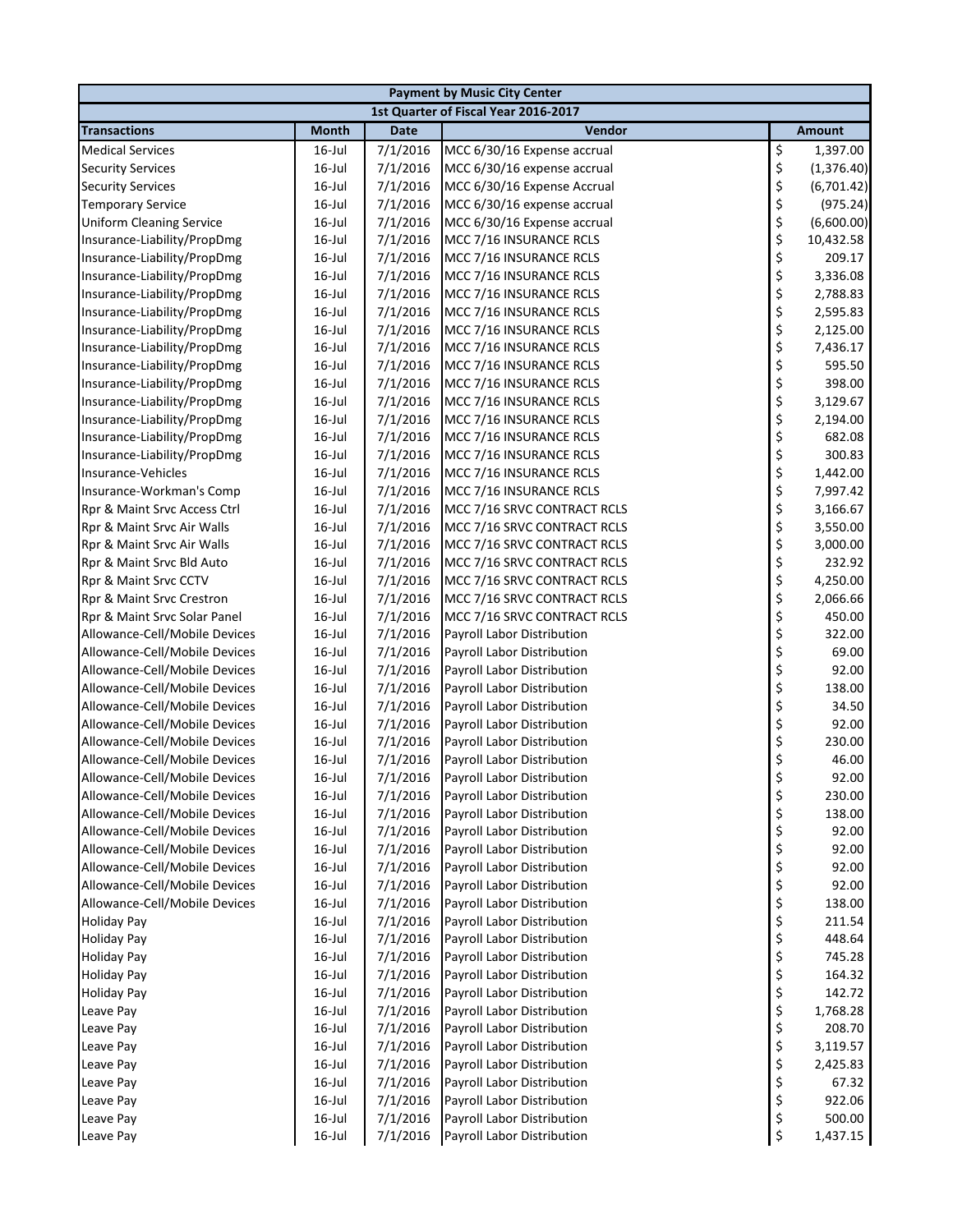| <b>Payment by Music City Center</b>      |                        |                      |                                                                 |          |                      |  |  |
|------------------------------------------|------------------------|----------------------|-----------------------------------------------------------------|----------|----------------------|--|--|
|                                          |                        |                      | 1st Quarter of Fiscal Year 2016-2017                            |          |                      |  |  |
| <b>Transactions</b>                      | <b>Month</b>           | <b>Date</b>          | Vendor                                                          |          | Amount               |  |  |
| Leave Pay                                | 16-Jul                 | 7/1/2016             | Payroll Labor Distribution                                      | \$       | 1,651.20             |  |  |
| Leave Pay                                | $16$ -Jul              | 7/1/2016             | Payroll Labor Distribution                                      | \$       | 332.24               |  |  |
| Leave Pay                                | $16$ -Jul              | 7/1/2016             | Payroll Labor Distribution                                      | \$       | 2,833.86             |  |  |
| Leave Pay                                | $16$ -Jul              | 7/1/2016             | Payroll Labor Distribution                                      | \$       | 605.66               |  |  |
| Leave Pay                                | $16$ -Jul              | 7/1/2016             | Payroll Labor Distribution                                      | \$       | 1,065.25             |  |  |
| Leave Pay                                | $16$ -Jul              | 7/1/2016             | Payroll Labor Distribution                                      | \$       | 461.89               |  |  |
| Leave Pay                                | $16$ -Jul              | 7/1/2016             | Payroll Labor Distribution                                      | \$       | 345.20               |  |  |
| Leave Pay                                | $16$ -Jul              | 7/1/2016             | Payroll Labor Distribution                                      | \$       | 1,250.08             |  |  |
| Leave Pay                                | $16$ -Jul              | 7/1/2016             | <b>Payroll Labor Distribution</b>                               | \$       | 917.44               |  |  |
| Overtime Pay                             | $16$ -Jul              | 7/1/2016             | Payroll Labor Distribution                                      | \$       | 277.14               |  |  |
| Overtime Pay                             | 16-Jul                 | 7/1/2016             | Payroll Labor Distribution                                      | \$       | 6.26                 |  |  |
| Overtime Pay                             | $16$ -Jul              | 7/1/2016             | Payroll Labor Distribution                                      | \$       | 448.93               |  |  |
| Overtime Pay                             | $16$ -Jul              | 7/1/2016             | Payroll Labor Distribution                                      | \$       | 169.35               |  |  |
| Overtime Pay                             | 16-Jul                 | 7/1/2016             | Payroll Labor Distribution                                      | \$       | 134.55               |  |  |
| Overtime Pay                             | $16$ -Jul              | 7/1/2016             | Payroll Labor Distribution                                      | \$       | 80.83                |  |  |
| Overtime Pay                             | $16$ -Jul              | 7/1/2016             | Payroll Labor Distribution                                      | \$       | 1,365.77             |  |  |
| Overtime Pay                             | $16$ -Jul              | 7/1/2016             | Payroll Labor Distribution                                      | \$       | 725.05               |  |  |
| Overtime Pay                             | $16$ -Jul              | 7/1/2016             | Payroll Labor Distribution                                      | \$       | 26.07                |  |  |
| Overtime Pay                             | $16$ -Jul              | 7/1/2016             | Payroll Labor Distribution                                      | \$       | 22.93                |  |  |
| Overtime Pay                             | $16$ -Jul              | 7/1/2016             | Payroll Labor Distribution                                      | \$       | 63.88                |  |  |
| Overtime Pay                             | $16$ -Jul              | 7/1/2016             | Payroll Labor Distribution                                      | \$       | 54.17                |  |  |
| <b>Overtime Pay</b>                      | $16$ -Jul              | 7/1/2016             | Payroll Labor Distribution                                      | \$       | 283.42               |  |  |
| <b>Regular Pay</b>                       | $16$ -Jul              | 7/1/2016             | Payroll Labor Distribution                                      | \$       | 23,303.58            |  |  |
| <b>Regular Pay</b>                       | $16$ -Jul              | 7/1/2016             | Payroll Labor Distribution                                      | \$       | 5,107.10             |  |  |
| <b>Regular Pay</b>                       | $16$ -Jul              | 7/1/2016             | Payroll Labor Distribution                                      | \$       | 26,485.75            |  |  |
| <b>Regular Pay</b>                       | 16-Jul                 | 7/1/2016             | Payroll Labor Distribution                                      | \$       | 38,926.77            |  |  |
| <b>Regular Pay</b>                       | $16$ -Jul              | 7/1/2016             | Payroll Labor Distribution                                      | \$       | 2,689.07             |  |  |
| <b>Regular Pay</b>                       | $16$ -Jul              | 7/1/2016             | Payroll Labor Distribution                                      | \$<br>\$ | 8,665.15             |  |  |
| <b>Regular Pay</b>                       | $16$ -Jul              | 7/1/2016             | Payroll Labor Distribution                                      | \$       | 5,855.23             |  |  |
| <b>Regular Pay</b><br><b>Regular Pay</b> | $16$ -Jul<br>$16$ -Jul | 7/1/2016<br>7/1/2016 | Payroll Labor Distribution<br><b>Payroll Labor Distribution</b> | \$       | 32,182.28            |  |  |
| <b>Regular Pay</b>                       | $16$ -Jul              | 7/1/2016             | Payroll Labor Distribution                                      | \$       | 1,663.20<br>3,528.16 |  |  |
| <b>Regular Pay</b>                       | $16$ -Jul              | 7/1/2016             | Payroll Labor Distribution                                      | \$       | 7,368.00             |  |  |
| <b>Regular Pay</b>                       | $16$ -Jul              | 7/1/2016             | Payroll Labor Distribution                                      | \$       | 15,236.31            |  |  |
| <b>Regular Pay</b>                       | 16-Jul                 | 7/1/2016             | Payroll Labor Distribution                                      | \$       | 4,417.01             |  |  |
| Regular Pay                              | $16$ -Jul              | 7/1/2016             | Payroll Labor Distribution                                      | \$       | 14,013.01            |  |  |
| <b>Regular Pay</b>                       | 16-Jul                 | 7/1/2016             | Payroll Labor Distribution                                      | \$       | 7,055.89             |  |  |
| <b>Regular Pay</b>                       | 16-Jul                 | 7/1/2016             | Payroll Labor Distribution                                      | \$       | 9,062.32             |  |  |
| <b>Regular Pay</b>                       | $16$ -Jul              | 7/1/2016             | Payroll Labor Distribution                                      | \$       | 14,042.63            |  |  |
| <b>Regular Pay</b>                       | 16-Jul                 | 7/1/2016             | Payroll Labor Distribution                                      | \$       | 6,342.47             |  |  |
| Insurance-Unemployment Comp              | $16$ -Jul              | 7/1/2016             | TN DEPT OF LABOR/WORKFORCE DEV                                  | \$       | 1,491.44             |  |  |
| <b>Merchant Fees</b>                     | $16$ -Jul              | 7/5/2016             | 7100 MCC CC Cash Receipt                                        | \$       | (3.91)               |  |  |
| <b>Medical Supply</b>                    | $16$ -Jul              | 7/11/2016            | AMERICAN NATL RED CROSS (ACH)                                   | \$       | 995.00               |  |  |
| <b>Medical Supply</b>                    | $16$ -Jul              | 7/11/2016            | AMERICAN NATL RED CROSS (ACH)                                   | \$       | 1,737.60             |  |  |
| <b>Medical Supply</b>                    | $16$ -Jul              | 7/11/2016            | AMERICAN NATL RED CROSS (ACH)                                   | \$       | 125.00               |  |  |
| <b>Medical Supply</b>                    | $16$ -Jul              | 7/11/2016            | AMERICAN NATL RED CROSS (ACH)                                   | \$       | 595.00               |  |  |
| Printing/Binding                         | 16-Jul                 | 7/11/2016            | AWARD CENTER INC, THE (ACH)                                     | \$       | 8.50                 |  |  |
| Printing/Binding                         | $16$ -Jul              | 7/11/2016            | AWARD CENTER INC, THE (ACH)                                     | \$       | 101.90               |  |  |
| <b>Merchant Fees</b>                     | 16-Jul                 | 7/12/2016            | 7100 MCC CC Cash Receipt                                        | \$       | (14.86)              |  |  |
| <b>Small Equipment Supply</b>            | 16-Jul                 | 7/13/2016            | <b>GUY BROWN INTERIORS LLC (ACH)</b>                            | \$       | 393.75               |  |  |
| Cafe Plan Pre-Tax Savings                | 16-Jul                 | 7/15/2016            | <b>Actual Burden Journal Entries</b>                            | \$       | 111.55               |  |  |
| Cafe Plan Pre-Tax Savings                | 16-Jul                 | 7/15/2016            | <b>Actual Burden Journal Entries</b>                            | \$       | 40.82                |  |  |
| Cafe Plan Pre-Tax Savings                | 16-Jul                 | 7/15/2016            | <b>Actual Burden Journal Entries</b>                            | \$       | 124.91               |  |  |
| Cafe Plan Pre-Tax Savings                | 16-Jul                 | 7/15/2016            | <b>Actual Burden Journal Entries</b>                            | \$       | 314.34               |  |  |
| Cafe Plan Pre-Tax Savings                | $16$ -Jul              | 7/15/2016            | <b>Actual Burden Journal Entries</b>                            | \$       | 16.55                |  |  |
| Cafe Plan Pre-Tax Savings                | 16-Jul                 |                      | 7/15/2016 Actual Burden Journal Entries                         | \$       | 44.10                |  |  |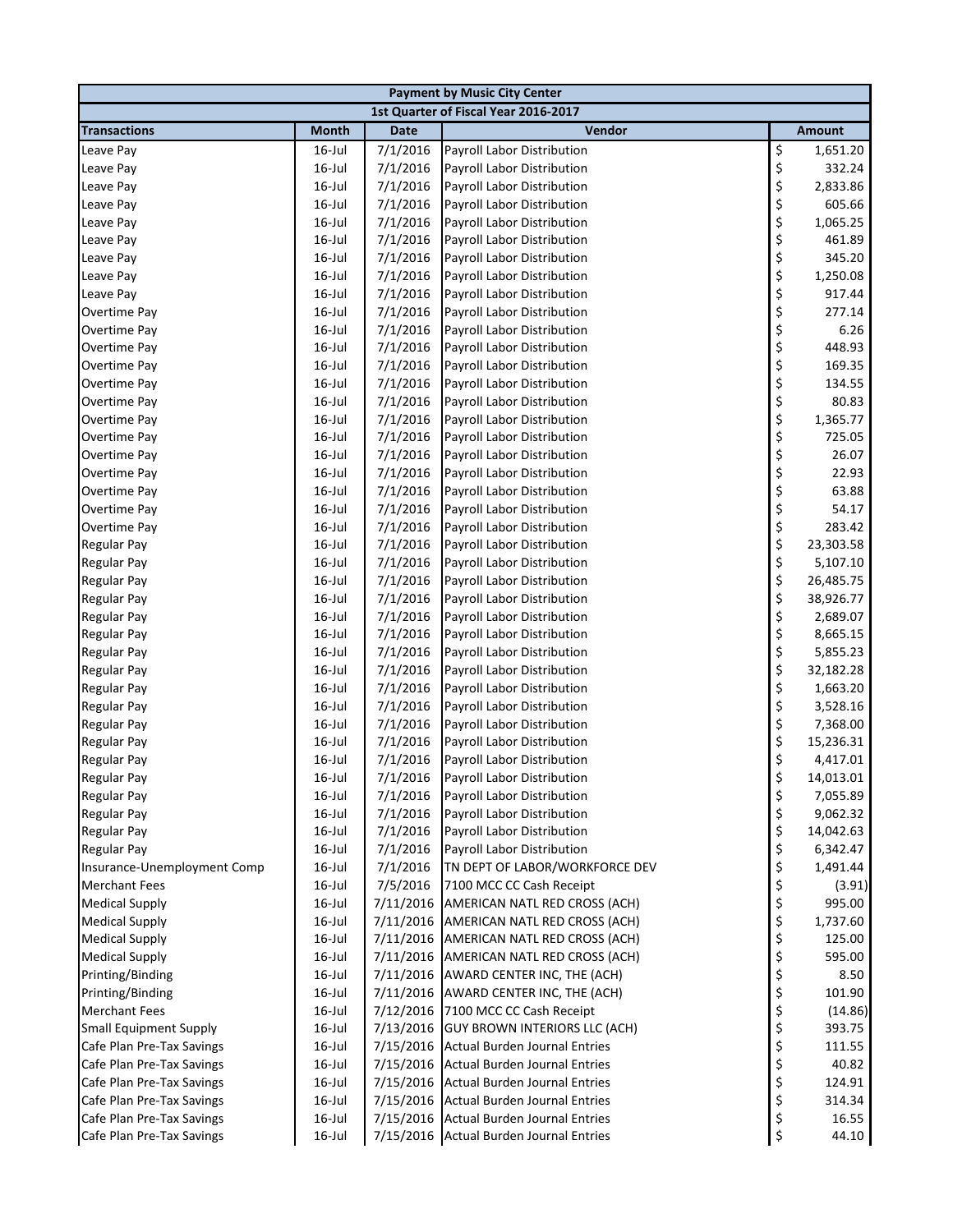| <b>Payment by Music City Center</b>                          |                                      |                        |                                                                              |          |                |  |  |
|--------------------------------------------------------------|--------------------------------------|------------------------|------------------------------------------------------------------------------|----------|----------------|--|--|
|                                                              | 1st Quarter of Fiscal Year 2016-2017 |                        |                                                                              |          |                |  |  |
| <b>Transactions</b>                                          | <b>Month</b>                         | <b>Date</b>            | Vendor                                                                       |          | <b>Amount</b>  |  |  |
| Cafe Plan Pre-Tax Savings                                    | $16$ -Jul                            | 7/15/2016              | Actual Burden Journal Entries                                                | \$       | 23.63          |  |  |
| Cafe Plan Pre-Tax Savings                                    | $16$ -Jul                            | 7/15/2016              | <b>Actual Burden Journal Entries</b>                                         | \$       | 218.02         |  |  |
| Cafe Plan Pre-Tax Savings                                    | $16$ -Jul                            | 7/15/2016              | <b>Actual Burden Journal Entries</b>                                         | \$       | 23.67          |  |  |
| Cafe Plan Pre-Tax Savings                                    | $16$ -Jul                            | 7/15/2016              | <b>Actual Burden Journal Entries</b>                                         | \$       | 34.16          |  |  |
| Cafe Plan Pre-Tax Savings                                    | $16$ -Jul                            | 7/15/2016              | <b>Actual Burden Journal Entries</b>                                         | \$       | 21.60          |  |  |
| Cafe Plan Pre-Tax Savings                                    | $16$ -Jul                            | 7/15/2016              | <b>Actual Burden Journal Entries</b>                                         | \$<br>\$ | 37.57          |  |  |
| Cafe Plan Pre-Tax Savings                                    | $16$ -Jul                            | 7/15/2016              | <b>Actual Burden Journal Entries</b>                                         |          | 29.73          |  |  |
| Cafe Plan Pre-Tax Savings                                    | $16$ -Jul                            | 7/15/2016              | <b>Actual Burden Journal Entries</b>                                         | \$       | 78.68          |  |  |
| Cafe Plan Pre-Tax Savings                                    | $16$ -Jul                            | 7/15/2016              | <b>Actual Burden Journal Entries</b>                                         | \$       | 23.67          |  |  |
| Cafe Plan Pre-Tax Savings                                    | $16$ -Jul                            | 7/15/2016              | <b>Actual Burden Journal Entries</b>                                         | \$       | 19.33          |  |  |
| Cafe Plan Pre-Tax Savings                                    | 16-Jul                               | 7/15/2016              | <b>Actual Burden Journal Entries</b>                                         | \$       | 23.02          |  |  |
| Cafe Plan Pre-Tax Savings                                    | $16$ -Jul                            | 7/15/2016              | <b>Actual Burden Journal Entries</b>                                         | \$       | 36.69          |  |  |
| CCA Employer 401K Plan                                       | $16$ -Jul                            | 7/15/2016              | <b>Actual Burden Journal Entries</b>                                         | \$       | 652.34         |  |  |
| CCA Employer 401K Plan                                       | $16$ -Jul                            | 7/15/2016              | <b>Actual Burden Journal Entries</b>                                         | \$       | 573.68         |  |  |
| CCA Employer 401K Plan                                       | $16$ -Jul                            | 7/15/2016              | <b>Actual Burden Journal Entries</b>                                         | \$       | 919.03         |  |  |
| CCA Employer 401K Plan                                       | $16$ -Jul                            | 7/15/2016              | <b>Actual Burden Journal Entries</b>                                         | \$       | 320.62         |  |  |
| CCA Employer 401K Plan                                       | $16$ -Jul                            | 7/15/2016              | <b>Actual Burden Journal Entries</b>                                         | \$       | 777.90         |  |  |
| CCA Employer 401K Plan                                       | 16-Jul                               | 7/15/2016              | <b>Actual Burden Journal Entries</b>                                         | \$       | 290.63         |  |  |
| CCA Employer 401K Plan                                       | $16$ -Jul                            | 7/15/2016              | <b>Actual Burden Journal Entries</b>                                         | \$<br>\$ | 215.73         |  |  |
| CCA Employer 401K Plan                                       | $16$ -Jul                            | 7/15/2016              | <b>Actual Burden Journal Entries</b>                                         |          | 386.75         |  |  |
| CCA Employer 401K Plan                                       | $16$ -Jul                            | 7/15/2016              | <b>Actual Burden Journal Entries</b>                                         | \$       | 321.79         |  |  |
| CCA Employer 401K Plan                                       | 16-Jul                               | 7/15/2016              | <b>Actual Burden Journal Entries</b>                                         | \$       | 134.78         |  |  |
| <b>Employer Dental Group</b>                                 | $16$ -Jul                            | 7/15/2016              | <b>Actual Burden Journal Entries</b>                                         | \$       | 172.51         |  |  |
| <b>Employer Dental Group</b>                                 | $16$ -Jul                            | 7/15/2016              | <b>Actual Burden Journal Entries</b>                                         | \$       | 42.42          |  |  |
| <b>Employer Dental Group</b>                                 | 16-Jul                               | 7/15/2016              | <b>Actual Burden Journal Entries</b>                                         | \$<br>\$ | 214.93         |  |  |
| <b>Employer Dental Group</b>                                 | $16$ -Jul                            | 7/15/2016              | <b>Actual Burden Journal Entries</b>                                         |          | 469.45         |  |  |
| <b>Employer Dental Group</b>                                 | 16-Jul                               | 7/15/2016              | <b>Actual Burden Journal Entries</b>                                         | \$       | 14.14          |  |  |
| <b>Employer Dental Group</b>                                 | 16-Jul                               | 7/15/2016              | <b>Actual Burden Journal Entries</b>                                         | \$       | 87.67          |  |  |
| <b>Employer Dental Group</b>                                 | 16-Jul                               | 7/15/2016              | <b>Actual Burden Journal Entries</b>                                         | \$       | 28.28          |  |  |
| <b>Employer Dental Group</b>                                 | $16$ -Jul                            | 7/15/2016              | <b>Actual Burden Journal Entries</b>                                         | \$       | 328.04         |  |  |
| <b>Employer Dental Group</b>                                 | $16$ -Jul                            | 7/15/2016              | <b>Actual Burden Journal Entries</b><br><b>Actual Burden Journal Entries</b> | \$<br>\$ | 28.28          |  |  |
| <b>Employer Dental Group</b>                                 | $16$ -Jul<br>$16$ -Jul               | 7/15/2016              | <b>Actual Burden Journal Entries</b>                                         | \$       | 28.28<br>28.28 |  |  |
| <b>Employer Dental Group</b><br><b>Employer Dental Group</b> | $16$ -Jul                            | 7/15/2016<br>7/15/2016 | <b>Actual Burden Journal Entries</b>                                         | \$       | 70.70          |  |  |
| <b>Employer Dental Group</b>                                 | $16$ -Jul                            | 7/15/2016              | <b>Actual Burden Journal Entries</b>                                         | \$       | 42.42          |  |  |
| <b>Employer Dental Group</b>                                 | $16$ -Jul                            |                        | 7/15/2016 Actual Burden Journal Entries                                      | \$       | 127.26         |  |  |
| <b>Employer Dental Group</b>                                 | $16$ -Jul                            | 7/15/2016              | <b>Actual Burden Journal Entries</b>                                         | \$       | 28.28          |  |  |
| <b>Employer Dental Group</b>                                 | 16-Jul                               | 7/15/2016              | <b>Actual Burden Journal Entries</b>                                         | \$       | 56.56          |  |  |
| <b>Employer Dental Group</b>                                 | $16$ -Jul                            | 7/15/2016              | <b>Actual Burden Journal Entries</b>                                         | \$       | 28.28          |  |  |
| <b>Employer Dental Group</b>                                 | $16$ -Jul                            | 7/15/2016              | <b>Actual Burden Journal Entries</b>                                         | \$       | 56.56          |  |  |
| <b>Employer Group Health</b>                                 | $16$ -Jul                            | 7/15/2016              | <b>Actual Burden Journal Entries</b>                                         | \$       | 4,075.77       |  |  |
| <b>Employer Group Health</b>                                 | $16$ -Jul                            | 7/15/2016              | <b>Actual Burden Journal Entries</b>                                         | \$       | 1,437.00       |  |  |
| <b>Employer Group Health</b>                                 | 16-Jul                               | 7/15/2016              | <b>Actual Burden Journal Entries</b>                                         | \$       | 4,566.27       |  |  |
| <b>Employer Group Health</b>                                 | $16$ -Jul                            | 7/15/2016              | <b>Actual Burden Journal Entries</b>                                         |          | 11,473.77      |  |  |
| <b>Employer Group Health</b>                                 | $16$ -Jul                            | 7/15/2016              | <b>Actual Burden Journal Entries</b>                                         | \$\$\$   | 592.50         |  |  |
| <b>Employer Group Health</b>                                 | 16-Jul                               | 7/15/2016              | <b>Actual Burden Journal Entries</b>                                         |          | 2,229.27       |  |  |
| <b>Employer Group Health</b>                                 | 16-Jul                               | 7/15/2016              | <b>Actual Burden Journal Entries</b>                                         |          | 840.00         |  |  |
| <b>Employer Group Health</b>                                 | 16-Jul                               | 7/15/2016              | <b>Actual Burden Journal Entries</b>                                         | \$<br>\$ | 8,626.92       |  |  |
| <b>Employer Group Health</b>                                 | 16-Jul                               | 7/15/2016              | <b>Actual Burden Journal Entries</b>                                         | \$       | 841.50         |  |  |
| <b>Employer Group Health</b>                                 | $16$ -Jul                            | 7/15/2016              | <b>Actual Burden Journal Entries</b>                                         |          | 1,189.50       |  |  |
| <b>Employer Group Health</b>                                 | $16$ -Jul                            | 7/15/2016              | <b>Actual Burden Journal Entries</b>                                         | \$<br>\$ | 840.00         |  |  |
| <b>Employer Group Health</b>                                 | $16$ -Jul                            | 7/15/2016              | <b>Actual Burden Journal Entries</b>                                         | \$       | 1,341.00       |  |  |
| <b>Employer Group Health</b>                                 | 16-Jul                               | 7/15/2016              | <b>Actual Burden Journal Entries</b>                                         | \$       | 1,090.50       |  |  |
| <b>Employer Group Health</b>                                 | 16-Jul                               | 7/15/2016              | <b>Actual Burden Journal Entries</b>                                         | \$       | 2,773.50       |  |  |
| <b>Employer Group Health</b>                                 | 16-Jul                               | 7/15/2016              | <b>Actual Burden Journal Entries</b>                                         | \$       | 841.50         |  |  |
| <b>Employer Group Health</b>                                 | $16$ -Jul                            |                        | 7/15/2016 Actual Burden Journal Entries                                      | \$       | 744.00         |  |  |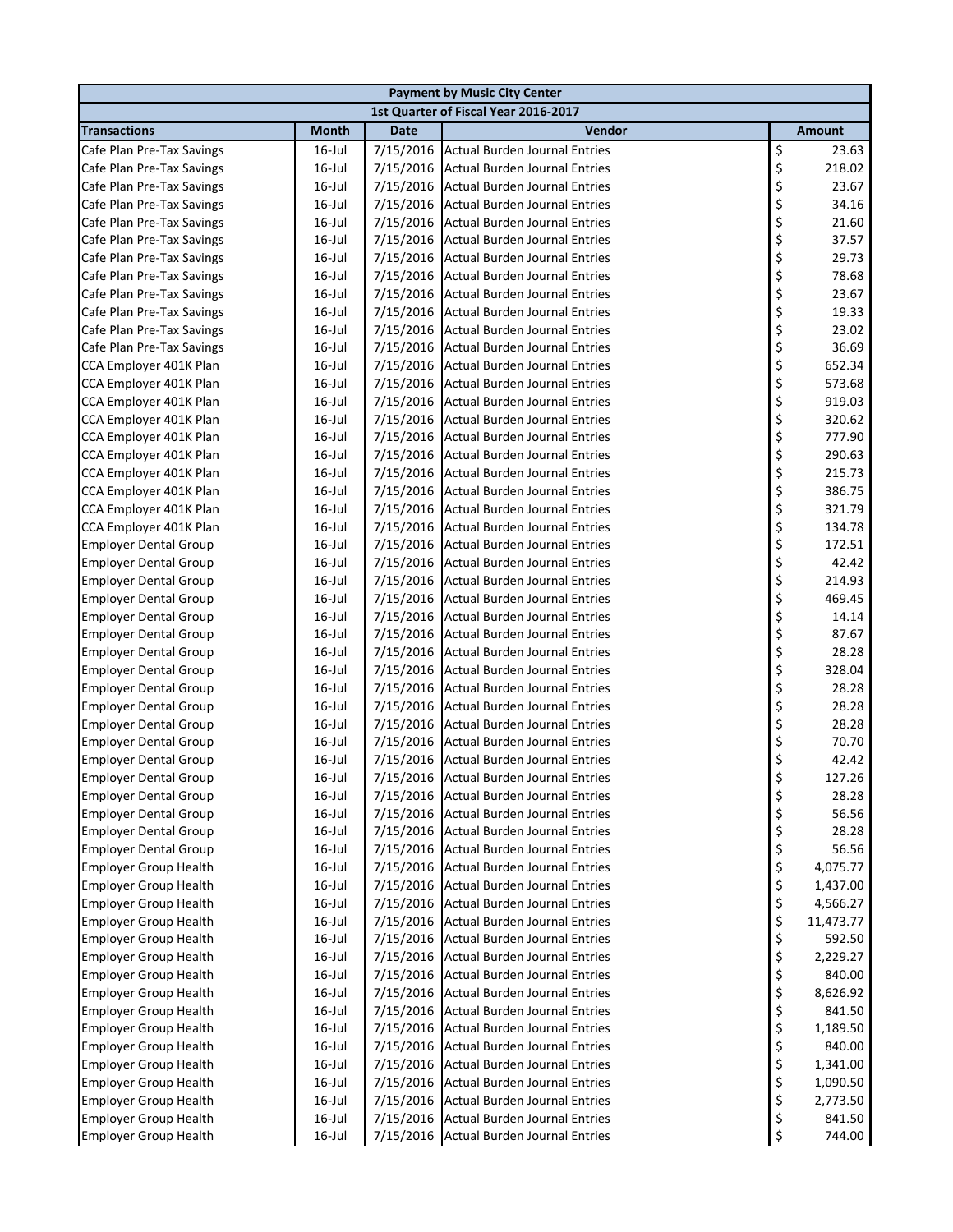| <b>Payment by Music City Center</b> |              |             |                                         |          |               |  |  |  |
|-------------------------------------|--------------|-------------|-----------------------------------------|----------|---------------|--|--|--|
|                                     |              |             | 1st Quarter of Fiscal Year 2016-2017    |          |               |  |  |  |
| <b>Transactions</b>                 | <b>Month</b> | <b>Date</b> | Vendor                                  |          | <b>Amount</b> |  |  |  |
| <b>Employer Group Health</b>        | $16$ -Jul    |             | 7/15/2016 Actual Burden Journal Entries | \$       | 846.00        |  |  |  |
| <b>Employer Group Health</b>        | $16$ -Jul    |             | 7/15/2016 Actual Burden Journal Entries | \$       | 1,338.00      |  |  |  |
| <b>Employer OASDI</b>               | $16$ -Jul    |             | 7/15/2016 Actual Burden Journal Entries | \$       | 1,522.05      |  |  |  |
| <b>Employer OASDI</b>               | $16$ -Jul    |             | 7/15/2016 Actual Burden Journal Entries | \$       | 378.81        |  |  |  |
| <b>Employer OASDI</b>               | $16$ -Jul    |             | 7/15/2016 Actual Burden Journal Entries | \$       | 1,836.71      |  |  |  |
| <b>Employer OASDI</b>               | $16$ -Jul    |             | 7/15/2016 Actual Burden Journal Entries | \$       | 2,671.97      |  |  |  |
| <b>Employer OASDI</b>               | $16$ -Jul    |             | 7/15/2016 Actual Burden Journal Entries | \$       | 107.02        |  |  |  |
| <b>Employer OASDI</b>               | $16$ -Jul    |             | 7/15/2016 Actual Burden Journal Entries | \$       | 594.04        |  |  |  |
| <b>Employer OASDI</b>               | $16$ -Jul    |             | 7/15/2016 Actual Burden Journal Entries | \$       | 385.27        |  |  |  |
| <b>Employer OASDI</b>               | $16$ -Jul    |             | 7/15/2016 Actual Burden Journal Entries | \$       | 2,135.70      |  |  |  |
| <b>Employer OASDI</b>               | $16$ -Jul    |             | 7/15/2016 Actual Burden Journal Entries | \$       | 220.38        |  |  |  |
| <b>Employer OASDI</b>               | $16$ -Jul    |             | 7/15/2016 Actual Burden Journal Entries | \$       | 260.66        |  |  |  |
| <b>Employer OASDI</b>               | $16$ -Jul    | 7/15/2016   | Actual Burden Journal Entries           | \$       | 454.32        |  |  |  |
| <b>Employer OASDI</b>               | $16$ -Jul    | 7/15/2016   | Actual Burden Journal Entries           | \$       | 1,122.94      |  |  |  |
| <b>Employer OASDI</b>               | $16$ -Jul    |             | 7/15/2016 Actual Burden Journal Entries | \$       | 310.28        |  |  |  |
| <b>Employer OASDI</b>               | $16$ -Jul    |             | 7/15/2016 Actual Burden Journal Entries | \$       | 878.83        |  |  |  |
| <b>Employer OASDI</b>               | $16$ -Jul    |             | 7/15/2016 Actual Burden Journal Entries | \$       | 444.38        |  |  |  |
| <b>Employer OASDI</b>               | $16$ -Jul    |             | 7/15/2016 Actual Burden Journal Entries | \$       | 605.83        |  |  |  |
| <b>Employer OASDI</b>               | $16$ -Jul    |             | 7/15/2016 Actual Burden Journal Entries | \$       | 398.85        |  |  |  |
| <b>Employer OASDI</b>               | $16$ -Jul    |             | 7/15/2016 Actual Burden Journal Entries | \$<br>\$ | 435.14        |  |  |  |
| <b>Employer Pension</b>             | $16$ -Jul    |             | 7/15/2016 Actual Burden Journal Entries |          | 1,042.95      |  |  |  |
| <b>Employer Pension</b>             | $16$ -Jul    |             | 7/15/2016 Actual Burden Journal Entries | \$       | 301.28        |  |  |  |
| <b>Employer Pension</b>             | $16$ -Jul    |             | 7/15/2016 Actual Burden Journal Entries | \$       | 1,021.43      |  |  |  |
| <b>Employer Pension</b>             | $16$ -Jul    |             | 7/15/2016 Actual Burden Journal Entries | \$       | 219.41        |  |  |  |
| <b>Employer Pension</b>             | $16$ -Jul    | 7/15/2016   | Actual Burden Journal Entries           | \$       | 599.29        |  |  |  |
| <b>Employer Pension</b>             | $16$ -Jul    | 7/15/2016   | Actual Burden Journal Entries           | \$       | 2,906.37      |  |  |  |
| <b>Employer Pension</b>             | $16$ -Jul    |             | 7/15/2016 Actual Burden Journal Entries | \$       | 1,204.90      |  |  |  |
| <b>Employer Pension</b>             | $16$ -Jul    |             | 7/15/2016 Actual Burden Journal Entries | \$       | 2,358.81      |  |  |  |
| <b>Employer SSN Medical</b>         | $16$ -Jul    |             | 7/15/2016 Actual Burden Journal Entries | \$       | 355.94        |  |  |  |
| <b>Employer SSN Medical</b>         | $16$ -Jul    |             | 7/15/2016 Actual Burden Journal Entries | \$       | 88.59         |  |  |  |
| <b>Employer SSN Medical</b>         | $16$ -Jul    |             | 7/15/2016 Actual Burden Journal Entries | \$       | 429.55        |  |  |  |
| <b>Employer SSN Medical</b>         | $16$ -Jul    |             | 7/15/2016 Actual Burden Journal Entries | \$       | 624.88        |  |  |  |
| <b>Employer SSN Medical</b>         | $16$ -Jul    |             | 7/15/2016 Actual Burden Journal Entries | \$       | 25.03         |  |  |  |
| <b>Employer SSN Medical</b>         | $16$ -Jul    |             | 7/15/2016 Actual Burden Journal Entries | \$       | 138.93        |  |  |  |
| <b>Employer SSN Medical</b>         | $16$ -Jul    |             | 7/15/2016 Actual Burden Journal Entries | \$       | 90.11         |  |  |  |
| <b>Employer SSN Medical</b>         | 16-Jul       |             | 7/15/2016 Actual Burden Journal Entries | ς        | 499.46        |  |  |  |
| <b>Employer SSN Medical</b>         | $16$ -Jul    |             | 7/15/2016 Actual Burden Journal Entries | \$       | 51.53         |  |  |  |
| <b>Employer SSN Medical</b>         | $16$ -Jul    | 7/15/2016   | <b>Actual Burden Journal Entries</b>    | \$       | 60.96         |  |  |  |
| <b>Employer SSN Medical</b>         | $16$ -Jul    |             | 7/15/2016 Actual Burden Journal Entries | \$       | 106.24        |  |  |  |
| <b>Employer SSN Medical</b>         | $16$ -Jul    |             | 7/15/2016 Actual Burden Journal Entries | \$       | 262.62        |  |  |  |
| <b>Employer SSN Medical</b>         | $16$ -Jul    |             | 7/15/2016 Actual Burden Journal Entries | \$       | 72.57         |  |  |  |
| <b>Employer SSN Medical</b>         | $16$ -Jul    |             | 7/15/2016 Actual Burden Journal Entries | \$       | 205.51        |  |  |  |
| <b>Employer SSN Medical</b>         | $16$ -Jul    |             | 7/15/2016 Actual Burden Journal Entries | \$       | 103.93        |  |  |  |
| <b>Employer SSN Medical</b>         | $16$ -Jul    |             | 7/15/2016 Actual Burden Journal Entries | \$       | 141.70        |  |  |  |
| <b>Employer SSN Medical</b>         | $16$ -Jul    |             | 7/15/2016 Actual Burden Journal Entries | \$<br>\$ | 214.65        |  |  |  |
| <b>Employer SSN Medical</b>         | $16$ -Jul    |             | 7/15/2016 Actual Burden Journal Entries |          | 101.78        |  |  |  |
| <b>FSA Pre-Tax Savings</b>          | $16$ -Jul    |             | 7/15/2016 Actual Burden Journal Entries | \$\$\$   | 6.18          |  |  |  |
| <b>FSA Pre-Tax Savings</b>          | $16$ -Jul    |             | 7/15/2016 Actual Burden Journal Entries |          | 4.78          |  |  |  |
| <b>FSA Pre-Tax Savings</b>          | $16$ -Jul    |             | 7/15/2016 Actual Burden Journal Entries |          | 10.36         |  |  |  |
| <b>FSA Pre-Tax Savings</b>          | $16$ -Jul    | 7/15/2016   | <b>Actual Burden Journal Entries</b>    | \$       | 22.31         |  |  |  |
| <b>FSA Pre-Tax Savings</b>          | $16$ -Jul    | 7/15/2016   | <b>Actual Burden Journal Entries</b>    | \$       | 7.97          |  |  |  |
| Awrd Rwrd Royalty                   | $16$ -Jul    | 7/15/2016   | MCC PCC MUSIC CITY CENTER               | \$<br>\$ | 75.59         |  |  |  |
| <b>Small Equipment Supply</b>       | $16$ -Jul    | 7/15/2016   | MCC PCC MUSIC CITY CENTER               |          | 70.64         |  |  |  |
| <b>Holiday Pay</b>                  | $16$ -Jul    | 7/15/2016   | Payroll Labor Distribution              | \$       | 1,974.45      |  |  |  |
| <b>Holiday Pay</b>                  | $16$ -Jul    | 7/15/2016   | Payroll Labor Distribution              | \$       | 414.16        |  |  |  |
| <b>Holiday Pay</b>                  | 16-Jul       |             | 7/15/2016 Payroll Labor Distribution    | \$       | 3,080.29      |  |  |  |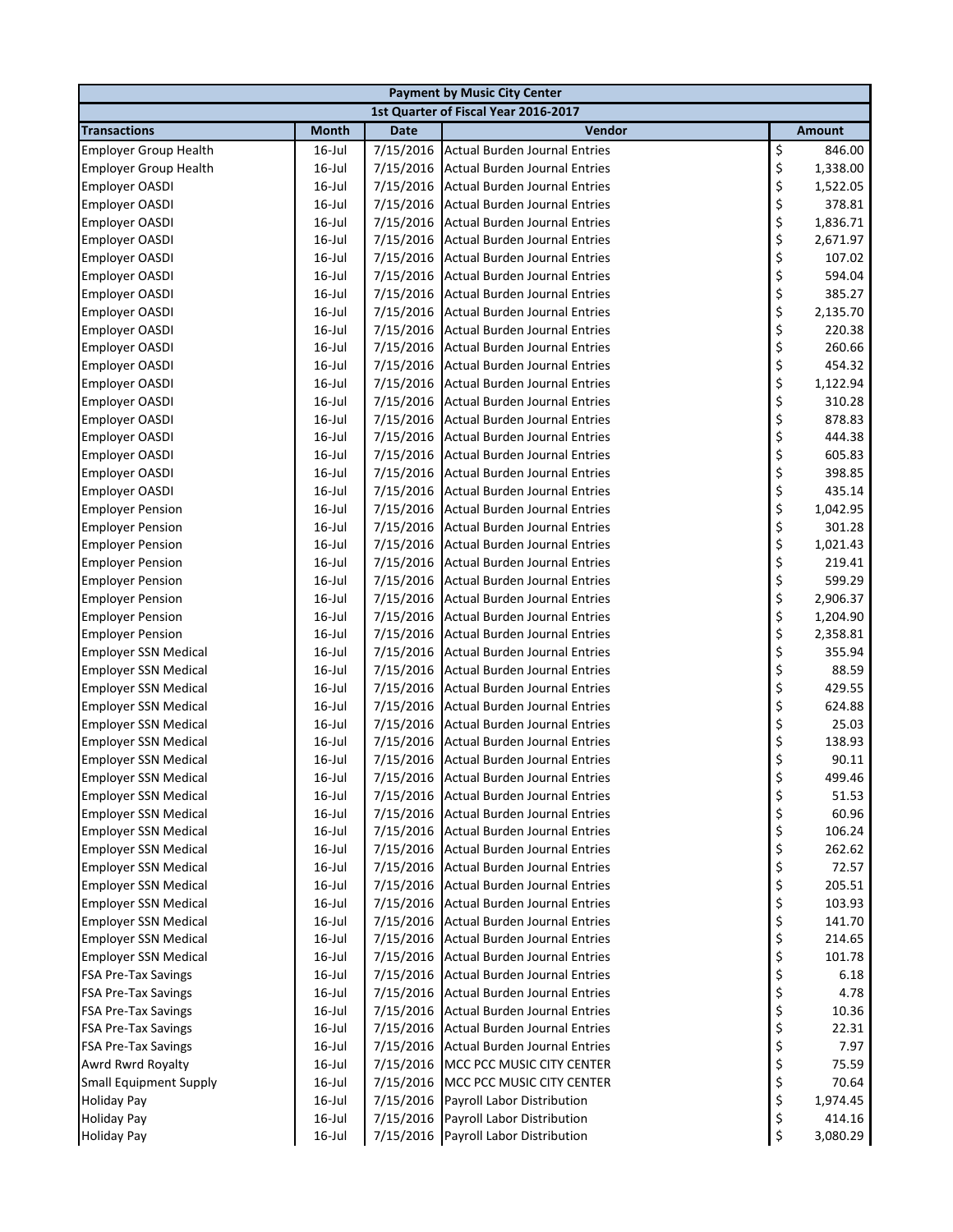| <b>Payment by Music City Center</b>      |                                      |                        |                                                          |          |                       |  |  |
|------------------------------------------|--------------------------------------|------------------------|----------------------------------------------------------|----------|-----------------------|--|--|
|                                          | 1st Quarter of Fiscal Year 2016-2017 |                        |                                                          |          |                       |  |  |
| <b>Transactions</b>                      | <b>Month</b>                         | <b>Date</b>            | Vendor                                                   |          | Amount                |  |  |
| <b>Holiday Pay</b>                       | 16-Jul                               | 7/15/2016              | Payroll Labor Distribution                               | \$       | 4,554.93              |  |  |
| <b>Holiday Pay</b>                       | $16$ -Jul                            | 7/15/2016              | Payroll Labor Distribution                               | \$       | 183.84                |  |  |
| <b>Holiday Pay</b>                       | $16$ -Jul                            | 7/15/2016              | Payroll Labor Distribution                               | \$       | 1,011.17              |  |  |
| <b>Holiday Pay</b>                       | $16$ -Jul                            | 7/15/2016              | Payroll Labor Distribution                               | \$       | 658.56                |  |  |
| <b>Holiday Pay</b>                       | $16$ -Jul                            | 7/15/2016              | Payroll Labor Distribution                               | \$       | 1,492.21              |  |  |
| <b>Holiday Pay</b>                       | $16$ -Jul                            | 7/15/2016              | Payroll Labor Distribution                               | \$       | 451.44                |  |  |
| <b>Holiday Pay</b>                       | $16$ -Jul                            | 7/15/2016              | Payroll Labor Distribution                               | \$       | 1,140.88              |  |  |
| <b>Holiday Pay</b>                       | $16$ -Jul                            | 7/15/2016              | Payroll Labor Distribution                               | \$       | 1,576.40              |  |  |
| <b>Holiday Pay</b>                       | $16$ -Jul                            | 7/15/2016              | Payroll Labor Distribution                               | \$       | 330.48                |  |  |
| <b>Holiday Pay</b>                       | $16$ -Jul                            | 7/15/2016              | Payroll Labor Distribution                               | \$       | 1,363.76              |  |  |
| <b>Holiday Pay</b>                       | $16$ -Jul                            | 7/15/2016              | Payroll Labor Distribution                               | \$       | 776.48                |  |  |
| <b>Holiday Pay</b>                       | $16$ -Jul                            | 7/15/2016              | Payroll Labor Distribution                               | \$       | 964.48                |  |  |
| <b>Holiday Pay</b>                       | $16$ -Jul                            | 7/15/2016              | Payroll Labor Distribution                               | \$       | 1,520.83              |  |  |
| <b>Holiday Pay</b>                       | $16$ -Jul                            | 7/15/2016              | Payroll Labor Distribution                               | \$       | 749.28                |  |  |
| Leave Pay                                | $16$ -Jul                            | 7/15/2016              | Payroll Labor Distribution                               | \$       | 1,948.79              |  |  |
| Leave Pay                                | $16$ -Jul                            | 7/15/2016              | Payroll Labor Distribution                               | \$       | 219.14                |  |  |
| Leave Pay                                | $16$ -Jul                            | 7/15/2016              | Payroll Labor Distribution                               | \$       | 3,088.63              |  |  |
| Leave Pay                                | $16$ -Jul                            | 7/15/2016              | Payroll Labor Distribution                               | \$       | 2,449.15              |  |  |
| Leave Pay                                | $16$ -Jul                            | 7/15/2016              | Payroll Labor Distribution                               | \$       | 176.15                |  |  |
| Leave Pay                                | $16$ -Jul                            | 7/15/2016              | Payroll Labor Distribution                               | \$       | 1,611.52              |  |  |
| Leave Pay                                | $16$ -Jul                            | 7/15/2016              | Payroll Labor Distribution                               | \$       | 1,629.47              |  |  |
| Leave Pay                                | $16$ -Jul                            | 7/15/2016              | <b>Payroll Labor Distribution</b>                        | \$       | 1,651.20              |  |  |
| Leave Pay                                | $16$ -Jul                            | 7/15/2016              | Payroll Labor Distribution                               | \$       | 2,263.48              |  |  |
| Leave Pay                                | $16$ -Jul                            | 7/15/2016              | Payroll Labor Distribution                               | \$       | 5,151.01              |  |  |
| Leave Pay                                | $16$ -Jul                            | 7/15/2016              | Payroll Labor Distribution                               | \$       | 415.72                |  |  |
| Leave Pay                                | $16$ -Jul                            | 7/15/2016              | Payroll Labor Distribution                               | \$       | 1,806.88              |  |  |
| Leave Pay                                | $16$ -Jul                            | 7/15/2016              | Payroll Labor Distribution                               | \$       | 44.18                 |  |  |
| Leave Pay                                | $16$ -Jul                            | 7/15/2016              | Payroll Labor Distribution                               | \$       | 791.68                |  |  |
| Leave Pay                                | $16$ -Jul                            | 7/15/2016              | Payroll Labor Distribution                               | \$       | 2,209.84              |  |  |
| Overtime Pay                             | $16$ -Jul                            | 7/15/2016              | Payroll Labor Distribution                               | \$       | 289.06                |  |  |
| Overtime Pay                             | $16$ -Jul                            | 7/15/2016              | Payroll Labor Distribution                               | \$       | 205.62                |  |  |
| Overtime Pay                             | $16$ -Jul                            | 7/15/2016              | Payroll Labor Distribution                               | \$       | 1,995.97              |  |  |
| Overtime Pay                             | $16$ -Jul                            | 7/15/2016              | Payroll Labor Distribution                               | \$       | 104.10                |  |  |
| Overtime Pay                             | $16$ -Jul                            | 7/15/2016              | Payroll Labor Distribution                               | \$       | 10.57                 |  |  |
| Overtime Pay                             | 16-Jul                               | 7/15/2016              | Payroll Labor Distribution                               | \$<br>Ś  | 1,993.57              |  |  |
| Overtime Pay                             | $16$ -Jul                            |                        | 7/15/2016 Payroll Labor Distribution                     |          | 549.48                |  |  |
| Overtime Pay                             | 16-Jul                               | 7/15/2016              | Payroll Labor Distribution                               | \$       | 109.35                |  |  |
| Overtime Pay                             | $16$ -Jul                            | 7/15/2016              | Payroll Labor Distribution                               | \$       | 37.26                 |  |  |
| Overtime Pay<br><b>Overtime Pay</b>      | $16$ -Jul                            | 7/15/2016              | Payroll Labor Distribution                               | \$       | 79.79                 |  |  |
|                                          | $16$ -Jul                            | 7/15/2016              | Payroll Labor Distribution                               | \$       | 3.33                  |  |  |
| Overtime Pay                             | $16$ -Jul<br>$16$ -Jul               | 7/15/2016              | Payroll Labor Distribution                               | \$<br>\$ | 301.73<br>21,795.00   |  |  |
| <b>Regular Pay</b><br><b>Regular Pay</b> | $16$ -Jul                            | 7/15/2016<br>7/15/2016 | Payroll Labor Distribution                               | \$       |                       |  |  |
| <b>Regular Pay</b>                       | $16$ -Jul                            | 7/15/2016              | Payroll Labor Distribution<br>Payroll Labor Distribution | \$       | 6,091.09<br>24,882.85 |  |  |
| <b>Regular Pay</b>                       | $16$ -Jul                            | 7/15/2016              | Payroll Labor Distribution                               | \$       |                       |  |  |
| <b>Regular Pay</b>                       | $16$ -Jul                            | 7/15/2016              | Payroll Labor Distribution                               | \$       | 38,205.63<br>1,654.56 |  |  |
| <b>Regular Pay</b>                       | $16$ -Jul                            | 7/15/2016              | Payroll Labor Distribution                               | \$       | 8,959.93              |  |  |
| <b>Regular Pay</b>                       | 16-Jul                               | 7/15/2016              | Payroll Labor Distribution                               | \$       | 4,315.52              |  |  |
| <b>Regular Pay</b>                       | $16$ -Jul                            | 7/15/2016              | Payroll Labor Distribution                               | \$       | 31,836.59             |  |  |
| <b>Regular Pay</b>                       | $16$ -Jul                            | 7/15/2016              | Payroll Labor Distribution                               | \$       | 1,663.20              |  |  |
| <b>Regular Pay</b>                       | $16$ -Jul                            | 7/15/2016              | Payroll Labor Distribution                               | \$       | 4,089.86              |  |  |
| <b>Regular Pay</b>                       | $16$ -Jul                            | 7/15/2016              | Payroll Labor Distribution                               | \$       | 4,205.78              |  |  |
| <b>Regular Pay</b>                       | $16$ -Jul                            | 7/15/2016              | Payroll Labor Distribution                               | \$       | 11,974.00             |  |  |
| <b>Regular Pay</b>                       | $16$ -Jul                            | 7/15/2016              | Payroll Labor Distribution                               | \$       | 4,646.87              |  |  |
| <b>Regular Pay</b>                       | $16$ -Jul                            | 7/15/2016              | Payroll Labor Distribution                               | \$       | 11,952.49             |  |  |
| <b>Regular Pay</b>                       | $16$ -Jul                            |                        | 7/15/2016 Payroll Labor Distribution                     | \$       | 6,944.51              |  |  |
|                                          |                                      |                        |                                                          |          |                       |  |  |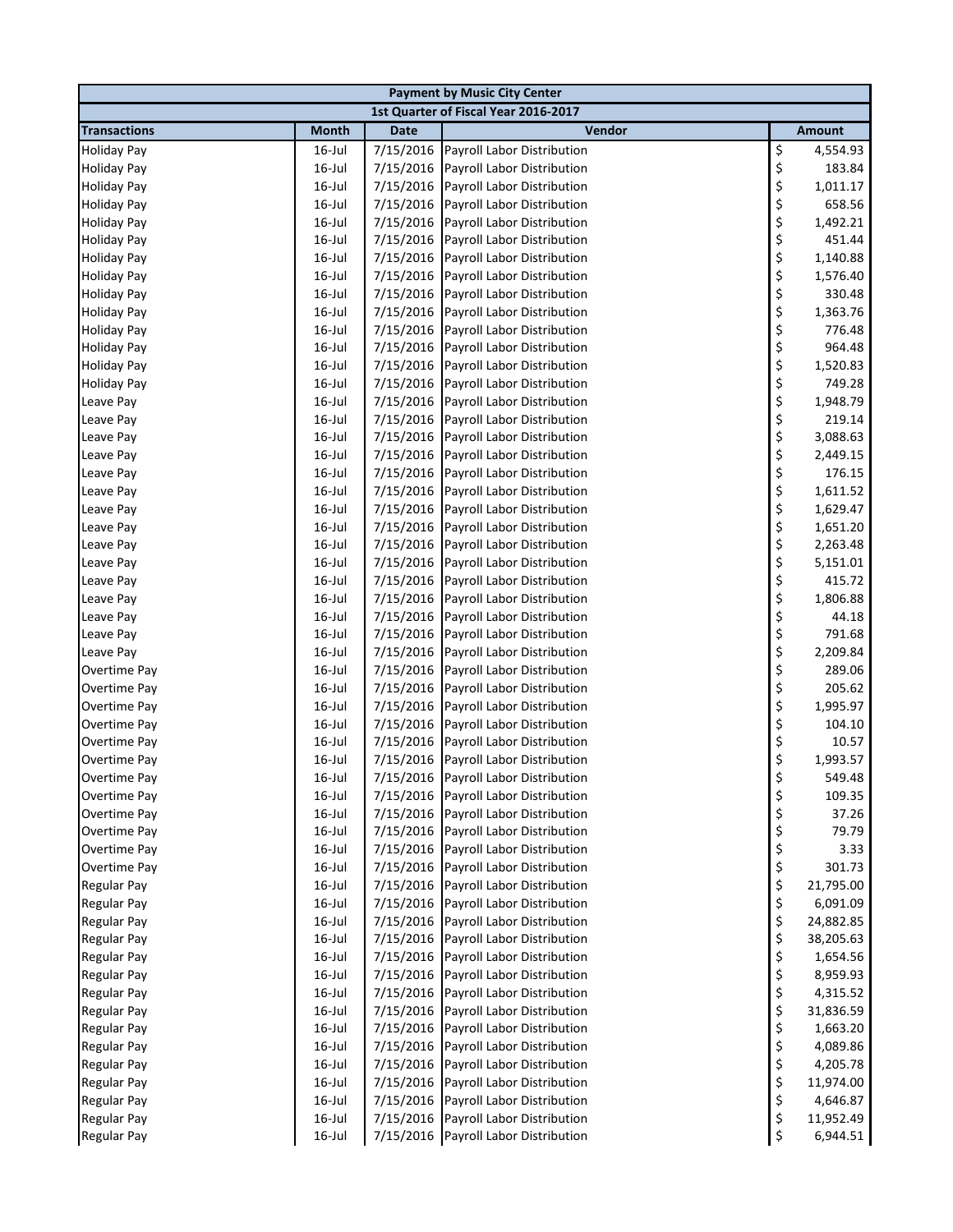| <b>Payment by Music City Center</b>                          |                                      |             |                                                                                 |          |                  |  |  |  |
|--------------------------------------------------------------|--------------------------------------|-------------|---------------------------------------------------------------------------------|----------|------------------|--|--|--|
|                                                              | 1st Quarter of Fiscal Year 2016-2017 |             |                                                                                 |          |                  |  |  |  |
| <b>Transactions</b>                                          | <b>Month</b>                         | <b>Date</b> | Vendor                                                                          |          | <b>Amount</b>    |  |  |  |
| <b>Regular Pay</b>                                           | $16$ -Jul                            | 7/15/2016   | Payroll Labor Distribution                                                      | \$       | 7,966.24         |  |  |  |
| <b>Regular Pay</b>                                           | $16$ -Jul                            | 7/15/2016   | Payroll Labor Distribution                                                      | \$       | 13,687.48        |  |  |  |
| <b>Regular Pay</b>                                           | $16$ -Jul                            | 7/15/2016   | Payroll Labor Distribution                                                      | \$       | 4,539.15         |  |  |  |
| <b>HVAC Supply</b>                                           | $16$ -Jul                            | 7/19/2016   | TN ELECTRIC MOTOR CO (ACH)                                                      | \$       | (1, 172.00)      |  |  |  |
| <b>HVAC Supply</b>                                           | $16$ -Jul                            | 7/19/2016   | TN ELECTRIC MOTOR CO (ACH)                                                      | \$       | (887.00)         |  |  |  |
| Postage & Delivery Srvc                                      | $16$ -Jul                            |             | 7/19/2016 TN ELECTRIC MOTOR CO (ACH)                                            | \$       | (100.00)         |  |  |  |
| <b>Merchant Fees</b>                                         | $16$ -Jul                            |             | 7/20/2016 7100 MCC CC Cash Receipt                                              | \$       | (6.90)           |  |  |  |
| <b>Merchant Fees</b>                                         | $16$ -Jul                            |             | 7/21/2016 7100 MCC CC Cash Receipt                                              | \$<br>\$ | (21.85)          |  |  |  |
| <b>Merchant Fees</b>                                         | $16$ -Jul                            |             | 7/21/2016 7100 MCC CC Cash Receipt                                              |          | (14.95)          |  |  |  |
| <b>Merchant Fees</b>                                         | $16$ -Jul                            |             | 7/21/2016 7100 MCC CC Cash Receipt                                              | \$       | (25.19)          |  |  |  |
| <b>Merchant Fees</b>                                         | $16$ -Jul                            | 7/21/2016   | 7100 MCC CC Cash Receipt                                                        | \$       | (13.36)          |  |  |  |
| Printing/Binding                                             | $16$ -Jul                            | 7/22/2016   | RICOH USA INC (ACH)                                                             | \$       | 46.00            |  |  |  |
| Printing/Binding                                             | $16$ -Jul                            | 7/22/2016   | RICOH USA INC (ACH)                                                             | \$       | 46.00            |  |  |  |
| <b>Merchant Fees</b>                                         | $16$ -Jul                            | 7/25/2016   | 7100 MCC CC Cash Receipt                                                        | \$       | (207.00)         |  |  |  |
| Furniture/Fixtures<\$10K                                     | $16$ -Jul                            |             | 7/25/2016 DEX IMAGING INC                                                       | \$       | 430.00           |  |  |  |
| <b>NSF Checks</b>                                            | $16$ -Jul                            |             | 7/25/2016 FIN 7/1/16-7/25/16 NSF Checks                                         | \$       | 6,750.00         |  |  |  |
| <b>Merchant Fees</b>                                         | $16$ -Jul                            |             | 7/27/2016 7100 MCC CC Cash Receipt                                              | \$       | (1.73)           |  |  |  |
| <b>Electrical Supply</b>                                     | $16$ -Jul                            |             | 7/27/2016 CRAWFORD DOOR SALES (ACH)                                             | \$       | 25.00            |  |  |  |
| <b>Electrical Supply</b>                                     | $16$ -Jul                            |             | 7/27/2016 CRAWFORD DOOR SALES (ACH)                                             | \$       | 360.00           |  |  |  |
| <b>Merchant Fees</b>                                         | $16$ -Jul                            |             | 7/28/2016 7100 MCC CC Cash Receipt                                              | \$       | (138.03)         |  |  |  |
| Printing/Binding                                             | $16$ -Jul                            |             | 7/28/2016 RICOH USA INC (ACH)                                                   | \$       | 46.00            |  |  |  |
| Cafe Plan Pre-Tax Savings                                    | $16$ -Jul                            |             | 7/29/2016 Actual Burden Journal Entries                                         | \$       | 111.54           |  |  |  |
| Cafe Plan Pre-Tax Savings                                    | $16$ -Jul                            |             | 7/29/2016 Actual Burden Journal Entries                                         | \$       | 40.82            |  |  |  |
| Cafe Plan Pre-Tax Savings                                    | $16$ -Jul                            |             | 7/29/2016 Actual Burden Journal Entries                                         | \$       | 124.90           |  |  |  |
| Cafe Plan Pre-Tax Savings                                    | $16$ -Jul                            |             | 7/29/2016 Actual Burden Journal Entries                                         | \$       | 301.39           |  |  |  |
| Cafe Plan Pre-Tax Savings                                    | $16$ -Jul                            |             | 7/29/2016 Actual Burden Journal Entries                                         | \$       | 16.55            |  |  |  |
| Cafe Plan Pre-Tax Savings                                    | $16$ -Jul                            |             | 7/29/2016 Actual Burden Journal Entries                                         | \$<br>\$ | 44.09            |  |  |  |
| Cafe Plan Pre-Tax Savings                                    | $16$ -Jul                            |             | 7/29/2016 Actual Burden Journal Entries                                         |          | 23.63            |  |  |  |
| Cafe Plan Pre-Tax Savings                                    | $16$ -Jul                            |             | 7/29/2016 Actual Burden Journal Entries                                         | \$       | 211.57           |  |  |  |
| Cafe Plan Pre-Tax Savings                                    | $16$ -Jul                            |             | 7/29/2016 Actual Burden Journal Entries                                         | \$       | 23.67            |  |  |  |
| Cafe Plan Pre-Tax Savings                                    | $16$ -Jul                            |             | 7/29/2016 Actual Burden Journal Entries                                         | \$       | 40.65            |  |  |  |
| Cafe Plan Pre-Tax Savings                                    | $16$ -Jul                            |             | 7/29/2016 Actual Burden Journal Entries                                         | \$       | 21.60            |  |  |  |
| Cafe Plan Pre-Tax Savings                                    | $16$ -Jul                            |             | 7/29/2016 Actual Burden Journal Entries                                         | \$       | 37.57            |  |  |  |
| Cafe Plan Pre-Tax Savings                                    | $16$ -Jul                            |             | 7/29/2016 Actual Burden Journal Entries                                         | \$       | 29.73            |  |  |  |
| Cafe Plan Pre-Tax Savings                                    | $16$ -Jul                            |             | 7/29/2016 Actual Burden Journal Entries                                         | \$       | 78.68            |  |  |  |
| Cafe Plan Pre-Tax Savings                                    | 16-Jul                               |             | 7/29/2016 Actual Burden Journal Entries                                         | $\zeta$  | 23.67            |  |  |  |
| Cafe Plan Pre-Tax Savings                                    | $16$ -Jul                            |             | 7/29/2016 Actual Burden Journal Entries                                         | \$       | 19.33            |  |  |  |
| Cafe Plan Pre-Tax Savings                                    | $16$ -Jul                            | 7/29/2016   | <b>Actual Burden Journal Entries</b>                                            | \$       | 23.02            |  |  |  |
| Cafe Plan Pre-Tax Savings                                    | $16$ -Jul                            | 7/29/2016   | <b>Actual Burden Journal Entries</b>                                            | \$       | 36.69            |  |  |  |
| CCA Employer 401K Plan                                       | $16$ -Jul                            |             | 7/29/2016 Actual Burden Journal Entries                                         | \$       | 644.68           |  |  |  |
| CCA Employer 401K Plan                                       | $16$ -Jul                            |             | 7/29/2016 Actual Burden Journal Entries                                         | \$       | 635.88           |  |  |  |
| CCA Employer 401K Plan                                       | $16$ -Jul                            |             | 7/29/2016 Actual Burden Journal Entries                                         | \$       | 878.13           |  |  |  |
| CCA Employer 401K Plan                                       | $16$ -Jul                            |             | 7/29/2016 Actual Burden Journal Entries                                         | \$       | 325.64           |  |  |  |
| CCA Employer 401K Plan                                       | $16$ -Jul                            |             | 7/29/2016 Actual Burden Journal Entries                                         | \$       | 725.65           |  |  |  |
| CCA Employer 401K Plan                                       | $16$ -Jul                            |             | 7/29/2016 Actual Burden Journal Entries<br>Actual Burden Journal Entries        |          | 44.57            |  |  |  |
| CCA Employer 401K Plan                                       | $16$ -Jul                            | 7/29/2016   |                                                                                 |          | 291.33           |  |  |  |
| CCA Employer 401K Plan                                       | $16$ -Jul                            | 7/29/2016   | Actual Burden Journal Entries<br>7/29/2016 Actual Burden Journal Entries        | \$\$\$\$ | 244.13           |  |  |  |
| CCA Employer 401K Plan                                       | $16$ -Jul<br>$16$ -Jul               |             |                                                                                 |          | 384.30<br>310.75 |  |  |  |
| CCA Employer 401K Plan<br>CCA Employer 401K Plan             | $16$ -Jul                            | 7/29/2016   | 7/29/2016 Actual Burden Journal Entries<br><b>Actual Burden Journal Entries</b> | \$       | 135.10           |  |  |  |
|                                                              | $16$ -Jul                            | 7/29/2016   | <b>Actual Burden Journal Entries</b>                                            | \$       | 172.50           |  |  |  |
| <b>Employer Dental Group</b><br><b>Employer Dental Group</b> | $16$ -Jul                            | 7/29/2016   | <b>Actual Burden Journal Entries</b>                                            |          | 42.42            |  |  |  |
| <b>Employer Dental Group</b>                                 | $16$ -Jul                            |             | 7/29/2016 Actual Burden Journal Entries                                         | \$<br>\$ | 214.92           |  |  |  |
| <b>Employer Dental Group</b>                                 | $16$ -Jul                            |             | 7/29/2016 Actual Burden Journal Entries                                         | \$       | 441.16           |  |  |  |
| <b>Employer Dental Group</b>                                 | $16$ -Jul                            |             | 7/29/2016 Actual Burden Journal Entries                                         | \$       | 14.14            |  |  |  |
| <b>Employer Dental Group</b>                                 | 16-Jul                               |             | 7/29/2016 Actual Burden Journal Entries                                         | \$       | 87.66            |  |  |  |
|                                                              |                                      |             |                                                                                 |          |                  |  |  |  |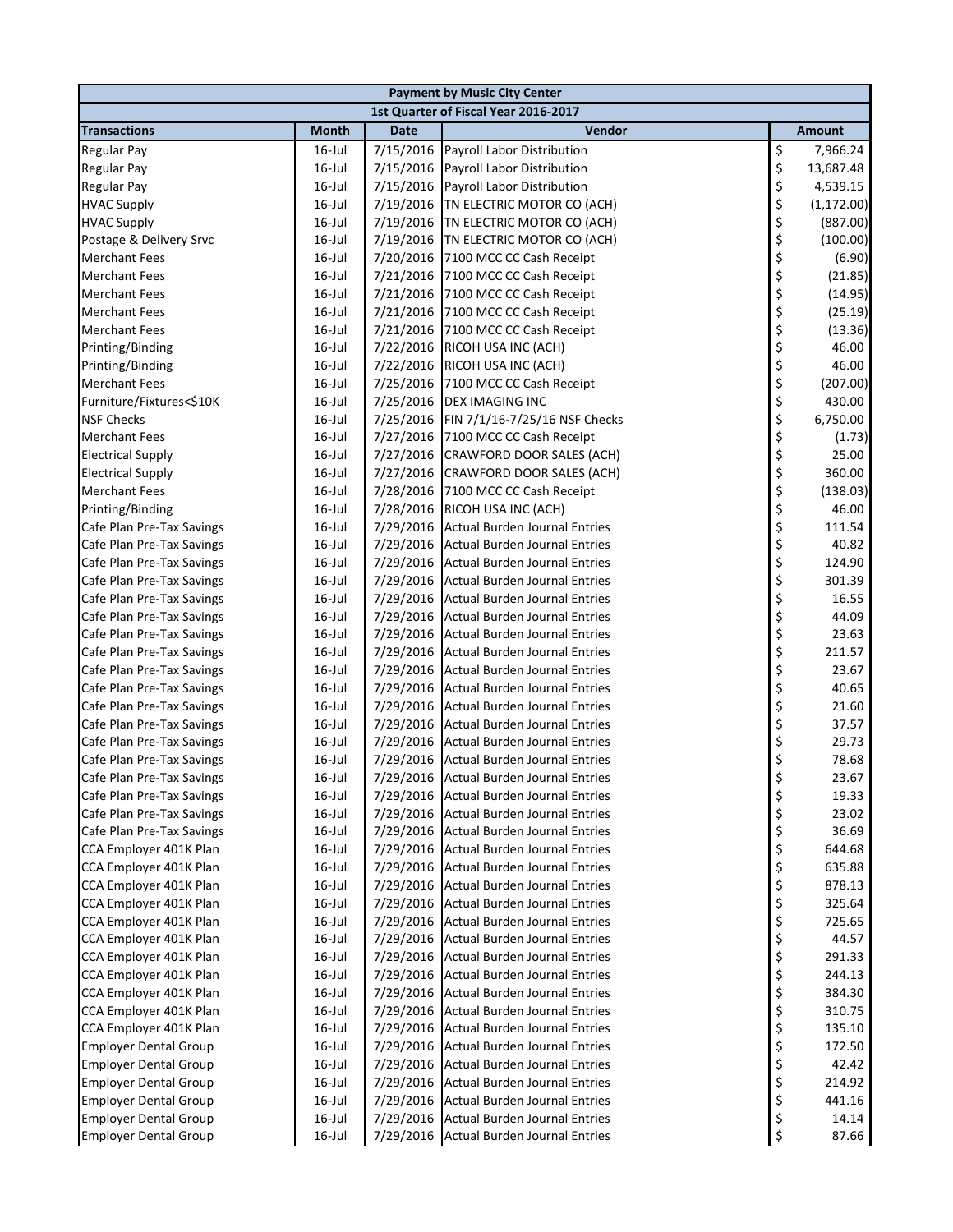|                                                          |                                      |                        | <b>Payment by Music City Center</b>                                          |          |                  |  |  |  |
|----------------------------------------------------------|--------------------------------------|------------------------|------------------------------------------------------------------------------|----------|------------------|--|--|--|
|                                                          | 1st Quarter of Fiscal Year 2016-2017 |                        |                                                                              |          |                  |  |  |  |
| <b>Transactions</b>                                      | <b>Month</b>                         | <b>Date</b>            | Vendor                                                                       |          | <b>Amount</b>    |  |  |  |
| <b>Employer Dental Group</b>                             | 16-Jul                               | 7/29/2016              | <b>Actual Burden Journal Entries</b>                                         | \$       | 28.28            |  |  |  |
| <b>Employer Dental Group</b>                             | $16$ -Jul                            | 7/29/2016              | <b>Actual Burden Journal Entries</b>                                         | \$       | 313.94           |  |  |  |
| <b>Employer Dental Group</b>                             | 16-Jul                               | 7/29/2016              | <b>Actual Burden Journal Entries</b>                                         | \$       | 28.28            |  |  |  |
| <b>Employer Dental Group</b>                             | 16-Jul                               | 7/29/2016              | <b>Actual Burden Journal Entries</b>                                         | \$       | 42.42            |  |  |  |
| <b>Employer Dental Group</b>                             | 16-Jul                               | 7/29/2016              | <b>Actual Burden Journal Entries</b>                                         | \$       | 28.28            |  |  |  |
| <b>Employer Dental Group</b>                             | $16$ -Jul                            | 7/29/2016              | <b>Actual Burden Journal Entries</b>                                         | \$       | 70.70            |  |  |  |
| <b>Employer Dental Group</b>                             | $16$ -Jul                            | 7/29/2016              | <b>Actual Burden Journal Entries</b>                                         | \$<br>\$ | 42.42            |  |  |  |
| <b>Employer Dental Group</b>                             | $16$ -Jul                            | 7/29/2016              | <b>Actual Burden Journal Entries</b>                                         |          | 127.26           |  |  |  |
| <b>Employer Dental Group</b>                             | $16$ -Jul                            | 7/29/2016              | <b>Actual Burden Journal Entries</b>                                         | \$       | 28.28            |  |  |  |
| <b>Employer Dental Group</b>                             | 16-Jul                               | 7/29/2016              | <b>Actual Burden Journal Entries</b>                                         | \$       | 56.56            |  |  |  |
| <b>Employer Dental Group</b>                             | $16$ -Jul                            | 7/29/2016              | <b>Actual Burden Journal Entries</b>                                         | \$       | 28.28            |  |  |  |
| <b>Employer Dental Group</b>                             | $16$ -Jul                            | 7/29/2016              | <b>Actual Burden Journal Entries</b>                                         | \$       | 56.56            |  |  |  |
| <b>Employer Group Health</b>                             | $16$ -Jul                            | 7/29/2016              | <b>Actual Burden Journal Entries</b>                                         | \$       | 4,075.78         |  |  |  |
| <b>Employer Group Health</b>                             | $16$ -Jul                            | 7/29/2016              | <b>Actual Burden Journal Entries</b>                                         | \$       | 1,437.00         |  |  |  |
| <b>Employer Group Health</b>                             | $16$ -Jul                            | 7/29/2016              | <b>Actual Burden Journal Entries</b>                                         | \$       | 4,566.28         |  |  |  |
| <b>Employer Group Health</b>                             | 16-Jul                               | 7/29/2016              | <b>Actual Burden Journal Entries</b>                                         | \$       | 10,975.78        |  |  |  |
| <b>Employer Group Health</b>                             | 16-Jul                               | 7/29/2016              | <b>Actual Burden Journal Entries</b>                                         | \$       | 592.50           |  |  |  |
| <b>Employer Group Health</b>                             | 16-Jul                               | 7/29/2016              | <b>Actual Burden Journal Entries</b>                                         | \$       | 2,229.28         |  |  |  |
| <b>Employer Group Health</b>                             | $16$ -Jul                            | 7/29/2016              | <b>Actual Burden Journal Entries</b>                                         | \$       | 840.00           |  |  |  |
| <b>Employer Group Health</b>                             | $16$ -Jul                            | 7/29/2016              | <b>Actual Burden Journal Entries</b>                                         | \$       | 8,034.38         |  |  |  |
| <b>Employer Group Health</b>                             | 16-Jul                               | 7/29/2016              | <b>Actual Burden Journal Entries</b>                                         | \$       | 841.50           |  |  |  |
| <b>Employer Group Health</b>                             | 16-Jul                               | 7/29/2016              | <b>Actual Burden Journal Entries</b>                                         | \$       | 1,782.00         |  |  |  |
| <b>Employer Group Health</b>                             | 16-Jul                               | 7/29/2016              | <b>Actual Burden Journal Entries</b>                                         | \$       | 840.00           |  |  |  |
| <b>Employer Group Health</b>                             | 16-Jul                               | 7/29/2016              | <b>Actual Burden Journal Entries</b>                                         | \$       | 1,341.00         |  |  |  |
| <b>Employer Group Health</b>                             | $16$ -Jul                            | 7/29/2016              | <b>Actual Burden Journal Entries</b>                                         | \$       | 1,090.50         |  |  |  |
| <b>Employer Group Health</b>                             | 16-Jul                               | 7/29/2016              | <b>Actual Burden Journal Entries</b>                                         | \$       | 2,773.50         |  |  |  |
| <b>Employer Group Health</b>                             | $16$ -Jul                            | 7/29/2016              | <b>Actual Burden Journal Entries</b>                                         | \$       | 841.50           |  |  |  |
| <b>Employer Group Health</b>                             | $16$ -Jul                            | 7/29/2016              | <b>Actual Burden Journal Entries</b>                                         | \$       | 744.00           |  |  |  |
| <b>Employer Group Health</b>                             | $16$ -Jul                            | 7/29/2016              | <b>Actual Burden Journal Entries</b>                                         | \$       | 846.00           |  |  |  |
| <b>Employer Group Health</b>                             | $16$ -Jul                            | 7/29/2016              | <b>Actual Burden Journal Entries</b>                                         | \$       | 1,338.00         |  |  |  |
| <b>Employer Group Life</b>                               | $16$ -Jul                            | 7/29/2016              | <b>Actual Burden Journal Entries</b>                                         | \$       | 204.47           |  |  |  |
| <b>Employer Group Life</b>                               | $16$ -Jul                            | 7/29/2016              | <b>Actual Burden Journal Entries</b><br><b>Actual Burden Journal Entries</b> | \$<br>\$ | 42.60            |  |  |  |
| <b>Employer Group Life</b><br><b>Employer Group Life</b> | $16$ -Jul                            | 7/29/2016              | <b>Actual Burden Journal Entries</b>                                         |          | 247.07<br>502.67 |  |  |  |
| <b>Employer Group Life</b>                               | $16$ -Jul<br>$16$ -Jul               | 7/29/2016<br>7/29/2016 | <b>Actual Burden Journal Entries</b>                                         | \$<br>\$ | 14.20            |  |  |  |
| <b>Employer Group Life</b>                               | $16$ -Jul                            |                        | 7/29/2016 Actual Burden Journal Entries                                      | Ś        | 90.87            |  |  |  |
|                                                          | 16-Jul                               |                        | <b>Actual Burden Journal Entries</b>                                         |          | 28.40            |  |  |  |
| <b>Employer Group Life</b><br><b>Employer Group Life</b> | $16$ -Jul                            | 7/29/2016<br>7/29/2016 | <b>Actual Burden Journal Entries</b>                                         | \$       | 327.35           |  |  |  |
| <b>Employer Group Life</b>                               | $16$ -Jul                            | 7/29/2016              | <b>Actual Burden Journal Entries</b>                                         | \$<br>\$ | 28.40            |  |  |  |
| <b>Employer Group Life</b>                               | $16$ -Jul                            | 7/29/2016              | <b>Actual Burden Journal Entries</b>                                         | \$       | 42.60            |  |  |  |
| <b>Employer Group Life</b>                               | $16$ -Jul                            | 7/29/2016              | <b>Actual Burden Journal Entries</b>                                         | \$       | 42.60            |  |  |  |
| <b>Employer Group Life</b>                               | $16$ -Jul                            | 7/29/2016              | <b>Actual Burden Journal Entries</b>                                         | \$       | 85.20            |  |  |  |
| <b>Employer Group Life</b>                               | 16-Jul                               | 7/29/2016              | <b>Actual Burden Journal Entries</b>                                         | \$       | 42.60            |  |  |  |
| <b>Employer Group Life</b>                               | 16-Jul                               | 7/29/2016              | <b>Actual Burden Journal Entries</b>                                         | \$       | 127.80           |  |  |  |
| <b>Employer Group Life</b>                               | $16$ -Jul                            | 7/29/2016              | <b>Actual Burden Journal Entries</b>                                         |          | 42.60            |  |  |  |
| <b>Employer Group Life</b>                               | $16$ -Jul                            | 7/29/2016              | <b>Actual Burden Journal Entries</b>                                         | \$\$\$   | 56.80            |  |  |  |
| <b>Employer Group Life</b>                               | 16-Jul                               | 7/29/2016              | <b>Actual Burden Journal Entries</b>                                         |          | 28.40            |  |  |  |
| <b>Employer Group Life</b>                               | 16-Jul                               | 7/29/2016              | <b>Actual Burden Journal Entries</b>                                         |          | 56.80            |  |  |  |
| <b>Employer OASDI</b>                                    | 16-Jul                               | 7/29/2016              | <b>Actual Burden Journal Entries</b>                                         | \$<br>\$ | 1,501.80         |  |  |  |
| Employer OASDI                                           | 16-Jul                               | 7/29/2016              | <b>Actual Burden Journal Entries</b>                                         | \$       | 386.49           |  |  |  |
| Employer OASDI                                           | $16$ -Jul                            | 7/29/2016              | <b>Actual Burden Journal Entries</b>                                         |          | 1,975.35         |  |  |  |
| <b>Employer OASDI</b>                                    | $16$ -Jul                            | 7/29/2016              | <b>Actual Burden Journal Entries</b>                                         | \$<br>\$ | 2,679.30         |  |  |  |
| Employer OASDI                                           | 16-Jul                               | 7/29/2016              | <b>Actual Burden Journal Entries</b>                                         | \$       | 139.85           |  |  |  |
| <b>Employer OASDI</b>                                    | 16-Jul                               | 7/29/2016              | <b>Actual Burden Journal Entries</b>                                         | \$       | 602.35           |  |  |  |
| <b>Employer OASDI</b>                                    | 16-Jul                               |                        | 7/29/2016 Actual Burden Journal Entries                                      | \$       | 385.29           |  |  |  |
| <b>Employer OASDI</b>                                    | 16-Jul                               |                        | 7/29/2016 Actual Burden Journal Entries                                      | \$       | 2,032.55         |  |  |  |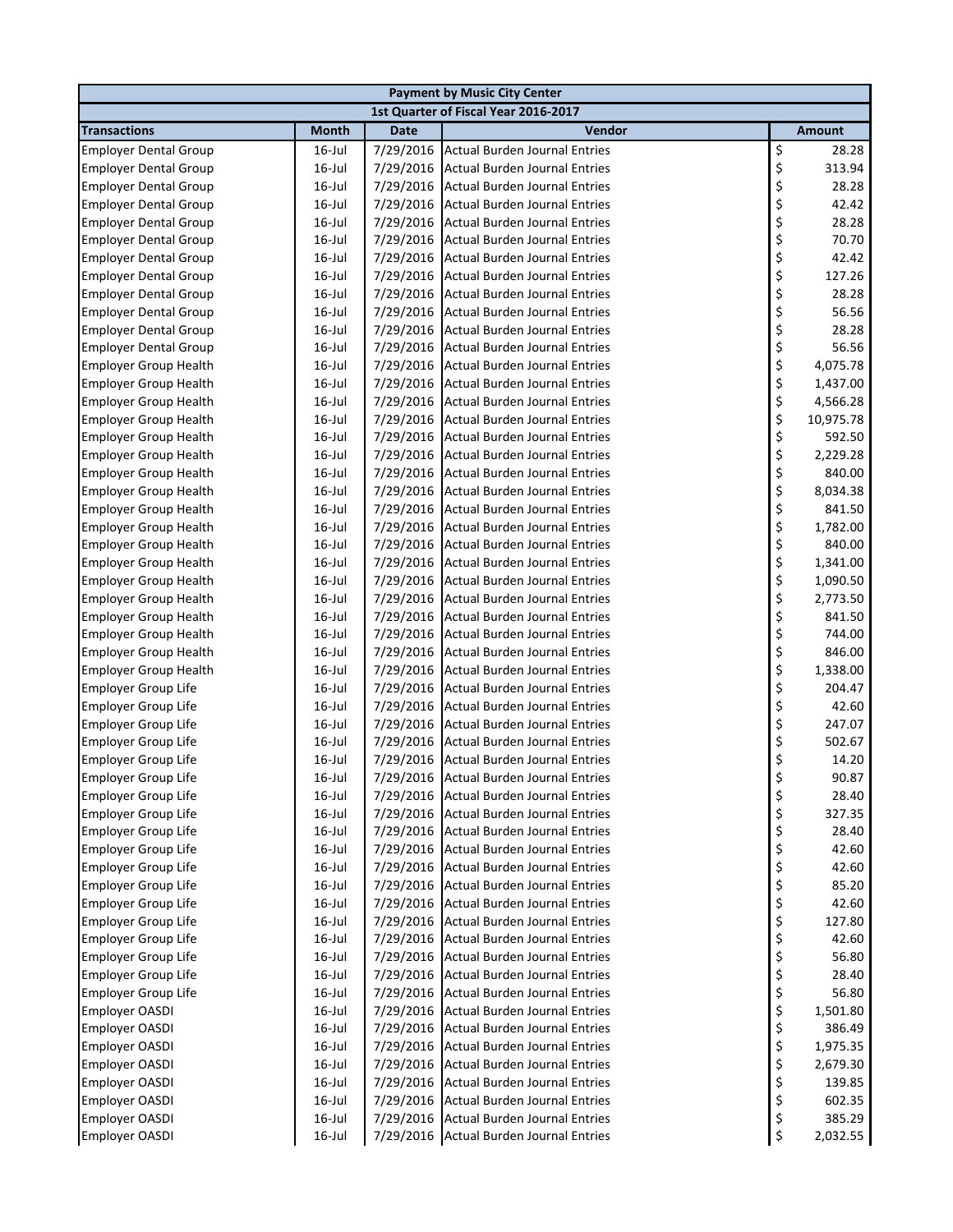| <b>Payment by Music City Center</b> |              |             |                                         |    |            |  |  |  |
|-------------------------------------|--------------|-------------|-----------------------------------------|----|------------|--|--|--|
|                                     |              |             | 1st Quarter of Fiscal Year 2016-2017    |    |            |  |  |  |
| <b>Transactions</b>                 | <b>Month</b> | <b>Date</b> | Vendor                                  |    | Amount     |  |  |  |
| <b>Employer OASDI</b>               | $16$ -Jul    | 7/29/2016   | <b>Actual Burden Journal Entries</b>    | \$ | 229.39     |  |  |  |
| <b>Employer OASDI</b>               | $16$ -Jul    | 7/29/2016   | <b>Actual Burden Journal Entries</b>    | \$ | 343.95     |  |  |  |
| <b>Employer OASDI</b>               | $16$ -Jul    | 7/29/2016   | <b>Actual Burden Journal Entries</b>    | \$ | 1,637.81   |  |  |  |
| <b>Employer OASDI</b>               | $16$ -Jul    | 7/29/2016   | <b>Actual Burden Journal Entries</b>    | \$ | 4,351.98   |  |  |  |
| <b>Employer OASDI</b>               | $16$ -Jul    | 7/29/2016   | Actual Burden Journal Entries           | \$ | 354.30     |  |  |  |
| <b>Employer OASDI</b>               | $16$ -Jul    | 7/29/2016   | <b>Actual Burden Journal Entries</b>    | \$ | 874.30     |  |  |  |
| <b>Employer OASDI</b>               | $16$ -Jul    | 7/29/2016   | <b>Actual Burden Journal Entries</b>    | \$ | 444.52     |  |  |  |
| <b>Employer OASDI</b>               | $16$ -Jul    | 7/29/2016   | <b>Actual Burden Journal Entries</b>    | \$ | 588.67     |  |  |  |
| <b>Employer OASDI</b>               | $16$ -Jul    | 7/29/2016   | <b>Actual Burden Journal Entries</b>    | \$ | 398.85     |  |  |  |
| <b>Employer OASDI</b>               | $16$ -Jul    | 7/29/2016   | <b>Actual Burden Journal Entries</b>    | \$ | 436.13     |  |  |  |
| <b>Employer Pension</b>             | $16$ -Jul    | 7/29/2016   | <b>Actual Burden Journal Entries</b>    | \$ | 845.03     |  |  |  |
| <b>Employer Pension</b>             | $16$ -Jul    | 7/29/2016   | <b>Actual Burden Journal Entries</b>    | \$ | 305.04     |  |  |  |
| <b>Employer Pension</b>             | $16$ -Jul    | 7/29/2016   | <b>Actual Burden Journal Entries</b>    | \$ | 812.66     |  |  |  |
| <b>Employer Pension</b>             | $16$ -Jul    | 7/29/2016   | <b>Actual Burden Journal Entries</b>    | \$ | 175.35     |  |  |  |
| <b>Employer Pension</b>             | $16$ -Jul    | 7/29/2016   | <b>Actual Burden Journal Entries</b>    | \$ | 494.75     |  |  |  |
| <b>Employer Pension</b>             | $16$ -Jul    | 7/29/2016   | <b>Actual Burden Journal Entries</b>    | \$ | 2,311.02   |  |  |  |
| <b>Employer Pension</b>             | $16$ -Jul    | 7/29/2016   | Actual Burden Journal Entries           | \$ | 958.93     |  |  |  |
| <b>Employer Pension</b>             | $16$ -Jul    | 7/29/2016   | <b>Actual Burden Journal Entries</b>    | \$ | 1,876.70   |  |  |  |
| <b>Employer SSN Medical</b>         | $16$ -Jul    | 7/29/2016   | <b>Actual Burden Journal Entries</b>    | \$ | 351.24     |  |  |  |
| <b>Employer SSN Medical</b>         | $16$ -Jul    | 7/29/2016   | <b>Actual Burden Journal Entries</b>    | \$ | 90.40      |  |  |  |
| <b>Employer SSN Medical</b>         | $16$ -Jul    | 7/29/2016   | <b>Actual Burden Journal Entries</b>    | \$ | 461.99     |  |  |  |
| <b>Employer SSN Medical</b>         | $16$ -Jul    | 7/29/2016   | <b>Actual Burden Journal Entries</b>    | \$ | 626.63     |  |  |  |
| <b>Employer SSN Medical</b>         | $16$ -Jul    | 7/29/2016   | <b>Actual Burden Journal Entries</b>    | \$ | 32.71      |  |  |  |
| <b>Employer SSN Medical</b>         | $16$ -Jul    | 7/29/2016   | <b>Actual Burden Journal Entries</b>    | \$ | 140.88     |  |  |  |
| <b>Employer SSN Medical</b>         | $16$ -Jul    | 7/29/2016   | <b>Actual Burden Journal Entries</b>    | \$ | 90.11      |  |  |  |
| <b>Employer SSN Medical</b>         | $16$ -Jul    | 7/29/2016   | <b>Actual Burden Journal Entries</b>    | \$ | 475.37     |  |  |  |
| <b>Employer SSN Medical</b>         | $16$ -Jul    | 7/29/2016   | <b>Actual Burden Journal Entries</b>    | \$ | 53.65      |  |  |  |
| <b>Employer SSN Medical</b>         | $16$ -Jul    | 7/29/2016   | <b>Actual Burden Journal Entries</b>    | \$ | 80.44      |  |  |  |
| <b>Employer SSN Medical</b>         | $16$ -Jul    | 7/29/2016   | <b>Actual Burden Journal Entries</b>    | \$ | 383.05     |  |  |  |
| <b>Employer SSN Medical</b>         | $16$ -Jul    | 7/29/2016   | Actual Burden Journal Entries           | \$ | 1,017.79   |  |  |  |
| <b>Employer SSN Medical</b>         | $16$ -Jul    | 7/29/2016   | <b>Actual Burden Journal Entries</b>    | \$ | 82.86      |  |  |  |
| <b>Employer SSN Medical</b>         | $16$ -Jul    | 7/29/2016   | <b>Actual Burden Journal Entries</b>    | \$ | 204.49     |  |  |  |
| <b>Employer SSN Medical</b>         | $16$ -Jul    | 7/29/2016   | <b>Actual Burden Journal Entries</b>    | \$ | 103.97     |  |  |  |
| <b>Employer SSN Medical</b>         | $16$ -Jul    | 7/29/2016   | <b>Actual Burden Journal Entries</b>    | \$ | 137.66     |  |  |  |
| <b>Employer SSN Medical</b>         | $16$ -Jul    | 7/29/2016   | Actual Burden Journal Entries           | \$ | 214.65     |  |  |  |
| <b>Employer SSN Medical</b>         | $16$ -Jul    |             | 7/29/2016 Actual Burden Journal Entries | \$ | 101.99     |  |  |  |
| <b>FSA Pre-Tax Savings</b>          | 16-Jul       | 7/29/2016   | Actual Burden Journal Entries           | \$ | 6.18       |  |  |  |
| <b>FSA Pre-Tax Savings</b>          | 16-Jul       | 7/29/2016   | <b>Actual Burden Journal Entries</b>    | \$ | 4.78       |  |  |  |
| <b>FSA Pre-Tax Savings</b>          | 16-Jul       | 7/29/2016   | <b>Actual Burden Journal Entries</b>    | \$ | 10.36      |  |  |  |
| <b>FSA Pre-Tax Savings</b>          | $16$ -Jul    | 7/29/2016   | <b>Actual Burden Journal Entries</b>    | \$ | 22.31      |  |  |  |
| <b>FSA Pre-Tax Savings</b>          | $16$ -Jul    | 7/29/2016   | <b>Actual Burden Journal Entries</b>    | \$ | 7.97       |  |  |  |
| <b>NSF Checks</b>                   | $16$ -Jul    | 7/29/2016   | MCC RC1081892 7/16 NSF RCLS             | \$ | (6,750.00) |  |  |  |
| <b>Holiday Pay</b>                  | $16$ -Jul    | 7/29/2016   | Payroll Labor Distribution              | \$ | 376.80     |  |  |  |
| <b>Holiday Pay</b>                  | $16$ -Jul    | 7/29/2016   | Payroll Labor Distribution              | \$ | 255.92     |  |  |  |
| <b>Holiday Pay</b>                  | $16$ -Jul    | 7/29/2016   | Payroll Labor Distribution              | \$ | 213.20     |  |  |  |
| <b>Holiday Pay</b>                  | $16$ -Jul    | 7/29/2016   | Payroll Labor Distribution              | \$ | 170.56     |  |  |  |
| <b>Holiday Pay</b>                  | $16$ -Jul    | 7/29/2016   | Payroll Labor Distribution              | \$ | 542.32     |  |  |  |
| <b>Holiday Pay</b>                  | $16$ -Jul    | 7/29/2016   | Payroll Labor Distribution              | \$ | 166.32     |  |  |  |
| <b>Holiday Pay</b>                  | $16$ -Jul    | 7/29/2016   | Payroll Labor Distribution              | \$ | 142.72     |  |  |  |
| <b>Holiday Pay</b>                  | $16$ -Jul    | 7/29/2016   | Payroll Labor Distribution              | \$ | 125.12     |  |  |  |
| Leave Pay                           | $16$ -Jul    | 7/29/2016   | Payroll Labor Distribution              | \$ | 2,174.21   |  |  |  |
| Leave Pay                           | $16$ -Jul    | 7/29/2016   | Payroll Labor Distribution              | \$ | 1,680.68   |  |  |  |
| Leave Pay                           | $16$ -Jul    | 7/29/2016   | Payroll Labor Distribution              | \$ | 1,691.18   |  |  |  |
| Leave Pay                           | $16$ -Jul    | 7/29/2016   | Payroll Labor Distribution              | \$ | 943.14     |  |  |  |
| Leave Pay                           | $16$ -Jul    | 7/29/2016   | Payroll Labor Distribution              | \$ | 927.81     |  |  |  |
| Leave Pay                           | 16-Jul       |             | 7/29/2016 Payroll Labor Distribution    | \$ | 1,651.20   |  |  |  |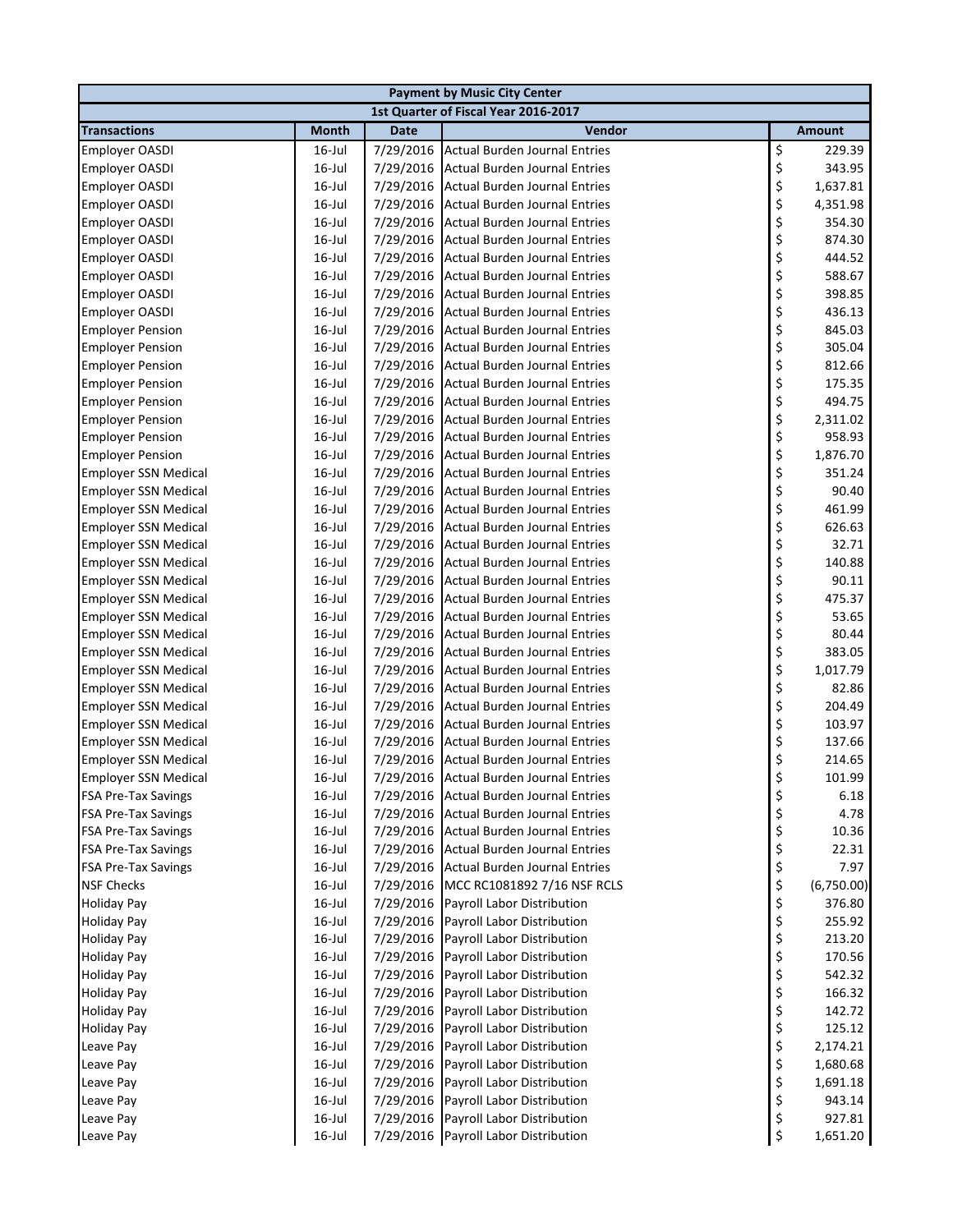| <b>Payment by Music City Center</b> |              |                     |                                          |    |           |  |  |
|-------------------------------------|--------------|---------------------|------------------------------------------|----|-----------|--|--|
|                                     |              |                     | 1st Quarter of Fiscal Year 2016-2017     |    |           |  |  |
| <b>Transactions</b>                 | <b>Month</b> | <b>Date</b>         | Vendor                                   |    | Amount    |  |  |
| Leave Pay                           | 16-Jul       | 7/29/2016           | Payroll Labor Distribution               | \$ | 267.56    |  |  |
| Leave Pay                           | $16$ -Jul    | 7/29/2016           | Payroll Labor Distribution               | \$ | 1,956.36  |  |  |
| Leave Pay                           | $16$ -Jul    | 7/29/2016           | Payroll Labor Distribution               | \$ | 1,286.24  |  |  |
| Leave Pay                           | $16$ -Jul    | 7/29/2016           | Payroll Labor Distribution               | \$ | 1,428.89  |  |  |
| Leave Pay                           | $16$ -Jul    | 7/29/2016           | Payroll Labor Distribution               | \$ | 981.80    |  |  |
| Leave Pay                           | $16$ -Jul    | 7/29/2016           | Payroll Labor Distribution               | \$ | 544.28    |  |  |
| Leave Pay                           | $16$ -Jul    | 7/29/2016           | Payroll Labor Distribution               | \$ | 1,345.76  |  |  |
| Other Special Pay                   | $16$ -Jul    | 7/29/2016           | Payroll Labor Distribution               | \$ | 19,065.28 |  |  |
| Other Special Pay                   | $16$ -Jul    | 7/29/2016           | <b>Payroll Labor Distribution</b>        | \$ | 52,091.73 |  |  |
| Overtime Pay                        | $16$ -Jul    | 7/29/2016           | Payroll Labor Distribution               | \$ | 123.57    |  |  |
| Overtime Pay                        | $16$ -Jul    | 7/29/2016           | Payroll Labor Distribution               | \$ | 147.13    |  |  |
| Overtime Pay                        | $16$ -Jul    | 7/29/2016           | Payroll Labor Distribution               | \$ | 1,172.74  |  |  |
| Overtime Pay                        | $16$ -Jul    | 7/29/2016           | Payroll Labor Distribution               | \$ | 2,250.77  |  |  |
| Overtime Pay                        | $16$ -Jul    | 7/29/2016           | Payroll Labor Distribution               | \$ | 633.56    |  |  |
| Overtime Pay                        | $16$ -Jul    | 7/29/2016           | Payroll Labor Distribution               | \$ | 130.11    |  |  |
| Overtime Pay                        | $16$ -Jul    | 7/29/2016           | Payroll Labor Distribution               | \$ | 2,184.20  |  |  |
| Overtime Pay                        | $16$ -Jul    | 7/29/2016           | Payroll Labor Distribution               | \$ | 528.59    |  |  |
| Overtime Pay                        | $16$ -Jul    | 7/29/2016           | Payroll Labor Distribution               | \$ | 119.41    |  |  |
| Overtime Pay                        | $16$ -Jul    | 7/29/2016           | Payroll Labor Distribution               | \$ | 31.18     |  |  |
| Overtime Pay                        | 16-Jul       | 7/29/2016           | Payroll Labor Distribution               | \$ | 19.11     |  |  |
| Overtime Pay                        | $16$ -Jul    | 7/29/2016           | Payroll Labor Distribution               | \$ | 112.00    |  |  |
| <b>Overtime Pay</b>                 | $16$ -Jul    | 7/29/2016           | Payroll Labor Distribution               | \$ | 6.11      |  |  |
| Overtime Pay                        | 16-Jul       | 7/29/2016           | Payroll Labor Distribution               | \$ | 102.91    |  |  |
| <b>Regular Pay</b>                  | $16$ -Jul    | 7/29/2016           | Payroll Labor Distribution               | \$ | 23,006.13 |  |  |
| <b>Regular Pay</b>                  | 16-Jul       | 7/29/2016           | Payroll Labor Distribution               | \$ | 6,444.88  |  |  |
| <b>Regular Pay</b>                  | $16$ -Jul    | 7/29/2016           | Payroll Labor Distribution               | \$ | 30,426.78 |  |  |
| <b>Regular Pay</b>                  | $16$ -Jul    | 7/29/2016           | Payroll Labor Distribution               | \$ | 43,212.70 |  |  |
| <b>Regular Pay</b>                  | $16$ -Jul    | 7/29/2016           | Payroll Labor Distribution               | \$ | 1,838.40  |  |  |
| <b>Regular Pay</b>                  | $16$ -Jul    | 7/29/2016           | Payroll Labor Distribution               | \$ | 9,048.20  |  |  |
| <b>Regular Pay</b>                  | $16$ -Jul    | 7/29/2016           | Payroll Labor Distribution               | \$ | 6,585.60  |  |  |
| <b>Regular Pay</b>                  | $16$ -Jul    | 7/29/2016           | Payroll Labor Distribution               | \$ | 31,893.81 |  |  |
| <b>Regular Pay</b>                  | $16$ -Jul    | 7/29/2016           | Payroll Labor Distribution               | \$ | 1,663.20  |  |  |
| <b>Regular Pay</b>                  | $16$ -Jul    | 7/29/2016           | Payroll Labor Distribution               | \$ | 5,614.75  |  |  |
| <b>Regular Pay</b>                  | $16$ -Jul    | 7/29/2016           | Payroll Labor Distribution               | \$ | 7,334.74  |  |  |
| <b>Regular Pay</b>                  | 16-Jul       | 7/29/2016           | Payroll Labor Distribution               | \$ | 16,752.48 |  |  |
| Regular Pay                         | $16$ -Jul    |                     | 7/29/2016 Payroll Labor Distribution     | \$ | 4,816.83  |  |  |
| <b>Regular Pay</b>                  | $16$ -Jul    |                     | 7/29/2016 Payroll Labor Distribution     | \$ | 13,446.47 |  |  |
| <b>Regular Pay</b>                  | 16-Jul       | 7/29/2016           | Payroll Labor Distribution               | \$ | 6,783.00  |  |  |
| <b>Regular Pay</b>                  | 16-Jul       | 7/29/2016           | Payroll Labor Distribution               | \$ | 9,100.52  |  |  |
| <b>Regular Pay</b>                  | 16-Jul       | 7/29/2016           | Payroll Labor Distribution               | \$ | 15,208.31 |  |  |
| <b>Regular Pay</b>                  | 16-Jul       | 7/29/2016           | Payroll Labor Distribution               | \$ | 6,043.03  |  |  |
| <b>Laundry Services</b>             | 16-Jul       | 7/30/2016           | <b>ALSCO</b>                             | \$ | 610.08    |  |  |
| <b>Building Maintenance Srvc</b>    | $16$ -Jul    |                     | 7/30/2016 ISENHOUR DOOR PRODUCTS INC (AC | \$ | 1,800.00  |  |  |
| Printing/Binding                    | $16$ -Jul    | 7/31/2016           | ALAN POIZNER PHOTOGRAPHY(ACH)            | \$ | 675.00    |  |  |
| <b>Laundry Services</b>             | $16$ -Jul    | 7/31/2016           | <b>ALSCO</b>                             | \$ | 147.40    |  |  |
| <b>Laundry Services</b>             | $16$ -Jul    | 7/31/2016           | <b>ALSCO</b>                             | \$ | 833.02    |  |  |
| <b>Laundry Services</b>             | $16$ -Jul    | 7/31/2016           | ALSCO                                    | \$ | 147.40    |  |  |
| <b>Laundry Services</b>             | $16$ -Jul    | 7/31/2016 ALSCO     |                                          | \$ | 147.40    |  |  |
| <b>Laundry Services</b>             | $16$ -Jul    | 7/31/2016 ALSCO     |                                          | \$ | 147.40    |  |  |
| Promotion                           | $16$ -Jul    |                     | 7/31/2016 AMERICAN SOCIETY OF ASSOC EXEC | \$ | 2,620.00  |  |  |
| Telephone & Telegraph               | $16$ -Jul    | 7/31/2016           | AT&T (PO BOX 105320)(105262)(7           | \$ | 300.00    |  |  |
| <b>Cable Television</b>             | $16$ -Jul    | 7/31/2016           | <b>AT&amp;T CIRCUITS</b>                 | \$ | 111.00    |  |  |
| Telephone & Telegraph               | $16$ -Jul    |                     | 7/31/2016 AT&T CIRCUITS                  | \$ | 302.91    |  |  |
| <b>Internet Services</b>            | $16$ -Jul    |                     | 7/31/2016 AT&T DATACOMM                  | \$ | 4,891.00  |  |  |
| Telephone & Telegraph               | $16$ -Jul    |                     | 7/31/2016 AT&T DATACOMM                  | \$ | 650.38    |  |  |
| Other Rpr & Maint Srvc              | $16$ -Jul    | 7/31/2016 ATECH INC |                                          | \$ | 662.74    |  |  |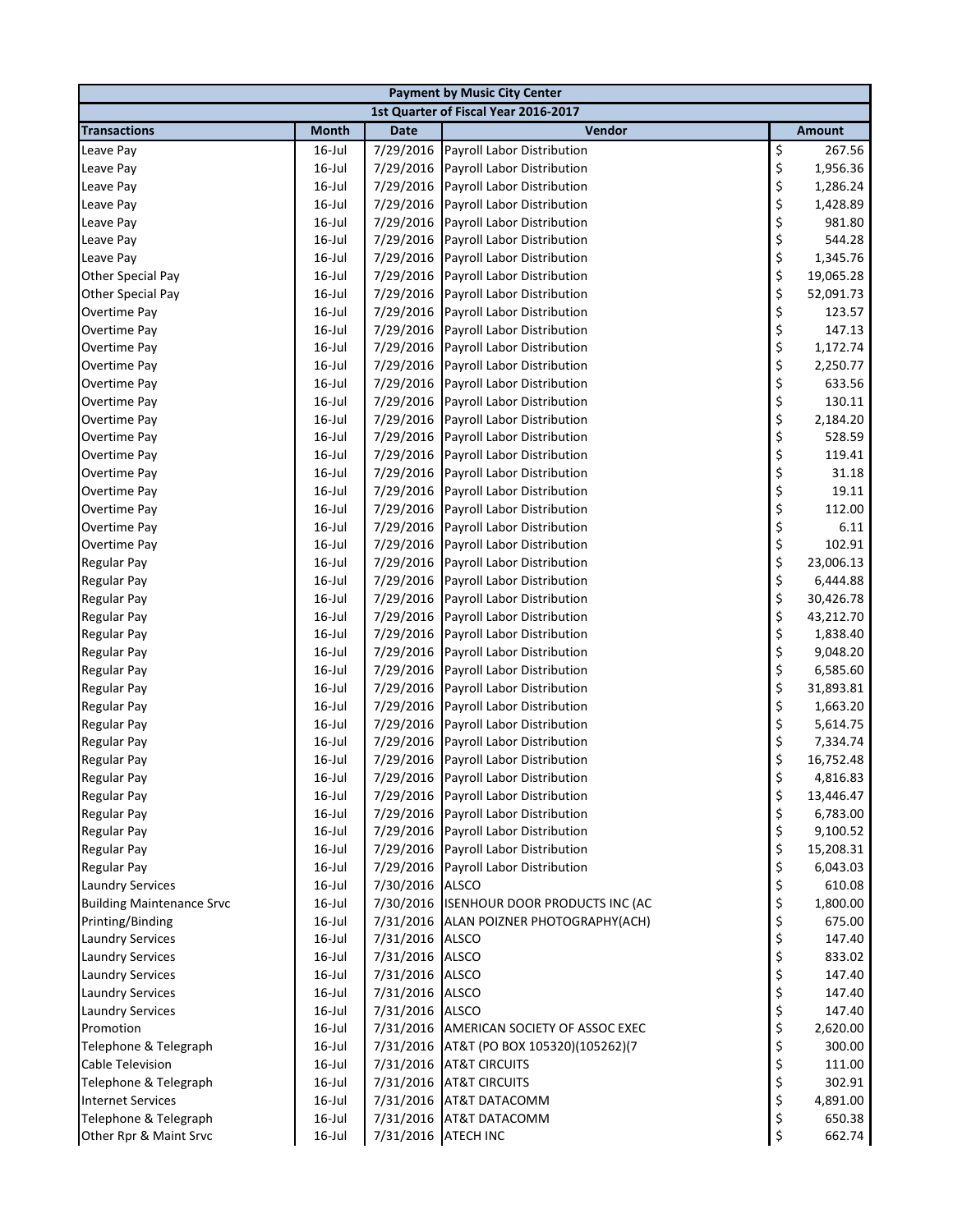| <b>Payment by Music City Center</b> |              |             |                                          |          |               |  |
|-------------------------------------|--------------|-------------|------------------------------------------|----------|---------------|--|
|                                     |              |             | 1st Quarter of Fiscal Year 2016-2017     |          |               |  |
| <b>Transactions</b>                 | <b>Month</b> | <b>Date</b> | Vendor                                   |          | <b>Amount</b> |  |
| <b>Building Maintenance Srvc</b>    | $16$ -Jul    |             | 7/31/2016 BAKER ROOFING CO (ACH)         | \$       | 1,271.00      |  |
| <b>Legal Services</b>               | 16-Jul       | 7/31/2016   | <b>BONE MCALLESTER NORTON PLLC</b>       | \$       | 10,000.00     |  |
| Food & Bev-Inhouse                  | $16$ -Jul    | 7/31/2016   | <b>CENTERPLATE MCC (ACH)</b>             | \$       | 368.26        |  |
| Food & Bev-Inhouse                  | $16$ -Jul    | 7/31/2016   | <b>CENTERPLATE MCC (ACH)</b>             | \$       | 497.72        |  |
| Food & Bev-Inhouse                  | $16$ -Jul    | 7/31/2016   | <b>CENTERPLATE MCC (ACH)</b>             | \$       | 50.46         |  |
| Food & Ice                          | $16$ -Jul    |             | 7/31/2016 CENTERPLATE MCC (ACH)          | \$       | 42.43         |  |
| Food & Ice                          | $16$ -Jul    |             | 7/31/2016 CENTERPLATE MCC (ACH)          | \$       | 35.71         |  |
| Food & Ice                          | $16$ -Jul    |             | 7/31/2016 CENTERPLATE MCC (ACH)          | \$       | 403.89        |  |
| Food & Ice                          | $16$ -Jul    |             | 7/31/2016 CENTERPLATE MCC (ACH)          | \$       | 163.01        |  |
| Food & Ice                          | $16$ -Jul    | 7/31/2016   | <b>CENTERPLATE MCC (ACH)</b>             | \$       | 7,824.86      |  |
| Food & Ice                          | $16$ -Jul    | 7/31/2016   | CENTERPLATE MCC (ACH)                    | \$       | 158.57        |  |
| Food & Ice                          | $16$ -Jul    | 7/31/2016   | <b>CENTERPLATE MCC (ACH)</b>             | \$       | 171.74        |  |
| <b>Uniform Cleaning Service</b>     | $16$ -Jul    | 7/31/2016   | CINTAS CORP #051 MATS & RUGS(A           | \$       | 525.96        |  |
| <b>Uniform Cleaning Service</b>     | $16$ -Jul    | 7/31/2016   | CINTAS CORP #051 MATS & RUGS(A           | \$       | 567.68        |  |
| <b>Uniform Cleaning Service</b>     | $16$ -Jul    |             | 7/31/2016 CINTAS CORP #051 MATS & RUGS(A | \$       | 481.57        |  |
| <b>Uniform Cleaning Service</b>     | $16$ -Jul    | 7/31/2016   | CINTAS CORP #051 MATS & RUGS(A           | \$       | 669.38        |  |
| <b>Cable Television</b>             | $16$ -Jul    | 7/31/2016   | COMCAST (ACH)                            | \$       | 408.29        |  |
| <b>Internet Services</b>            | $16$ -Jul    | 7/31/2016   | COMCAST (ACH)                            | \$       | 254.85        |  |
| Refuse Disposal-Reimb               | $16$ -Jul    | 7/31/2016   | COMPOST CO (ACH)                         | \$       | 2,140.00      |  |
| Other Rpr & Maint Srvc              | $16$ -Jul    | 7/31/2016   | CONTRACT CARPETS SALES CO                | \$       | 300.00        |  |
| Rent Storage/Safety Box             | $16$ -Jul    |             | 7/31/2016 CONTRACT CARPETS SALES CO      | \$       | 523.60        |  |
| <b>Electrical Repair Service</b>    | $16$ -Jul    |             | 7/31/2016 CONVENTION PROD RIGGING INC (A | \$       | 510.00        |  |
| <b>Paint Supply</b>                 | $16$ -Jul    | 7/31/2016   | CONVENTION PROD RIGGING INC (A           | \$       | 340.00        |  |
| <b>Temporary Service</b>            | 16-Jul       | 7/31/2016   | CONVENTION PROD RIGGING INC (A           | \$       | 2,000.00      |  |
| <b>Temporary Service</b>            | 16-Jul       | 7/31/2016   | CONVENTION PROD RIGGING INC (A           | \$       | 2,030.63      |  |
| <b>Mngt Cnsltnt Srvc</b>            | $16$ -Jul    | 7/31/2016   | <b>CUSHION EMPLOYER SER (ACH)</b>        | \$       | 875.00        |  |
| <b>Security Services</b>            | $16$ -Jul    |             | 7/31/2016 ELITE SHOW SERVICES INC (ACH)  | \$       | 10,711.29     |  |
| <b>Security Services</b>            | $16$ -Jul    |             | 7/31/2016 ELITE SHOW SERVICES INC (ACH)  | \$       | 2,771.19      |  |
| <b>Security Services</b>            | $16$ -Jul    |             | 7/31/2016 ELITE SHOW SERVICES INC (ACH)  | \$       | 306.08        |  |
| <b>Security Services</b>            | 16-Jul       |             | 7/31/2016 ELITE SHOW SERVICES INC (ACH)  | \$       | 301.70        |  |
| <b>Security Services</b>            | $16$ -Jul    |             | 7/31/2016 ELITE SHOW SERVICES INC (ACH)  | \$       | 288.59        |  |
| <b>Security Services</b>            | $16$ -Jul    |             | 7/31/2016 ELITE SHOW SERVICES INC (ACH)  | \$       | 7,315.77      |  |
| <b>Temporary Service</b>            | $16$ -Jul    |             | 7/31/2016 ELITE SHOW SERVICES INC (ACH)  | \$       | 492.80        |  |
| <b>Temporary Service</b>            | $16$ -Jul    |             | 7/31/2016 ELITE SHOW SERVICES INC (ACH)  | \$       | 3,950.72      |  |
| <b>Temporary Service</b>            | $16$ -Jul    |             | 7/31/2016 ELITE SHOW SERVICES INC (ACH)  | \$       | (13.50)       |  |
| <b>Temporary Service</b>            | $16$ -Jul    |             | 7/31/2016 ELITE SHOW SERVICES INC (ACH)  | \$       | 10,157.67     |  |
| <b>Temporary Service</b>            | 16-Jul       |             | 7/31/2016 ELITE SHOW SERVICES INC (ACH)  | \$       | (10.00)       |  |
| <b>Temporary Service</b>            | 16-Jul       |             | 7/31/2016 ELITE SHOW SERVICES INC (ACH)  | \$       | 601.06        |  |
| <b>Temporary Service</b>            | $16$ -Jul    |             | 7/31/2016 ELITE SHOW SERVICES INC (ACH)  | \$       | 658.53        |  |
| <b>Temporary Service</b>            | $16$ -Jul    |             | 7/31/2016 ELITE SHOW SERVICES INC (ACH)  | \$       | 7,002.83      |  |
| <b>Temporary Service</b>            | $16$ -Jul    |             | 7/31/2016 ELITE SHOW SERVICES INC (ACH)  | \$       | (875.00)      |  |
| <b>Temporary Service</b>            | $16$ -Jul    |             | 7/31/2016 ELITE SHOW SERVICES INC (ACH)  | \$       | 615.31        |  |
| <b>Temporary Service</b>            | $16$ -Jul    |             | 7/31/2016 ELITE SHOW SERVICES INC (ACH)  | \$       | 6,856.93      |  |
| <b>Temporary Service</b>            | 16-Jul       |             | 7/31/2016 ELITE SHOW SERVICES INC (ACH)  | \$       | (65.00)       |  |
| Other Rpr & Maint Srvc              | 16-Jul       |             | 7/31/2016 FESCO (ACH)                    | \$<br>\$ | 73.50         |  |
| Other Rpr & Maint Srvc              | $16$ -Jul    | 7/31/2016   | FESCO (ACH)                              |          | 1,820.29      |  |
| Other Rpr & Maint Srvc              | 16-Jul       | 7/31/2016   | FESCO (ACH)                              | \$       | 632.91        |  |
| Other Rpr & Maint Srvc              | 16-Jul       | 7/31/2016   | FESCO (ACH)                              | \$       | 446.84        |  |
| Other Rpr & Maint Srvc              | 16-Jul       | 7/31/2016   | FESCO (ACH)                              | \$       | 795.40        |  |
| <b>Employee Air Travel</b>          | 16-Jul       | 7/31/2016   | Fifth Third CCard Jul 2016               | \$       | 463.96        |  |
| <b>Employee Air Travel</b>          | 16-Jul       | 7/31/2016   | Fifth Third CCard Jul 2016               | \$       | 393.46        |  |
| <b>Employee Air Travel</b>          | 16-Jul       | 7/31/2016   | Fifth Third CCard Jul 2016               | \$       | 342.20        |  |
| Employee Air Travel                 | $16$ -Jul    | 7/31/2016   | Fifth Third CCard Jul 2016               | \$       | 427.98        |  |
| <b>Employee Air Travel</b>          | $16$ -Jul    | 7/31/2016   | Fifth Third CCard Jul 2016               | \$       | (51.01)       |  |
| <b>Employee Air Travel</b>          | 16-Jul       | 7/31/2016   | Fifth Third CCard Jul 2016               | \$       | 118.98        |  |
| <b>Employee Air Travel</b>          | $16$ -Jul    |             | 7/31/2016 Fifth Third CCard Jul 2016     | \$       | 189.98        |  |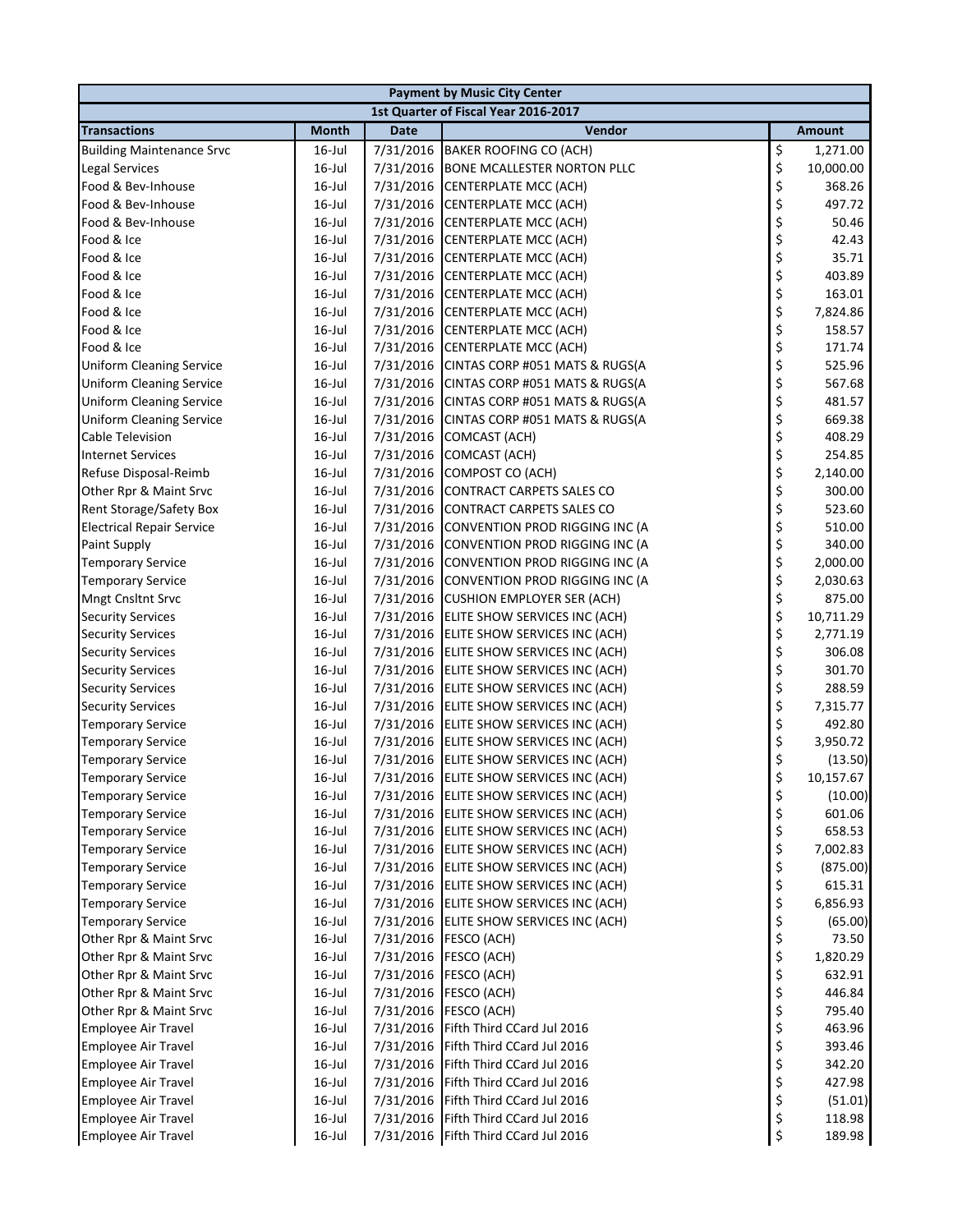| <b>Payment by Music City Center</b> |           |             |                                          |          |               |  |  |
|-------------------------------------|-----------|-------------|------------------------------------------|----------|---------------|--|--|
|                                     |           |             | 1st Quarter of Fiscal Year 2016-2017     |          |               |  |  |
| <b>Transactions</b>                 | Month     | <b>Date</b> | Vendor                                   |          | <b>Amount</b> |  |  |
| <b>Employee Air Travel</b>          | $16$ -Jul | 7/31/2016   | Fifth Third CCard Jul 2016               | \$       | 15.00         |  |  |
| Employee Air Travel                 | $16$ -Jul | 7/31/2016   | Fifth Third CCard Jul 2016               | \$       | 171.99        |  |  |
| <b>Employee Air Travel</b>          | 16-Jul    | 7/31/2016   | Fifth Third CCard Jul 2016               | \$       | 109.98        |  |  |
| <b>Employee Air Travel</b>          | $16$ -Jul | 7/31/2016   | Fifth Third CCard Jul 2016               | \$       | 284.96        |  |  |
| <b>Employee Air Travel</b>          | $16$ -Jul | 7/31/2016   | Fifth Third CCard Jul 2016               | \$       | 400.96        |  |  |
| <b>Employee Air Travel</b>          | $16$ -Jul | 7/31/2016   | Fifth Third CCard Jul 2016               | \$       | 120.98        |  |  |
| <b>Employee Air Travel</b>          | 16-Jul    | 7/31/2016   | Fifth Third CCard Jul 2016               | \$       | 160.98        |  |  |
| <b>Employee Air Travel</b>          | $16$ -Jul | 7/31/2016   | Fifth Third CCard Jul 2016               | \$       | 301.98        |  |  |
| Employee Out-of-town Travel         | $16$ -Jul | 7/31/2016   | Fifth Third CCard Jul 2016               |          | 301.28        |  |  |
| Employee Out-of-town Travel         | $16$ -Jul | 7/31/2016   | Fifth Third CCard Jul 2016               | \$<br>\$ | 562.53        |  |  |
| Employee Out-of-town Travel         | $16$ -Jul | 7/31/2016   | Fifth Third CCard Jul 2016               | \$       | 839.16        |  |  |
| Employee Out-of-town Travel         | $16$ -Jul | 7/31/2016   | Fifth Third CCard Jul 2016               | \$       | 7.00          |  |  |
| Employee Out-of-town Travel         | 16-Jul    | 7/31/2016   | Fifth Third CCard Jul 2016               | \$       | 56.25         |  |  |
| Employee Out-of-town Travel         | 16-Jul    | 7/31/2016   | Fifth Third CCard Jul 2016               | \$       | 45.00         |  |  |
| Employee Out-of-town Travel         | $16$ -Jul | 7/31/2016   | Fifth Third CCard Jul 2016               | \$       | 301.28        |  |  |
| Employee Out-of-town Travel         | $16$ -Jul | 7/31/2016   | Fifth Third CCard Jul 2016               | \$       | 631.32        |  |  |
| <b>Internet Services</b>            | $16$ -Jul | 7/31/2016   | Fifth Third CCard Jul 2016               | \$       | 30.00         |  |  |
| <b>Membership Dues</b>              | $16$ -Jul | 7/31/2016   | Fifth Third CCard Jul 2016               | \$       | 575.00        |  |  |
| <b>Mngt Cnsltnt Srvc</b>            | 16-Jul    | 7/31/2016   | Fifth Third CCard Jul 2016               | \$       | 45.00         |  |  |
| Postage & Delivery Srvc             | 16-Jul    | 7/31/2016   | Fifth Third CCard Jul 2016               | \$       | 24.26         |  |  |
| Registration                        | $16$ -Jul | 7/31/2016   | Fifth Third CCard Jul 2016               | \$       | 377.46        |  |  |
| Registration                        | $16$ -Jul | 7/31/2016   | Fifth Third CCard Jul 2016               | \$       | 35.00         |  |  |
| Registration                        | $16$ -Jul | 7/31/2016   | Fifth Third CCard Jul 2016               | \$       | 35.00         |  |  |
| Registration                        | $16$ -Jul | 7/31/2016   | Fifth Third CCard Jul 2016               | \$       | 80.00         |  |  |
| Registration                        | 16-Jul    | 7/31/2016   | Fifth Third CCard Jul 2016               | \$       | 30.00         |  |  |
| Registration                        | 16-Jul    | 7/31/2016   | Fifth Third CCard Jul 2016               | \$       | 545.00        |  |  |
| Registration                        | $16$ -Jul | 7/31/2016   | Fifth Third CCard Jul 2016               |          | 225.00        |  |  |
| Registration                        | $16$ -Jul | 7/31/2016   | Fifth Third CCard Jul 2016               | \$<br>\$ | 545.00        |  |  |
| <b>Small Equipment Supply</b>       | $16$ -Jul | 7/31/2016   | Fifth Third CCard Jul 2016               | \$       | 14.00         |  |  |
| Software License                    | $16$ -Jul | 7/31/2016   | Fifth Third CCard Jul 2016               | \$       | 32.95         |  |  |
| Tuition                             | $16$ -Jul | 7/31/2016   | Fifth Third CCard Jul 2016               | \$       | 1,000.00      |  |  |
| Other Rpr & Maint Srvc              | 16-Jul    | 7/31/2016   | FORKLIFT SYSTEMS INC (ACH)               | \$       | 434.00        |  |  |
| Registration                        | 16-Jul    | 7/31/2016   | <b>GREATER NASHVILLE REGIONAL COU</b>    | \$       | 58.00         |  |  |
| Rpr & Maint Srvc Green Roof         | $16$ -Jul | 7/31/2016   | <b>GREENRISE TECHNOLOGIES (ACH)</b>      | \$       | 4,931.30      |  |  |
| Janitorial Srvc                     | $16$ -Jul | 7/31/2016   | INDUSTRIAL STAFFING OF TN (ACH           | \$       | 7,980.00      |  |  |
| Janitorial Srvc                     | $16$ -Jul |             | 7/31/2016 INDUSTRIAL STAFFING OF TN (ACH | \$       | 10,412.04     |  |  |
| Janitorial Srvc                     | 16-Jul    |             | 7/31/2016 INDUSTRIAL STAFFING OF TN (ACH | \$       | 16,162.85     |  |  |
| <b>Temporary Service</b>            | 16-Jul    | 7/31/2016   | INDUSTRIAL STAFFING OF TN (ACH           | \$       | 5,043.19      |  |  |
| <b>Temporary Service</b>            | 16-Jul    | 7/31/2016   | INDUSTRIAL STAFFING OF TN (ACH           | \$       | 3,303.02      |  |  |
| <b>Temporary Service</b>            | 16-Jul    | 7/31/2016   | INDUSTRIAL STAFFING OF TN (ACH           | \$       | 2,000.00      |  |  |
| <b>Temporary Service</b>            | 16-Jul    |             | 7/31/2016 INDUSTRIAL STAFFING OF TN (ACH | \$       | 1,002.32      |  |  |
| <b>Temporary Service</b>            | 16-Jul    |             | 7/31/2016 INDUSTRIAL STAFFING OF TN (ACH | \$       | 9,175.95      |  |  |
| <b>Building Maintenance Srvc</b>    | 16-Jul    |             | 7/31/2016 ISENHOUR DOOR PRODUCTS INC (AC | \$       | 1,295.13      |  |  |
| Plumbing/HVAC Maintain Srvc         | 16-Jul    |             | 7/31/2016 JOHNSON CONTROLS INC/CARDKEY ( | \$       | 1,921.52      |  |  |
| Rpr & Maint Srvc HVAC               | 16-Jul    | 7/31/2016   | JOHNSON CONTROLS INC/CARDKEY (           | \$       | 3,313.25      |  |  |
| <b>Rent Equipment</b>               | 16-Jul    | 7/31/2016   | LMG INC (ACH)                            | \$       | 575.00        |  |  |
| <b>Temporary Service</b>            | $16$ -Jul | 7/31/2016   | LMG INC (ACH)                            | \$       | 875.00        |  |  |
| <b>Temporary Service</b>            | $16$ -Jul |             | 7/31/2016 LOOMIS FARGO & CO              | \$       | 690.72        |  |  |
| <b>Imprest Shortages</b>            | 16-Jul    |             | 7/31/2016 MCC 07/16 REV RCLS 1607005     | \$       | 253.66        |  |  |
| <b>Temporary Service</b>            | 16-Jul    |             | 7/31/2016 MCC 07/16 Temp Labor RCLS      | \$       | (2,099.94)    |  |  |
| Temporary Service-Reimb             | 16-Jul    | 7/31/2016   | MCC 07/16 Temp Labor RCLS                | \$       | 2,099.94      |  |  |
| Damages and Small Claims            | 16-Jul    | 7/31/2016   | MCC 7/16 IMPREST CHECKING RCLS           | \$       | 155.00        |  |  |
| <b>Electrical Supply</b>            | $16$ -Jul |             | 7/31/2016 MCC PCC MUSIC CITY CENTER      | \$       | 26.22         |  |  |
| Offc & Admin Supply                 | 16-Jul    |             | 7/31/2016 MCC PCC MUSIC CITY CENTER      | \$       | 6.80          |  |  |
| Rpr & Maint Srvc Park Equip         | 16-Jul    |             | 7/31/2016 MCGANN, AMANO (ACH)            | \$       | 7,750.00      |  |  |
| <b>Medical Services</b>             | 16-Jul    |             | 7/31/2016 MED STAR MEDICAL STAFFING INC  | \$       | 907.50        |  |  |
|                                     |           |             |                                          |          |               |  |  |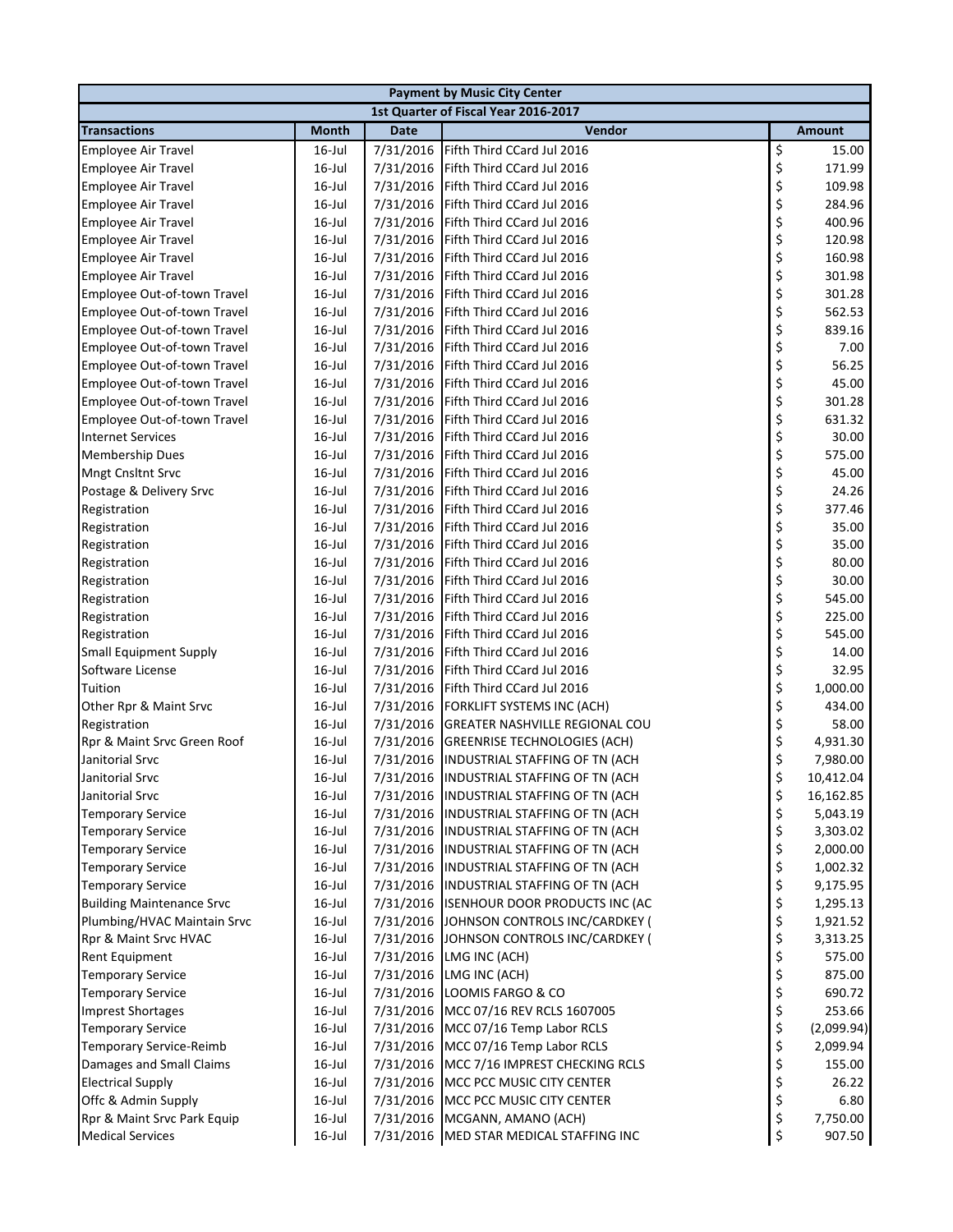| <b>Payment by Music City Center</b> |              |             |                                            |    |               |  |
|-------------------------------------|--------------|-------------|--------------------------------------------|----|---------------|--|
|                                     |              |             | 1st Quarter of Fiscal Year 2016-2017       |    |               |  |
| <b>Transactions</b>                 | <b>Month</b> | <b>Date</b> | Vendor                                     |    | <b>Amount</b> |  |
| <b>Medical Services</b>             | 16-Jul       |             | 7/31/2016 MED STAR MEDICAL STAFFING INC    | \$ | 3,498.00      |  |
| <b>Medical Services</b>             | 16-Jul       |             | 7/31/2016 MED STAR MEDICAL STAFFING INC    | \$ | 198.00        |  |
| <b>Medical Services</b>             | 16-Jul       |             | 7/31/2016 MED STAR MEDICAL STAFFING INC    | \$ | 99.00         |  |
| <b>Medical Services</b>             | 16-Jul       |             | 7/31/2016 MED STAR MEDICAL STAFFING INC    | \$ | 3,718.00      |  |
| Other Rpr & Maint Srvc              | 16-Jul       |             | 7/31/2016 MISC 7/16 AR JE MCC              | \$ | (767.11)      |  |
| Printing/Binding                    | 16-Jul       |             | 7/31/2016 MISC 7/16 AR JE MCC              | \$ | (92.00)       |  |
| Rpr & Maint Srvc Janus              | $16$ -Jul    |             | 7/31/2016 MORROW TECHNOLOGIES CORP (ACH)   | \$ | 2,130.00      |  |
| Electric                            | $16$ -Jul    |             | 7/31/2016 NASHVILLE ELECTRIC SERVICE CO    | \$ | 144,464.13    |  |
| Rpr & Maint Srvc Elev/Escel         | 16-Jul       |             | 7/31/2016 NASHVILLE MACHINE CO INC         | \$ | 841.50        |  |
| Rpr & Maint Srvc Elev/Escel         | 16-Jul       |             | 7/31/2016 NASHVILLE MACHINE ELEVATOR CO    | \$ | 13,865.25     |  |
| Rpr & Maint Srvc Elev/Escel         | 16-Jul       |             | 7/31/2016 NASHVILLE MACHINE ELEVATOR CO    | \$ | 871.00        |  |
| Landscaping Srvc-Indoor             | 16-Jul       |             | 7/31/2016 PLANTS ALIVE (ACH)               | \$ | 510.00        |  |
| Rent Storage/Safety Box             | $16$ -Jul    |             | 7/31/2016 PLANTS ALIVE (ACH)               | \$ | 2,700.00      |  |
| Landscaping Srvc                    | $16$ -Jul    |             | 7/31/2016 REED LANDSCAPING INC (ACH)       | \$ | 419.00        |  |
| Landscaping Srvc                    | $16$ -Jul    |             | 7/31/2016 REED LANDSCAPING INC (ACH)       | \$ | 142.86        |  |
| Landscaping Srvc                    | 16-Jul       |             | 7/31/2016 REED LANDSCAPING INC (ACH)       | \$ | 239.67        |  |
| Landscaping Srvc                    | 16-Jul       |             | 7/31/2016 REED LANDSCAPING INC (ACH)       | \$ | 363.69        |  |
| Refuse Disposal-Reimb               | 16-Jul       |             | 7/31/2016 REPUBLIC SVCS NASH /ALLIED WAS   | \$ | 5,968.83      |  |
| Mngt Cnsltnt Srvc                   | $16$ -Jul    |             | 7/31/2016 RESOURCE INFORMATION & CONTROL   | \$ | 2,322.76      |  |
| Other Rpr & Maint Srvc              | $16$ -Jul    |             | 7/31/2016 RICOH USA INC (ACH)              | \$ | 365.63        |  |
| Other Rpr & Maint Srvc              | 16-Jul       |             | 7/31/2016 RICOH USA INC (ACH)              | \$ | 45.30         |  |
| Other Rpr & Maint Srvc              | 16-Jul       |             | 7/31/2016 RICOH USA INC (ACH)              | \$ | 86.47         |  |
| Other Rpr & Maint Srvc              | 16-Jul       |             | 7/31/2016 RICOH USA INC (ACH)              | \$ | 990.38        |  |
| Other Rpr & Maint Srvc              | 16-Jul       |             | 7/31/2016 RICOH USA INC (ACH)              | \$ | 86.47         |  |
| Other Rpr & Maint Srvc              | 16-Jul       |             | 7/31/2016 RICOH USA INC (ACH)              | \$ | 767.11        |  |
| Other Rpr & Maint Srvc              | 16-Jul       | 7/31/2016   | RICOH USA INC (ACH)                        | \$ | 226.50        |  |
| Other Rpr & Maint Srvc              | $16$ -Jul    |             | 7/31/2016 RICOH USA INC (ACH)              | \$ | 19.38         |  |
| Other Rpr & Maint Srvc              | 16-Jul       |             | 7/31/2016 RICOH USA INC (ACH)              | \$ | 174.38        |  |
| Other Rpr & Maint Srvc              | 16-Jul       |             | 7/31/2016 RICOH USA INC (ACH)              | \$ | 164.40        |  |
| Other Rpr & Maint Srvc              | 16-Jul       |             | 7/31/2016 RICOH USA INC (ACH)              | \$ | 307.70        |  |
| Other Rpr & Maint Srvc              | 16-Jul       |             | 7/31/2016 RICOH USA INC (ACH)              | \$ | 229.00        |  |
| <b>Membership Dues</b>              | $16$ -Jul    |             | 7/31/2016 ROTARY CLUB OF NASHVILLE         | \$ | 300.00        |  |
| Plumbing/HVAC Maintain Srvc         | 16-Jul       |             | 7/31/2016 ROTO ROOTER (ACH)                | \$ | 585.00        |  |
| Plumbing/HVAC Maintain Srvc         | 16-Jul       |             | 7/31/2016 ROTO ROOTER (ACH)                | \$ | 294.95        |  |
| Rpr & Maint Srvc Air Walls          | $16$ -Jul    |             | 7/31/2016 SIMPLEX GRINNELL LP (ACH)        | \$ | 1,618.76      |  |
| <b>Membership Dues</b>              | 16-Jul       |             | 7/31/2016 SKAL INTERNATIONAL NASHVILLE     | Ś  | 120.00        |  |
| Plumbing/HVAC Maintain Srvc         | $16$ -Jul    |             | 7/31/2016 SM LAWRENCE / DILLINGHAM & SMI   | \$ | 635.00        |  |
| Membership Dues                     | $16$ -Jul    |             | 7/31/2016 SOCIETY FOR HUMAN RESOURCES MG   | \$ | 190.00        |  |
| <b>Electrical Supply</b>            | $16$ -Jul    |             | 7/31/2016 SOUTHEAST ELECTRIC INC (ACH)     | \$ | 3,884.04      |  |
| Employee Out-of-town Travel         | $16$ -Jul    |             | 7/31/2016 STARKS, CHARLES L                | \$ | 2,138.12      |  |
| Other Rpr & Maint Srvc              | $16$ -Jul    |             | 7/31/2016 TANDEM CONSTRUCTION LLC (ACH)    | \$ | 900.00        |  |
| <b>Elevator Permit</b>              | $16$ -Jul    |             | 7/31/2016 TN DEPT OF LABOR & WORKFORCE D   | \$ | 600.00        |  |
| <b>Elevator Permit</b>              | $16$ -Jul    |             | 7/31/2016 TN DEPT OF LABOR & WORKFORCE D   | \$ | 540.00        |  |
| <b>Elevator Permit</b>              | $16$ -Jul    |             | 7/31/2016 TN DEPT OF LABOR & WORKFORCE D   | \$ | 600.00        |  |
| <b>Elevator Permit</b>              | $16$ -Jul    |             | 7/31/2016 TN DEPT OF LABOR DIV BOIL & EL   | \$ | 300.00        |  |
| <b>Elevator Permit</b>              | $16$ -Jul    |             | 7/31/2016 TN DEPT OF LABOR DIV BOIL & EL   | \$ | 300.00        |  |
| <b>Elevator Permit</b>              | $16$ -Jul    |             | 7/31/2016 TN DEPT OF LABOR WORKFORCE DEV   | \$ | 180.00        |  |
| <b>Auto Supply</b>                  | $16$ -Jul    |             | 7/31/2016 TOWN & COUNTRY FORD (P#) (ACH)   | \$ | 83.23         |  |
| <b>Auto Supply</b>                  | $16$ -Jul    |             | 7/31/2016 TOWN & COUNTRY FORD (P#) (ACH)   | \$ | 26.70         |  |
| <b>Auto Supply</b>                  | $16$ -Jul    |             | 7/31/2016   TOWN & COUNTRY FORD (P#) (ACH) | \$ | 197.95        |  |
| <b>Security Services</b>            | $16$ -Jul    |             | 7/31/2016 UNIVERSAL PROTECTION SVCS LLC    | \$ | 1,376.40      |  |
| <b>Security Services</b>            | $16$ -Jul    |             | 7/31/2016 UNIVERSAL PROTECTION SVCS LLC    | \$ | 6,701.42      |  |
| <b>Security Services</b>            | $16$ -Jul    |             | 7/31/2016 UNIVERSAL PROTECTION SVCS LLC    | \$ | (2,795.70)    |  |
| <b>Temporary Service</b>            | $16$ -Jul    |             | 7/31/2016 UNIVERSAL PROTECTION SVCS LLC    | \$ | 975.24        |  |
| <b>Temporary Service</b>            | $16$ -Jul    |             | 7/31/2016 UNIVERSAL PROTECTION SVCS LLC    | \$ | (35.00)       |  |
| Auto Fuel                           | $16$ -Jul    |             | 7/31/2016 WEX (WRIGHT EXPRESS FINANCIAL)   | \$ | 343.82        |  |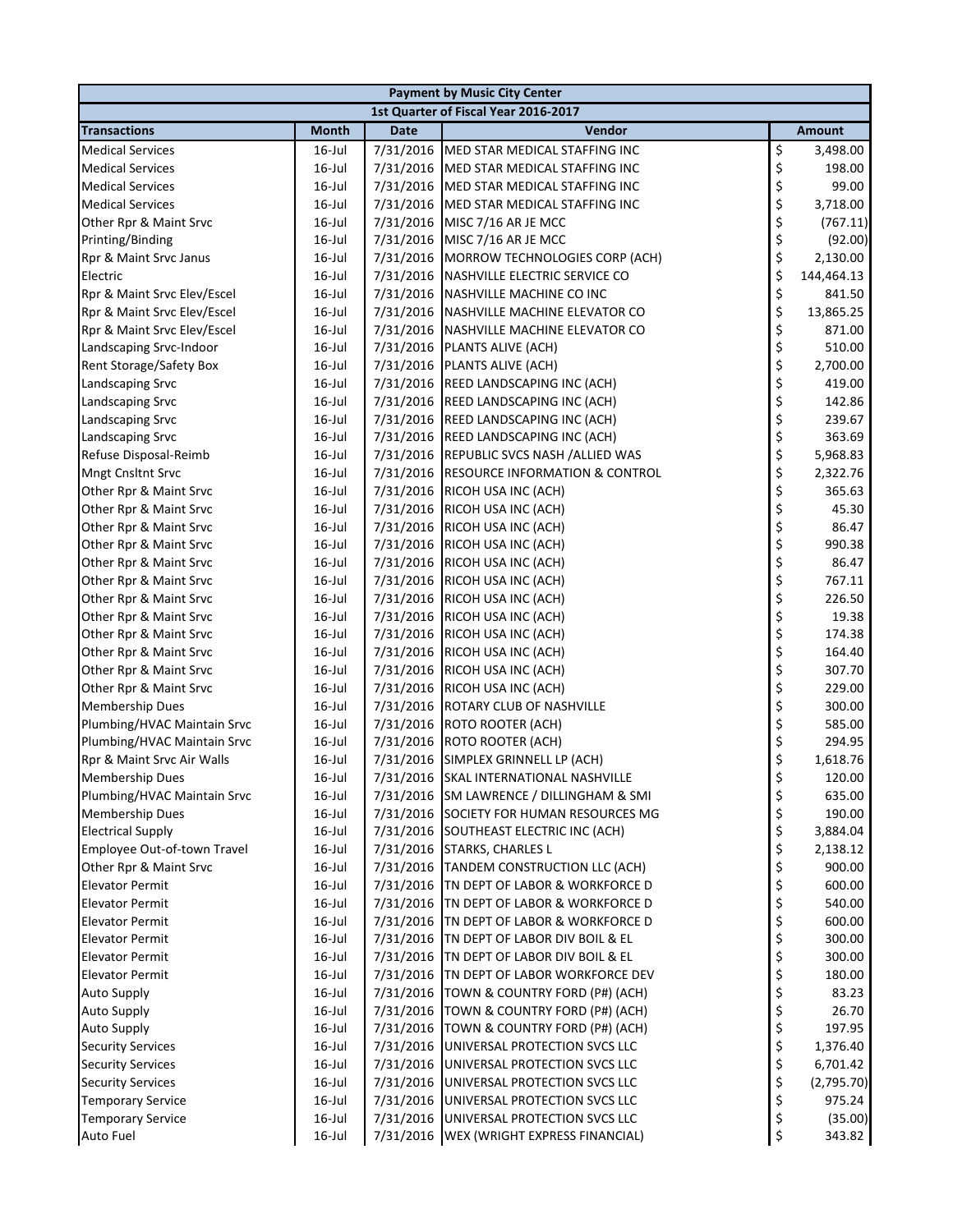| <b>Payment by Music City Center</b>  |              |             |                                         |    |               |  |  |
|--------------------------------------|--------------|-------------|-----------------------------------------|----|---------------|--|--|
| 1st Quarter of Fiscal Year 2016-2017 |              |             |                                         |    |               |  |  |
| <b>Transactions</b>                  | <b>Month</b> | <b>Date</b> | Vendor                                  |    | <b>Amount</b> |  |  |
| Water                                | $16$ -Jul    | 7/31/2016   | WS /JULY 2016/WATER IDB                 | \$ | 3,687.38      |  |  |
| Stormwater                           | $16$ -Jul    | 7/31/2016   | WS/JULY 2016/ IDB STORM                 | \$ | 630.00        |  |  |
| Water                                | $16$ -Jul    | 7/31/2016   | WS/JULY 2016/SEWER IDB                  | \$ | 3,548.31      |  |  |
| <b>Total</b>                         | $16$ -Jul    |             |                                         | \$ | 809,230.46    |  |  |
| <b>Uniform Cleaning Service</b>      | 16-Aug       | 8/1/2016    | CINTAS CORP #051 MATS & RUGS(A          | \$ | 1,679.40      |  |  |
| <b>Uniform Cleaning Service</b>      | 16-Aug       | 8/1/2016    | CINTAS CORP #051 MATS & RUGS(A          | \$ | 1,159.60      |  |  |
| Info Systems Charge                  | 16-Aug       | 8/1/2016    | ITS 08/16 FY 17 ISF BILLING             | \$ | 20,983.33     |  |  |
| MIS Tech Revolving Charge            | 16-Aug       | 8/1/2016    | ITS PC REVOLVING FD 08/16               | \$ | 2,097.74      |  |  |
| <b>Small Equipment Supply</b>        | 16-Aug       | 8/1/2016    | LOWES OF MADISON #413 (ACH)             | \$ | 14.98         |  |  |
| <b>Small Equipment Supply</b>        | 16-Aug       | 8/1/2016    | LOWES OF MADISON #413 (ACH)             | \$ | 6.16          |  |  |
| <b>Small Equipment Supply</b>        | 16-Aug       | 8/1/2016    | LOWES OF MADISON #413 (ACH)             | \$ | 23.95         |  |  |
| <b>Small Equipment Supply</b>        | 16-Aug       | 8/1/2016    | LOWES OF MADISON #413 (ACH)             | \$ | 43.96         |  |  |
| <b>Small Equipment Supply</b>        | 16-Aug       | 8/1/2016    | LOWES OF MADISON #413 (ACH)             | \$ | 11.94         |  |  |
| Insurance-Liability/PropDmg          | 16-Aug       | 8/1/2016    | MCC 8/16 INSURANCE RCLS                 | \$ | 10,432.58     |  |  |
| Insurance-Liability/PropDmg          | 16-Aug       | 8/1/2016    | MCC 8/16 INSURANCE RCLS                 | \$ | 209.17        |  |  |
| Insurance-Liability/PropDmg          | 16-Aug       | 8/1/2016    | MCC 8/16 INSURANCE RCLS                 | \$ | 3,336.08      |  |  |
| Insurance-Liability/PropDmg          | 16-Aug       | 8/1/2016    | MCC 8/16 INSURANCE RCLS                 | \$ | 2,788.83      |  |  |
| Insurance-Liability/PropDmg          | 16-Aug       | 8/1/2016    | MCC 8/16 INSURANCE RCLS                 | \$ | 2,595.83      |  |  |
| Insurance-Liability/PropDmg          | 16-Aug       | 8/1/2016    | MCC 8/16 INSURANCE RCLS                 | \$ | 2,125.00      |  |  |
| Insurance-Liability/PropDmg          | 16-Aug       | 8/1/2016    | MCC 8/16 INSURANCE RCLS                 | \$ | 7,436.17      |  |  |
| Insurance-Liability/PropDmg          | 16-Aug       | 8/1/2016    | MCC 8/16 INSURANCE RCLS                 | \$ | 595.50        |  |  |
| Insurance-Liability/PropDmg          | 16-Aug       | 8/1/2016    | MCC 8/16 INSURANCE RCLS                 | \$ | 398.00        |  |  |
| Insurance-Liability/PropDmg          | 16-Aug       | 8/1/2016    | MCC 8/16 INSURANCE RCLS                 | \$ | 3,129.67      |  |  |
| Insurance-Liability/PropDmg          | 16-Aug       | 8/1/2016    | MCC 8/16 INSURANCE RCLS                 | \$ | 2,194.00      |  |  |
| Insurance-Liability/PropDmg          | 16-Aug       | 8/1/2016    | MCC 8/16 INSURANCE RCLS                 | \$ | 682.08        |  |  |
| Insurance-Liability/PropDmg          | 16-Aug       | 8/1/2016    | MCC 8/16 INSURANCE RCLS                 | \$ | 300.83        |  |  |
| Insurance-Vehicles                   | 16-Aug       | 8/1/2016    | MCC 8/16 INSURANCE RCLS                 | \$ | 1,442.00      |  |  |
| Insurance-Workman's Comp             | 16-Aug       | 8/1/2016    | MCC 8/16 INSURANCE RCLS                 | \$ | 7,997.42      |  |  |
| Rpr & Maint Srvc Access Ctrl         | 16-Aug       | 8/1/2016    | MCC 8/16 SRVC CONTRACT RCLS             | \$ | 3,166.67      |  |  |
| Rpr & Maint Srvc Air Walls           | 16-Aug       | 8/1/2016    | MCC 8/16 SRVC CONTRACT RCLS             | \$ | 3,550.00      |  |  |
| Rpr & Maint Srvc Air Walls           | 16-Aug       | 8/1/2016    | MCC 8/16 SRVC CONTRACT RCLS             | \$ | 3,000.00      |  |  |
| Rpr & Maint Srvc Bld Auto            | 16-Aug       | 8/1/2016    | MCC 8/16 SRVC CONTRACT RCLS             | \$ | 232.92        |  |  |
| Rpr & Maint Srvc CCTV                | 16-Aug       | 8/1/2016    | MCC 8/16 SRVC CONTRACT RCLS             | \$ | 4,250.00      |  |  |
| Rpr & Maint Srvc Crestron            | 16-Aug       | 8/1/2016    | MCC 8/16 SRVC CONTRACT RCLS             | \$ | 2,066.66      |  |  |
| Rpr & Maint Srvc Solar Panel         | 16-Aug       | 8/1/2016    | MCC 8/16 SRVC CONTRACT RCLS             | \$ | 450.00        |  |  |
| <b>Medical Supply</b>                | 16-Aug       | 8/1/2016    | <b>RED CROSS STORE (ACH)</b>            | Ś  | 995.00        |  |  |
| <b>Medical Supply</b>                | 16-Aug       | 8/1/2016    | <b>RED CROSS STORE (ACH)</b>            | \$ | 535.50        |  |  |
| <b>Medical Supply</b>                | 16-Aug       | 8/1/2016    | <b>RED CROSS STORE (ACH)</b>            | \$ | 1,451.84      |  |  |
| <b>Medical Supply</b>                | 16-Aug       | 8/1/2016    | <b>RED CROSS STORE (ACH)</b>            | \$ | 125.00        |  |  |
| <b>Medical Supply</b>                | 16-Aug       | 8/1/2016    | <b>RED CROSS STORE (ACH)</b>            | \$ | (995.00)      |  |  |
| <b>Medical Supply</b>                | 16-Aug       | 8/1/2016    | <b>RED CROSS STORE (ACH)</b>            | \$ | (535.50)      |  |  |
| <b>Medical Supply</b>                | 16-Aug       | 8/1/2016    | <b>RED CROSS STORE (ACH)</b>            | \$ | (125.00)      |  |  |
| <b>Medical Supply</b>                | 16-Aug       | 8/1/2016    | <b>RED CROSS STORE (ACH)</b>            | \$ | (1,451.84)    |  |  |
| Postage & Delivery Srvc              | 16-Aug       | 8/1/2016    | <b>RED CROSS STORE (ACH)</b>            | \$ | 120.04        |  |  |
| Postage & Delivery Srvc              | 16-Aug       | 8/1/2016    | <b>RED CROSS STORE (ACH)</b>            | \$ | (120.04)      |  |  |
| Computer Hardware <\$10K             | 16-Aug       | 8/2/2016    | PCMG INC (ACH)                          | \$ | 384.00        |  |  |
| <b>Merchant Fees</b>                 | 16-Aug       | 8/8/2016    | 7100 MCC CC Cash Receipt                | \$ | (161.00)      |  |  |
| <b>Merchant Fees</b>                 | 16-Aug       | 8/9/2016    | 7100 MCC CC Cash Receipt                | \$ | (121.22)      |  |  |
| <b>Merchant Fees</b>                 | 16-Aug       | 8/10/2016   | 7100 MCC CC Cash Receipt                | \$ | (6.04)        |  |  |
| <b>Electrical Supply</b>             | 16-Aug       | 8/12/2016   | 7100 MCC Cash Receipt                   | \$ | (20, 122.83)  |  |  |
| Cafe Plan Pre-Tax Savings            | 16-Aug       | 8/12/2016   | <b>Actual Burden Journal Entries</b>    | \$ | 105.06        |  |  |
| Cafe Plan Pre-Tax Savings            | 16-Aug       | 8/12/2016   | <b>Actual Burden Journal Entries</b>    | \$ | 40.82         |  |  |
| Cafe Plan Pre-Tax Savings            | 16-Aug       | 8/12/2016   | <b>Actual Burden Journal Entries</b>    | \$ | 124.73        |  |  |
| Cafe Plan Pre-Tax Savings            | 16-Aug       | 8/12/2016   | <b>Actual Burden Journal Entries</b>    | \$ | 308.05        |  |  |
| Cafe Plan Pre-Tax Savings            | 16-Aug       | 8/12/2016   | <b>Actual Burden Journal Entries</b>    | \$ | 16.55         |  |  |
| Cafe Plan Pre-Tax Savings            | 16-Aug       |             | 8/12/2016 Actual Burden Journal Entries | \$ | 44.10         |  |  |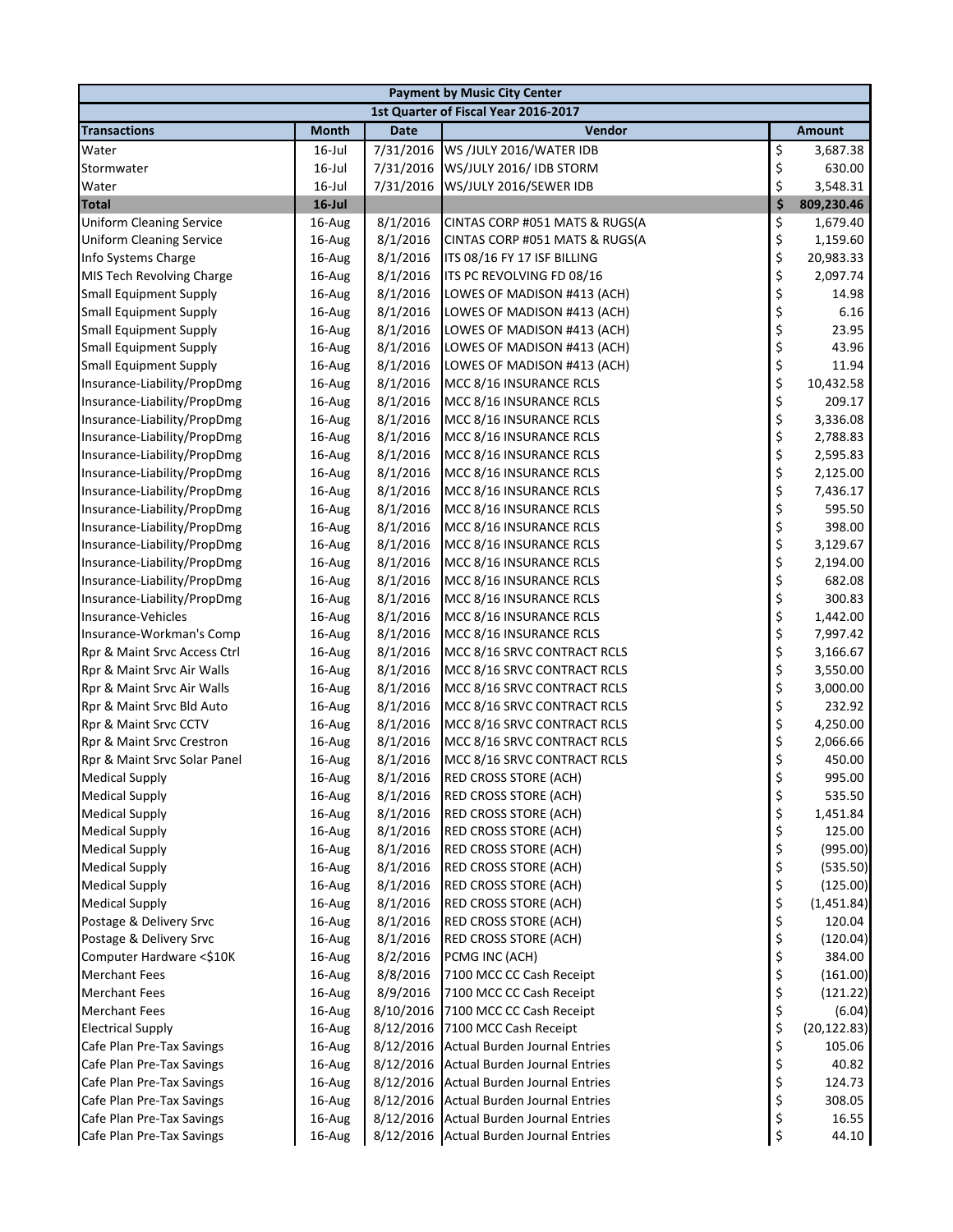| <b>Payment by Music City Center</b> |              |             |                                         |          |               |  |
|-------------------------------------|--------------|-------------|-----------------------------------------|----------|---------------|--|
|                                     |              |             | 1st Quarter of Fiscal Year 2016-2017    |          |               |  |
| <b>Transactions</b>                 | <b>Month</b> | <b>Date</b> | Vendor                                  |          | <b>Amount</b> |  |
| Cafe Plan Pre-Tax Savings           | 16-Aug       | 8/12/2016   | <b>Actual Burden Journal Entries</b>    | \$       | 23.63         |  |
| Cafe Plan Pre-Tax Savings           | 16-Aug       | 8/12/2016   | <b>Actual Burden Journal Entries</b>    | \$       | 205.10        |  |
| Cafe Plan Pre-Tax Savings           | 16-Aug       | 8/12/2016   | <b>Actual Burden Journal Entries</b>    | \$       | 23.67         |  |
| Cafe Plan Pre-Tax Savings           | 16-Aug       | 8/12/2016   | <b>Actual Burden Journal Entries</b>    | \$       | 47.08         |  |
| Cafe Plan Pre-Tax Savings           | 16-Aug       | 8/12/2016   | <b>Actual Burden Journal Entries</b>    | \$       | 21.60         |  |
| Cafe Plan Pre-Tax Savings           | 16-Aug       | 8/12/2016   | <b>Actual Burden Journal Entries</b>    |          | 37.57         |  |
| Cafe Plan Pre-Tax Savings           | 16-Aug       | 8/12/2016   | <b>Actual Burden Journal Entries</b>    | \$<br>\$ | 12.82         |  |
| Cafe Plan Pre-Tax Savings           | 16-Aug       | 8/12/2016   | <b>Actual Burden Journal Entries</b>    | \$       | 78.68         |  |
| Cafe Plan Pre-Tax Savings           | 16-Aug       | 8/12/2016   | <b>Actual Burden Journal Entries</b>    | \$       | 23.67         |  |
| Cafe Plan Pre-Tax Savings           | 16-Aug       | 8/12/2016   | <b>Actual Burden Journal Entries</b>    | \$       | 19.33         |  |
| Cafe Plan Pre-Tax Savings           | 16-Aug       | 8/12/2016   | <b>Actual Burden Journal Entries</b>    | \$       | 23.02         |  |
| Cafe Plan Pre-Tax Savings           | 16-Aug       | 8/12/2016   | Actual Burden Journal Entries           | \$       | 36.69         |  |
| CCA Employer 401K Plan              | 16-Aug       | 8/12/2016   | <b>Actual Burden Journal Entries</b>    | \$       | 596.31        |  |
| CCA Employer 401K Plan              | 16-Aug       | 8/12/2016   | <b>Actual Burden Journal Entries</b>    | \$       | 595.36        |  |
| CCA Employer 401K Plan              | 16-Aug       | 8/12/2016   | <b>Actual Burden Journal Entries</b>    | \$       | 815.11        |  |
| CCA Employer 401K Plan              | 16-Aug       | 8/12/2016   | <b>Actual Burden Journal Entries</b>    | \$       | 321.43        |  |
| CCA Employer 401K Plan              | 16-Aug       | 8/12/2016   | <b>Actual Burden Journal Entries</b>    | \$       | 719.56        |  |
| CCA Employer 401K Plan              | 16-Aug       | 8/12/2016   | <b>Actual Burden Journal Entries</b>    | \$       | 42.10         |  |
| CCA Employer 401K Plan              | 16-Aug       | 8/12/2016   | <b>Actual Burden Journal Entries</b>    | \$       | 290.12        |  |
| CCA Employer 401K Plan              | 16-Aug       | 8/12/2016   | <b>Actual Burden Journal Entries</b>    | \$       | 151.72        |  |
| CCA Employer 401K Plan              | 16-Aug       | 8/12/2016   | <b>Actual Burden Journal Entries</b>    | \$       | 387.44        |  |
| CCA Employer 401K Plan              | 16-Aug       | 8/12/2016   | <b>Actual Burden Journal Entries</b>    | \$       | 308.82        |  |
| CCA Employer 401K Plan              | 16-Aug       | 8/12/2016   | <b>Actual Burden Journal Entries</b>    | \$       | 135.09        |  |
| <b>Employer Dental Group</b>        | 16-Aug       | 8/12/2016   | <b>Actual Burden Journal Entries</b>    | \$       | 158.38        |  |
| <b>Employer Dental Group</b>        | 16-Aug       | 8/12/2016   | <b>Actual Burden Journal Entries</b>    | \$       | 42.42         |  |
| <b>Employer Dental Group</b>        | 16-Aug       | 8/12/2016   | <b>Actual Burden Journal Entries</b>    | \$       | 200.80        |  |
| <b>Employer Dental Group</b>        | 16-Aug       | 8/12/2016   | <b>Actual Burden Journal Entries</b>    | \$       | 455.32        |  |
| <b>Employer Dental Group</b>        | 16-Aug       | 8/12/2016   | <b>Actual Burden Journal Entries</b>    | \$       | 14.14         |  |
| <b>Employer Dental Group</b>        | 16-Aug       | 8/12/2016   | <b>Actual Burden Journal Entries</b>    | \$       | 87.68         |  |
| <b>Employer Dental Group</b>        | 16-Aug       | 8/12/2016   | <b>Actual Burden Journal Entries</b>    | \$       | 28.28         |  |
| <b>Employer Dental Group</b>        | 16-Aug       | 8/12/2016   | <b>Actual Burden Journal Entries</b>    | \$       | 299.72        |  |
| <b>Employer Dental Group</b>        | 16-Aug       | 8/12/2016   | <b>Actual Burden Journal Entries</b>    | \$       | 28.28         |  |
| <b>Employer Dental Group</b>        | 16-Aug       | 8/12/2016   | <b>Actual Burden Journal Entries</b>    | \$       | 56.56         |  |
| <b>Employer Dental Group</b>        | 16-Aug       | 8/12/2016   | <b>Actual Burden Journal Entries</b>    | \$       | 28.28         |  |
| <b>Employer Dental Group</b>        | 16-Aug       | 8/12/2016   | <b>Actual Burden Journal Entries</b>    | \$       | 70.70         |  |
| <b>Employer Dental Group</b>        | 16-Aug       |             | 8/12/2016 Actual Burden Journal Entries | \$       | 28.28         |  |
| <b>Employer Dental Group</b>        | 16-Aug       | 8/12/2016   | <b>Actual Burden Journal Entries</b>    | \$       | 127.26        |  |
| <b>Employer Dental Group</b>        | 16-Aug       | 8/12/2016   | <b>Actual Burden Journal Entries</b>    | \$       | 28.28         |  |
| <b>Employer Dental Group</b>        | 16-Aug       | 8/12/2016   | <b>Actual Burden Journal Entries</b>    | \$       | 56.56         |  |
| <b>Employer Dental Group</b>        | 16-Aug       | 8/12/2016   | <b>Actual Burden Journal Entries</b>    | \$       | 28.28         |  |
| <b>Employer Dental Group</b>        | 16-Aug       | 8/12/2016   | <b>Actual Burden Journal Entries</b>    | \$       | 56.56         |  |
| <b>Employer Group Health</b>        | 16-Aug       | 8/12/2016   | <b>Actual Burden Journal Entries</b>    | \$       | 3,828.30      |  |
| <b>Employer Group Health</b>        | 16-Aug       | 8/12/2016   | <b>Actual Burden Journal Entries</b>    | \$       | 1,437.00      |  |
| <b>Employer Group Health</b>        | 16-Aug       | 8/12/2016   | <b>Actual Burden Journal Entries</b>    |          | 4,566.30      |  |
| <b>Employer Group Health</b>        | 16-Aug       | 8/12/2016   | <b>Actual Burden Journal Entries</b>    | \$\$\$   | 11,224.80     |  |
| <b>Employer Group Health</b>        | 16-Aug       | 8/12/2016   | <b>Actual Burden Journal Entries</b>    |          | 592.50        |  |
| <b>Employer Group Health</b>        | 16-Aug       | 8/12/2016   | <b>Actual Burden Journal Entries</b>    | \$       | 2,229.30      |  |
| <b>Employer Group Health</b>        | 16-Aug       | 8/12/2016   | <b>Actual Burden Journal Entries</b>    | \$       | 840.00        |  |
| <b>Employer Group Health</b>        | 16-Aug       | 8/12/2016   | <b>Actual Burden Journal Entries</b>    | \$       | 7,786.80      |  |
| <b>Employer Group Health</b>        | 16-Aug       | 8/12/2016   | <b>Actual Burden Journal Entries</b>    | \$       | 841.50        |  |
| <b>Employer Group Health</b>        | 16-Aug       | 8/12/2016   | <b>Actual Burden Journal Entries</b>    | \$       | 2,029.50      |  |
| <b>Employer Group Health</b>        | 16-Aug       | 8/12/2016   | <b>Actual Burden Journal Entries</b>    | \$       | 840.00        |  |
| <b>Employer Group Health</b>        | 16-Aug       | 8/12/2016   | <b>Actual Burden Journal Entries</b>    | \$       | 1,341.00      |  |
| <b>Employer Group Health</b>        | 16-Aug       | 8/12/2016   | <b>Actual Burden Journal Entries</b>    | \$       | 498.00        |  |
| <b>Employer Group Health</b>        | 16-Aug       | 8/12/2016   | <b>Actual Burden Journal Entries</b>    | \$       | 2,773.50      |  |
| <b>Employer Group Health</b>        | 16-Aug       |             | 8/12/2016 Actual Burden Journal Entries | \$       | 841.50        |  |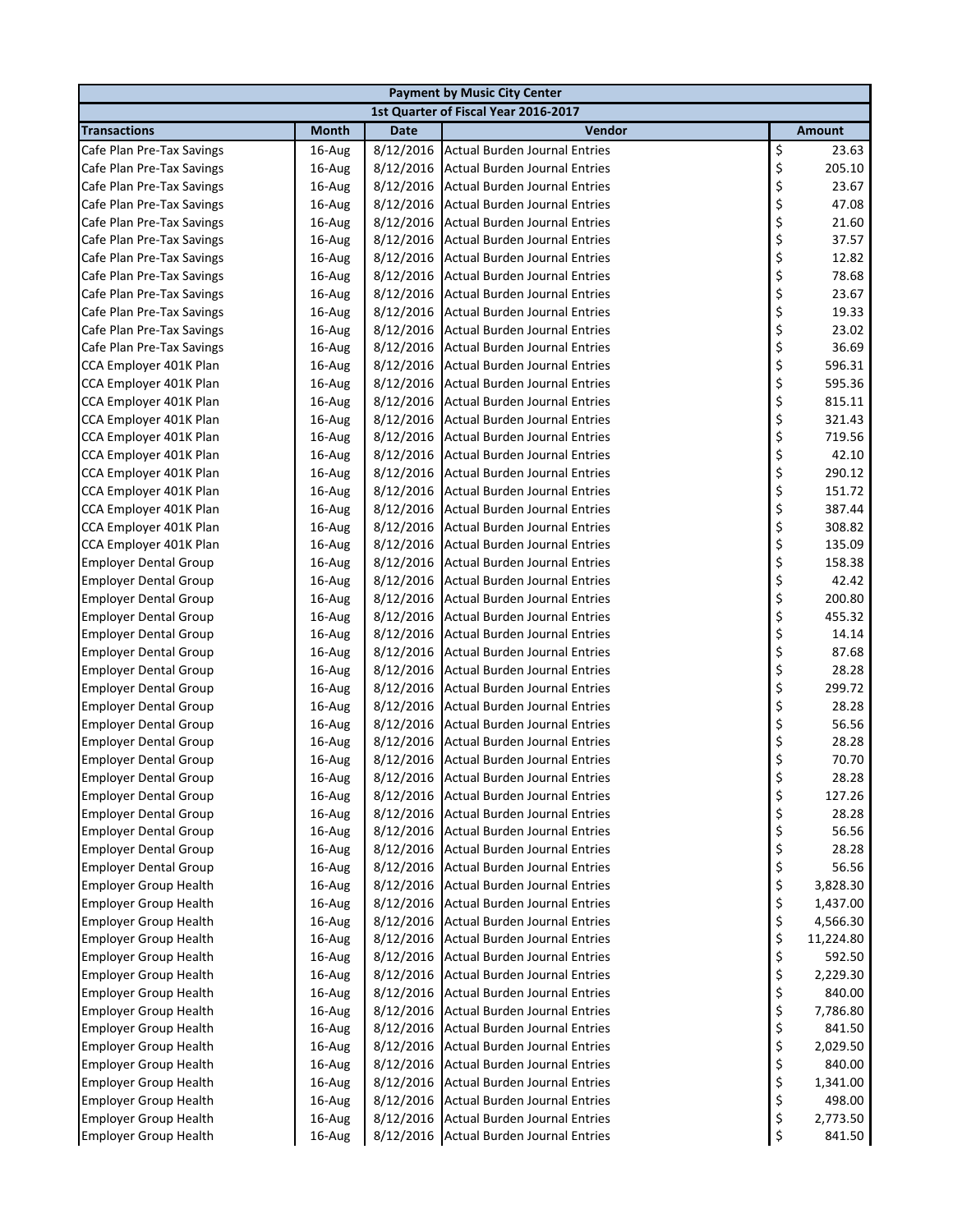|                                                    |                  |                        | <b>Payment by Music City Center</b>                                          |          |                    |
|----------------------------------------------------|------------------|------------------------|------------------------------------------------------------------------------|----------|--------------------|
|                                                    |                  |                        | 1st Quarter of Fiscal Year 2016-2017                                         |          |                    |
| <b>Transactions</b>                                | <b>Month</b>     | <b>Date</b>            | Vendor                                                                       |          | <b>Amount</b>      |
| <b>Employer Group Health</b>                       | 16-Aug           | 8/12/2016              | <b>Actual Burden Journal Entries</b>                                         | \$       | 744.00             |
| <b>Employer Group Health</b>                       | 16-Aug           | 8/12/2016              | <b>Actual Burden Journal Entries</b>                                         | \$       | 846.00             |
| <b>Employer Group Health</b>                       | 16-Aug           | 8/12/2016              | <b>Actual Burden Journal Entries</b>                                         | \$       | 1,338.00           |
| <b>Employer OASDI</b>                              | 16-Aug           | 8/12/2016              | <b>Actual Burden Journal Entries</b>                                         | \$       | 1,463.15           |
| <b>Employer OASDI</b>                              | 16-Aug           | 8/12/2016              | Actual Burden Journal Entries                                                | \$       | 388.32             |
| <b>Employer OASDI</b>                              | 16-Aug           | 8/12/2016              | <b>Actual Burden Journal Entries</b>                                         | \$       | 1,825.93           |
| <b>Employer OASDI</b>                              | 16-Aug           | 8/12/2016              | <b>Actual Burden Journal Entries</b>                                         | \$       | 2,592.49           |
| <b>Employer OASDI</b>                              | 16-Aug           | 8/12/2016              | <b>Actual Burden Journal Entries</b>                                         | \$       | 108.15             |
| <b>Employer OASDI</b>                              | 16-Aug           | 8/12/2016              | <b>Actual Burden Journal Entries</b>                                         | \$       | 597.44             |
| <b>Employer OASDI</b>                              | 16-Aug           | 8/12/2016              | <b>Actual Burden Journal Entries</b>                                         | \$       | 390.97             |
| <b>Employer OASDI</b>                              | 16-Aug           | 8/12/2016              | <b>Actual Burden Journal Entries</b>                                         | \$       | 1,908.89           |
| <b>Employer OASDI</b>                              | 16-Aug           | 8/12/2016              | <b>Actual Burden Journal Entries</b>                                         | \$       | 187.08             |
| <b>Employer OASDI</b>                              | 16-Aug           | 8/12/2016              | <b>Actual Burden Journal Entries</b>                                         | \$       | 446.25             |
| <b>Employer OASDI</b>                              | 16-Aug           | 8/12/2016              | <b>Actual Burden Journal Entries</b>                                         | \$       | 458.97             |
| <b>Employer OASDI</b>                              | 16-Aug           | 8/12/2016              | <b>Actual Burden Journal Entries</b>                                         | \$       | 1,138.04           |
| <b>Employer OASDI</b>                              | 16-Aug           | 8/12/2016              | Actual Burden Journal Entries                                                | \$       | 230.48             |
| <b>Employer OASDI</b>                              | 16-Aug           | 8/12/2016              | <b>Actual Burden Journal Entries</b>                                         | \$       | 930.36             |
| <b>Employer OASDI</b>                              | 16-Aug           | 8/12/2016              | <b>Actual Burden Journal Entries</b>                                         | \$       | 452.16             |
| <b>Employer OASDI</b>                              | 16-Aug           | 8/12/2016              | <b>Actual Burden Journal Entries</b>                                         | \$       | 591.41             |
| <b>Employer OASDI</b>                              | 16-Aug           | 8/12/2016              | <b>Actual Burden Journal Entries</b>                                         | \$       | 401.69             |
| <b>Employer OASDI</b>                              | 16-Aug           | 8/12/2016              | Actual Burden Journal Entries                                                | \$       | 444.65             |
| <b>Employer Pension</b>                            | 16-Aug           | 8/12/2016              | <b>Actual Burden Journal Entries</b>                                         | \$       | 837.36             |
| <b>Employer Pension</b>                            | 16-Aug           | 8/12/2016              | <b>Actual Burden Journal Entries</b>                                         | \$       | 241.96             |
| <b>Employer Pension</b>                            | 16-Aug           | 8/12/2016              | <b>Actual Burden Journal Entries</b>                                         | \$       | 812.66             |
| <b>Employer Pension</b>                            | 16-Aug           | 8/12/2016              | <b>Actual Burden Journal Entries</b>                                         | \$       | 146.07             |
| <b>Employer Pension</b>                            | 16-Aug           | 8/12/2016              | <b>Actual Burden Journal Entries</b>                                         | \$       | 410.53             |
| <b>Employer Pension</b>                            | 16-Aug           | 8/12/2016              | <b>Actual Burden Journal Entries</b><br><b>Actual Burden Journal Entries</b> | \$<br>\$ | 2,313.96<br>962.74 |
| <b>Employer Pension</b><br><b>Employer Pension</b> | 16-Aug<br>16-Aug | 8/12/2016<br>8/12/2016 | <b>Actual Burden Journal Entries</b>                                         | \$       | 1,919.89           |
| <b>Employer SSN Medical</b>                        | 16-Aug           | 8/12/2016              | Actual Burden Journal Entries                                                | \$       | 342.19             |
| <b>Employer SSN Medical</b>                        | 16-Aug           | 8/12/2016              | <b>Actual Burden Journal Entries</b>                                         | \$       | 90.82              |
| <b>Employer SSN Medical</b>                        | 16-Aug           | 8/12/2016              | <b>Actual Burden Journal Entries</b>                                         | \$       | 427.03             |
| <b>Employer SSN Medical</b>                        | 16-Aug           | 8/12/2016              | <b>Actual Burden Journal Entries</b>                                         | \$       | 606.32             |
| <b>Employer SSN Medical</b>                        | 16-Aug           | 8/12/2016              | Actual Burden Journal Entries                                                | \$       | 25.29              |
| <b>Employer SSN Medical</b>                        | 16-Aug           | 8/12/2016              | <b>Actual Burden Journal Entries</b>                                         | \$       | 139.72             |
| <b>Employer SSN Medical</b>                        | 16-Aug           |                        | 8/12/2016 Actual Burden Journal Entries                                      | \$       | 91.44              |
| <b>Employer SSN Medical</b>                        | 16-Aug           | 8/12/2016              | <b>Actual Burden Journal Entries</b>                                         | \$       | 446.42             |
| <b>Employer SSN Medical</b>                        | 16-Aug           | 8/12/2016              | <b>Actual Burden Journal Entries</b>                                         | \$       | 43.75              |
| <b>Employer SSN Medical</b>                        | 16-Aug           | 8/12/2016              | <b>Actual Burden Journal Entries</b>                                         | \$       | 104.36             |
| <b>Employer SSN Medical</b>                        | 16-Aug           |                        | 8/12/2016 Actual Burden Journal Entries                                      | \$       | 107.33             |
| <b>Employer SSN Medical</b>                        | 16-Aug           | 8/12/2016              | <b>Actual Burden Journal Entries</b>                                         | \$       | 266.16             |
| <b>Employer SSN Medical</b>                        | 16-Aug           | 8/12/2016              | Actual Burden Journal Entries                                                | \$       | 53.91              |
| <b>Employer SSN Medical</b>                        | 16-Aug           | 8/12/2016              | <b>Actual Burden Journal Entries</b>                                         | \$       | 217.59             |
| <b>Employer SSN Medical</b>                        | 16-Aug           | 8/12/2016              | <b>Actual Burden Journal Entries</b>                                         | \$       | 105.74             |
| <b>Employer SSN Medical</b>                        | 16-Aug           | 8/12/2016              | <b>Actual Burden Journal Entries</b>                                         | \$       | 138.32             |
| <b>Employer SSN Medical</b>                        | 16-Aug           | 8/12/2016              | <b>Actual Burden Journal Entries</b>                                         | \$       | 221.06             |
| <b>Employer SSN Medical</b>                        | 16-Aug           | 8/12/2016              | <b>Actual Burden Journal Entries</b>                                         | \$       | 103.98             |
| <b>FSA Pre-Tax Savings</b>                         | 16-Aug           | 8/12/2016              | <b>Actual Burden Journal Entries</b>                                         | \$       | 6.18               |
| <b>FSA Pre-Tax Savings</b>                         | 16-Aug           | 8/12/2016              | <b>Actual Burden Journal Entries</b>                                         | \$       | 4.78               |
| <b>FSA Pre-Tax Savings</b>                         | 16-Aug           | 8/12/2016              | <b>Actual Burden Journal Entries</b>                                         | \$       | 10.36              |
| <b>FSA Pre-Tax Savings</b>                         | 16-Aug           | 8/12/2016              | <b>Actual Burden Journal Entries</b>                                         | \$       | 22.31              |
| <b>FSA Pre-Tax Savings</b>                         | 16-Aug           | 8/12/2016              | <b>Actual Burden Journal Entries</b>                                         | \$       | 7.97               |
| Allowance-Cell/Mobile Devices                      | 16-Aug           | 8/12/2016              | Payroll Labor Distribution                                                   | \$       | 322.00             |
| Allowance-Cell/Mobile Devices                      | 16-Aug           | 8/12/2016              | Payroll Labor Distribution                                                   | \$       | 92.00              |
| Allowance-Cell/Mobile Devices                      | 16-Aug           | 8/12/2016              | Payroll Labor Distribution                                                   | \$       | 92.00              |
| Allowance-Cell/Mobile Devices                      | 16-Aug           | 8/12/2016              | Payroll Labor Distribution                                                   | \$       | 138.00             |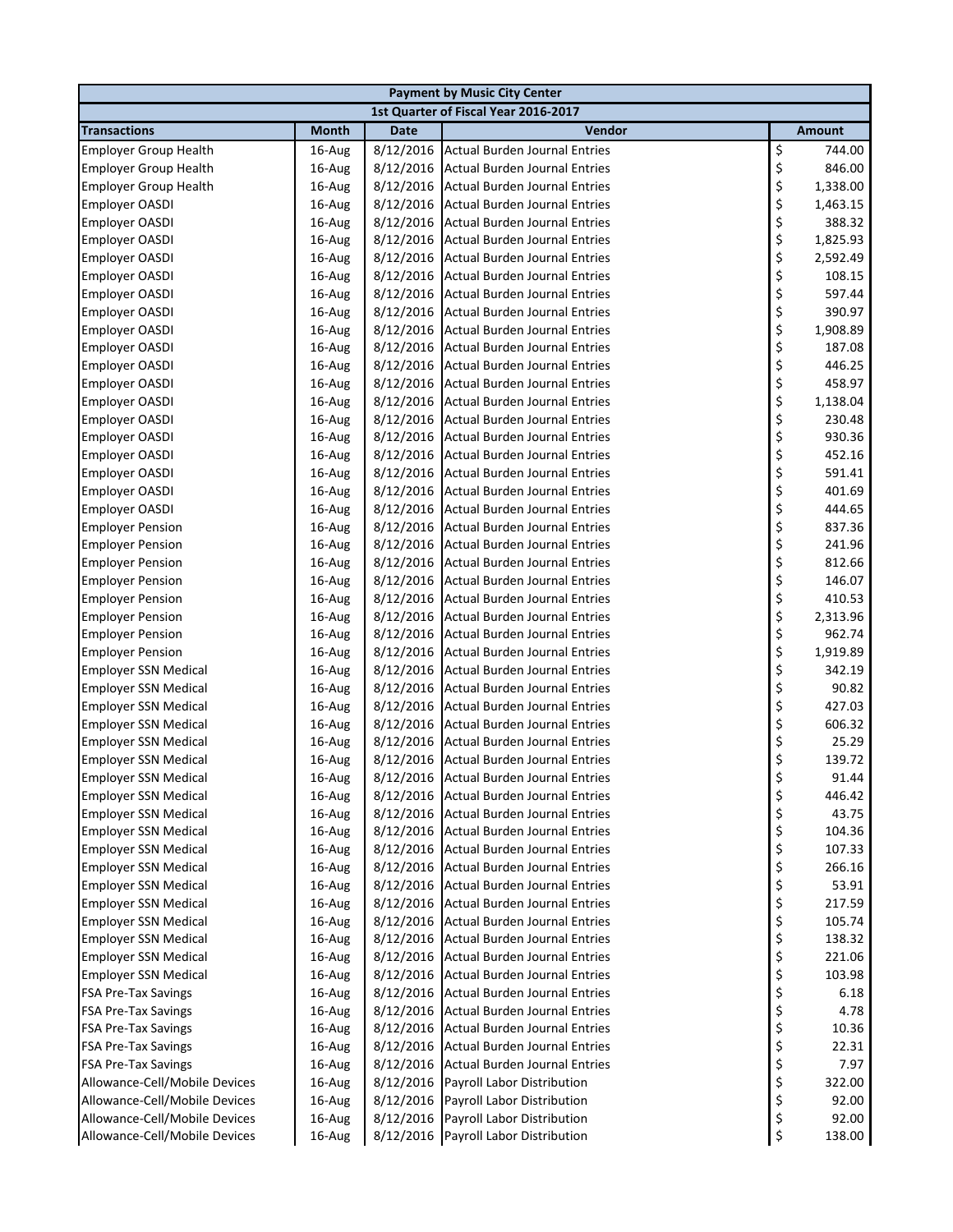| <b>Payment by Music City Center</b> |              |             |                                      |    |               |  |
|-------------------------------------|--------------|-------------|--------------------------------------|----|---------------|--|
|                                     |              |             | 1st Quarter of Fiscal Year 2016-2017 |    |               |  |
| <b>Transactions</b>                 | <b>Month</b> | <b>Date</b> | Vendor                               |    | <b>Amount</b> |  |
| Allowance-Cell/Mobile Devices       | 16-Aug       | 8/12/2016   | Payroll Labor Distribution           | \$ | 46.00         |  |
| Allowance-Cell/Mobile Devices       | 16-Aug       | 8/12/2016   | Payroll Labor Distribution           | \$ | 92.00         |  |
| Allowance-Cell/Mobile Devices       | 16-Aug       | 8/12/2016   | Payroll Labor Distribution           | \$ | 230.00        |  |
| Allowance-Cell/Mobile Devices       | 16-Aug       | 8/12/2016   | Payroll Labor Distribution           | \$ | 46.00         |  |
| Allowance-Cell/Mobile Devices       | 16-Aug       | 8/12/2016   | Payroll Labor Distribution           | \$ | 92.00         |  |
| Allowance-Cell/Mobile Devices       | 16-Aug       | 8/12/2016   | Payroll Labor Distribution           | \$ | 230.00        |  |
| Allowance-Cell/Mobile Devices       | 16-Aug       | 8/12/2016   | Payroll Labor Distribution           | \$ | 92.00         |  |
| Allowance-Cell/Mobile Devices       | 16-Aug       | 8/12/2016   | Payroll Labor Distribution           | \$ | 92.00         |  |
| Allowance-Cell/Mobile Devices       | 16-Aug       | 8/12/2016   | Payroll Labor Distribution           | \$ | 92.00         |  |
| Allowance-Cell/Mobile Devices       | 16-Aug       | 8/12/2016   | Payroll Labor Distribution           | \$ | 92.00         |  |
| Allowance-Cell/Mobile Devices       | 16-Aug       | 8/12/2016   | Payroll Labor Distribution           | \$ | 92.00         |  |
| Allowance-Cell/Mobile Devices       | 16-Aug       | 8/12/2016   | Payroll Labor Distribution           | \$ | 138.00        |  |
| <b>Holiday Pay</b>                  | 16-Aug       | 8/12/2016   | Payroll Labor Distribution           | \$ | 97.92         |  |
| <b>Holiday Pay</b>                  | 16-Aug       | 8/12/2016   | Payroll Labor Distribution           | \$ | 177.44        |  |
| <b>Holiday Pay</b>                  | 16-Aug       | 8/12/2016   | Payroll Labor Distribution           | \$ | 322.80        |  |
| <b>Holiday Pay</b>                  | 16-Aug       | 8/12/2016   | Payroll Labor Distribution           | \$ | 110.56        |  |
| Leave Pay                           | 16-Aug       | 8/12/2016   | Payroll Labor Distribution           | \$ | 1,792.70      |  |
| Leave Pay                           | 16-Aug       | 8/12/2016   | Payroll Labor Distribution           | \$ | 375.66        |  |
| Leave Pay                           | 16-Aug       | 8/12/2016   | Payroll Labor Distribution           | \$ | 1,353.42      |  |
| Leave Pay                           | 16-Aug       | 8/12/2016   | Payroll Labor Distribution           | \$ | 2,268.16      |  |
| Leave Pay                           | 16-Aug       | 8/12/2016   | Payroll Labor Distribution           | \$ | 447.58        |  |
| Leave Pay                           | 16-Aug       | 8/12/2016   | Payroll Labor Distribution           | \$ | 255.68        |  |
| Leave Pay                           | 16-Aug       | 8/12/2016   | Payroll Labor Distribution           | \$ | 2,688.95      |  |
| Leave Pay                           | 16-Aug       | 8/12/2016   | Payroll Labor Distribution           | \$ | 990.72        |  |
| Leave Pay                           | 16-Aug       | 8/12/2016   | Payroll Labor Distribution           | \$ | 437.96        |  |
| Leave Pay                           | 16-Aug       | 8/12/2016   | Payroll Labor Distribution           | \$ | 1,353.93      |  |
| Leave Pay                           | 16-Aug       | 8/12/2016   | Payroll Labor Distribution           | \$ | 1,932.80      |  |
| Leave Pay                           | 16-Aug       | 8/12/2016   | Payroll Labor Distribution           | \$ | 392.72        |  |
| Leave Pay                           | 16-Aug       | 8/12/2016   | Payroll Labor Distribution           | \$ | 152.80        |  |
| Overtime Pay                        | 16-Aug       | 8/12/2016   | Payroll Labor Distribution           | \$ | 181.16        |  |
| Overtime Pay                        | 16-Aug       | 8/12/2016   | Payroll Labor Distribution           | \$ | 432.49        |  |
| Overtime Pay                        | 16-Aug       | 8/12/2016   | Payroll Labor Distribution           | \$ | 1,016.10      |  |
| Overtime Pay                        | 16-Aug       | 8/12/2016   | Payroll Labor Distribution           | \$ | 122.37        |  |
| Overtime Pay                        | 16-Aug       | 8/12/2016   | Payroll Labor Distribution           | \$ | 8.41          |  |
| Overtime Pay                        | 16-Aug       | 8/12/2016   | Payroll Labor Distribution           | \$ | 1,300.51      |  |
| Overtime Pay                        | 16-Aug       |             | 8/12/2016 Payroll Labor Distribution | \$ | 672.97        |  |
| Overtime Pay                        | 16-Aug       | 8/12/2016   | Payroll Labor Distribution           | \$ | 191.61        |  |
| Overtime Pay                        | 16-Aug       | 8/12/2016   | Payroll Labor Distribution           | \$ | 4.35          |  |
| Overtime Pay                        | 16-Aug       | 8/12/2016   | Payroll Labor Distribution           | \$ | 57.32         |  |
| Overtime Pay                        | 16-Aug       | 8/12/2016   | Payroll Labor Distribution           | \$ | 227.20        |  |
| Overtime Pay                        | 16-Aug       | 8/12/2016   | Payroll Labor Distribution           | \$ | 36.95         |  |
| Overtime Pay                        | 16-Aug       | 8/12/2016   | Payroll Labor Distribution           | \$ | 54.91         |  |
| Overtime Pay                        | 16-Aug       | 8/12/2016   | Payroll Labor Distribution           | \$ | 20.64         |  |
| <b>Regular Pay</b>                  | 16-Aug       | 8/12/2016   | Payroll Labor Distribution           | \$ | 22,578.62     |  |
| <b>Regular Pay</b>                  | 16-Aug       | 8/12/2016   | Payroll Labor Distribution           | \$ | 6,410.08      |  |
| <b>Regular Pay</b>                  | 16-Aug       | 8/12/2016   | Payroll Labor Distribution           | \$ | 29,025.19     |  |
| <b>Regular Pay</b>                  | 16-Aug       | 8/12/2016   | Payroll Labor Distribution           | \$ | 42,418.71     |  |
| <b>Regular Pay</b>                  | 16-Aug       | 8/12/2016   | Payroll Labor Distribution           | \$ | 1,838.40      |  |
| <b>Regular Pay</b>                  | 16-Aug       | 8/12/2016   | Payroll Labor Distribution           | \$ | 9,710.40      |  |
| <b>Regular Pay</b>                  | 16-Aug       | 8/12/2016   | Payroll Labor Distribution           | \$ | 6,329.92      |  |
| <b>Regular Pay</b>                  | 16-Aug       | 8/12/2016   | Payroll Labor Distribution           | \$ | 28,928.17     |  |
| <b>Regular Pay</b>                  | 16-Aug       | 8/12/2016   | Payroll Labor Distribution           | \$ | 1,663.20      |  |
| Regular Pay                         | 16-Aug       | 8/12/2016   | Payroll Labor Distribution           | \$ | 7,119.71      |  |
| <b>Regular Pay</b>                  | 16-Aug       | 8/12/2016   | Payroll Labor Distribution           | \$ | 7,150.71      |  |
| <b>Regular Pay</b>                  | 16-Aug       | 8/12/2016   | Payroll Labor Distribution           | \$ | 17,340.47     |  |
| <b>Regular Pay</b>                  | 16-Aug       | 8/12/2016   | Payroll Labor Distribution           | \$ | 3,793.07      |  |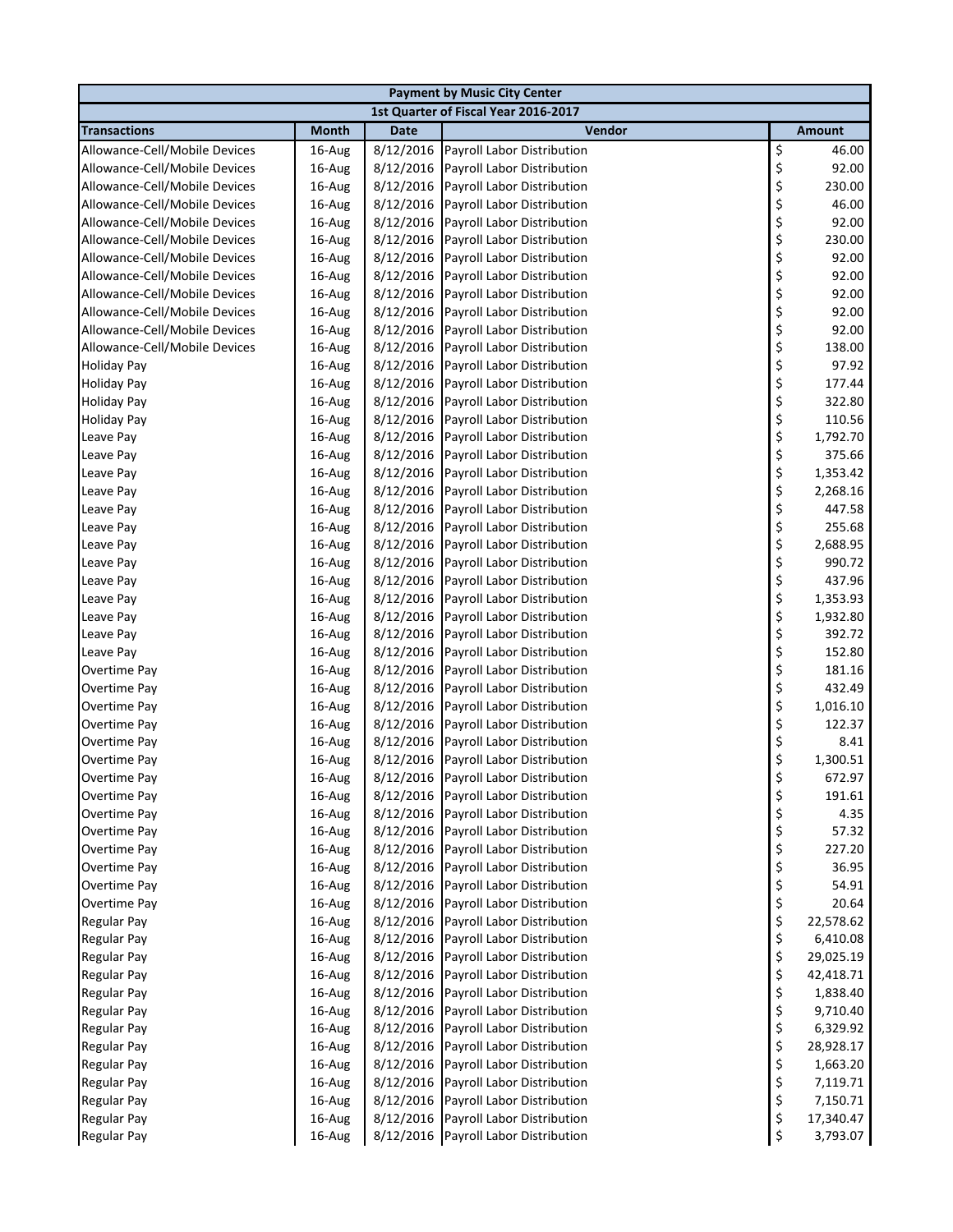|                                  | <b>Payment by Music City Center</b> |               |                                          |    |                   |  |  |
|----------------------------------|-------------------------------------|---------------|------------------------------------------|----|-------------------|--|--|
|                                  |                                     |               | 1st Quarter of Fiscal Year 2016-2017     |    |                   |  |  |
| <b>Transactions</b>              | <b>Month</b>                        | <b>Date</b>   | Vendor                                   |    | <b>Amount</b>     |  |  |
| <b>Regular Pay</b>               | 16-Aug                              | 8/12/2016     | Payroll Labor Distribution               | \$ | 13,782.13         |  |  |
| <b>Regular Pay</b>               | 16-Aug                              | 8/12/2016     | Payroll Labor Distribution               | \$ | 7,372.08          |  |  |
| <b>Regular Pay</b>               | 16-Aug                              | 8/12/2016     | Payroll Labor Distribution               | \$ | 9,644.80          |  |  |
| <b>Regular Pay</b>               | 16-Aug                              | 8/12/2016     | Payroll Labor Distribution               | \$ | 15,558.31         |  |  |
| <b>Regular Pay</b>               | 16-Aug                              | 8/12/2016     | Payroll Labor Distribution               | \$ | 7,340.00          |  |  |
| <b>Laundry Services</b>          | 16-Aug                              | 8/15/2016     | <b>ALSCO</b>                             | \$ | 141.40            |  |  |
| <b>Laundry Services</b>          | 16-Aug                              | 8/15/2016     | <b>ALSCO</b>                             | \$ | 623.32            |  |  |
| <b>Laundry Services</b>          | 16-Aug                              | 8/15/2016     | <b>ALSCO</b>                             | \$ | 147.40            |  |  |
| <b>Laundry Services</b>          | 16-Aug                              | 8/15/2016     | <b>ALSCO</b>                             | \$ | 398.07            |  |  |
| <b>Laundry Services</b>          | 16-Aug                              | 8/15/2016     | <b>ALSCO</b>                             | \$ | 454.94            |  |  |
| Food & Bev-Inhouse               | 16-Aug                              |               | 8/15/2016 CENTERPLATE MCC (ACH)          | \$ | 37.52             |  |  |
| Food & Ice                       | 16-Aug                              |               | 8/15/2016 CENTERPLATE MCC (ACH)          | \$ | 36.31             |  |  |
| Food & Ice                       | 16-Aug                              | 8/15/2016     | <b>CENTERPLATE MCC (ACH)</b>             | \$ | 65.33             |  |  |
| Food & Ice                       | 16-Aug                              | 8/15/2016     | <b>CENTERPLATE MCC (ACH)</b>             | \$ | 37.98             |  |  |
| Food & Ice                       | 16-Aug                              | 8/15/2016     | CENTERPLATE MCC (ACH)                    | \$ | 225.38            |  |  |
| <b>Building Maintenance Srvc</b> | 16-Aug                              | 8/15/2016     | CK MASONRY CO INC (ACH)                  | \$ | 750.00            |  |  |
| Rpr & Maint Srvc Janus           | 16-Aug                              |               | 8/15/2016 MORROW TECHNOLOGIES CORP (ACH) | \$ | 2,130.00          |  |  |
| Postage & Delivery Srvc          | 16-Aug                              |               | 8/16/2016 SUNSET MARKETING INC           | \$ | 15.00             |  |  |
| Postage & Delivery Srvc          | 16-Aug                              |               | 8/16/2016 SUNSET MARKETING INC           | \$ | 16.50             |  |  |
| <b>Small Equipment Supply</b>    | 16-Aug                              |               | 8/16/2016 SUNSET MARKETING INC           | \$ | 368.60            |  |  |
| <b>Small Equipment Supply</b>    | 16-Aug                              |               | 8/16/2016 SUNSET MARKETING INC           | \$ | 166.50            |  |  |
| <b>Internet Services</b>         | 16-Aug                              | 8/17/2016     | <b>AT&amp;T DATACOMM</b>                 | \$ | 4,891.00          |  |  |
| Telephone & Telegraph            | 16-Aug                              |               | 8/17/2016 AT&T DATACOMM                  | \$ | 1,963.06          |  |  |
| <b>Employee Award/Gift</b>       | 16-Aug                              |               | 8/17/2016 BLINK MARKETING INC (ACH)      | \$ | 456.30            |  |  |
| <b>Employee Award/Gift</b>       | 16-Aug                              | 8/17/2016     | <b>BLINK MARKETING INC (ACH)</b>         | \$ | 65.00             |  |  |
| <b>Legal Services</b>            | 16-Aug                              | 8/17/2016     | <b>BONE MCALLESTER NORTON PLLC</b>       | \$ | 10,000.00         |  |  |
| Food & Bev-Inhouse               | 16-Aug                              | 8/17/2016     | CENTERPLATE MCC (ACH)                    | \$ | 455.24            |  |  |
| <b>Uniform Cleaning Service</b>  | 16-Aug                              | 8/17/2016     | CINTAS CORP #051 MATS & RUGS(A           | \$ | 610.19            |  |  |
| <b>Uniform Cleaning Service</b>  | 16-Aug                              |               | 8/17/2016 CINTAS CORP #051 MATS & RUGS(A | \$ | 483.64            |  |  |
| <b>Security Services</b>         | 16-Aug                              |               | 8/17/2016 ELITE SHOW SERVICES INC (ACH)  | \$ | 5,349.77          |  |  |
| <b>Security Services</b>         | 16-Aug                              |               | 8/17/2016 ELITE SHOW SERVICES INC (ACH)  | \$ | 3,158.40          |  |  |
| Other Rpr & Maint Srvc           | 16-Aug                              |               | 8/17/2016 FIRE PRO LLC (ACH)             | \$ | 1,455.00          |  |  |
| Other Rpr & Maint Srvc           | 16-Aug                              | 8/17/2016     | FIRE PRO LLC (ACH)                       | \$ | 150.00            |  |  |
| <b>Merchant Fees</b>             | 16-Aug                              | 8/17/2016     | FIS                                      | \$ | 13,007.26         |  |  |
| <b>Merchant Fees</b>             | 16-Aug                              | 8/17/2016     | FIS                                      | \$ | 7,596.00          |  |  |
| Merchant Fees                    | 16-Aug                              | 8/17/2016 FIS |                                          | \$ | 4,155.00          |  |  |
| <b>Mngt Cnsltnt Srvc</b>         | 16-Aug                              |               | 8/17/2016 INQUIRIES INC (ACH)            | \$ | 338.50            |  |  |
| <b>Medical Services</b>          | 16-Aug                              | 8/17/2016     | MED STAR MEDICAL STAFFING INC            | \$ | 7,793.50          |  |  |
| <b>Medical Services</b>          | 16-Aug                              |               | 8/17/2016 MED STAR MEDICAL STAFFING INC  | \$ | 1,430.00          |  |  |
| <b>Medical Services</b>          | 16-Aug                              | 8/17/2016     | MED STAR MEDICAL STAFFING INC            | \$ | 616.00            |  |  |
| Offc & Admin Supply              | 16-Aug                              |               | 8/17/2016 MYOFFICE PRODUCTS (ACH)        | \$ | 134.00            |  |  |
| Offc & Admin Supply              | 16-Aug                              |               | 8/17/2016 MYOFFICE PRODUCTS (ACH)        | \$ | (134.00)          |  |  |
| <b>Building Maintenance Srvc</b> | 16-Aug                              | 8/17/2016     | <b>NASHVILLE GLASS CO</b>                | \$ | 315.06            |  |  |
| Tuition                          | 16-Aug                              | 8/17/2016     | NEW HORIZONS CLC OF NASH INC (           | \$ | 4,425.00          |  |  |
| <b>Small Equipment Supply</b>    | 16-Aug                              | 8/17/2016     | PCMG INC (ACH)                           | \$ | 480.00            |  |  |
| <b>Small Equipment Supply</b>    | 16-Aug                              |               | 8/17/2016 PCMG INC (ACH)                 | \$ | 360.00            |  |  |
| Gas                              | 16-Aug                              |               | 8/17/2016 PIEDMONT NATURAL GAS CO (METRO | \$ | 1,946.64          |  |  |
| Landscaping Srvc                 | 16-Aug                              |               | 8/17/2016 REED LANDSCAPING INC (ACH)     | \$ | 2,262.00          |  |  |
| Plumbing/HVAC Maintain Srvc      | 16-Aug                              |               | 8/17/2016 SM LAWRENCE / DILLINGHAM & SMI | \$ | 1,942.80          |  |  |
| Employee Local Travel/Park       | 16-Aug                              |               | 8/17/2016 SP PLUS CORPORATION (ACH)      | \$ | 26.00             |  |  |
| <b>Merchant Fees</b>             |                                     |               | 8/18/2016 7100 MCC Credit Card Receipt   | \$ |                   |  |  |
| <b>Merchant Fees</b>             | 16-Aug<br>16-Aug                    | 8/18/2016     | 7100 MCC Credit Card Receipt             | \$ | (49.68)<br>(7.93) |  |  |
| Rent Equipment                   | 16-Aug                              |               | 8/18/2016 AT&T MOBILITY II LLC           | \$ | 2,000.00          |  |  |
|                                  |                                     |               | 8/18/2016 AVERUS INC (ACH)               | \$ |                   |  |  |
| Other Rpr & Maint Srvc           | 16-Aug                              |               |                                          |    | 2,114.15          |  |  |
| <b>Security Services</b>         | 16-Aug                              |               | 8/18/2016 ELITE SHOW SERVICES INC (ACH)  | \$ | 856.15            |  |  |
| <b>Temporary Service</b>         | 16-Aug                              |               | 8/18/2016 ELITE SHOW SERVICES INC (ACH)  | \$ | 486.62            |  |  |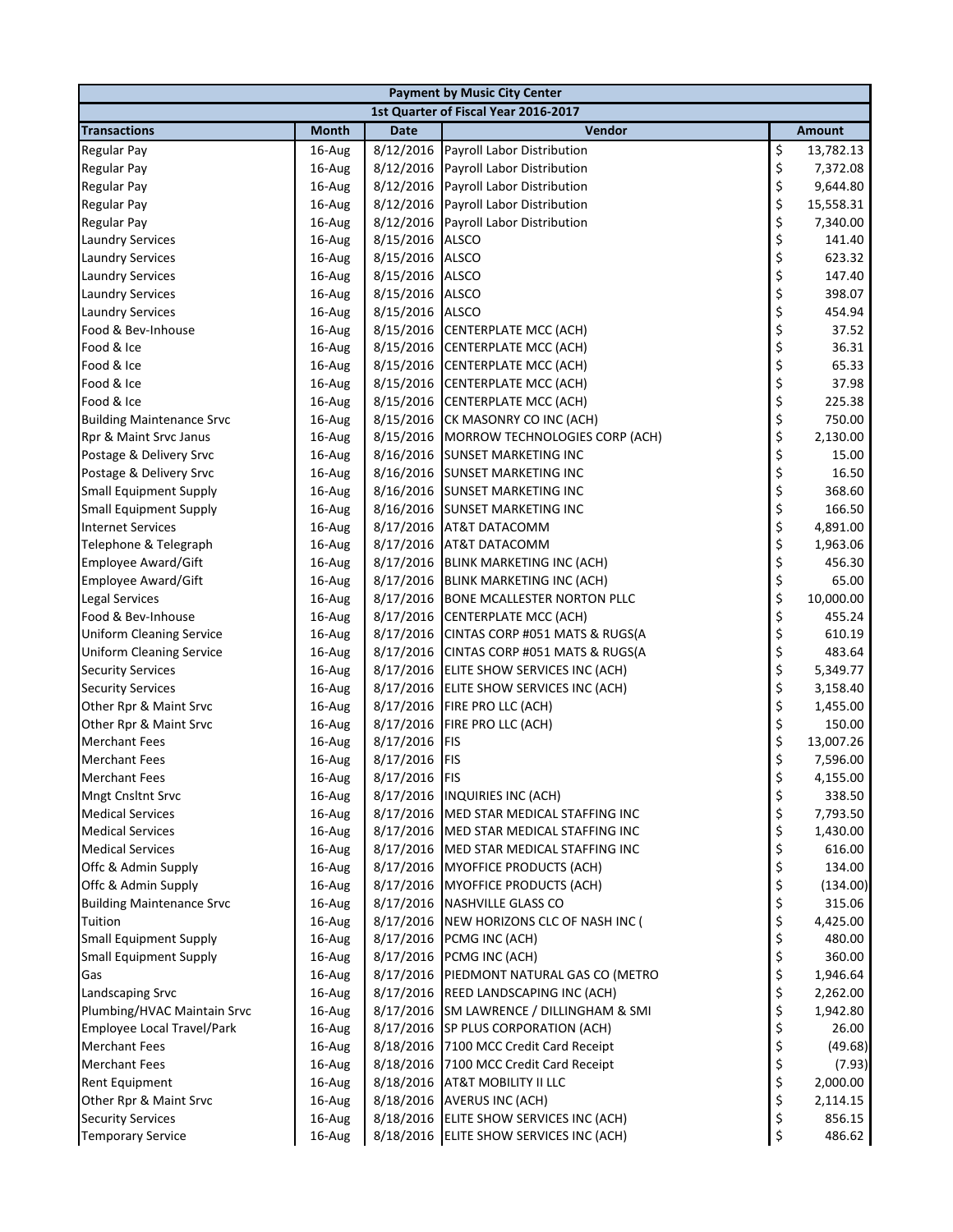| <b>Payment by Music City Center</b>  |        |             |                                               |    |            |  |  |
|--------------------------------------|--------|-------------|-----------------------------------------------|----|------------|--|--|
| 1st Quarter of Fiscal Year 2016-2017 |        |             |                                               |    |            |  |  |
| <b>Transactions</b>                  | Month  | <b>Date</b> | Vendor                                        |    | Amount     |  |  |
| <b>Temporary Service</b>             | 16-Aug | 8/18/2016   | ELITE SHOW SERVICES INC (ACH)                 | \$ | (10.89)    |  |  |
| Janitorial Srvc                      | 16-Aug | 8/18/2016   | INDUSTRIAL STAFFING OF TN (ACH                | \$ | 19,174.12  |  |  |
| <b>Temporary Service</b>             | 16-Aug | 8/18/2016   | INDUSTRIAL STAFFING OF TN (ACH                | \$ | 13,523.25  |  |  |
| <b>Temporary Service</b>             | 16-Aug | 8/18/2016   | <b>INDUSTRIAL STAFFING OF TN (ACH</b>         | \$ | 11,870.58  |  |  |
| <b>Building Maintenance Srvc</b>     | 16-Aug | 8/18/2016   | <b>ISENHOUR DOOR PRODUCTS INC (AC</b>         | \$ | 84.00      |  |  |
| <b>Building Maintenance Srvc</b>     | 16-Aug | 8/18/2016   | <b>ISENHOUR DOOR PRODUCTS INC (AC</b>         | \$ | 160.00     |  |  |
| <b>Building Maintenance Srvc</b>     | 16-Aug | 8/18/2016   | <b>ISENHOUR DOOR PRODUCTS INC (AC</b>         | \$ | 400.00     |  |  |
| <b>Temporary Service</b>             | 16-Aug | 8/18/2016   | LOOMIS FARGO & CO                             | \$ | 690.72     |  |  |
| <b>Medical Services</b>              | 16-Aug | 8/18/2016   | MED STAR MEDICAL STAFFING INC                 | \$ | 627.00     |  |  |
| <b>Elevator Permit</b>               | 16-Aug | 8/18/2016   | TN DEPT OF LABOR & WORKFORCE D                | \$ | 180.00     |  |  |
| Other Rpr & Maint Srvc               | 16-Aug | 8/19/2016   | BAILEY CO INC, THE (P#)                       | \$ | 10.00      |  |  |
| Food & Bev-Inhouse                   | 16-Aug | 8/19/2016   | <b>CENTERPLATE MCC (ACH)</b>                  | \$ | 382.59     |  |  |
| <b>Security Services</b>             | 16-Aug | 8/19/2016   | ELITE SHOW SERVICES INC (ACH)                 | \$ | 2,615.16   |  |  |
| <b>Temporary Service</b>             | 16-Aug | 8/19/2016   | INDUSTRIAL STAFFING OF TN (ACH                | \$ | 12,106.34  |  |  |
| Rpr & Maint Srvc Elev/Escel          | 16-Aug | 8/19/2016   | NASHVILLE MACHINE ELEVATOR CO                 | \$ | 13,865.25  |  |  |
| <b>Temporary Service</b>             | 16-Aug | 8/22/2016   | ELITE SHOW SERVICES INC (ACH)                 | \$ | 620.18     |  |  |
| <b>Temporary Service</b>             | 16-Aug |             | 8/22/2016 ELITE SHOW SERVICES INC (ACH)       | \$ | (65.00)    |  |  |
| <b>Mngt Cnsltnt Srvc</b>             | 16-Aug | 8/22/2016   | <b>EMPL &amp; ASSESSMENT SOL INC (E&amp;A</b> | \$ | 83.50      |  |  |
| Other Rpr & Maint Srvc               | 16-Aug | 8/22/2016   | SM LAWRENCE / DILLINGHAM & SMI                | \$ | 699.69     |  |  |
| Postage & Delivery Srvc              | 16-Aug | 8/22/2016   | <b>STAGERIGHT CORP (ACH)</b>                  | \$ | 300.00     |  |  |
| <b>Small Equipment Supply</b>        | 16-Aug | 8/22/2016   | <b>STAGERIGHT CORP (ACH)</b>                  | \$ | 2,088.00   |  |  |
| <b>Small Equipment Supply</b>        | 16-Aug |             | 8/22/2016 STAGERIGHT CORP (ACH)               | \$ | 1,400.00   |  |  |
| <b>Small Equipment Supply</b>        | 16-Aug |             | 8/22/2016 STAGERIGHT CORP (ACH)               | \$ | 3,410.00   |  |  |
| Employee Out-of-town Travel          | 16-Aug | 8/22/2016   | STARKS, CHARLES L                             | \$ | 2,373.53   |  |  |
| <b>Merchant Fees</b>                 | 16-Aug | 8/23/2016   | 7100 MCC CC Receipts                          | \$ | (2.76)     |  |  |
| Telephone & Telegraph                | 16-Aug | 8/23/2016   | <b>AT&amp;T CIRCUITS</b>                      | \$ | 321.93     |  |  |
| Repair & Maint Supply                | 16-Aug | 8/23/2016   | <b>ATECH INC</b>                              | \$ | 1,209.87   |  |  |
| Food & Ice                           | 16-Aug | 8/23/2016   | <b>CENTERPLATE MCC (ACH)</b>                  | \$ | 323.18     |  |  |
| <b>Uniform Cleaning Service</b>      | 16-Aug | 8/23/2016   | CINTAS CORP #051 MATS & RUGS(A                | \$ | 566.79     |  |  |
| Computer Hardware <\$10K             | 16-Aug |             | 8/23/2016 DELL MARKETING LP(ROUNDROCK TX      | \$ | 773.48     |  |  |
| <b>Security Services</b>             | 16-Aug |             | 8/23/2016 ELITE SHOW SERVICES INC (ACH)       | \$ | 5,408.96   |  |  |
| <b>Security Services</b>             | 16-Aug |             | 8/23/2016 ELITE SHOW SERVICES INC (ACH)       | \$ | 1,216.33   |  |  |
| Repair & Maint Supply                | 16-Aug | 8/23/2016   | FESCO (ACH)                                   | \$ | 49.00      |  |  |
| Janitorial Srvc                      | 16-Aug | 8/23/2016   | INDUSTRIAL STAFFING OF TN (ACH                | \$ | 15,966.65  |  |  |
| Janitorial Srvc                      | 16-Aug |             | 8/23/2016 INDUSTRIAL STAFFING OF TN (ACH      | \$ | 13,515.06  |  |  |
| <b>Temporary Service</b>             | 16-Aug |             | 8/23/2016 INDUSTRIAL STAFFING OF TN (ACH      | Ś  | 5,173.94   |  |  |
| <b>Temporary Service</b>             | 16-Aug |             | 8/23/2016 INDUSTRIAL STAFFING OF TN (ACH      | \$ | 9,648.56   |  |  |
| Repair & Maint Supply                | 16-Aug | 8/23/2016   | KENNY PIPE & SUPPLY INC (ACH)                 | \$ | 480.12     |  |  |
| Repair & Maint Supply                | 16-Aug | 8/23/2016   | KENNY PIPE & SUPPLY INC (ACH)                 | \$ | (480.12)   |  |  |
| Registration                         | 16-Aug | 8/23/2016   | <b>NASHVILLE CONVENTION &amp; VISITOR</b>     | \$ | 600.00     |  |  |
| Registration                         | 16-Aug | 8/23/2016   | <b>NASHVILLE CONVENTION &amp; VISITOR</b>     | \$ | 300.00     |  |  |
| <b>Window Cleaning Service</b>       | 16-Aug | 8/23/2016   | PREMIERE BUILDING MAINTENANCE                 | \$ | 73,250.00  |  |  |
| <b>Equip Inspection</b>              | 16-Aug | 8/23/2016   | TN DEPT OF LABOR & WORKFORCE D                | \$ | 240.00     |  |  |
| <b>Auto Fuel</b>                     | 16-Aug | 8/23/2016   | WEX (WRIGHT EXPRESS FINANCIAL)                | \$ | 260.44     |  |  |
| Employee Out-of-town Travel          | 16-Aug | 8/24/2016   | 7100 MCC Cash Receipts                        | \$ | (7.52)     |  |  |
| <b>Temporary Service</b>             | 16-Aug | 8/24/2016   | CONVENTION PROD RIGGING INC (A                | \$ | 1,615.00   |  |  |
| <b>Laundry Services</b>              | 16-Aug | 8/25/2016   | <b>ALSCO</b>                                  | \$ | 230.74     |  |  |
| <b>Laundry Services</b>              | 16-Aug | 8/25/2016   | <b>ALSCO</b>                                  | \$ | 984.31     |  |  |
| <b>Medical Supply</b>                | 16-Aug |             | 8/25/2016 AMERICAN NATL RED CROSS (ACH)       | \$ | (995.00)   |  |  |
| <b>Medical Supply</b>                | 16-Aug | 8/25/2016   | AMERICAN NATL RED CROSS (ACH)                 | \$ | (595.00)   |  |  |
| <b>Medical Supply</b>                | 16-Aug | 8/25/2016   | AMERICAN NATL RED CROSS (ACH)                 | \$ | (125.00)   |  |  |
| <b>Medical Supply</b>                | 16-Aug | 8/25/2016   | AMERICAN NATL RED CROSS (ACH)                 | \$ | (1,737.60) |  |  |
| Refuse Disposal-Reimb                | 16-Aug |             | 8/25/2016 COMPOST CO (ACH)                    | \$ | 2,575.00   |  |  |
| <b>District Energy System</b>        | 16-Aug |             | 8/25/2016 DES REVENUE / US BANK (ACH)         | \$ | 308,020.43 |  |  |
| <b>Building Maintenance Srvc</b>     | 16-Aug |             | 8/25/2016 TANDEM CONSTRUCTION LLC (ACH)       | \$ | 996.00     |  |  |
| <b>Merchant Fees</b>                 | 16-Aug |             | 8/26/2016 7100 MCC CC Receipts                | \$ | (20.70)    |  |  |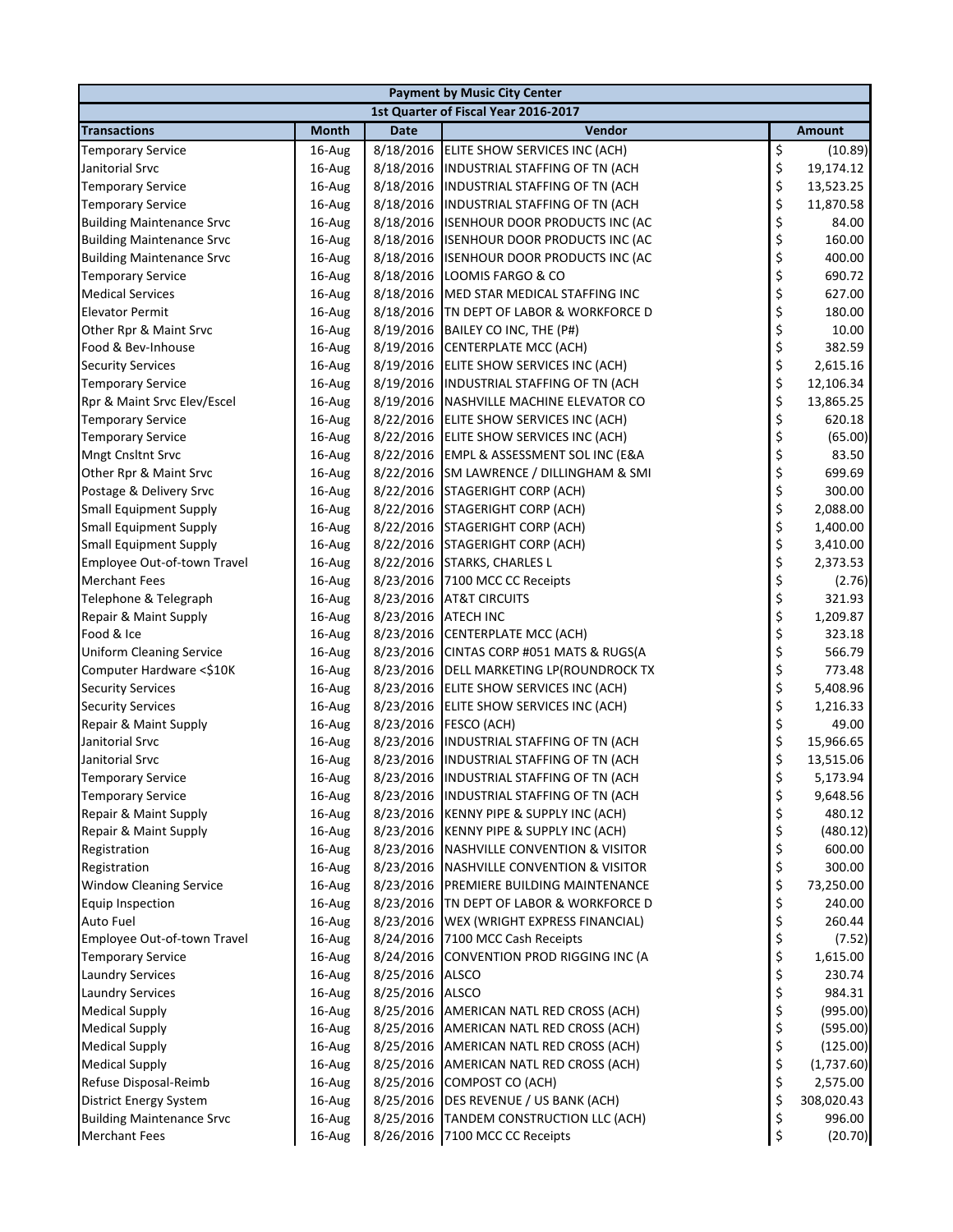|                                                              | <b>Payment by Music City Center</b>  |                        |                                                                              |          |                |  |  |
|--------------------------------------------------------------|--------------------------------------|------------------------|------------------------------------------------------------------------------|----------|----------------|--|--|
|                                                              | 1st Quarter of Fiscal Year 2016-2017 |                        |                                                                              |          |                |  |  |
| <b>Transactions</b>                                          | <b>Month</b>                         | <b>Date</b>            | Vendor                                                                       |          | <b>Amount</b>  |  |  |
| Cafe Plan Pre-Tax Savings                                    | 16-Aug                               | 8/26/2016              | <b>Actual Burden Journal Entries</b>                                         | \$       | 105.02         |  |  |
| Cafe Plan Pre-Tax Savings                                    | 16-Aug                               | 8/26/2016              | <b>Actual Burden Journal Entries</b>                                         | \$       | 40.82          |  |  |
| Cafe Plan Pre-Tax Savings                                    | 16-Aug                               | 8/26/2016              | <b>Actual Burden Journal Entries</b>                                         | \$       | 124.73         |  |  |
| Cafe Plan Pre-Tax Savings                                    | 16-Aug                               | 8/26/2016              | <b>Actual Burden Journal Entries</b>                                         | \$       | 308.05         |  |  |
| Cafe Plan Pre-Tax Savings                                    | 16-Aug                               | 8/26/2016              | <b>Actual Burden Journal Entries</b>                                         | \$       | 16.55          |  |  |
| Cafe Plan Pre-Tax Savings                                    | 16-Aug                               | 8/26/2016              | <b>Actual Burden Journal Entries</b>                                         | \$       | 44.10          |  |  |
| Cafe Plan Pre-Tax Savings                                    | 16-Aug                               | 8/26/2016              | <b>Actual Burden Journal Entries</b>                                         | \$       | 23.63          |  |  |
| Cafe Plan Pre-Tax Savings                                    | 16-Aug                               | 8/26/2016              | <b>Actual Burden Journal Entries</b>                                         | \$       | 205.14         |  |  |
| Cafe Plan Pre-Tax Savings                                    | 16-Aug                               | 8/26/2016              | <b>Actual Burden Journal Entries</b>                                         | \$       | 23.67          |  |  |
| Cafe Plan Pre-Tax Savings                                    | 16-Aug                               | 8/26/2016              | <b>Actual Burden Journal Entries</b>                                         | \$       | 47.08          |  |  |
| Cafe Plan Pre-Tax Savings                                    | 16-Aug                               | 8/26/2016              | <b>Actual Burden Journal Entries</b>                                         | \$       | 21.60          |  |  |
| Cafe Plan Pre-Tax Savings                                    | 16-Aug                               | 8/26/2016              | <b>Actual Burden Journal Entries</b>                                         | \$       | 37.57          |  |  |
| Cafe Plan Pre-Tax Savings                                    | 16-Aug                               | 8/26/2016              | Actual Burden Journal Entries                                                | \$       | 12.82          |  |  |
| Cafe Plan Pre-Tax Savings                                    | 16-Aug                               | 8/26/2016              | <b>Actual Burden Journal Entries</b>                                         | \$       | 44.40          |  |  |
| Cafe Plan Pre-Tax Savings                                    | 16-Aug                               | 8/26/2016              | <b>Actual Burden Journal Entries</b>                                         | \$       | 23.67          |  |  |
| Cafe Plan Pre-Tax Savings                                    | 16-Aug                               | 8/26/2016              | <b>Actual Burden Journal Entries</b>                                         | \$       | 19.33          |  |  |
| Cafe Plan Pre-Tax Savings                                    | 16-Aug                               | 8/26/2016              | <b>Actual Burden Journal Entries</b>                                         | \$       | 23.02          |  |  |
| Cafe Plan Pre-Tax Savings                                    | 16-Aug                               | 8/26/2016              | <b>Actual Burden Journal Entries</b>                                         | \$       | 36.69          |  |  |
| CCA Employer 401K Plan                                       | 16-Aug                               | 8/26/2016              | <b>Actual Burden Journal Entries</b>                                         | \$       | 578.82         |  |  |
| CCA Employer 401K Plan                                       | 16-Aug                               | 8/26/2016              | <b>Actual Burden Journal Entries</b>                                         | \$       | 607.29         |  |  |
| CCA Employer 401K Plan                                       | 16-Aug                               | 8/26/2016              | <b>Actual Burden Journal Entries</b>                                         | \$       | 981.37         |  |  |
| CCA Employer 401K Plan                                       | 16-Aug                               | 8/26/2016              | <b>Actual Burden Journal Entries</b>                                         | \$       | 322.67         |  |  |
| CCA Employer 401K Plan                                       | 16-Aug                               | 8/26/2016              | <b>Actual Burden Journal Entries</b>                                         | \$       | 640.89         |  |  |
| CCA Employer 401K Plan                                       | 16-Aug                               | 8/26/2016              | <b>Actual Burden Journal Entries</b>                                         | \$       | 66.43          |  |  |
| CCA Employer 401K Plan                                       | 16-Aug                               | 8/26/2016              | Actual Burden Journal Entries                                                | \$       | 290.58         |  |  |
| CCA Employer 401K Plan                                       | 16-Aug                               | 8/26/2016              | <b>Actual Burden Journal Entries</b>                                         | \$<br>\$ | 151.72         |  |  |
| CCA Employer 401K Plan                                       | 16-Aug                               | 8/26/2016              | <b>Actual Burden Journal Entries</b>                                         |          | 371.57         |  |  |
| CCA Employer 401K Plan                                       | 16-Aug                               | 8/26/2016              | <b>Actual Burden Journal Entries</b>                                         | \$       | 314.97         |  |  |
| CCA Employer 401K Plan                                       | 16-Aug                               | 8/26/2016              | <b>Actual Burden Journal Entries</b>                                         | \$       | 134.95         |  |  |
| <b>Employer Dental Group</b>                                 | 16-Aug                               | 8/26/2016              | <b>Actual Burden Journal Entries</b>                                         | \$       | 158.37         |  |  |
| <b>Employer Dental Group</b>                                 | 16-Aug                               | 8/26/2016              | <b>Actual Burden Journal Entries</b>                                         | \$       | 42.42          |  |  |
| <b>Employer Dental Group</b>                                 | 16-Aug                               | 8/26/2016              | <b>Actual Burden Journal Entries</b>                                         | \$       | 200.79         |  |  |
| <b>Employer Dental Group</b>                                 | 16-Aug                               | 8/26/2016              | <b>Actual Burden Journal Entries</b>                                         | \$       | 455.31         |  |  |
| <b>Employer Dental Group</b>                                 | 16-Aug                               | 8/26/2016              | <b>Actual Burden Journal Entries</b>                                         | \$       | 14.14          |  |  |
| <b>Employer Dental Group</b>                                 | 16-Aug                               | 8/26/2016              | <b>Actual Burden Journal Entries</b>                                         | \$<br>Ś  | 87.67          |  |  |
| <b>Employer Dental Group</b>                                 | 16-Aug                               |                        | 8/26/2016 Actual Burden Journal Entries                                      |          | 28.28          |  |  |
| <b>Employer Dental Group</b>                                 | 16-Aug                               | 8/26/2016              | <b>Actual Burden Journal Entries</b>                                         | \$       | 299.76         |  |  |
| <b>Employer Dental Group</b>                                 | 16-Aug                               | 8/26/2016              | <b>Actual Burden Journal Entries</b><br><b>Actual Burden Journal Entries</b> | \$<br>\$ | 28.28<br>56.56 |  |  |
| <b>Employer Dental Group</b>                                 | 16-Aug                               | 8/26/2016              | <b>Actual Burden Journal Entries</b>                                         |          | 28.28          |  |  |
| <b>Employer Dental Group</b><br><b>Employer Dental Group</b> | 16-Aug                               | 8/26/2016<br>8/26/2016 | <b>Actual Burden Journal Entries</b>                                         | \$<br>\$ | 70.52          |  |  |
| <b>Employer Dental Group</b>                                 | 16-Aug<br>16-Aug                     | 8/26/2016              | <b>Actual Burden Journal Entries</b>                                         | \$       | 0.18           |  |  |
| <b>Employer Dental Group</b>                                 | 16-Aug                               | 8/26/2016              | <b>Actual Burden Journal Entries</b>                                         | \$       | 28.28          |  |  |
| <b>Employer Dental Group</b>                                 | 16-Aug                               | 8/26/2016              | <b>Actual Burden Journal Entries</b>                                         | \$       | 98.98          |  |  |
| <b>Employer Dental Group</b>                                 | 16-Aug                               | 8/26/2016              | <b>Actual Burden Journal Entries</b>                                         |          | 28.28          |  |  |
| <b>Employer Dental Group</b>                                 | 16-Aug                               | 8/26/2016              | <b>Actual Burden Journal Entries</b>                                         | \$\$\$   | 56.56          |  |  |
| <b>Employer Dental Group</b>                                 | 16-Aug                               | 8/26/2016              | <b>Actual Burden Journal Entries</b>                                         |          | 28.28          |  |  |
| <b>Employer Dental Group</b>                                 | 16-Aug                               | 8/26/2016              | <b>Actual Burden Journal Entries</b>                                         |          | 56.56          |  |  |
| <b>Employer Group Health</b>                                 | 16-Aug                               | 8/26/2016              | <b>Actual Burden Journal Entries</b>                                         | \$<br>\$ | 3,828.29       |  |  |
| <b>Employer Group Health</b>                                 | 16-Aug                               | 8/26/2016              | <b>Actual Burden Journal Entries</b>                                         | \$       | 1,437.00       |  |  |
| <b>Employer Group Health</b>                                 | 16-Aug                               | 8/26/2016              | <b>Actual Burden Journal Entries</b>                                         |          | 4,566.29       |  |  |
| <b>Employer Group Health</b>                                 | 16-Aug                               | 8/26/2016              | <b>Actual Burden Journal Entries</b>                                         | \$<br>\$ | 11,224.79      |  |  |
| <b>Employer Group Health</b>                                 | 16-Aug                               | 8/26/2016              | <b>Actual Burden Journal Entries</b>                                         | \$       | 592.50         |  |  |
| <b>Employer Group Health</b>                                 | 16-Aug                               | 8/26/2016              | <b>Actual Burden Journal Entries</b>                                         | \$       | 2,229.29       |  |  |
| <b>Employer Group Health</b>                                 | 16-Aug                               | 8/26/2016              | <b>Actual Burden Journal Entries</b>                                         | \$       | 840.00         |  |  |
| <b>Employer Group Health</b>                                 | 16-Aug                               |                        | 8/26/2016 Actual Burden Journal Entries                                      | \$       | 7,786.84       |  |  |
|                                                              |                                      |                        |                                                                              |          |                |  |  |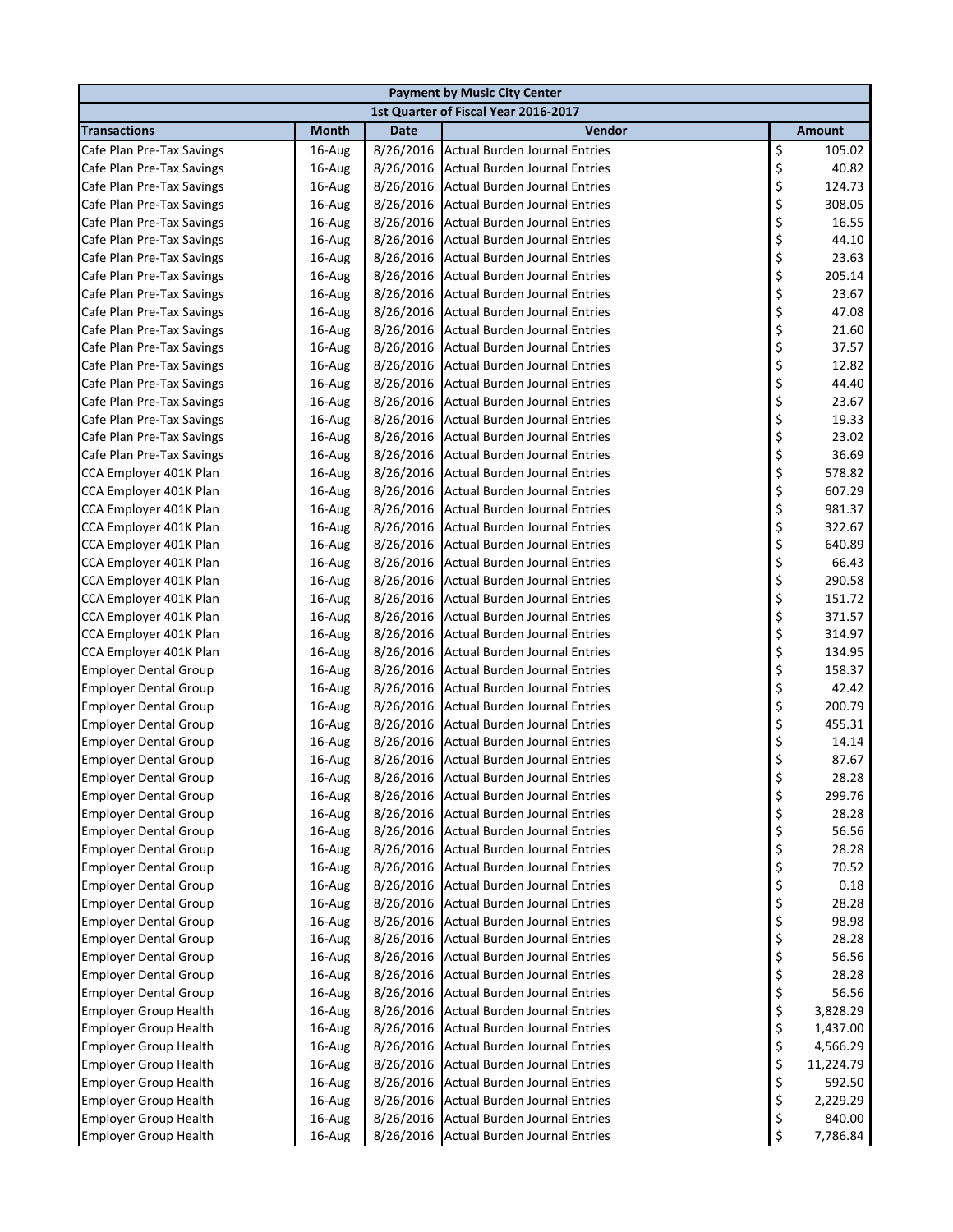| 1st Quarter of Fiscal Year 2016-2017<br><b>Transactions</b><br>Vendor<br><b>Month</b><br><b>Date</b><br><b>Amount</b><br>\$<br><b>Actual Burden Journal Entries</b><br>16-Aug<br>8/26/2016<br>841.50<br><b>Employer Group Health</b><br>\$<br><b>Actual Burden Journal Entries</b><br>2,029.50<br><b>Employer Group Health</b><br>16-Aug<br>8/26/2016<br>\$<br>840.00<br><b>Employer Group Health</b><br>16-Aug<br>8/26/2016<br>Actual Burden Journal Entries<br>\$<br>8/26/2016<br>Actual Burden Journal Entries<br>1,341.00<br><b>Employer Group Health</b><br>16-Aug<br>\$<br>498.00<br>8/26/2016<br><b>Actual Burden Journal Entries</b><br><b>Employer Group Health</b><br>16-Aug<br>\$<br>8/26/2016<br><b>Actual Burden Journal Entries</b><br>1,588.50<br><b>Employer Group Health</b><br>16-Aug<br>\$<br>8/26/2016<br>841.50<br><b>Employer Group Health</b><br>16-Aug<br><b>Actual Burden Journal Entries</b><br>\$<br>8/26/2016<br><b>Actual Burden Journal Entries</b><br>744.00<br><b>Employer Group Health</b><br>16-Aug<br>\$<br>846.00<br><b>Employer Group Health</b><br>16-Aug<br>8/26/2016<br><b>Actual Burden Journal Entries</b><br>\$<br>8/26/2016<br><b>Actual Burden Journal Entries</b><br>1,338.00<br><b>Employer Group Health</b><br>16-Aug<br>\$<br>8/26/2016<br><b>Actual Burden Journal Entries</b><br>190.28<br><b>Employer Group Life</b><br>16-Aug<br>\$<br><b>Actual Burden Journal Entries</b><br>42.60<br><b>Employer Group Life</b><br>16-Aug<br>8/26/2016<br>\$<br><b>Actual Burden Journal Entries</b><br>232.88<br><b>Employer Group Life</b><br>16-Aug<br>8/26/2016<br>\$<br><b>Actual Burden Journal Entries</b><br>502.68<br><b>Employer Group Life</b><br>16-Aug<br>8/26/2016<br>\$<br>Actual Burden Journal Entries<br>14.20<br><b>Employer Group Life</b><br>16-Aug<br>8/26/2016 |
|-------------------------------------------------------------------------------------------------------------------------------------------------------------------------------------------------------------------------------------------------------------------------------------------------------------------------------------------------------------------------------------------------------------------------------------------------------------------------------------------------------------------------------------------------------------------------------------------------------------------------------------------------------------------------------------------------------------------------------------------------------------------------------------------------------------------------------------------------------------------------------------------------------------------------------------------------------------------------------------------------------------------------------------------------------------------------------------------------------------------------------------------------------------------------------------------------------------------------------------------------------------------------------------------------------------------------------------------------------------------------------------------------------------------------------------------------------------------------------------------------------------------------------------------------------------------------------------------------------------------------------------------------------------------------------------------------------------------------------------------------------------------------------------------------------------------------------|
|                                                                                                                                                                                                                                                                                                                                                                                                                                                                                                                                                                                                                                                                                                                                                                                                                                                                                                                                                                                                                                                                                                                                                                                                                                                                                                                                                                                                                                                                                                                                                                                                                                                                                                                                                                                                                               |
|                                                                                                                                                                                                                                                                                                                                                                                                                                                                                                                                                                                                                                                                                                                                                                                                                                                                                                                                                                                                                                                                                                                                                                                                                                                                                                                                                                                                                                                                                                                                                                                                                                                                                                                                                                                                                               |
|                                                                                                                                                                                                                                                                                                                                                                                                                                                                                                                                                                                                                                                                                                                                                                                                                                                                                                                                                                                                                                                                                                                                                                                                                                                                                                                                                                                                                                                                                                                                                                                                                                                                                                                                                                                                                               |
|                                                                                                                                                                                                                                                                                                                                                                                                                                                                                                                                                                                                                                                                                                                                                                                                                                                                                                                                                                                                                                                                                                                                                                                                                                                                                                                                                                                                                                                                                                                                                                                                                                                                                                                                                                                                                               |
|                                                                                                                                                                                                                                                                                                                                                                                                                                                                                                                                                                                                                                                                                                                                                                                                                                                                                                                                                                                                                                                                                                                                                                                                                                                                                                                                                                                                                                                                                                                                                                                                                                                                                                                                                                                                                               |
|                                                                                                                                                                                                                                                                                                                                                                                                                                                                                                                                                                                                                                                                                                                                                                                                                                                                                                                                                                                                                                                                                                                                                                                                                                                                                                                                                                                                                                                                                                                                                                                                                                                                                                                                                                                                                               |
|                                                                                                                                                                                                                                                                                                                                                                                                                                                                                                                                                                                                                                                                                                                                                                                                                                                                                                                                                                                                                                                                                                                                                                                                                                                                                                                                                                                                                                                                                                                                                                                                                                                                                                                                                                                                                               |
|                                                                                                                                                                                                                                                                                                                                                                                                                                                                                                                                                                                                                                                                                                                                                                                                                                                                                                                                                                                                                                                                                                                                                                                                                                                                                                                                                                                                                                                                                                                                                                                                                                                                                                                                                                                                                               |
|                                                                                                                                                                                                                                                                                                                                                                                                                                                                                                                                                                                                                                                                                                                                                                                                                                                                                                                                                                                                                                                                                                                                                                                                                                                                                                                                                                                                                                                                                                                                                                                                                                                                                                                                                                                                                               |
|                                                                                                                                                                                                                                                                                                                                                                                                                                                                                                                                                                                                                                                                                                                                                                                                                                                                                                                                                                                                                                                                                                                                                                                                                                                                                                                                                                                                                                                                                                                                                                                                                                                                                                                                                                                                                               |
|                                                                                                                                                                                                                                                                                                                                                                                                                                                                                                                                                                                                                                                                                                                                                                                                                                                                                                                                                                                                                                                                                                                                                                                                                                                                                                                                                                                                                                                                                                                                                                                                                                                                                                                                                                                                                               |
|                                                                                                                                                                                                                                                                                                                                                                                                                                                                                                                                                                                                                                                                                                                                                                                                                                                                                                                                                                                                                                                                                                                                                                                                                                                                                                                                                                                                                                                                                                                                                                                                                                                                                                                                                                                                                               |
|                                                                                                                                                                                                                                                                                                                                                                                                                                                                                                                                                                                                                                                                                                                                                                                                                                                                                                                                                                                                                                                                                                                                                                                                                                                                                                                                                                                                                                                                                                                                                                                                                                                                                                                                                                                                                               |
|                                                                                                                                                                                                                                                                                                                                                                                                                                                                                                                                                                                                                                                                                                                                                                                                                                                                                                                                                                                                                                                                                                                                                                                                                                                                                                                                                                                                                                                                                                                                                                                                                                                                                                                                                                                                                               |
|                                                                                                                                                                                                                                                                                                                                                                                                                                                                                                                                                                                                                                                                                                                                                                                                                                                                                                                                                                                                                                                                                                                                                                                                                                                                                                                                                                                                                                                                                                                                                                                                                                                                                                                                                                                                                               |
|                                                                                                                                                                                                                                                                                                                                                                                                                                                                                                                                                                                                                                                                                                                                                                                                                                                                                                                                                                                                                                                                                                                                                                                                                                                                                                                                                                                                                                                                                                                                                                                                                                                                                                                                                                                                                               |
|                                                                                                                                                                                                                                                                                                                                                                                                                                                                                                                                                                                                                                                                                                                                                                                                                                                                                                                                                                                                                                                                                                                                                                                                                                                                                                                                                                                                                                                                                                                                                                                                                                                                                                                                                                                                                               |
| \$<br>Actual Burden Journal Entries<br>90.88<br><b>Employer Group Life</b><br>16-Aug<br>8/26/2016                                                                                                                                                                                                                                                                                                                                                                                                                                                                                                                                                                                                                                                                                                                                                                                                                                                                                                                                                                                                                                                                                                                                                                                                                                                                                                                                                                                                                                                                                                                                                                                                                                                                                                                             |
| \$<br>28.40<br><b>Employer Group Life</b><br>16-Aug<br>8/26/2016<br>Actual Burden Journal Entries                                                                                                                                                                                                                                                                                                                                                                                                                                                                                                                                                                                                                                                                                                                                                                                                                                                                                                                                                                                                                                                                                                                                                                                                                                                                                                                                                                                                                                                                                                                                                                                                                                                                                                                             |
| \$<br>313.11<br><b>Employer Group Life</b><br>16-Aug<br>8/26/2016<br><b>Actual Burden Journal Entries</b>                                                                                                                                                                                                                                                                                                                                                                                                                                                                                                                                                                                                                                                                                                                                                                                                                                                                                                                                                                                                                                                                                                                                                                                                                                                                                                                                                                                                                                                                                                                                                                                                                                                                                                                     |
| \$<br><b>Employer Group Life</b><br>28.40<br>16-Aug<br>8/26/2016<br><b>Actual Burden Journal Entries</b>                                                                                                                                                                                                                                                                                                                                                                                                                                                                                                                                                                                                                                                                                                                                                                                                                                                                                                                                                                                                                                                                                                                                                                                                                                                                                                                                                                                                                                                                                                                                                                                                                                                                                                                      |
| \$<br><b>Employer Group Life</b><br>8/26/2016<br><b>Actual Burden Journal Entries</b><br>56.80<br>16-Aug                                                                                                                                                                                                                                                                                                                                                                                                                                                                                                                                                                                                                                                                                                                                                                                                                                                                                                                                                                                                                                                                                                                                                                                                                                                                                                                                                                                                                                                                                                                                                                                                                                                                                                                      |
| \$<br><b>Employer Group Life</b><br><b>Actual Burden Journal Entries</b><br>42.60<br>16-Aug<br>8/26/2016                                                                                                                                                                                                                                                                                                                                                                                                                                                                                                                                                                                                                                                                                                                                                                                                                                                                                                                                                                                                                                                                                                                                                                                                                                                                                                                                                                                                                                                                                                                                                                                                                                                                                                                      |
| \$<br>85.02<br><b>Actual Burden Journal Entries</b><br><b>Employer Group Life</b><br>16-Aug<br>8/26/2016                                                                                                                                                                                                                                                                                                                                                                                                                                                                                                                                                                                                                                                                                                                                                                                                                                                                                                                                                                                                                                                                                                                                                                                                                                                                                                                                                                                                                                                                                                                                                                                                                                                                                                                      |
| \$<br>8/26/2016<br><b>Actual Burden Journal Entries</b><br>0.18<br><b>Employer Group Life</b><br>16-Aug                                                                                                                                                                                                                                                                                                                                                                                                                                                                                                                                                                                                                                                                                                                                                                                                                                                                                                                                                                                                                                                                                                                                                                                                                                                                                                                                                                                                                                                                                                                                                                                                                                                                                                                       |
| \$<br><b>Actual Burden Journal Entries</b><br>28.40<br>Employer Group Life<br>16-Aug<br>8/26/2016                                                                                                                                                                                                                                                                                                                                                                                                                                                                                                                                                                                                                                                                                                                                                                                                                                                                                                                                                                                                                                                                                                                                                                                                                                                                                                                                                                                                                                                                                                                                                                                                                                                                                                                             |
| \$<br>113.60<br>Employer Group Life<br>16-Aug<br>8/26/2016<br><b>Actual Burden Journal Entries</b>                                                                                                                                                                                                                                                                                                                                                                                                                                                                                                                                                                                                                                                                                                                                                                                                                                                                                                                                                                                                                                                                                                                                                                                                                                                                                                                                                                                                                                                                                                                                                                                                                                                                                                                            |
| \$<br>16-Aug<br>8/26/2016<br><b>Actual Burden Journal Entries</b><br>42.60<br><b>Employer Group Life</b>                                                                                                                                                                                                                                                                                                                                                                                                                                                                                                                                                                                                                                                                                                                                                                                                                                                                                                                                                                                                                                                                                                                                                                                                                                                                                                                                                                                                                                                                                                                                                                                                                                                                                                                      |
| \$<br>8/26/2016<br><b>Actual Burden Journal Entries</b><br>56.80<br><b>Employer Group Life</b><br>16-Aug                                                                                                                                                                                                                                                                                                                                                                                                                                                                                                                                                                                                                                                                                                                                                                                                                                                                                                                                                                                                                                                                                                                                                                                                                                                                                                                                                                                                                                                                                                                                                                                                                                                                                                                      |
| \$<br>28.40<br><b>Employer Group Life</b><br>16-Aug<br>8/26/2016<br><b>Actual Burden Journal Entries</b>                                                                                                                                                                                                                                                                                                                                                                                                                                                                                                                                                                                                                                                                                                                                                                                                                                                                                                                                                                                                                                                                                                                                                                                                                                                                                                                                                                                                                                                                                                                                                                                                                                                                                                                      |
| \$<br>8/26/2016<br>Actual Burden Journal Entries<br>56.80<br><b>Employer Group Life</b><br>16-Aug                                                                                                                                                                                                                                                                                                                                                                                                                                                                                                                                                                                                                                                                                                                                                                                                                                                                                                                                                                                                                                                                                                                                                                                                                                                                                                                                                                                                                                                                                                                                                                                                                                                                                                                             |
| \$<br>8/26/2016<br><b>Actual Burden Journal Entries</b><br>1,309.06<br><b>Employer OASDI</b><br>16-Aug                                                                                                                                                                                                                                                                                                                                                                                                                                                                                                                                                                                                                                                                                                                                                                                                                                                                                                                                                                                                                                                                                                                                                                                                                                                                                                                                                                                                                                                                                                                                                                                                                                                                                                                        |
| \$<br>380.75<br><b>Employer OASDI</b><br>8/26/2016<br><b>Actual Burden Journal Entries</b><br>16-Aug                                                                                                                                                                                                                                                                                                                                                                                                                                                                                                                                                                                                                                                                                                                                                                                                                                                                                                                                                                                                                                                                                                                                                                                                                                                                                                                                                                                                                                                                                                                                                                                                                                                                                                                          |
| \$<br>8/26/2016<br>1,875.94<br><b>Employer OASDI</b><br>16-Aug<br><b>Actual Burden Journal Entries</b>                                                                                                                                                                                                                                                                                                                                                                                                                                                                                                                                                                                                                                                                                                                                                                                                                                                                                                                                                                                                                                                                                                                                                                                                                                                                                                                                                                                                                                                                                                                                                                                                                                                                                                                        |
| \$<br><b>Employer OASDI</b><br>8/26/2016<br><b>Actual Burden Journal Entries</b><br>2,783.86<br>16-Aug                                                                                                                                                                                                                                                                                                                                                                                                                                                                                                                                                                                                                                                                                                                                                                                                                                                                                                                                                                                                                                                                                                                                                                                                                                                                                                                                                                                                                                                                                                                                                                                                                                                                                                                        |
| \$<br><b>Employer OASDI</b><br>8/26/2016<br><b>Actual Burden Journal Entries</b><br>110.29<br>16-Aug                                                                                                                                                                                                                                                                                                                                                                                                                                                                                                                                                                                                                                                                                                                                                                                                                                                                                                                                                                                                                                                                                                                                                                                                                                                                                                                                                                                                                                                                                                                                                                                                                                                                                                                          |
| \$<br>8/26/2016<br><b>Actual Burden Journal Entries</b><br>594.12<br><b>Employer OASDI</b><br>16-Aug                                                                                                                                                                                                                                                                                                                                                                                                                                                                                                                                                                                                                                                                                                                                                                                                                                                                                                                                                                                                                                                                                                                                                                                                                                                                                                                                                                                                                                                                                                                                                                                                                                                                                                                          |
| Ś<br>8/26/2016 Actual Burden Journal Entries<br>385.28<br><b>Employer OASDI</b><br>$16$ -Aug                                                                                                                                                                                                                                                                                                                                                                                                                                                                                                                                                                                                                                                                                                                                                                                                                                                                                                                                                                                                                                                                                                                                                                                                                                                                                                                                                                                                                                                                                                                                                                                                                                                                                                                                  |
| \$<br><b>Employer OASDI</b><br>8/26/2016<br><b>Actual Burden Journal Entries</b><br>1,808.74<br>16-Aug                                                                                                                                                                                                                                                                                                                                                                                                                                                                                                                                                                                                                                                                                                                                                                                                                                                                                                                                                                                                                                                                                                                                                                                                                                                                                                                                                                                                                                                                                                                                                                                                                                                                                                                        |
| \$<br>Employer OASDI<br>16-Aug<br>8/26/2016<br><b>Actual Burden Journal Entries</b><br>233.35<br><b>Actual Burden Journal Entries</b>                                                                                                                                                                                                                                                                                                                                                                                                                                                                                                                                                                                                                                                                                                                                                                                                                                                                                                                                                                                                                                                                                                                                                                                                                                                                                                                                                                                                                                                                                                                                                                                                                                                                                         |
| \$<br>Employer OASDI<br>16-Aug<br>8/26/2016<br>491.85                                                                                                                                                                                                                                                                                                                                                                                                                                                                                                                                                                                                                                                                                                                                                                                                                                                                                                                                                                                                                                                                                                                                                                                                                                                                                                                                                                                                                                                                                                                                                                                                                                                                                                                                                                         |
| \$<br><b>Employer OASDI</b><br>Actual Burden Journal Entries<br>454.21<br>16-Aug<br>8/26/2016<br><b>Actual Burden Journal Entries</b>                                                                                                                                                                                                                                                                                                                                                                                                                                                                                                                                                                                                                                                                                                                                                                                                                                                                                                                                                                                                                                                                                                                                                                                                                                                                                                                                                                                                                                                                                                                                                                                                                                                                                         |
| \$<br><b>Employer OASDI</b><br>8/26/2016<br>1,121.53<br>16-Aug<br>\$<br><b>Employer OASDI</b><br>8/26/2016<br>16-Aug<br><b>Actual Burden Journal Entries</b><br>2.27                                                                                                                                                                                                                                                                                                                                                                                                                                                                                                                                                                                                                                                                                                                                                                                                                                                                                                                                                                                                                                                                                                                                                                                                                                                                                                                                                                                                                                                                                                                                                                                                                                                          |
| \$<br>Employer OASDI<br>224.78<br>16-Aug<br>8/26/2016<br><b>Actual Burden Journal Entries</b>                                                                                                                                                                                                                                                                                                                                                                                                                                                                                                                                                                                                                                                                                                                                                                                                                                                                                                                                                                                                                                                                                                                                                                                                                                                                                                                                                                                                                                                                                                                                                                                                                                                                                                                                 |
| \$<br><b>Employer OASDI</b><br>939.91<br>16-Aug<br>8/26/2016<br><b>Actual Burden Journal Entries</b>                                                                                                                                                                                                                                                                                                                                                                                                                                                                                                                                                                                                                                                                                                                                                                                                                                                                                                                                                                                                                                                                                                                                                                                                                                                                                                                                                                                                                                                                                                                                                                                                                                                                                                                          |
| \$<br><b>Employer OASDI</b><br>8/26/2016<br><b>Actual Burden Journal Entries</b><br>445.75<br>16-Aug                                                                                                                                                                                                                                                                                                                                                                                                                                                                                                                                                                                                                                                                                                                                                                                                                                                                                                                                                                                                                                                                                                                                                                                                                                                                                                                                                                                                                                                                                                                                                                                                                                                                                                                          |
| \$<br><b>Employer OASDI</b><br>8/26/2016<br><b>Actual Burden Journal Entries</b><br>595.24<br>16-Aug                                                                                                                                                                                                                                                                                                                                                                                                                                                                                                                                                                                                                                                                                                                                                                                                                                                                                                                                                                                                                                                                                                                                                                                                                                                                                                                                                                                                                                                                                                                                                                                                                                                                                                                          |
| \$<br>Employer OASDI<br>8/26/2016<br><b>Actual Burden Journal Entries</b><br>398.85<br>16-Aug                                                                                                                                                                                                                                                                                                                                                                                                                                                                                                                                                                                                                                                                                                                                                                                                                                                                                                                                                                                                                                                                                                                                                                                                                                                                                                                                                                                                                                                                                                                                                                                                                                                                                                                                 |
| \$<br>8/26/2016<br><b>Actual Burden Journal Entries</b><br>435.66<br><b>Employer OASDI</b><br>16-Aug                                                                                                                                                                                                                                                                                                                                                                                                                                                                                                                                                                                                                                                                                                                                                                                                                                                                                                                                                                                                                                                                                                                                                                                                                                                                                                                                                                                                                                                                                                                                                                                                                                                                                                                          |
| \$<br><b>Actual Burden Journal Entries</b><br>833.64<br><b>Employer Pension</b><br>16-Aug<br>8/26/2016                                                                                                                                                                                                                                                                                                                                                                                                                                                                                                                                                                                                                                                                                                                                                                                                                                                                                                                                                                                                                                                                                                                                                                                                                                                                                                                                                                                                                                                                                                                                                                                                                                                                                                                        |
| \$<br>246.21<br><b>Employer Pension</b><br>16-Aug<br>8/26/2016<br><b>Actual Burden Journal Entries</b>                                                                                                                                                                                                                                                                                                                                                                                                                                                                                                                                                                                                                                                                                                                                                                                                                                                                                                                                                                                                                                                                                                                                                                                                                                                                                                                                                                                                                                                                                                                                                                                                                                                                                                                        |
| \$<br>8/26/2016<br><b>Actual Burden Journal Entries</b><br>812.66<br><b>Employer Pension</b><br>16-Aug                                                                                                                                                                                                                                                                                                                                                                                                                                                                                                                                                                                                                                                                                                                                                                                                                                                                                                                                                                                                                                                                                                                                                                                                                                                                                                                                                                                                                                                                                                                                                                                                                                                                                                                        |
| \$<br>8/26/2016<br><b>Actual Burden Journal Entries</b><br>164.01<br><b>Employer Pension</b><br>16-Aug                                                                                                                                                                                                                                                                                                                                                                                                                                                                                                                                                                                                                                                                                                                                                                                                                                                                                                                                                                                                                                                                                                                                                                                                                                                                                                                                                                                                                                                                                                                                                                                                                                                                                                                        |
| \$<br>502.64<br><b>Employer Pension</b><br>16-Aug<br>8/26/2016<br>Actual Burden Journal Entries                                                                                                                                                                                                                                                                                                                                                                                                                                                                                                                                                                                                                                                                                                                                                                                                                                                                                                                                                                                                                                                                                                                                                                                                                                                                                                                                                                                                                                                                                                                                                                                                                                                                                                                               |
| \$<br>8/26/2016<br>Actual Burden Journal Entries<br>2,309.51<br><b>Employer Pension</b><br>16-Aug                                                                                                                                                                                                                                                                                                                                                                                                                                                                                                                                                                                                                                                                                                                                                                                                                                                                                                                                                                                                                                                                                                                                                                                                                                                                                                                                                                                                                                                                                                                                                                                                                                                                                                                             |
| \$<br><b>Employer Pension</b><br>8/26/2016 Actual Burden Journal Entries<br>4.52<br>16-Aug                                                                                                                                                                                                                                                                                                                                                                                                                                                                                                                                                                                                                                                                                                                                                                                                                                                                                                                                                                                                                                                                                                                                                                                                                                                                                                                                                                                                                                                                                                                                                                                                                                                                                                                                    |
| \$<br><b>Employer Pension</b><br>8/26/2016 Actual Burden Journal Entries<br>961.38<br>16-Aug                                                                                                                                                                                                                                                                                                                                                                                                                                                                                                                                                                                                                                                                                                                                                                                                                                                                                                                                                                                                                                                                                                                                                                                                                                                                                                                                                                                                                                                                                                                                                                                                                                                                                                                                  |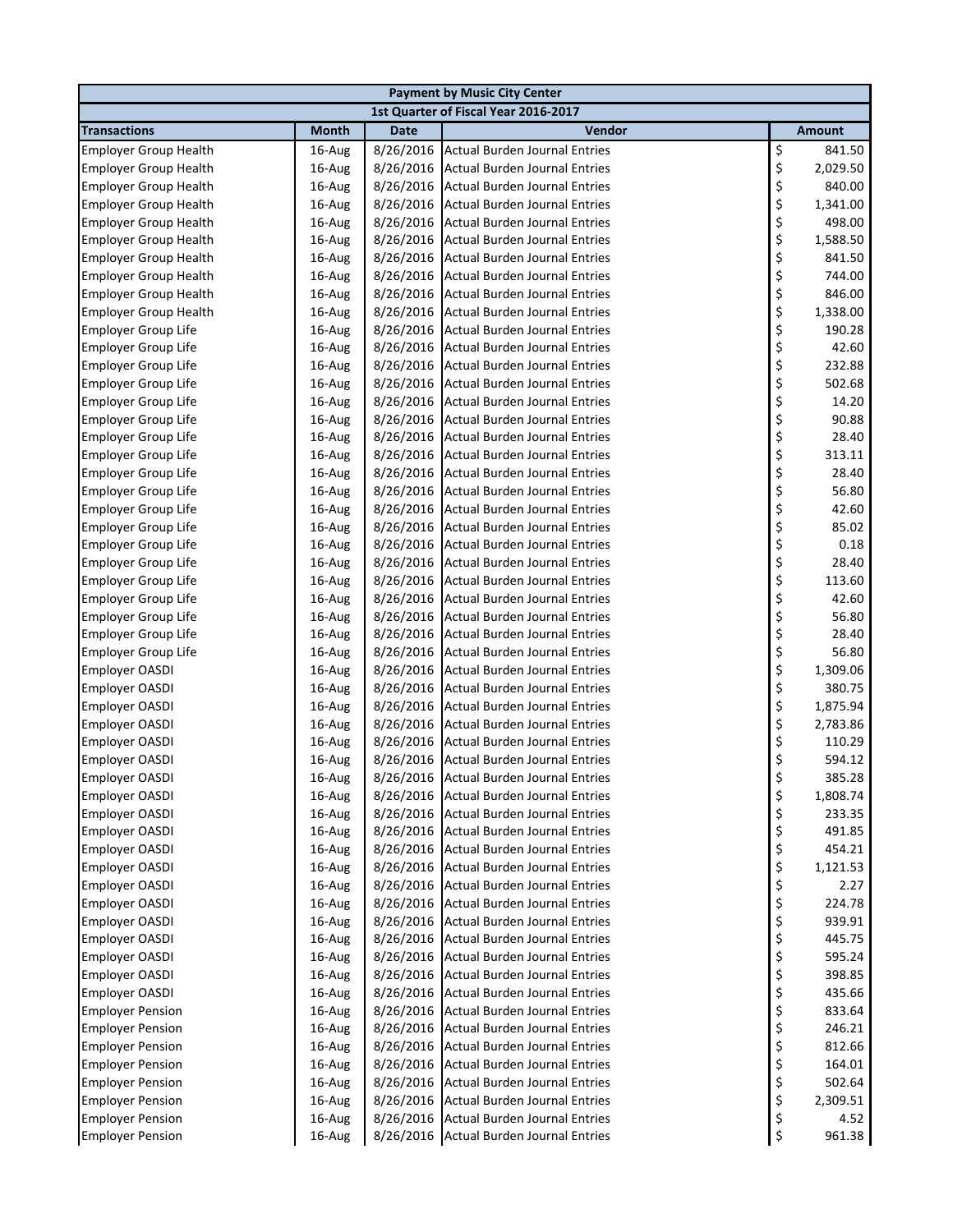| <b>Payment by Music City Center</b> |              |             |                                      |    |               |  |
|-------------------------------------|--------------|-------------|--------------------------------------|----|---------------|--|
|                                     |              |             | 1st Quarter of Fiscal Year 2016-2017 |    |               |  |
| <b>Transactions</b>                 | <b>Month</b> | <b>Date</b> | Vendor                               |    | <b>Amount</b> |  |
| <b>Employer Pension</b>             | 16-Aug       | 8/26/2016   | <b>Actual Burden Journal Entries</b> | \$ | 1,876.70      |  |
| <b>Employer SSN Medical</b>         | 16-Aug       | 8/26/2016   | <b>Actual Burden Journal Entries</b> | \$ | 306.16        |  |
| <b>Employer SSN Medical</b>         | 16-Aug       | 8/26/2016   | <b>Actual Burden Journal Entries</b> | \$ | 89.04         |  |
| <b>Employer SSN Medical</b>         | 16-Aug       | 8/26/2016   | <b>Actual Burden Journal Entries</b> | \$ | 438.72        |  |
| <b>Employer SSN Medical</b>         | 16-Aug       | 8/26/2016   | <b>Actual Burden Journal Entries</b> | \$ | 651.08        |  |
| <b>Employer SSN Medical</b>         | 16-Aug       | 8/26/2016   | <b>Actual Burden Journal Entries</b> | \$ | 25.79         |  |
| <b>Employer SSN Medical</b>         | 16-Aug       | 8/26/2016   | <b>Actual Burden Journal Entries</b> | \$ | 138.94        |  |
| <b>Employer SSN Medical</b>         | 16-Aug       | 8/26/2016   | <b>Actual Burden Journal Entries</b> | \$ | 90.10         |  |
| <b>Employer SSN Medical</b>         | 16-Aug       | 8/26/2016   | <b>Actual Burden Journal Entries</b> | \$ | 422.99        |  |
| <b>Employer SSN Medical</b>         | 16-Aug       | 8/26/2016   | <b>Actual Burden Journal Entries</b> | \$ | 54.58         |  |
| <b>Employer SSN Medical</b>         | 16-Aug       | 8/26/2016   | <b>Actual Burden Journal Entries</b> | \$ | 115.04        |  |
| <b>Employer SSN Medical</b>         | 16-Aug       | 8/26/2016   | <b>Actual Burden Journal Entries</b> | \$ | 106.23        |  |
| <b>Employer SSN Medical</b>         | 16-Aug       | 8/26/2016   | <b>Actual Burden Journal Entries</b> | \$ | 262.30        |  |
| <b>Employer SSN Medical</b>         | 16-Aug       | 8/26/2016   | <b>Actual Burden Journal Entries</b> | \$ | 0.53          |  |
| <b>Employer SSN Medical</b>         | 16-Aug       | 8/26/2016   | <b>Actual Burden Journal Entries</b> | \$ | 52.57         |  |
| <b>Employer SSN Medical</b>         | 16-Aug       | 8/26/2016   | <b>Actual Burden Journal Entries</b> | \$ | 219.82        |  |
| <b>Employer SSN Medical</b>         | 16-Aug       | 8/26/2016   | <b>Actual Burden Journal Entries</b> | \$ | 104.25        |  |
| <b>Employer SSN Medical</b>         | 16-Aug       | 8/26/2016   | <b>Actual Burden Journal Entries</b> | \$ | 139.20        |  |
| <b>Employer SSN Medical</b>         | 16-Aug       | 8/26/2016   | <b>Actual Burden Journal Entries</b> | \$ | 214.65        |  |
| <b>Employer SSN Medical</b>         | 16-Aug       | 8/26/2016   | <b>Actual Burden Journal Entries</b> | \$ | 101.89        |  |
| FSA Pre-Tax Savings                 | 16-Aug       | 8/26/2016   | <b>Actual Burden Journal Entries</b> | \$ | 6.18          |  |
| FSA Pre-Tax Savings                 | 16-Aug       | 8/26/2016   | <b>Actual Burden Journal Entries</b> | \$ | 4.78          |  |
| <b>FSA Pre-Tax Savings</b>          | 16-Aug       | 8/26/2016   | <b>Actual Burden Journal Entries</b> | \$ | 10.36         |  |
| <b>FSA Pre-Tax Savings</b>          | 16-Aug       | 8/26/2016   | <b>Actual Burden Journal Entries</b> | \$ | 22.31         |  |
| <b>FSA Pre-Tax Savings</b>          | 16-Aug       | 8/26/2016   | <b>Actual Burden Journal Entries</b> | \$ | 7.97          |  |
| <b>Holiday Pay</b>                  | 16-Aug       | 8/26/2016   | Payroll Labor Distribution           | \$ | 96.00         |  |
| <b>Holiday Pay</b>                  | 16-Aug       | 8/26/2016   | Payroll Labor Distribution           | \$ | 192.80        |  |
| <b>Holiday Pay</b>                  | 16-Aug       | 8/26/2016   | Payroll Labor Distribution           | \$ | 602.40        |  |
| <b>Holiday Pay</b>                  | 16-Aug       | 8/26/2016   | Payroll Labor Distribution           | \$ | 559.04        |  |
| Injured on Duty Pay                 | 16-Aug       | 8/26/2016   | Payroll Labor Distribution           | \$ | 36.63         |  |
| Leave Pay                           | 16-Aug       | 8/26/2016   | Payroll Labor Distribution           | \$ | 690.82        |  |
| Leave Pay                           | 16-Aug       | 8/26/2016   | Payroll Labor Distribution           | \$ | 62.61         |  |
| Leave Pay                           | 16-Aug       | 8/26/2016   | Payroll Labor Distribution           | \$ | 2,338.74      |  |
| Leave Pay                           | 16-Aug       | 8/26/2016   | Payroll Labor Distribution           | \$ | 3,070.40      |  |
| Leave Pay                           | 16-Aug       | 8/26/2016   | Payroll Labor Distribution           | \$ | 297.50        |  |
| Leave Pay                           | 16-Aug       |             | 8/26/2016 Payroll Labor Distribution | Ś  | 1,940.82      |  |
| Leave Pay                           | 16-Aug       | 8/26/2016   | Payroll Labor Distribution           | \$ | 1,811.68      |  |
| Leave Pay                           | 16-Aug       | 8/26/2016   | Payroll Labor Distribution           | \$ | 611.32        |  |
| Leave Pay                           | 16-Aug       | 8/26/2016   | Payroll Labor Distribution           | \$ | 2,303.85      |  |
| Leave Pay                           | 16-Aug       | 8/26/2016   | Payroll Labor Distribution           | \$ | 2,198.00      |  |
| Leave Pay                           | 16-Aug       | 8/26/2016   | Payroll Labor Distribution           | \$ | 369.95        |  |
| Leave Pay                           | 16-Aug       | 8/26/2016   | Payroll Labor Distribution           | \$ | 1,303.20      |  |
| Leave Pay                           | 16-Aug       | 8/26/2016   | Payroll Labor Distribution           | \$ | 125.12        |  |
| Overtime Pay                        | 16-Aug       | 8/26/2016   | Payroll Labor Distribution           | \$ | 389.32        |  |
| Overtime Pay                        | 16-Aug       | 8/26/2016   | Payroll Labor Distribution           | \$ | 19.72         |  |
| Overtime Pay                        | 16-Aug       | 8/26/2016   | Payroll Labor Distribution           | \$ | 1,017.29      |  |
| Overtime Pay                        | 16-Aug       | 8/26/2016   | Payroll Labor Distribution           | \$ | 588.23        |  |
| Overtime Pay                        | 16-Aug       | 8/26/2016   | Payroll Labor Distribution           | \$ | 156.84        |  |
| Overtime Pay                        | 16-Aug       | 8/26/2016   | Payroll Labor Distribution           | \$ | 39.46         |  |
| Overtime Pay                        | 16-Aug       | 8/26/2016   | Payroll Labor Distribution           | \$ | 900.07        |  |
| Overtime Pay                        | 16-Aug       | 8/26/2016   | Payroll Labor Distribution           | \$ | 1,069.92      |  |
| Overtime Pay                        | 16-Aug       | 8/26/2016   | Payroll Labor Distribution           | \$ | 175.89        |  |
| Overtime Pay                        | 16-Aug       | 8/26/2016   | Payroll Labor Distribution           | \$ | 5.11          |  |
| Overtime Pay                        | 16-Aug       | 8/26/2016   | Payroll Labor Distribution           | \$ | 57.96         |  |
| Overtime Pay                        | 16-Aug       | 8/26/2016   | Payroll Labor Distribution           | \$ | 122.15        |  |
| <b>Overtime Pay</b>                 | 16-Aug       | 8/26/2016   | Payroll Labor Distribution           | \$ | 11.67         |  |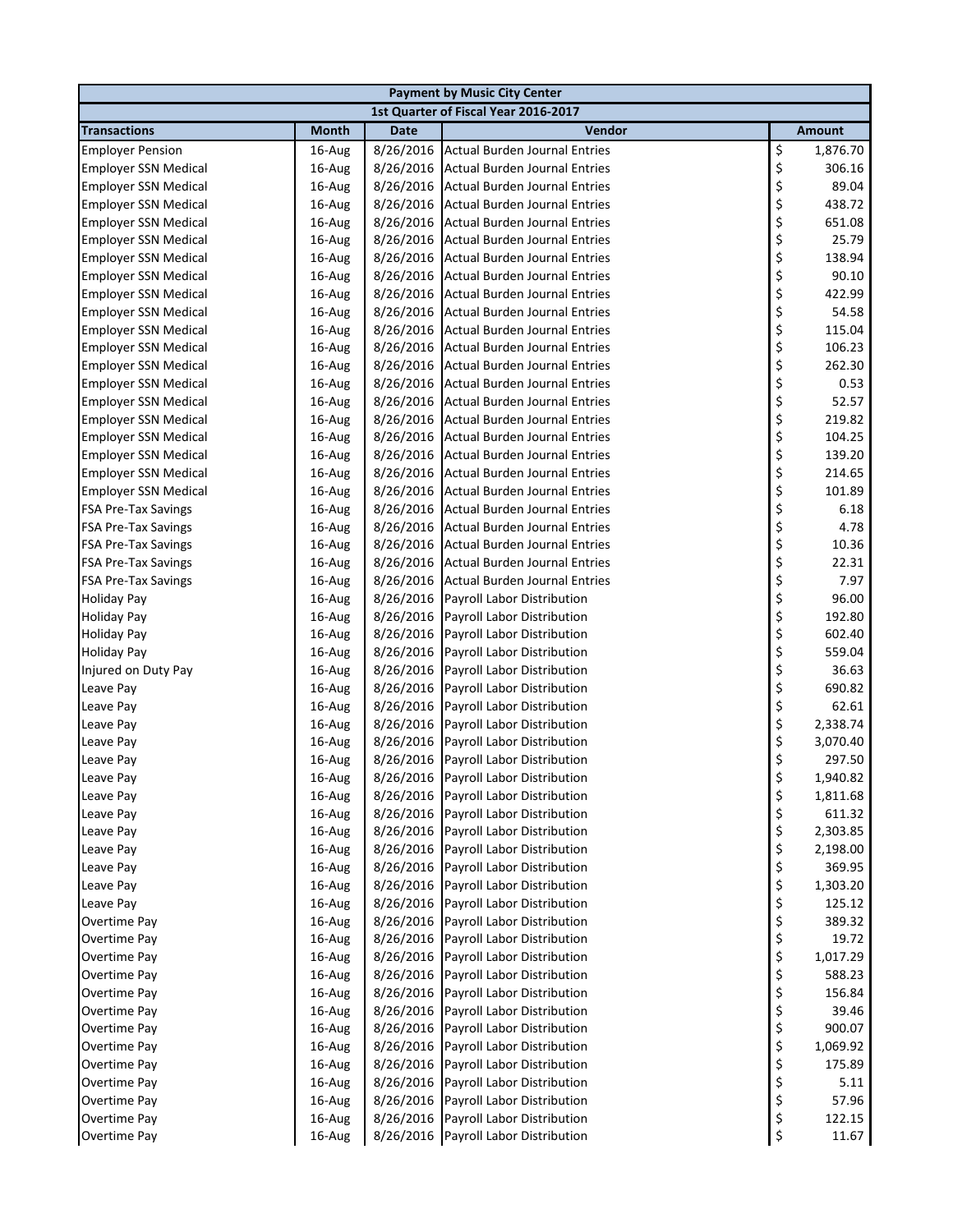| <b>Payment by Music City Center</b> |              |             |                                          |    |           |  |  |
|-------------------------------------|--------------|-------------|------------------------------------------|----|-----------|--|--|
|                                     |              |             | 1st Quarter of Fiscal Year 2016-2017     |    |           |  |  |
| <b>Transactions</b>                 | <b>Month</b> | <b>Date</b> | Vendor                                   |    | Amount    |  |  |
| Overtime Pay                        | 16-Aug       | 8/26/2016   | Payroll Labor Distribution               | \$ | 222.66    |  |  |
| <b>Regular Pay</b>                  | 16-Aug       | 8/26/2016   | <b>Payroll Labor Distribution</b>        | \$ | 21,311.18 |  |  |
| <b>Regular Pay</b>                  | 16-Aug       | 8/26/2016   | Payroll Labor Distribution               | \$ | 6,673.25  |  |  |
| <b>Regular Pay</b>                  | 16-Aug       | 8/26/2016   | Payroll Labor Distribution               | \$ | 28,531.36 |  |  |
| <b>Regular Pay</b>                  | 16-Aug       | 8/26/2016   | Payroll Labor Distribution               | \$ | 45,077.39 |  |  |
| <b>Regular Pay</b>                  | 16-Aug       | 8/26/2016   | Payroll Labor Distribution               | \$ | 1,838.40  |  |  |
| <b>Regular Pay</b>                  | 16-Aug       | 8/26/2016   | Payroll Labor Distribution               | \$ | 9,822.11  |  |  |
| <b>Regular Pay</b>                  | 16-Aug       | 8/26/2016   | Payroll Labor Distribution               | \$ | 6,585.60  |  |  |
| <b>Regular Pay</b>                  | 16-Aug       | 8/26/2016   | <b>Payroll Labor Distribution</b>        | \$ | 28,411.49 |  |  |
| <b>Regular Pay</b>                  | 16-Aug       | 8/26/2016   | Payroll Labor Distribution               | \$ | 3,003.36  |  |  |
| <b>Regular Pay</b>                  | 16-Aug       | 8/26/2016   | Payroll Labor Distribution               | \$ | 5,656.93  |  |  |
| <b>Regular Pay</b>                  | 16-Aug       | 8/26/2016   | Payroll Labor Distribution               | \$ | 6,992.01  |  |  |
| <b>Regular Pay</b>                  | 16-Aug       | 8/26/2016   | Payroll Labor Distribution               | \$ | 16,353.92 |  |  |
| <b>Regular Pay</b>                  | 16-Aug       | 8/26/2016   | Payroll Labor Distribution               | \$ | 3,793.07  |  |  |
| <b>Regular Pay</b>                  | 16-Aug       | 8/26/2016   | Payroll Labor Distribution               | \$ | 13,420.07 |  |  |
| <b>Regular Pay</b>                  | 16-Aug       | 8/26/2016   | Payroll Labor Distribution               | \$ | 7,409.11  |  |  |
| <b>Regular Pay</b>                  | 16-Aug       | 8/26/2016   | Payroll Labor Distribution               | \$ | 9,630.73  |  |  |
| <b>Regular Pay</b>                  | 16-Aug       | 8/26/2016   | Payroll Labor Distribution               | \$ | 13,905.11 |  |  |
| <b>Regular Pay</b>                  | 16-Aug       | 8/26/2016   | Payroll Labor Distribution               | \$ | 7,381.44  |  |  |
| <b>Merchant Fees</b>                | 16-Aug       | 8/29/2016   | 7100 MCC CC Receipts                     | \$ | (1.51)    |  |  |
| Signs                               | 16-Aug       | 8/29/2016   | <b>BRAND IMAGING GROUP</b>               | \$ | 90.00     |  |  |
| Signs                               | 16-Aug       | 8/29/2016   | <b>BRAND IMAGING GROUP</b>               | \$ | 157.30    |  |  |
| <b>Signs</b>                        | 16-Aug       | 8/29/2016   | <b>BRAND IMAGING GROUP</b>               | \$ | 81.20     |  |  |
| <b>Temporary Service</b>            | 16-Aug       | 8/29/2016   | ELITE SHOW SERVICES INC (ACH)            | \$ | 620.18    |  |  |
| <b>Temporary Service</b>            | 16-Aug       | 8/29/2016   | ELITE SHOW SERVICES INC (ACH)            | \$ | (65.00)   |  |  |
| Offc & Admin Supply                 | 16-Aug       | 8/29/2016   | MYOFFICE PRODUCTS (ACH)                  | \$ | 134.00    |  |  |
| Printing/Binding                    | 16-Aug       | 8/29/2016   | RICOH USA INC (ACH)                      | \$ | 46.00     |  |  |
| Telephone & Telegraph               | 16-Aug       | 8/30/2016   | <b>BELLSOUTH (85 ANNEX)</b>              | \$ | 300.00    |  |  |
| <b>Temporary Service</b>            | 16-Aug       | 8/30/2016   | ELITE SHOW SERVICES INC (ACH)            | \$ | 591.57    |  |  |
| <b>Temporary Service</b>            | 16-Aug       | 8/30/2016   | ELITE SHOW SERVICES INC (ACH)            | \$ | (15.00)   |  |  |
| Other Rpr & Maint Srvc              | 16-Aug       | 8/30/2016   | FESCO (ACH)                              | \$ | 2,126.99  |  |  |
| Other Rpr & Maint Srvc              | 16-Aug       | 8/30/2016   | FESCO (ACH)                              | \$ | 380.00    |  |  |
| <b>Building Maintenance Srvc</b>    | 16-Aug       | 8/30/2016   | FIRE PRO LLC (ACH)                       | \$ | 625.00    |  |  |
| Other Rpr & Maint Srvc              | 16-Aug       | 8/30/2016   | FORKLIFT SYSTEMS INC (ACH)               | \$ | 322.00    |  |  |
| <b>Building Maintenance Srvc</b>    | 16-Aug       |             | 8/30/2016 SM LAWRENCE / DILLINGHAM & SMI | \$ | 465.00    |  |  |
| Other Rpr & Maint Srvc              | 16-Aug       |             | 8/31/2016 ATECH INC                      | ς  | 406.32    |  |  |
| Other Rpr & Maint Srvc              | 16-Aug       | 8/31/2016   | BAILEY CO INC, THE (P#)                  | \$ | 347.19    |  |  |
| <b>Uniform Cleaning Service</b>     | 16-Aug       | 8/31/2016   | CINTAS CORP #051 MATS & RUGS(A           | \$ | 6,270.00  |  |  |
| <b>Uniform Cleaning Service</b>     | 16-Aug       | 8/31/2016   | CINTAS CORP #051 MATS & RUGS(A           | \$ | 689.31    |  |  |
| Pest Control Srvc                   | 16-Aug       | 8/31/2016   | CON/MCC 8/31/16 Expense rcls             | \$ | 2,415.00  |  |  |
| Temporary Service-Reimb             | 16-Aug       | 8/31/2016   | CONVENTION PROD RIGGING INC (A           | \$ | 510.00    |  |  |
| <b>Temporary Service-Reimb</b>      | 16-Aug       | 8/31/2016   | CONVENTION PROD RIGGING INC (A           | \$ | 340.00    |  |  |
| Pest Control Srvc                   | 16-Aug       | 8/31/2016   | COOKS PEST CONTROL INC COMMERC           | \$ | 1,207.50  |  |  |
| <b>Security Services</b>            | 16-Aug       | 8/31/2016   | ELITE SHOW SERVICES INC (ACH)            | \$ | 437.25    |  |  |
| <b>Security Services</b>            | 16-Aug       | 8/31/2016   | ELITE SHOW SERVICES INC (ACH)            | \$ | 1,566.02  |  |  |
| <b>Temporary Service</b>            | 16-Aug       | 8/31/2016   | ELITE SHOW SERVICES INC (ACH)            | \$ | 609.92    |  |  |
| Other Rpr & Maint Srvc              | 16-Aug       | 8/31/2016   | FESCO (ACH)                              | \$ | 532.65    |  |  |
| Other Rpr & Maint Srvc              | 16-Aug       | 8/31/2016   | FESCO (ACH)                              | \$ | 614.00    |  |  |
| Other Rpr & Maint Srvc              | 16-Aug       | 8/31/2016   | FESCO (ACH)                              | \$ | 221.52    |  |  |
| Computer Hardware <\$10K            | 16-Aug       | 8/31/2016   | Fifth Third CCard Aug 2016               | \$ | (25.96)   |  |  |
| Computer Hardware <\$10K            | 16-Aug       | 8/31/2016   | Fifth Third CCard Aug 2016               | \$ | (4.20)    |  |  |
| Computer Hardware <\$10K            | 16-Aug       | 8/31/2016   | Fifth Third CCard Aug 2016               | \$ | (8.70)    |  |  |
| Computer Hardware <\$10K            | 16-Aug       | 8/31/2016   | Fifth Third CCard Aug 2016               | \$ | (3.80)    |  |  |
| <b>Employee Air Travel</b>          | 16-Aug       | 8/31/2016   | Fifth Third CCard Aug 2016               | \$ | 276.97    |  |  |
| <b>Employee Air Travel</b>          | 16-Aug       | 8/31/2016   | Fifth Third CCard Aug 2016               | \$ | 336.96    |  |  |
| <b>Employee Air Travel</b>          | 16-Aug       |             | 8/31/2016 Fifth Third CCard Aug 2016     | \$ | 25.00     |  |  |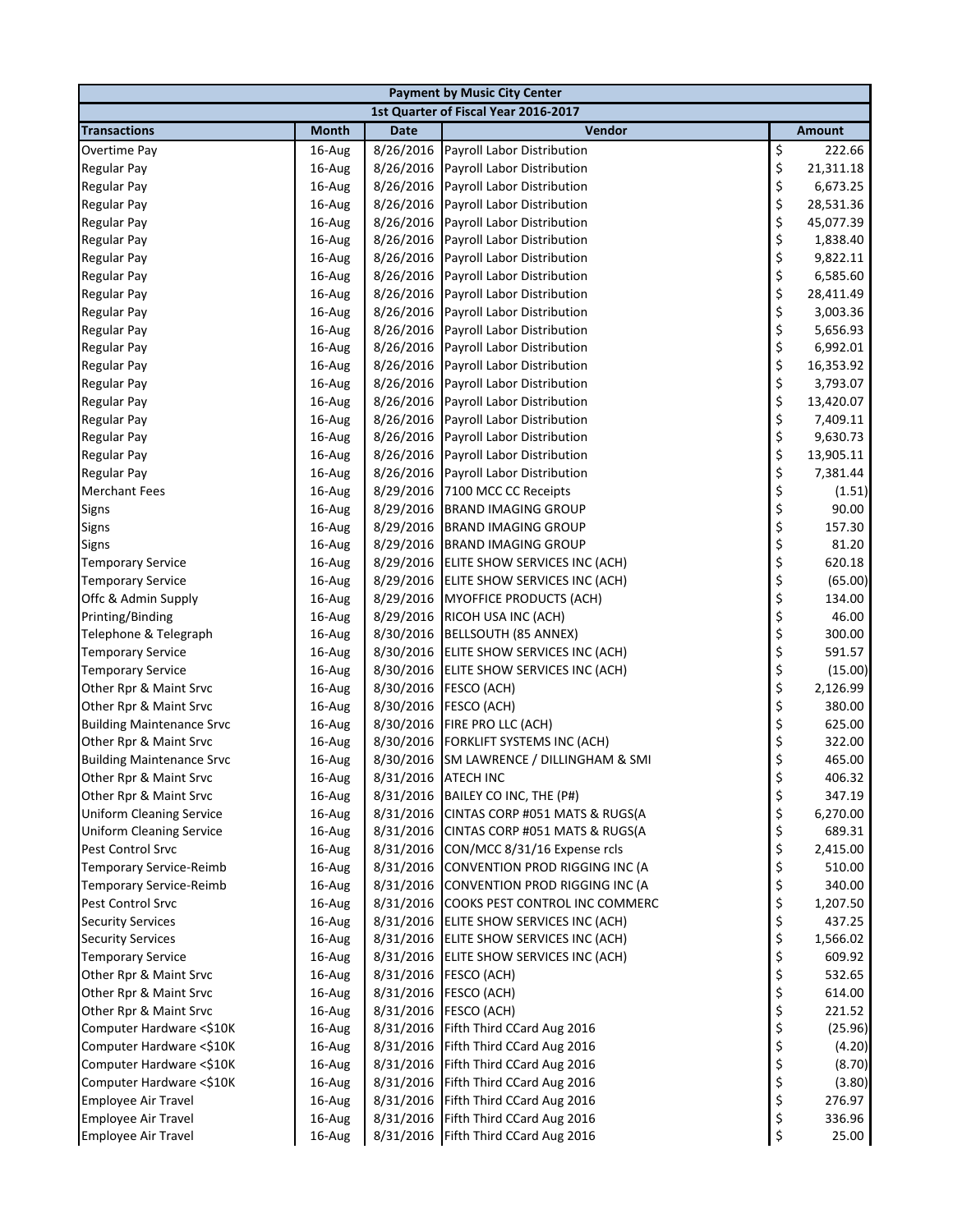|                                    | <b>Payment by Music City Center</b> |             |                                      |    |               |  |  |  |
|------------------------------------|-------------------------------------|-------------|--------------------------------------|----|---------------|--|--|--|
|                                    |                                     |             | 1st Quarter of Fiscal Year 2016-2017 |    |               |  |  |  |
| <b>Transactions</b>                | <b>Month</b>                        | <b>Date</b> | Vendor                               |    | <b>Amount</b> |  |  |  |
| Employee Air Travel                | 16-Aug                              | 8/31/2016   | Fifth Third CCard Aug 2016           | \$ | 205.96        |  |  |  |
| <b>Employee Air Travel</b>         | 16-Aug                              | 8/31/2016   | Fifth Third CCard Aug 2016           | \$ | 39.98         |  |  |  |
| <b>Employee Air Travel</b>         | 16-Aug                              | 8/31/2016   | Fifth Third CCard Aug 2016           | \$ | 967.92        |  |  |  |
| <b>Employee Air Travel</b>         | 16-Aug                              | 8/31/2016   | Fifth Third CCard Aug 2016           | \$ | 503.96        |  |  |  |
| Employee Local Travel/Park         | 16-Aug                              | 8/31/2016   | Fifth Third CCard Aug 2016           | \$ | 96.39         |  |  |  |
| Employee Out-of-town Travel        | 16-Aug                              | 8/31/2016   | Fifth Third CCard Aug 2016           | \$ | 329.69        |  |  |  |
| Employee Out-of-town Travel        | 16-Aug                              | 8/31/2016   | Fifth Third CCard Aug 2016           | \$ | 9.12          |  |  |  |
| Employee Out-of-town Travel        | 16-Aug                              | 8/31/2016   | Fifth Third CCard Aug 2016           | \$ | 19.08         |  |  |  |
| Employee Out-of-town Travel        | 16-Aug                              | 8/31/2016   | Fifth Third CCard Aug 2016           | \$ | 9.20          |  |  |  |
| Employee Out-of-town Travel        | 16-Aug                              | 8/31/2016   | Fifth Third CCard Aug 2016           | \$ | 31.00         |  |  |  |
| Employee Out-of-town Travel        | 16-Aug                              | 8/31/2016   | Fifth Third CCard Aug 2016           | \$ | 1,115.30      |  |  |  |
| Employee Out-of-town Travel        | 16-Aug                              | 8/31/2016   | Fifth Third CCard Aug 2016           | \$ | 432.82        |  |  |  |
| Employee Out-of-town Travel        | 16-Aug                              | 8/31/2016   | Fifth Third CCard Aug 2016           | \$ | 27.00         |  |  |  |
| Employee Out-of-town Travel        | 16-Aug                              | 8/31/2016   | Fifth Third CCard Aug 2016           | \$ | 435.74        |  |  |  |
| Employee Out-of-town Travel        | 16-Aug                              | 8/31/2016   | Fifth Third CCard Aug 2016           | \$ | 97.50         |  |  |  |
| Employee Out-of-town Travel        | 16-Aug                              | 8/31/2016   | Fifth Third CCard Aug 2016           | \$ | 51.00         |  |  |  |
| Employee Out-of-town Travel        | 16-Aug                              | 8/31/2016   | Fifth Third CCard Aug 2016           | \$ | 28.10         |  |  |  |
| Employee Out-of-town Travel        | 16-Aug                              | 8/31/2016   | Fifth Third CCard Aug 2016           | \$ | 7.87          |  |  |  |
| Employee Out-of-town Travel        | 16-Aug                              | 8/31/2016   | Fifth Third CCard Aug 2016           | \$ | 10.28         |  |  |  |
| Employee Out-of-town Travel        | 16-Aug                              | 8/31/2016   | Fifth Third CCard Aug 2016           | \$ | 14.00         |  |  |  |
| Employee Out-of-town Travel        | 16-Aug                              | 8/31/2016   | Fifth Third CCard Aug 2016           | \$ | 58.00         |  |  |  |
| Employee Out-of-town Travel        | 16-Aug                              | 8/31/2016   | Fifth Third CCard Aug 2016           | \$ | 23.95         |  |  |  |
| Employee Out-of-town Travel        | 16-Aug                              | 8/31/2016   | Fifth Third CCard Aug 2016           | \$ | 33.77         |  |  |  |
| Employee Out-of-town Travel        | 16-Aug                              | 8/31/2016   | Fifth Third CCard Aug 2016           | \$ | 80.37         |  |  |  |
| Employee Out-of-town Travel        | 16-Aug                              | 8/31/2016   | Fifth Third CCard Aug 2016           | \$ | 305.12        |  |  |  |
| Employee Out-of-town Travel        | 16-Aug                              | 8/31/2016   | Fifth Third CCard Aug 2016           | \$ | 8.48          |  |  |  |
| <b>Employee Out-of-town Travel</b> | 16-Aug                              | 8/31/2016   | Fifth Third CCard Aug 2016           | \$ | 22.36         |  |  |  |
| Employee Out-of-town Travel        | 16-Aug                              | 8/31/2016   | Fifth Third CCard Aug 2016           | \$ | 8.62          |  |  |  |
| Employee Out-of-town Travel        | 16-Aug                              | 8/31/2016   | Fifth Third CCard Aug 2016           | \$ | 33.35         |  |  |  |
| Employee Out-of-town Travel        | 16-Aug                              | 8/31/2016   | Fifth Third CCard Aug 2016           | \$ | 50.12         |  |  |  |
| Employee Out-of-town Travel        | 16-Aug                              | 8/31/2016   | Fifth Third CCard Aug 2016           | \$ | 23.44         |  |  |  |
| Employee Out-of-town Travel        | 16-Aug                              | 8/31/2016   | Fifth Third CCard Aug 2016           | \$ | 6.67          |  |  |  |
| Employee Out-of-town Travel        | 16-Aug                              | 8/31/2016   | Fifth Third CCard Aug 2016           | \$ | 39.48         |  |  |  |
| Employee Out-of-town Travel        | 16-Aug                              | 8/31/2016   | Fifth Third CCard Aug 2016           | \$ | 8.45          |  |  |  |
| Employee Out-of-town Travel        | 16-Aug                              | 8/31/2016   | Fifth Third CCard Aug 2016           | \$ | (7.00)        |  |  |  |
| Employee Out-of-town Travel        | 16-Aug                              |             | 8/31/2016 Fifth Third CCard Aug 2016 | ς  | 49.85         |  |  |  |
| Host & Hostess                     | 16-Aug                              |             | 8/31/2016 Fifth Third CCard Aug 2016 | \$ | 101.99        |  |  |  |
| Host & Hostess                     | 16-Aug                              | 8/31/2016   | Fifth Third CCard Aug 2016           | \$ | 74.81         |  |  |  |
| Host & Hostess                     | 16-Aug                              | 8/31/2016   | Fifth Third CCard Aug 2016           | \$ | 86.00         |  |  |  |
| Host & Hostess                     | 16-Aug                              | 8/31/2016   | Fifth Third CCard Aug 2016           | \$ | 154.68        |  |  |  |
| Host & Hostess                     | 16-Aug                              | 8/31/2016   | Fifth Third CCard Aug 2016           | \$ | 87.88         |  |  |  |
| Host & Hostess                     | 16-Aug                              | 8/31/2016   | Fifth Third CCard Aug 2016           | \$ | 67.90         |  |  |  |
| <b>Internet Services</b>           | 16-Aug                              | 8/31/2016   | Fifth Third CCard Aug 2016           | \$ | 30.00         |  |  |  |
| <b>Mngt Cnsltnt Srvc</b>           | 16-Aug                              | 8/31/2016   | Fifth Third CCard Aug 2016           | \$ | 45.00         |  |  |  |
| Registration                       | 16-Aug                              | 8/31/2016   | Fifth Third CCard Aug 2016           | \$ | 1,220.00      |  |  |  |
| Registration                       | 16-Aug                              | 8/31/2016   | Fifth Third CCard Aug 2016           | \$ | 284.00        |  |  |  |
| Registration                       | 16-Aug                              | 8/31/2016   | Fifth Third CCard Aug 2016           | \$ | 240.41        |  |  |  |
| Registration                       | 16-Aug                              | 8/31/2016   | Fifth Third CCard Aug 2016           | \$ | 1,116.27      |  |  |  |
| Registration                       | 16-Aug                              | 8/31/2016   | Fifth Third CCard Aug 2016           | \$ | 217.79        |  |  |  |
| Registration                       | 16-Aug                              | 8/31/2016   | Fifth Third CCard Aug 2016           | \$ | 550.00        |  |  |  |
| Registration                       | 16-Aug                              | 8/31/2016   | Fifth Third CCard Aug 2016           | \$ | 425.00        |  |  |  |
| Registration                       | 16-Aug                              | 8/31/2016   | Fifth Third CCard Aug 2016           | \$ | 29.00         |  |  |  |
| Registration                       | 16-Aug                              | 8/31/2016   | Fifth Third CCard Aug 2016           | \$ | 507.00        |  |  |  |
| <b>Small Equipment Supply</b>      | 16-Aug                              | 8/31/2016   | Fifth Third CCard Aug 2016           | \$ | 103.90        |  |  |  |
| <b>Small Equipment Supply</b>      | 16-Aug                              | 8/31/2016   | Fifth Third CCard Aug 2016           | \$ | 549.50        |  |  |  |
| <b>Small Equipment Supply</b>      | 16-Aug                              | 8/31/2016   | Fifth Third CCard Aug 2016           | \$ | 10.00         |  |  |  |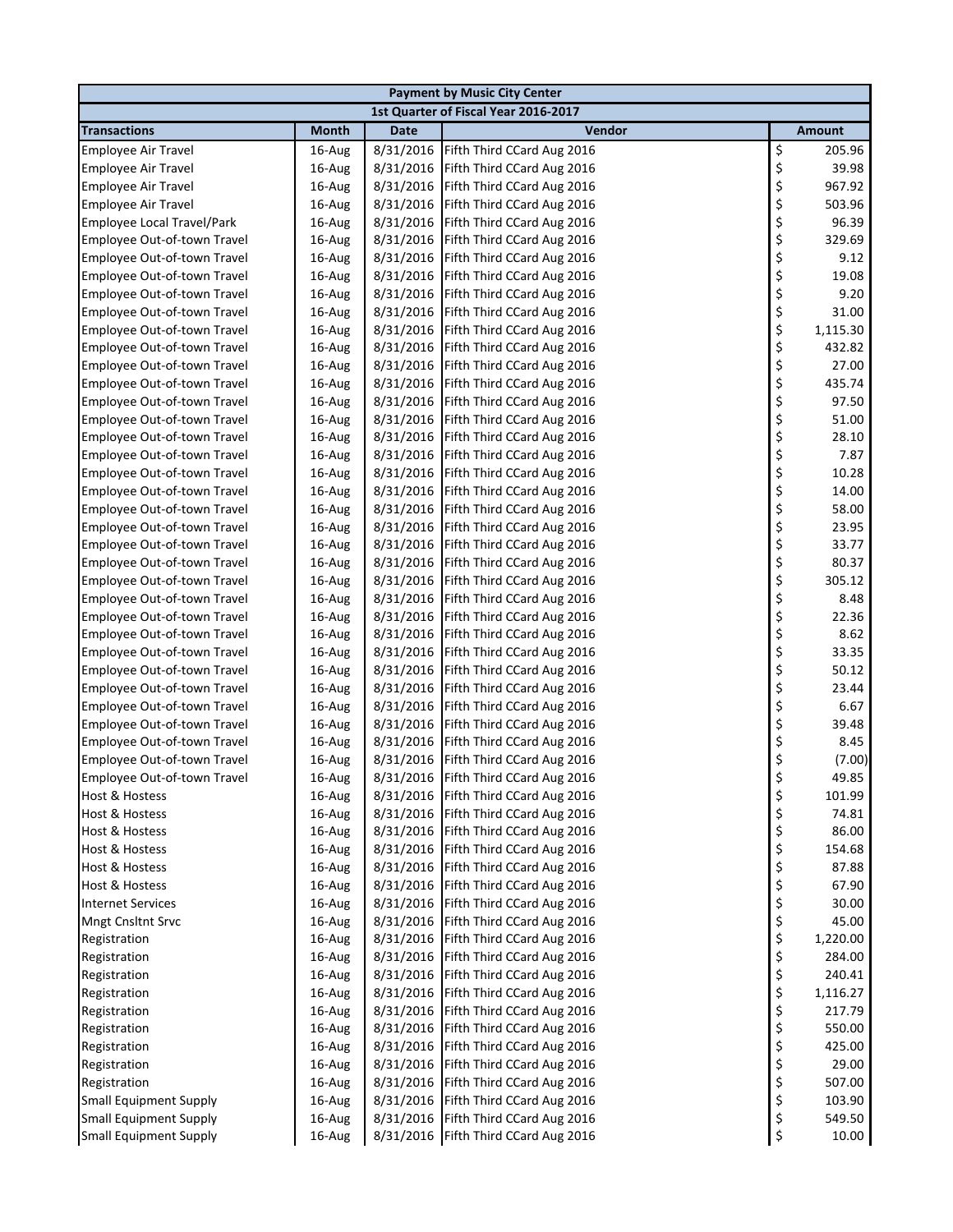| 1st Quarter of Fiscal Year 2016-2017<br><b>Transactions</b><br>Month<br><b>Date</b><br>Vendor<br><b>Amount</b><br>\$<br>Fifth Third CCard Aug 2016<br>Software License<br>16-Aug<br>8/31/2016<br>32.95<br>\$<br>4,019.05<br>Other Rpr & Maint Srvc<br>16-Aug<br>8/31/2016<br><b>FORKLIFT SYSTEMS INC (ACH)</b><br>\$<br>16-Aug<br>8/31/2016<br>INDUSTRIAL STAFFING OF TN (ACH<br>10,720.87<br>\$<br>8/31/2016 INDUSTRIAL STAFFING OF TN (ACH<br>9,803.31<br>Janitorial Srvc<br>16-Aug<br>\$<br>8/31/2016<br>4,509.56<br><b>Temporary Service</b><br>16-Aug<br>INDUSTRIAL STAFFING OF TN (ACH<br>\$<br>8/31/2016 INDUSTRIAL STAFFING OF TN (ACH<br>2,517.19<br>16-Aug<br>\$<br>8/31/2016<br>752.47<br>16-Aug<br>MCC 8/16 IMPREST CHECKING RCLS<br>\$<br>8/31/2016<br>298.91<br>16-Aug<br>MCC 8/16 IMPREST CHECKING RCLS<br>\$<br>8/31/2016<br>16-Aug<br>MCC Temp Labor RCLS 08/16<br>\$<br>8/31/2016<br>10,364.22<br>16-Aug<br>MCC Temp Labor RCLS 08/16<br>\$<br>8/31/2016<br>550.00<br>16-Aug<br>MED STAR MEDICAL STAFFING INC<br>\$<br>8/31/2016<br>1,595.00<br>16-Aug<br>MED STAR MEDICAL STAFFING INC<br>\$<br>16-Aug<br>8/31/2016<br><b>NASHVILLE CONVENTION &amp; VISITOR</b><br>187.65<br>\$<br>16-Aug<br>8/31/2016<br><b>NASHVILLE CONVENTION &amp; VISITOR</b><br>140.44<br>\$<br>8/31/2016<br>16-Aug<br>NASHVILLE HOTEL-MOTEL ASSOC<br>525.00<br>\$<br>16-Aug<br>8/31/2016<br>PARMAN ENERGY CORP (ACH)(OFM O<br>388.49<br>\$<br>16-Aug<br>8/31/2016<br>PUTMAN, ELISA D.<br>180.49<br>\$<br>8/31/2016<br>438.90<br>16-Aug<br>REED LANDSCAPING INC (ACH)<br>\$<br>8/31/2016<br>386.57<br>16-Aug<br>TENNESSEAN, THE (CIRCULATION O<br>\$<br>8/31/2016<br>100.00<br>16-Aug<br>TRISTATE MINORITY SUPPLIER DVL<br>\$<br>8/31/2016<br>760.92<br>16-Aug<br>W W GRAINGER (P#)<br>\$<br>240.05<br>16-Aug<br>8/31/2016<br>W W GRAINGER (P#)<br>\$<br><b>Small Equipment Supply</b><br>8/31/2016<br>1,005.12<br>16-Aug<br>W W GRAINGER (P#)<br>\$<br>353.04<br><b>Small Equipment Supply</b><br>16-Aug<br>8/31/2016<br>W W GRAINGER (P#)<br>\$<br>Water<br>16-Aug<br>8/31/2016<br>WS/AUG 2016/SEWER IDB<br>5,301.79<br>\$<br>8/31/2016<br>WS/AUG 2016/WATER IDB<br>16-Aug<br>3,447.70<br>\$1,438,443.20<br>16-Aug<br><b>Total</b><br>\$<br>16-Sep<br>9/1/2016<br>ADM FY17 7/16 LOCAP billing<br>35,508.00<br>\$<br>9/1/2016<br>ADM FY17 8/16 LOCAP billing<br>Transfer LOCAP reimbursement<br>16-Sep<br>35,508.00<br>\$<br>9/1/2016<br>ADM FY17 9/16 LOCAP billing<br>35,508.00<br>16-Sep<br>\$<br>9/1/2016<br><b>ALSCO</b><br>1,158.00<br>16-Sep<br>\$<br>16-Sep<br>9/1/2016<br><b>BRAND IMAGING GROUP</b><br>90.00<br>\$<br>9/1/2016<br>157.30<br>16-Sep<br><b>BRAND IMAGING GROUP</b><br>\$<br>9/1/2016<br>81.20<br>16-Sep<br><b>BRAND IMAGING GROUP</b><br>\$<br>9/1/2016<br>Signs<br>16-Sep<br><b>BRAND IMAGING GROUP</b><br>\$<br>$16-Sep$<br>9/1/2016<br><b>BRAND IMAGING GROUP</b><br>\$<br>16-Sep<br>9/1/2016<br><b>BRAND IMAGING GROUP</b><br>\$<br>9/1/2016<br>16-Sep<br><b>BRAND IMAGING GROUP</b><br>45.00<br>\$<br>16-Sep<br>9/1/2016<br>47.86<br><b>BRAND IMAGING GROUP</b><br>\$<br>16-Sep<br>9/1/2016<br><b>BRAND IMAGING GROUP</b><br>48.88<br>\$<br>9/1/2016<br>16-Sep<br><b>BRAND IMAGING GROUP</b><br>45.00<br>\$<br>16-Sep<br>9/1/2016<br><b>BRAND IMAGING GROUP</b><br>47.90<br>\$<br>16-Sep<br>9/1/2016<br><b>BRAND IMAGING GROUP</b><br>48.88<br>\$<br>16-Sep<br>9/1/2016<br>CENTERPLATE MCC (ACH)<br>572.34<br>\$<br>9/1/2016<br>90.67<br>16-Sep<br><b>CENTERPLATE MCC (ACH)</b><br>\$<br>196.62<br>16-Sep<br>9/1/2016<br>CENTERPLATE MCC (ACH)<br>\$<br>9/1/2016<br>32.20<br>16-Sep<br>CENTERPLATE MCC (ACH)<br>\$<br>9/1/2016<br>CENTERPLATE MCC (ACH)<br>25.68<br>16-Sep<br>\$<br><b>Uniform Cleaning Service</b><br>16-Sep<br>9/1/2016<br>CINTAS CORP #051 MATS & RUGS(A<br>2,145.28<br>\$<br>16-Sep<br>9/1/2016<br>CINTAS CORP #051 MATS & RUGS(A<br>1,119.60<br>\$<br>16-Sep<br>9/1/2016<br>CINTAS CORP #051 MATS & RUGS(A<br>864.55<br>\$<br>9/1/2016<br>16-Sep<br><b>CUSHION EMPLOYER SER (ACH)</b><br>875.00<br>\$<br>16-Sep<br>9/1/2016<br>ITS 09/16 FY 17 ISF BILLING<br>20,983.33<br>\$<br>16-Sep<br>9/1/2016<br>ITS PC REVOLVING FD 09/16<br>2,097.74<br>\$<br>9/1/2016<br>JOHNSON CONTROLS INC/CARDKEY (<br>16-Sep<br>572.86<br>\$<br>Insurance-Liability/PropDmg<br>9/1/2016<br>MCC 9/16 INSURANCE RCLS<br>10,432.58<br>16-Sep |                                  | <b>Payment by Music City Center</b> |  |  |  |  |  |  |
|-----------------------------------------------------------------------------------------------------------------------------------------------------------------------------------------------------------------------------------------------------------------------------------------------------------------------------------------------------------------------------------------------------------------------------------------------------------------------------------------------------------------------------------------------------------------------------------------------------------------------------------------------------------------------------------------------------------------------------------------------------------------------------------------------------------------------------------------------------------------------------------------------------------------------------------------------------------------------------------------------------------------------------------------------------------------------------------------------------------------------------------------------------------------------------------------------------------------------------------------------------------------------------------------------------------------------------------------------------------------------------------------------------------------------------------------------------------------------------------------------------------------------------------------------------------------------------------------------------------------------------------------------------------------------------------------------------------------------------------------------------------------------------------------------------------------------------------------------------------------------------------------------------------------------------------------------------------------------------------------------------------------------------------------------------------------------------------------------------------------------------------------------------------------------------------------------------------------------------------------------------------------------------------------------------------------------------------------------------------------------------------------------------------------------------------------------------------------------------------------------------------------------------------------------------------------------------------------------------------------------------------------------------------------------------------------------------------------------------------------------------------------------------------------------------------------------------------------------------------------------------------------------------------------------------------------------------------------------------------------------------------------------------------------------------------------------------------------------------------------------------------------------------------------------------------------------------------------------------------------------------------------------------------------------------------------------------------------------------------------------------------------------------------------------------------------------------------------------------------------------------------------------------------------------------------------------------------------------------------------------------------------------------------------------------------------------------------------------------------------------------------------------------------------------------------------------------------------------------------------------------------------------------------------------------------------------------------------------------------------------------------------------------------------------------------------------------------------------------------------------------------------------------------------------------------------------------------------------------------------------------------------------------------------------------------------------------------------------------------------------|----------------------------------|-------------------------------------|--|--|--|--|--|--|
| (10, 364.22)<br>(90.00)<br>(81.20)<br>(157.30)                                                                                                                                                                                                                                                                                                                                                                                                                                                                                                                                                                                                                                                                                                                                                                                                                                                                                                                                                                                                                                                                                                                                                                                                                                                                                                                                                                                                                                                                                                                                                                                                                                                                                                                                                                                                                                                                                                                                                                                                                                                                                                                                                                                                                                                                                                                                                                                                                                                                                                                                                                                                                                                                                                                                                                                                                                                                                                                                                                                                                                                                                                                                                                                                                                                                                                                                                                                                                                                                                                                                                                                                                                                                                                                                                                                                                                                                                                                                                                                                                                                                                                                                                                                                                                                                                                                        |                                  |                                     |  |  |  |  |  |  |
|                                                                                                                                                                                                                                                                                                                                                                                                                                                                                                                                                                                                                                                                                                                                                                                                                                                                                                                                                                                                                                                                                                                                                                                                                                                                                                                                                                                                                                                                                                                                                                                                                                                                                                                                                                                                                                                                                                                                                                                                                                                                                                                                                                                                                                                                                                                                                                                                                                                                                                                                                                                                                                                                                                                                                                                                                                                                                                                                                                                                                                                                                                                                                                                                                                                                                                                                                                                                                                                                                                                                                                                                                                                                                                                                                                                                                                                                                                                                                                                                                                                                                                                                                                                                                                                                                                                                                                       |                                  |                                     |  |  |  |  |  |  |
|                                                                                                                                                                                                                                                                                                                                                                                                                                                                                                                                                                                                                                                                                                                                                                                                                                                                                                                                                                                                                                                                                                                                                                                                                                                                                                                                                                                                                                                                                                                                                                                                                                                                                                                                                                                                                                                                                                                                                                                                                                                                                                                                                                                                                                                                                                                                                                                                                                                                                                                                                                                                                                                                                                                                                                                                                                                                                                                                                                                                                                                                                                                                                                                                                                                                                                                                                                                                                                                                                                                                                                                                                                                                                                                                                                                                                                                                                                                                                                                                                                                                                                                                                                                                                                                                                                                                                                       |                                  |                                     |  |  |  |  |  |  |
|                                                                                                                                                                                                                                                                                                                                                                                                                                                                                                                                                                                                                                                                                                                                                                                                                                                                                                                                                                                                                                                                                                                                                                                                                                                                                                                                                                                                                                                                                                                                                                                                                                                                                                                                                                                                                                                                                                                                                                                                                                                                                                                                                                                                                                                                                                                                                                                                                                                                                                                                                                                                                                                                                                                                                                                                                                                                                                                                                                                                                                                                                                                                                                                                                                                                                                                                                                                                                                                                                                                                                                                                                                                                                                                                                                                                                                                                                                                                                                                                                                                                                                                                                                                                                                                                                                                                                                       |                                  |                                     |  |  |  |  |  |  |
|                                                                                                                                                                                                                                                                                                                                                                                                                                                                                                                                                                                                                                                                                                                                                                                                                                                                                                                                                                                                                                                                                                                                                                                                                                                                                                                                                                                                                                                                                                                                                                                                                                                                                                                                                                                                                                                                                                                                                                                                                                                                                                                                                                                                                                                                                                                                                                                                                                                                                                                                                                                                                                                                                                                                                                                                                                                                                                                                                                                                                                                                                                                                                                                                                                                                                                                                                                                                                                                                                                                                                                                                                                                                                                                                                                                                                                                                                                                                                                                                                                                                                                                                                                                                                                                                                                                                                                       | Janitorial Srvc                  |                                     |  |  |  |  |  |  |
|                                                                                                                                                                                                                                                                                                                                                                                                                                                                                                                                                                                                                                                                                                                                                                                                                                                                                                                                                                                                                                                                                                                                                                                                                                                                                                                                                                                                                                                                                                                                                                                                                                                                                                                                                                                                                                                                                                                                                                                                                                                                                                                                                                                                                                                                                                                                                                                                                                                                                                                                                                                                                                                                                                                                                                                                                                                                                                                                                                                                                                                                                                                                                                                                                                                                                                                                                                                                                                                                                                                                                                                                                                                                                                                                                                                                                                                                                                                                                                                                                                                                                                                                                                                                                                                                                                                                                                       |                                  |                                     |  |  |  |  |  |  |
|                                                                                                                                                                                                                                                                                                                                                                                                                                                                                                                                                                                                                                                                                                                                                                                                                                                                                                                                                                                                                                                                                                                                                                                                                                                                                                                                                                                                                                                                                                                                                                                                                                                                                                                                                                                                                                                                                                                                                                                                                                                                                                                                                                                                                                                                                                                                                                                                                                                                                                                                                                                                                                                                                                                                                                                                                                                                                                                                                                                                                                                                                                                                                                                                                                                                                                                                                                                                                                                                                                                                                                                                                                                                                                                                                                                                                                                                                                                                                                                                                                                                                                                                                                                                                                                                                                                                                                       |                                  |                                     |  |  |  |  |  |  |
|                                                                                                                                                                                                                                                                                                                                                                                                                                                                                                                                                                                                                                                                                                                                                                                                                                                                                                                                                                                                                                                                                                                                                                                                                                                                                                                                                                                                                                                                                                                                                                                                                                                                                                                                                                                                                                                                                                                                                                                                                                                                                                                                                                                                                                                                                                                                                                                                                                                                                                                                                                                                                                                                                                                                                                                                                                                                                                                                                                                                                                                                                                                                                                                                                                                                                                                                                                                                                                                                                                                                                                                                                                                                                                                                                                                                                                                                                                                                                                                                                                                                                                                                                                                                                                                                                                                                                                       | <b>Temporary Service</b>         |                                     |  |  |  |  |  |  |
|                                                                                                                                                                                                                                                                                                                                                                                                                                                                                                                                                                                                                                                                                                                                                                                                                                                                                                                                                                                                                                                                                                                                                                                                                                                                                                                                                                                                                                                                                                                                                                                                                                                                                                                                                                                                                                                                                                                                                                                                                                                                                                                                                                                                                                                                                                                                                                                                                                                                                                                                                                                                                                                                                                                                                                                                                                                                                                                                                                                                                                                                                                                                                                                                                                                                                                                                                                                                                                                                                                                                                                                                                                                                                                                                                                                                                                                                                                                                                                                                                                                                                                                                                                                                                                                                                                                                                                       | Damages and Small Claims         |                                     |  |  |  |  |  |  |
|                                                                                                                                                                                                                                                                                                                                                                                                                                                                                                                                                                                                                                                                                                                                                                                                                                                                                                                                                                                                                                                                                                                                                                                                                                                                                                                                                                                                                                                                                                                                                                                                                                                                                                                                                                                                                                                                                                                                                                                                                                                                                                                                                                                                                                                                                                                                                                                                                                                                                                                                                                                                                                                                                                                                                                                                                                                                                                                                                                                                                                                                                                                                                                                                                                                                                                                                                                                                                                                                                                                                                                                                                                                                                                                                                                                                                                                                                                                                                                                                                                                                                                                                                                                                                                                                                                                                                                       | <b>Uniform Cleaning Service</b>  |                                     |  |  |  |  |  |  |
|                                                                                                                                                                                                                                                                                                                                                                                                                                                                                                                                                                                                                                                                                                                                                                                                                                                                                                                                                                                                                                                                                                                                                                                                                                                                                                                                                                                                                                                                                                                                                                                                                                                                                                                                                                                                                                                                                                                                                                                                                                                                                                                                                                                                                                                                                                                                                                                                                                                                                                                                                                                                                                                                                                                                                                                                                                                                                                                                                                                                                                                                                                                                                                                                                                                                                                                                                                                                                                                                                                                                                                                                                                                                                                                                                                                                                                                                                                                                                                                                                                                                                                                                                                                                                                                                                                                                                                       | <b>Temporary Service</b>         |                                     |  |  |  |  |  |  |
|                                                                                                                                                                                                                                                                                                                                                                                                                                                                                                                                                                                                                                                                                                                                                                                                                                                                                                                                                                                                                                                                                                                                                                                                                                                                                                                                                                                                                                                                                                                                                                                                                                                                                                                                                                                                                                                                                                                                                                                                                                                                                                                                                                                                                                                                                                                                                                                                                                                                                                                                                                                                                                                                                                                                                                                                                                                                                                                                                                                                                                                                                                                                                                                                                                                                                                                                                                                                                                                                                                                                                                                                                                                                                                                                                                                                                                                                                                                                                                                                                                                                                                                                                                                                                                                                                                                                                                       | Temporary Service-Reimb          |                                     |  |  |  |  |  |  |
|                                                                                                                                                                                                                                                                                                                                                                                                                                                                                                                                                                                                                                                                                                                                                                                                                                                                                                                                                                                                                                                                                                                                                                                                                                                                                                                                                                                                                                                                                                                                                                                                                                                                                                                                                                                                                                                                                                                                                                                                                                                                                                                                                                                                                                                                                                                                                                                                                                                                                                                                                                                                                                                                                                                                                                                                                                                                                                                                                                                                                                                                                                                                                                                                                                                                                                                                                                                                                                                                                                                                                                                                                                                                                                                                                                                                                                                                                                                                                                                                                                                                                                                                                                                                                                                                                                                                                                       | <b>Medical Services</b>          |                                     |  |  |  |  |  |  |
|                                                                                                                                                                                                                                                                                                                                                                                                                                                                                                                                                                                                                                                                                                                                                                                                                                                                                                                                                                                                                                                                                                                                                                                                                                                                                                                                                                                                                                                                                                                                                                                                                                                                                                                                                                                                                                                                                                                                                                                                                                                                                                                                                                                                                                                                                                                                                                                                                                                                                                                                                                                                                                                                                                                                                                                                                                                                                                                                                                                                                                                                                                                                                                                                                                                                                                                                                                                                                                                                                                                                                                                                                                                                                                                                                                                                                                                                                                                                                                                                                                                                                                                                                                                                                                                                                                                                                                       | <b>Medical Services</b>          |                                     |  |  |  |  |  |  |
|                                                                                                                                                                                                                                                                                                                                                                                                                                                                                                                                                                                                                                                                                                                                                                                                                                                                                                                                                                                                                                                                                                                                                                                                                                                                                                                                                                                                                                                                                                                                                                                                                                                                                                                                                                                                                                                                                                                                                                                                                                                                                                                                                                                                                                                                                                                                                                                                                                                                                                                                                                                                                                                                                                                                                                                                                                                                                                                                                                                                                                                                                                                                                                                                                                                                                                                                                                                                                                                                                                                                                                                                                                                                                                                                                                                                                                                                                                                                                                                                                                                                                                                                                                                                                                                                                                                                                                       | <b>Employee Air Travel</b>       |                                     |  |  |  |  |  |  |
|                                                                                                                                                                                                                                                                                                                                                                                                                                                                                                                                                                                                                                                                                                                                                                                                                                                                                                                                                                                                                                                                                                                                                                                                                                                                                                                                                                                                                                                                                                                                                                                                                                                                                                                                                                                                                                                                                                                                                                                                                                                                                                                                                                                                                                                                                                                                                                                                                                                                                                                                                                                                                                                                                                                                                                                                                                                                                                                                                                                                                                                                                                                                                                                                                                                                                                                                                                                                                                                                                                                                                                                                                                                                                                                                                                                                                                                                                                                                                                                                                                                                                                                                                                                                                                                                                                                                                                       | <b>Host &amp; Hostess FAMTRP</b> |                                     |  |  |  |  |  |  |
|                                                                                                                                                                                                                                                                                                                                                                                                                                                                                                                                                                                                                                                                                                                                                                                                                                                                                                                                                                                                                                                                                                                                                                                                                                                                                                                                                                                                                                                                                                                                                                                                                                                                                                                                                                                                                                                                                                                                                                                                                                                                                                                                                                                                                                                                                                                                                                                                                                                                                                                                                                                                                                                                                                                                                                                                                                                                                                                                                                                                                                                                                                                                                                                                                                                                                                                                                                                                                                                                                                                                                                                                                                                                                                                                                                                                                                                                                                                                                                                                                                                                                                                                                                                                                                                                                                                                                                       | Advertising & Promot'n           |                                     |  |  |  |  |  |  |
|                                                                                                                                                                                                                                                                                                                                                                                                                                                                                                                                                                                                                                                                                                                                                                                                                                                                                                                                                                                                                                                                                                                                                                                                                                                                                                                                                                                                                                                                                                                                                                                                                                                                                                                                                                                                                                                                                                                                                                                                                                                                                                                                                                                                                                                                                                                                                                                                                                                                                                                                                                                                                                                                                                                                                                                                                                                                                                                                                                                                                                                                                                                                                                                                                                                                                                                                                                                                                                                                                                                                                                                                                                                                                                                                                                                                                                                                                                                                                                                                                                                                                                                                                                                                                                                                                                                                                                       | Auto Oil/Lubricants              |                                     |  |  |  |  |  |  |
|                                                                                                                                                                                                                                                                                                                                                                                                                                                                                                                                                                                                                                                                                                                                                                                                                                                                                                                                                                                                                                                                                                                                                                                                                                                                                                                                                                                                                                                                                                                                                                                                                                                                                                                                                                                                                                                                                                                                                                                                                                                                                                                                                                                                                                                                                                                                                                                                                                                                                                                                                                                                                                                                                                                                                                                                                                                                                                                                                                                                                                                                                                                                                                                                                                                                                                                                                                                                                                                                                                                                                                                                                                                                                                                                                                                                                                                                                                                                                                                                                                                                                                                                                                                                                                                                                                                                                                       | Employee Out-of-town Travel      |                                     |  |  |  |  |  |  |
|                                                                                                                                                                                                                                                                                                                                                                                                                                                                                                                                                                                                                                                                                                                                                                                                                                                                                                                                                                                                                                                                                                                                                                                                                                                                                                                                                                                                                                                                                                                                                                                                                                                                                                                                                                                                                                                                                                                                                                                                                                                                                                                                                                                                                                                                                                                                                                                                                                                                                                                                                                                                                                                                                                                                                                                                                                                                                                                                                                                                                                                                                                                                                                                                                                                                                                                                                                                                                                                                                                                                                                                                                                                                                                                                                                                                                                                                                                                                                                                                                                                                                                                                                                                                                                                                                                                                                                       | Landscaping Srvc                 |                                     |  |  |  |  |  |  |
|                                                                                                                                                                                                                                                                                                                                                                                                                                                                                                                                                                                                                                                                                                                                                                                                                                                                                                                                                                                                                                                                                                                                                                                                                                                                                                                                                                                                                                                                                                                                                                                                                                                                                                                                                                                                                                                                                                                                                                                                                                                                                                                                                                                                                                                                                                                                                                                                                                                                                                                                                                                                                                                                                                                                                                                                                                                                                                                                                                                                                                                                                                                                                                                                                                                                                                                                                                                                                                                                                                                                                                                                                                                                                                                                                                                                                                                                                                                                                                                                                                                                                                                                                                                                                                                                                                                                                                       | Subscriptions                    |                                     |  |  |  |  |  |  |
|                                                                                                                                                                                                                                                                                                                                                                                                                                                                                                                                                                                                                                                                                                                                                                                                                                                                                                                                                                                                                                                                                                                                                                                                                                                                                                                                                                                                                                                                                                                                                                                                                                                                                                                                                                                                                                                                                                                                                                                                                                                                                                                                                                                                                                                                                                                                                                                                                                                                                                                                                                                                                                                                                                                                                                                                                                                                                                                                                                                                                                                                                                                                                                                                                                                                                                                                                                                                                                                                                                                                                                                                                                                                                                                                                                                                                                                                                                                                                                                                                                                                                                                                                                                                                                                                                                                                                                       | Registration                     |                                     |  |  |  |  |  |  |
|                                                                                                                                                                                                                                                                                                                                                                                                                                                                                                                                                                                                                                                                                                                                                                                                                                                                                                                                                                                                                                                                                                                                                                                                                                                                                                                                                                                                                                                                                                                                                                                                                                                                                                                                                                                                                                                                                                                                                                                                                                                                                                                                                                                                                                                                                                                                                                                                                                                                                                                                                                                                                                                                                                                                                                                                                                                                                                                                                                                                                                                                                                                                                                                                                                                                                                                                                                                                                                                                                                                                                                                                                                                                                                                                                                                                                                                                                                                                                                                                                                                                                                                                                                                                                                                                                                                                                                       | <b>Small Equipment Supply</b>    |                                     |  |  |  |  |  |  |
|                                                                                                                                                                                                                                                                                                                                                                                                                                                                                                                                                                                                                                                                                                                                                                                                                                                                                                                                                                                                                                                                                                                                                                                                                                                                                                                                                                                                                                                                                                                                                                                                                                                                                                                                                                                                                                                                                                                                                                                                                                                                                                                                                                                                                                                                                                                                                                                                                                                                                                                                                                                                                                                                                                                                                                                                                                                                                                                                                                                                                                                                                                                                                                                                                                                                                                                                                                                                                                                                                                                                                                                                                                                                                                                                                                                                                                                                                                                                                                                                                                                                                                                                                                                                                                                                                                                                                                       | <b>Small Equipment Supply</b>    |                                     |  |  |  |  |  |  |
|                                                                                                                                                                                                                                                                                                                                                                                                                                                                                                                                                                                                                                                                                                                                                                                                                                                                                                                                                                                                                                                                                                                                                                                                                                                                                                                                                                                                                                                                                                                                                                                                                                                                                                                                                                                                                                                                                                                                                                                                                                                                                                                                                                                                                                                                                                                                                                                                                                                                                                                                                                                                                                                                                                                                                                                                                                                                                                                                                                                                                                                                                                                                                                                                                                                                                                                                                                                                                                                                                                                                                                                                                                                                                                                                                                                                                                                                                                                                                                                                                                                                                                                                                                                                                                                                                                                                                                       |                                  |                                     |  |  |  |  |  |  |
|                                                                                                                                                                                                                                                                                                                                                                                                                                                                                                                                                                                                                                                                                                                                                                                                                                                                                                                                                                                                                                                                                                                                                                                                                                                                                                                                                                                                                                                                                                                                                                                                                                                                                                                                                                                                                                                                                                                                                                                                                                                                                                                                                                                                                                                                                                                                                                                                                                                                                                                                                                                                                                                                                                                                                                                                                                                                                                                                                                                                                                                                                                                                                                                                                                                                                                                                                                                                                                                                                                                                                                                                                                                                                                                                                                                                                                                                                                                                                                                                                                                                                                                                                                                                                                                                                                                                                                       |                                  |                                     |  |  |  |  |  |  |
|                                                                                                                                                                                                                                                                                                                                                                                                                                                                                                                                                                                                                                                                                                                                                                                                                                                                                                                                                                                                                                                                                                                                                                                                                                                                                                                                                                                                                                                                                                                                                                                                                                                                                                                                                                                                                                                                                                                                                                                                                                                                                                                                                                                                                                                                                                                                                                                                                                                                                                                                                                                                                                                                                                                                                                                                                                                                                                                                                                                                                                                                                                                                                                                                                                                                                                                                                                                                                                                                                                                                                                                                                                                                                                                                                                                                                                                                                                                                                                                                                                                                                                                                                                                                                                                                                                                                                                       |                                  |                                     |  |  |  |  |  |  |
|                                                                                                                                                                                                                                                                                                                                                                                                                                                                                                                                                                                                                                                                                                                                                                                                                                                                                                                                                                                                                                                                                                                                                                                                                                                                                                                                                                                                                                                                                                                                                                                                                                                                                                                                                                                                                                                                                                                                                                                                                                                                                                                                                                                                                                                                                                                                                                                                                                                                                                                                                                                                                                                                                                                                                                                                                                                                                                                                                                                                                                                                                                                                                                                                                                                                                                                                                                                                                                                                                                                                                                                                                                                                                                                                                                                                                                                                                                                                                                                                                                                                                                                                                                                                                                                                                                                                                                       | Water                            |                                     |  |  |  |  |  |  |
|                                                                                                                                                                                                                                                                                                                                                                                                                                                                                                                                                                                                                                                                                                                                                                                                                                                                                                                                                                                                                                                                                                                                                                                                                                                                                                                                                                                                                                                                                                                                                                                                                                                                                                                                                                                                                                                                                                                                                                                                                                                                                                                                                                                                                                                                                                                                                                                                                                                                                                                                                                                                                                                                                                                                                                                                                                                                                                                                                                                                                                                                                                                                                                                                                                                                                                                                                                                                                                                                                                                                                                                                                                                                                                                                                                                                                                                                                                                                                                                                                                                                                                                                                                                                                                                                                                                                                                       |                                  |                                     |  |  |  |  |  |  |
|                                                                                                                                                                                                                                                                                                                                                                                                                                                                                                                                                                                                                                                                                                                                                                                                                                                                                                                                                                                                                                                                                                                                                                                                                                                                                                                                                                                                                                                                                                                                                                                                                                                                                                                                                                                                                                                                                                                                                                                                                                                                                                                                                                                                                                                                                                                                                                                                                                                                                                                                                                                                                                                                                                                                                                                                                                                                                                                                                                                                                                                                                                                                                                                                                                                                                                                                                                                                                                                                                                                                                                                                                                                                                                                                                                                                                                                                                                                                                                                                                                                                                                                                                                                                                                                                                                                                                                       | Transfer LOCAP reimbursement     |                                     |  |  |  |  |  |  |
|                                                                                                                                                                                                                                                                                                                                                                                                                                                                                                                                                                                                                                                                                                                                                                                                                                                                                                                                                                                                                                                                                                                                                                                                                                                                                                                                                                                                                                                                                                                                                                                                                                                                                                                                                                                                                                                                                                                                                                                                                                                                                                                                                                                                                                                                                                                                                                                                                                                                                                                                                                                                                                                                                                                                                                                                                                                                                                                                                                                                                                                                                                                                                                                                                                                                                                                                                                                                                                                                                                                                                                                                                                                                                                                                                                                                                                                                                                                                                                                                                                                                                                                                                                                                                                                                                                                                                                       |                                  |                                     |  |  |  |  |  |  |
|                                                                                                                                                                                                                                                                                                                                                                                                                                                                                                                                                                                                                                                                                                                                                                                                                                                                                                                                                                                                                                                                                                                                                                                                                                                                                                                                                                                                                                                                                                                                                                                                                                                                                                                                                                                                                                                                                                                                                                                                                                                                                                                                                                                                                                                                                                                                                                                                                                                                                                                                                                                                                                                                                                                                                                                                                                                                                                                                                                                                                                                                                                                                                                                                                                                                                                                                                                                                                                                                                                                                                                                                                                                                                                                                                                                                                                                                                                                                                                                                                                                                                                                                                                                                                                                                                                                                                                       | Transfer LOCAP reimbursement     |                                     |  |  |  |  |  |  |
|                                                                                                                                                                                                                                                                                                                                                                                                                                                                                                                                                                                                                                                                                                                                                                                                                                                                                                                                                                                                                                                                                                                                                                                                                                                                                                                                                                                                                                                                                                                                                                                                                                                                                                                                                                                                                                                                                                                                                                                                                                                                                                                                                                                                                                                                                                                                                                                                                                                                                                                                                                                                                                                                                                                                                                                                                                                                                                                                                                                                                                                                                                                                                                                                                                                                                                                                                                                                                                                                                                                                                                                                                                                                                                                                                                                                                                                                                                                                                                                                                                                                                                                                                                                                                                                                                                                                                                       | <b>Laundry Services</b>          |                                     |  |  |  |  |  |  |
|                                                                                                                                                                                                                                                                                                                                                                                                                                                                                                                                                                                                                                                                                                                                                                                                                                                                                                                                                                                                                                                                                                                                                                                                                                                                                                                                                                                                                                                                                                                                                                                                                                                                                                                                                                                                                                                                                                                                                                                                                                                                                                                                                                                                                                                                                                                                                                                                                                                                                                                                                                                                                                                                                                                                                                                                                                                                                                                                                                                                                                                                                                                                                                                                                                                                                                                                                                                                                                                                                                                                                                                                                                                                                                                                                                                                                                                                                                                                                                                                                                                                                                                                                                                                                                                                                                                                                                       | Signs                            |                                     |  |  |  |  |  |  |
|                                                                                                                                                                                                                                                                                                                                                                                                                                                                                                                                                                                                                                                                                                                                                                                                                                                                                                                                                                                                                                                                                                                                                                                                                                                                                                                                                                                                                                                                                                                                                                                                                                                                                                                                                                                                                                                                                                                                                                                                                                                                                                                                                                                                                                                                                                                                                                                                                                                                                                                                                                                                                                                                                                                                                                                                                                                                                                                                                                                                                                                                                                                                                                                                                                                                                                                                                                                                                                                                                                                                                                                                                                                                                                                                                                                                                                                                                                                                                                                                                                                                                                                                                                                                                                                                                                                                                                       | Signs                            |                                     |  |  |  |  |  |  |
|                                                                                                                                                                                                                                                                                                                                                                                                                                                                                                                                                                                                                                                                                                                                                                                                                                                                                                                                                                                                                                                                                                                                                                                                                                                                                                                                                                                                                                                                                                                                                                                                                                                                                                                                                                                                                                                                                                                                                                                                                                                                                                                                                                                                                                                                                                                                                                                                                                                                                                                                                                                                                                                                                                                                                                                                                                                                                                                                                                                                                                                                                                                                                                                                                                                                                                                                                                                                                                                                                                                                                                                                                                                                                                                                                                                                                                                                                                                                                                                                                                                                                                                                                                                                                                                                                                                                                                       | Signs                            |                                     |  |  |  |  |  |  |
|                                                                                                                                                                                                                                                                                                                                                                                                                                                                                                                                                                                                                                                                                                                                                                                                                                                                                                                                                                                                                                                                                                                                                                                                                                                                                                                                                                                                                                                                                                                                                                                                                                                                                                                                                                                                                                                                                                                                                                                                                                                                                                                                                                                                                                                                                                                                                                                                                                                                                                                                                                                                                                                                                                                                                                                                                                                                                                                                                                                                                                                                                                                                                                                                                                                                                                                                                                                                                                                                                                                                                                                                                                                                                                                                                                                                                                                                                                                                                                                                                                                                                                                                                                                                                                                                                                                                                                       |                                  |                                     |  |  |  |  |  |  |
|                                                                                                                                                                                                                                                                                                                                                                                                                                                                                                                                                                                                                                                                                                                                                                                                                                                                                                                                                                                                                                                                                                                                                                                                                                                                                                                                                                                                                                                                                                                                                                                                                                                                                                                                                                                                                                                                                                                                                                                                                                                                                                                                                                                                                                                                                                                                                                                                                                                                                                                                                                                                                                                                                                                                                                                                                                                                                                                                                                                                                                                                                                                                                                                                                                                                                                                                                                                                                                                                                                                                                                                                                                                                                                                                                                                                                                                                                                                                                                                                                                                                                                                                                                                                                                                                                                                                                                       |                                  |                                     |  |  |  |  |  |  |
|                                                                                                                                                                                                                                                                                                                                                                                                                                                                                                                                                                                                                                                                                                                                                                                                                                                                                                                                                                                                                                                                                                                                                                                                                                                                                                                                                                                                                                                                                                                                                                                                                                                                                                                                                                                                                                                                                                                                                                                                                                                                                                                                                                                                                                                                                                                                                                                                                                                                                                                                                                                                                                                                                                                                                                                                                                                                                                                                                                                                                                                                                                                                                                                                                                                                                                                                                                                                                                                                                                                                                                                                                                                                                                                                                                                                                                                                                                                                                                                                                                                                                                                                                                                                                                                                                                                                                                       |                                  |                                     |  |  |  |  |  |  |
|                                                                                                                                                                                                                                                                                                                                                                                                                                                                                                                                                                                                                                                                                                                                                                                                                                                                                                                                                                                                                                                                                                                                                                                                                                                                                                                                                                                                                                                                                                                                                                                                                                                                                                                                                                                                                                                                                                                                                                                                                                                                                                                                                                                                                                                                                                                                                                                                                                                                                                                                                                                                                                                                                                                                                                                                                                                                                                                                                                                                                                                                                                                                                                                                                                                                                                                                                                                                                                                                                                                                                                                                                                                                                                                                                                                                                                                                                                                                                                                                                                                                                                                                                                                                                                                                                                                                                                       | Signs                            |                                     |  |  |  |  |  |  |
|                                                                                                                                                                                                                                                                                                                                                                                                                                                                                                                                                                                                                                                                                                                                                                                                                                                                                                                                                                                                                                                                                                                                                                                                                                                                                                                                                                                                                                                                                                                                                                                                                                                                                                                                                                                                                                                                                                                                                                                                                                                                                                                                                                                                                                                                                                                                                                                                                                                                                                                                                                                                                                                                                                                                                                                                                                                                                                                                                                                                                                                                                                                                                                                                                                                                                                                                                                                                                                                                                                                                                                                                                                                                                                                                                                                                                                                                                                                                                                                                                                                                                                                                                                                                                                                                                                                                                                       | Signs                            |                                     |  |  |  |  |  |  |
|                                                                                                                                                                                                                                                                                                                                                                                                                                                                                                                                                                                                                                                                                                                                                                                                                                                                                                                                                                                                                                                                                                                                                                                                                                                                                                                                                                                                                                                                                                                                                                                                                                                                                                                                                                                                                                                                                                                                                                                                                                                                                                                                                                                                                                                                                                                                                                                                                                                                                                                                                                                                                                                                                                                                                                                                                                                                                                                                                                                                                                                                                                                                                                                                                                                                                                                                                                                                                                                                                                                                                                                                                                                                                                                                                                                                                                                                                                                                                                                                                                                                                                                                                                                                                                                                                                                                                                       | Signs                            |                                     |  |  |  |  |  |  |
|                                                                                                                                                                                                                                                                                                                                                                                                                                                                                                                                                                                                                                                                                                                                                                                                                                                                                                                                                                                                                                                                                                                                                                                                                                                                                                                                                                                                                                                                                                                                                                                                                                                                                                                                                                                                                                                                                                                                                                                                                                                                                                                                                                                                                                                                                                                                                                                                                                                                                                                                                                                                                                                                                                                                                                                                                                                                                                                                                                                                                                                                                                                                                                                                                                                                                                                                                                                                                                                                                                                                                                                                                                                                                                                                                                                                                                                                                                                                                                                                                                                                                                                                                                                                                                                                                                                                                                       | Signs                            |                                     |  |  |  |  |  |  |
|                                                                                                                                                                                                                                                                                                                                                                                                                                                                                                                                                                                                                                                                                                                                                                                                                                                                                                                                                                                                                                                                                                                                                                                                                                                                                                                                                                                                                                                                                                                                                                                                                                                                                                                                                                                                                                                                                                                                                                                                                                                                                                                                                                                                                                                                                                                                                                                                                                                                                                                                                                                                                                                                                                                                                                                                                                                                                                                                                                                                                                                                                                                                                                                                                                                                                                                                                                                                                                                                                                                                                                                                                                                                                                                                                                                                                                                                                                                                                                                                                                                                                                                                                                                                                                                                                                                                                                       | Signs                            |                                     |  |  |  |  |  |  |
|                                                                                                                                                                                                                                                                                                                                                                                                                                                                                                                                                                                                                                                                                                                                                                                                                                                                                                                                                                                                                                                                                                                                                                                                                                                                                                                                                                                                                                                                                                                                                                                                                                                                                                                                                                                                                                                                                                                                                                                                                                                                                                                                                                                                                                                                                                                                                                                                                                                                                                                                                                                                                                                                                                                                                                                                                                                                                                                                                                                                                                                                                                                                                                                                                                                                                                                                                                                                                                                                                                                                                                                                                                                                                                                                                                                                                                                                                                                                                                                                                                                                                                                                                                                                                                                                                                                                                                       | Signs                            |                                     |  |  |  |  |  |  |
|                                                                                                                                                                                                                                                                                                                                                                                                                                                                                                                                                                                                                                                                                                                                                                                                                                                                                                                                                                                                                                                                                                                                                                                                                                                                                                                                                                                                                                                                                                                                                                                                                                                                                                                                                                                                                                                                                                                                                                                                                                                                                                                                                                                                                                                                                                                                                                                                                                                                                                                                                                                                                                                                                                                                                                                                                                                                                                                                                                                                                                                                                                                                                                                                                                                                                                                                                                                                                                                                                                                                                                                                                                                                                                                                                                                                                                                                                                                                                                                                                                                                                                                                                                                                                                                                                                                                                                       | Signs<br><b>Signs</b>            |                                     |  |  |  |  |  |  |
|                                                                                                                                                                                                                                                                                                                                                                                                                                                                                                                                                                                                                                                                                                                                                                                                                                                                                                                                                                                                                                                                                                                                                                                                                                                                                                                                                                                                                                                                                                                                                                                                                                                                                                                                                                                                                                                                                                                                                                                                                                                                                                                                                                                                                                                                                                                                                                                                                                                                                                                                                                                                                                                                                                                                                                                                                                                                                                                                                                                                                                                                                                                                                                                                                                                                                                                                                                                                                                                                                                                                                                                                                                                                                                                                                                                                                                                                                                                                                                                                                                                                                                                                                                                                                                                                                                                                                                       | Food & Bev-Inhouse               |                                     |  |  |  |  |  |  |
|                                                                                                                                                                                                                                                                                                                                                                                                                                                                                                                                                                                                                                                                                                                                                                                                                                                                                                                                                                                                                                                                                                                                                                                                                                                                                                                                                                                                                                                                                                                                                                                                                                                                                                                                                                                                                                                                                                                                                                                                                                                                                                                                                                                                                                                                                                                                                                                                                                                                                                                                                                                                                                                                                                                                                                                                                                                                                                                                                                                                                                                                                                                                                                                                                                                                                                                                                                                                                                                                                                                                                                                                                                                                                                                                                                                                                                                                                                                                                                                                                                                                                                                                                                                                                                                                                                                                                                       | Food & Bev-Inhouse               |                                     |  |  |  |  |  |  |
|                                                                                                                                                                                                                                                                                                                                                                                                                                                                                                                                                                                                                                                                                                                                                                                                                                                                                                                                                                                                                                                                                                                                                                                                                                                                                                                                                                                                                                                                                                                                                                                                                                                                                                                                                                                                                                                                                                                                                                                                                                                                                                                                                                                                                                                                                                                                                                                                                                                                                                                                                                                                                                                                                                                                                                                                                                                                                                                                                                                                                                                                                                                                                                                                                                                                                                                                                                                                                                                                                                                                                                                                                                                                                                                                                                                                                                                                                                                                                                                                                                                                                                                                                                                                                                                                                                                                                                       | Food & Bev-Inhouse               |                                     |  |  |  |  |  |  |
|                                                                                                                                                                                                                                                                                                                                                                                                                                                                                                                                                                                                                                                                                                                                                                                                                                                                                                                                                                                                                                                                                                                                                                                                                                                                                                                                                                                                                                                                                                                                                                                                                                                                                                                                                                                                                                                                                                                                                                                                                                                                                                                                                                                                                                                                                                                                                                                                                                                                                                                                                                                                                                                                                                                                                                                                                                                                                                                                                                                                                                                                                                                                                                                                                                                                                                                                                                                                                                                                                                                                                                                                                                                                                                                                                                                                                                                                                                                                                                                                                                                                                                                                                                                                                                                                                                                                                                       | Food & Ice                       |                                     |  |  |  |  |  |  |
|                                                                                                                                                                                                                                                                                                                                                                                                                                                                                                                                                                                                                                                                                                                                                                                                                                                                                                                                                                                                                                                                                                                                                                                                                                                                                                                                                                                                                                                                                                                                                                                                                                                                                                                                                                                                                                                                                                                                                                                                                                                                                                                                                                                                                                                                                                                                                                                                                                                                                                                                                                                                                                                                                                                                                                                                                                                                                                                                                                                                                                                                                                                                                                                                                                                                                                                                                                                                                                                                                                                                                                                                                                                                                                                                                                                                                                                                                                                                                                                                                                                                                                                                                                                                                                                                                                                                                                       | Food & Ice                       |                                     |  |  |  |  |  |  |
|                                                                                                                                                                                                                                                                                                                                                                                                                                                                                                                                                                                                                                                                                                                                                                                                                                                                                                                                                                                                                                                                                                                                                                                                                                                                                                                                                                                                                                                                                                                                                                                                                                                                                                                                                                                                                                                                                                                                                                                                                                                                                                                                                                                                                                                                                                                                                                                                                                                                                                                                                                                                                                                                                                                                                                                                                                                                                                                                                                                                                                                                                                                                                                                                                                                                                                                                                                                                                                                                                                                                                                                                                                                                                                                                                                                                                                                                                                                                                                                                                                                                                                                                                                                                                                                                                                                                                                       |                                  |                                     |  |  |  |  |  |  |
|                                                                                                                                                                                                                                                                                                                                                                                                                                                                                                                                                                                                                                                                                                                                                                                                                                                                                                                                                                                                                                                                                                                                                                                                                                                                                                                                                                                                                                                                                                                                                                                                                                                                                                                                                                                                                                                                                                                                                                                                                                                                                                                                                                                                                                                                                                                                                                                                                                                                                                                                                                                                                                                                                                                                                                                                                                                                                                                                                                                                                                                                                                                                                                                                                                                                                                                                                                                                                                                                                                                                                                                                                                                                                                                                                                                                                                                                                                                                                                                                                                                                                                                                                                                                                                                                                                                                                                       | <b>Uniform Cleaning Service</b>  |                                     |  |  |  |  |  |  |
|                                                                                                                                                                                                                                                                                                                                                                                                                                                                                                                                                                                                                                                                                                                                                                                                                                                                                                                                                                                                                                                                                                                                                                                                                                                                                                                                                                                                                                                                                                                                                                                                                                                                                                                                                                                                                                                                                                                                                                                                                                                                                                                                                                                                                                                                                                                                                                                                                                                                                                                                                                                                                                                                                                                                                                                                                                                                                                                                                                                                                                                                                                                                                                                                                                                                                                                                                                                                                                                                                                                                                                                                                                                                                                                                                                                                                                                                                                                                                                                                                                                                                                                                                                                                                                                                                                                                                                       | <b>Uniform Cleaning Service</b>  |                                     |  |  |  |  |  |  |
|                                                                                                                                                                                                                                                                                                                                                                                                                                                                                                                                                                                                                                                                                                                                                                                                                                                                                                                                                                                                                                                                                                                                                                                                                                                                                                                                                                                                                                                                                                                                                                                                                                                                                                                                                                                                                                                                                                                                                                                                                                                                                                                                                                                                                                                                                                                                                                                                                                                                                                                                                                                                                                                                                                                                                                                                                                                                                                                                                                                                                                                                                                                                                                                                                                                                                                                                                                                                                                                                                                                                                                                                                                                                                                                                                                                                                                                                                                                                                                                                                                                                                                                                                                                                                                                                                                                                                                       | <b>Mngt Cnsltnt Srvc</b>         |                                     |  |  |  |  |  |  |
|                                                                                                                                                                                                                                                                                                                                                                                                                                                                                                                                                                                                                                                                                                                                                                                                                                                                                                                                                                                                                                                                                                                                                                                                                                                                                                                                                                                                                                                                                                                                                                                                                                                                                                                                                                                                                                                                                                                                                                                                                                                                                                                                                                                                                                                                                                                                                                                                                                                                                                                                                                                                                                                                                                                                                                                                                                                                                                                                                                                                                                                                                                                                                                                                                                                                                                                                                                                                                                                                                                                                                                                                                                                                                                                                                                                                                                                                                                                                                                                                                                                                                                                                                                                                                                                                                                                                                                       | Info Systems Charge              |                                     |  |  |  |  |  |  |
|                                                                                                                                                                                                                                                                                                                                                                                                                                                                                                                                                                                                                                                                                                                                                                                                                                                                                                                                                                                                                                                                                                                                                                                                                                                                                                                                                                                                                                                                                                                                                                                                                                                                                                                                                                                                                                                                                                                                                                                                                                                                                                                                                                                                                                                                                                                                                                                                                                                                                                                                                                                                                                                                                                                                                                                                                                                                                                                                                                                                                                                                                                                                                                                                                                                                                                                                                                                                                                                                                                                                                                                                                                                                                                                                                                                                                                                                                                                                                                                                                                                                                                                                                                                                                                                                                                                                                                       | MIS Tech Revolving Charge        |                                     |  |  |  |  |  |  |
|                                                                                                                                                                                                                                                                                                                                                                                                                                                                                                                                                                                                                                                                                                                                                                                                                                                                                                                                                                                                                                                                                                                                                                                                                                                                                                                                                                                                                                                                                                                                                                                                                                                                                                                                                                                                                                                                                                                                                                                                                                                                                                                                                                                                                                                                                                                                                                                                                                                                                                                                                                                                                                                                                                                                                                                                                                                                                                                                                                                                                                                                                                                                                                                                                                                                                                                                                                                                                                                                                                                                                                                                                                                                                                                                                                                                                                                                                                                                                                                                                                                                                                                                                                                                                                                                                                                                                                       | Rpr & Maint Srvc HVAC            |                                     |  |  |  |  |  |  |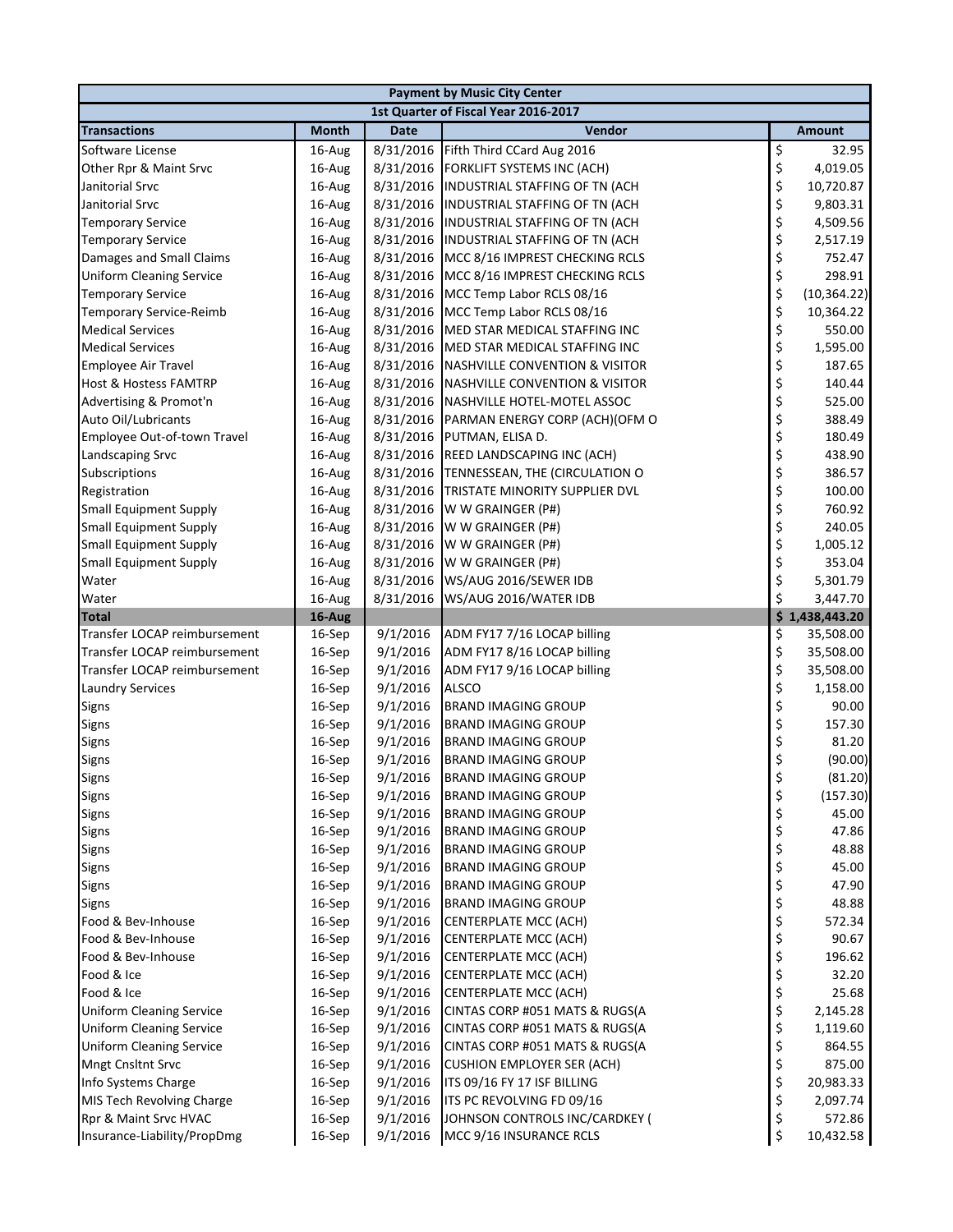| <b>Payment by Music City Center</b>                    |                  |                      |                                                                              |          |                 |  |  |
|--------------------------------------------------------|------------------|----------------------|------------------------------------------------------------------------------|----------|-----------------|--|--|
|                                                        |                  |                      | 1st Quarter of Fiscal Year 2016-2017                                         |          |                 |  |  |
| <b>Transactions</b>                                    | <b>Month</b>     | Date                 | Vendor                                                                       |          | <b>Amount</b>   |  |  |
| Insurance-Liability/PropDmg                            | 16-Sep           | 9/1/2016             | MCC 9/16 INSURANCE RCLS                                                      | \$       | 209.17          |  |  |
| Insurance-Liability/PropDmg                            | 16-Sep           | 9/1/2016             | MCC 9/16 INSURANCE RCLS                                                      | \$       | 3,336.08        |  |  |
| Insurance-Liability/PropDmg                            | 16-Sep           | 9/1/2016             | MCC 9/16 INSURANCE RCLS                                                      | \$       | 2,788.83        |  |  |
| Insurance-Liability/PropDmg                            | 16-Sep           | 9/1/2016             | MCC 9/16 INSURANCE RCLS                                                      | \$       | 2,595.83        |  |  |
| Insurance-Liability/PropDmg                            | 16-Sep           | 9/1/2016             | MCC 9/16 INSURANCE RCLS                                                      | \$       | 2,125.00        |  |  |
| Insurance-Liability/PropDmg                            | 16-Sep           | 9/1/2016             | MCC 9/16 INSURANCE RCLS                                                      | \$       | 7,436.17        |  |  |
| Insurance-Liability/PropDmg                            | 16-Sep           | 9/1/2016             | MCC 9/16 INSURANCE RCLS                                                      | \$       | 595.50          |  |  |
| Insurance-Liability/PropDmg                            | 16-Sep           | 9/1/2016             | MCC 9/16 INSURANCE RCLS                                                      | \$       | 398.00          |  |  |
| Insurance-Liability/PropDmg                            | 16-Sep           | 9/1/2016             | MCC 9/16 INSURANCE RCLS                                                      | \$       | 3,129.67        |  |  |
| Insurance-Liability/PropDmg                            | 16-Sep           | 9/1/2016             | MCC 9/16 INSURANCE RCLS                                                      | \$       | 2,194.00        |  |  |
| Insurance-Liability/PropDmg                            | 16-Sep           | 9/1/2016             | MCC 9/16 INSURANCE RCLS                                                      | \$       | 682.08          |  |  |
| Insurance-Liability/PropDmg                            | 16-Sep           | 9/1/2016             | MCC 9/16 INSURANCE RCLS                                                      | \$       | 300.83          |  |  |
| Insurance-Vehicles                                     | 16-Sep           | 9/1/2016             | MCC 9/16 INSURANCE RCLS                                                      | \$       | 1,442.00        |  |  |
| Insurance-Workman's Comp                               | 16-Sep           | 9/1/2016             | MCC 9/16 INSURANCE RCLS                                                      | \$       | 7,997.42        |  |  |
| Rpr & Maint Srvc Access Ctrl                           | 16-Sep           | 9/1/2016             | MCC 9/16 SRVC CONTRACT RCLS                                                  | \$       | 3,166.67        |  |  |
| Rpr & Maint Srvc Air Walls                             | 16-Sep           | 9/1/2016             | MCC 9/16 SRVC CONTRACT RCLS                                                  | \$       | 3,550.00        |  |  |
| Rpr & Maint Srvc Air Walls                             | 16-Sep           | 9/1/2016             | MCC 9/16 SRVC CONTRACT RCLS                                                  | \$       | 3,000.00        |  |  |
| Rpr & Maint Srvc Bld Auto                              | 16-Sep           | 9/1/2016             | MCC 9/16 SRVC CONTRACT RCLS                                                  | \$       | 232.92          |  |  |
| Rpr & Maint Srvc CCTV                                  | 16-Sep           | 9/1/2016             | MCC 9/16 SRVC CONTRACT RCLS                                                  | \$       | 4,250.00        |  |  |
| Rpr & Maint Srvc Crestron                              | 16-Sep           | 9/1/2016             | MCC 9/16 SRVC CONTRACT RCLS                                                  | \$       | 2,066.66        |  |  |
| Rpr & Maint Srvc Solar Panel                           | 16-Sep           | 9/1/2016             | MCC 9/16 SRVC CONTRACT RCLS                                                  | \$       | 450.00          |  |  |
| <b>Medical Services</b>                                | 16-Sep           | 9/1/2016             | MED STAR MEDICAL STAFFING INC                                                | \$       | 1,006.50        |  |  |
| <b>Medical Services</b>                                | 16-Sep           | 9/1/2016             | MED STAR MEDICAL STAFFING INC                                                | \$       | 88.00           |  |  |
| <b>Building Maintenance Srvc</b>                       | 16-Sep           | 9/1/2016             | NASHVILLE MACHINE ELEVATOR CO                                                | \$       | 315.06          |  |  |
| Computer Hardware <\$10K                               | 16-Sep           | 9/5/2016             | MORROW TECHNOLOGIES CORP (ACH)                                               | \$       | 11,199.17       |  |  |
| Landscaping Srvc-Indoor                                | 16-Sep           | 9/6/2016             | PLANTS ALIVE (ACH)                                                           | \$       | 510.00          |  |  |
| Cable Television                                       | 16-Sep           | 9/7/2016             | COMCAST (ACH)                                                                | \$       | 408.29          |  |  |
| <b>Internet Services</b>                               | 16-Sep           | 9/7/2016             | COMCAST (ACH)                                                                | \$       | 254.85          |  |  |
| <b>Security Services</b>                               | 16-Sep           | 9/7/2016             | ELITE SHOW SERVICES INC (ACH)                                                | \$       | 313.60          |  |  |
| <b>Employee Award/Gift</b>                             | 16-Sep           | 9/8/2016             | AWARD CENTER INC, THE (ACH)                                                  | \$       | 101.90          |  |  |
| Other Rpr & Maint Srvc                                 | 16-Sep           | 9/8/2016             | BAILEY CO INC, THE (P#)                                                      | \$       | (3.75)          |  |  |
| Other Rpr & Maint Srvc                                 | 16-Sep           | 9/8/2016             | BAILEY CO INC, THE (P#)                                                      | \$       | (122.85)        |  |  |
| Other Rpr & Maint Srvc                                 | 16-Sep           | 9/8/2016             | BAILEY CO INC, THE (P#)                                                      | \$       | (396.00)        |  |  |
| Other Rpr & Maint Srvc                                 | 16-Sep           | 9/8/2016             | BAILEY CO INC, THE (P#)                                                      | \$       | (1,476.33)      |  |  |
| <b>Electrical Supply</b>                               | 16-Sep           | 9/8/2016             | WHERRY, R J & ASSOC INC (ACH)                                                | \$       | 16,450.00       |  |  |
| Cafe Plan Pre-Tax Savings                              | 16-Sep           | 9/9/2016             | Actual Burden Journal Entries                                                | \$       | 96.71           |  |  |
| Cafe Plan Pre-Tax Savings                              | 16-Sep           | 9/9/2016             | <b>Actual Burden Journal Entries</b>                                         | \$       | 40.82           |  |  |
| Cafe Plan Pre-Tax Savings                              | 16-Sep           | 9/9/2016             | <b>Actual Burden Journal Entries</b>                                         | \$       | 131.15          |  |  |
| Cafe Plan Pre-Tax Savings                              | 16-Sep           | 9/9/2016             | <b>Actual Burden Journal Entries</b>                                         | \$       | 344.26          |  |  |
| Cafe Plan Pre-Tax Savings                              | 16-Sep           | 9/9/2016             | <b>Actual Burden Journal Entries</b>                                         | \$       | 16.55           |  |  |
| Cafe Plan Pre-Tax Savings                              | 16-Sep           | 9/9/2016             | <b>Actual Burden Journal Entries</b><br><b>Actual Burden Journal Entries</b> | \$       | 44.09           |  |  |
| Cafe Plan Pre-Tax Savings                              | 16-Sep           | 9/9/2016             |                                                                              | \$       | 23.63<br>181.40 |  |  |
| Cafe Plan Pre-Tax Savings<br>Cafe Plan Pre-Tax Savings | 16-Sep           | 9/9/2016             | <b>Actual Burden Journal Entries</b>                                         | \$       | 23.67           |  |  |
| Cafe Plan Pre-Tax Savings                              | 16-Sep<br>16-Sep | 9/9/2016<br>9/9/2016 | <b>Actual Burden Journal Entries</b><br><b>Actual Burden Journal Entries</b> | \$       | 36.47           |  |  |
| Cafe Plan Pre-Tax Savings                              | 16-Sep           | 9/9/2016             | <b>Actual Burden Journal Entries</b>                                         | \$<br>\$ | 21.60           |  |  |
| Cafe Plan Pre-Tax Savings                              | 16-Sep           | 9/9/2016             | <b>Actual Burden Journal Entries</b>                                         | \$       | 37.57           |  |  |
| Cafe Plan Pre-Tax Savings                              | $16-$ Sep        | 9/9/2016             | <b>Actual Burden Journal Entries</b>                                         | \$       | 12.82           |  |  |
| Cafe Plan Pre-Tax Savings                              | 16-Sep           | 9/9/2016             | <b>Actual Burden Journal Entries</b>                                         | \$       | 78.09           |  |  |
| Cafe Plan Pre-Tax Savings                              | 16-Sep           | 9/9/2016             | <b>Actual Burden Journal Entries</b>                                         | \$       | 23.67           |  |  |
| Cafe Plan Pre-Tax Savings                              |                  | 9/9/2016             | <b>Actual Burden Journal Entries</b>                                         | \$       |                 |  |  |
| Cafe Plan Pre-Tax Savings                              | 16-Sep<br>16-Sep | 9/9/2016             | <b>Actual Burden Journal Entries</b>                                         | \$       | 19.33<br>23.02  |  |  |
| Cafe Plan Pre-Tax Savings                              | 16-Sep           | 9/9/2016             | <b>Actual Burden Journal Entries</b>                                         | \$       | 30.16           |  |  |
| CCA Employer 401K Plan                                 | 16-Sep           | 9/9/2016             | <b>Actual Burden Journal Entries</b>                                         | \$       | 546.54          |  |  |
| CCA Employer 401K Plan                                 | 16-Sep           | 9/9/2016             | <b>Actual Burden Journal Entries</b>                                         | \$       | 587.84          |  |  |
| CCA Employer 401K Plan                                 |                  | 9/9/2016             |                                                                              | \$       | 970.11          |  |  |
|                                                        | 16-Sep           |                      | <b>Actual Burden Journal Entries</b>                                         |          |                 |  |  |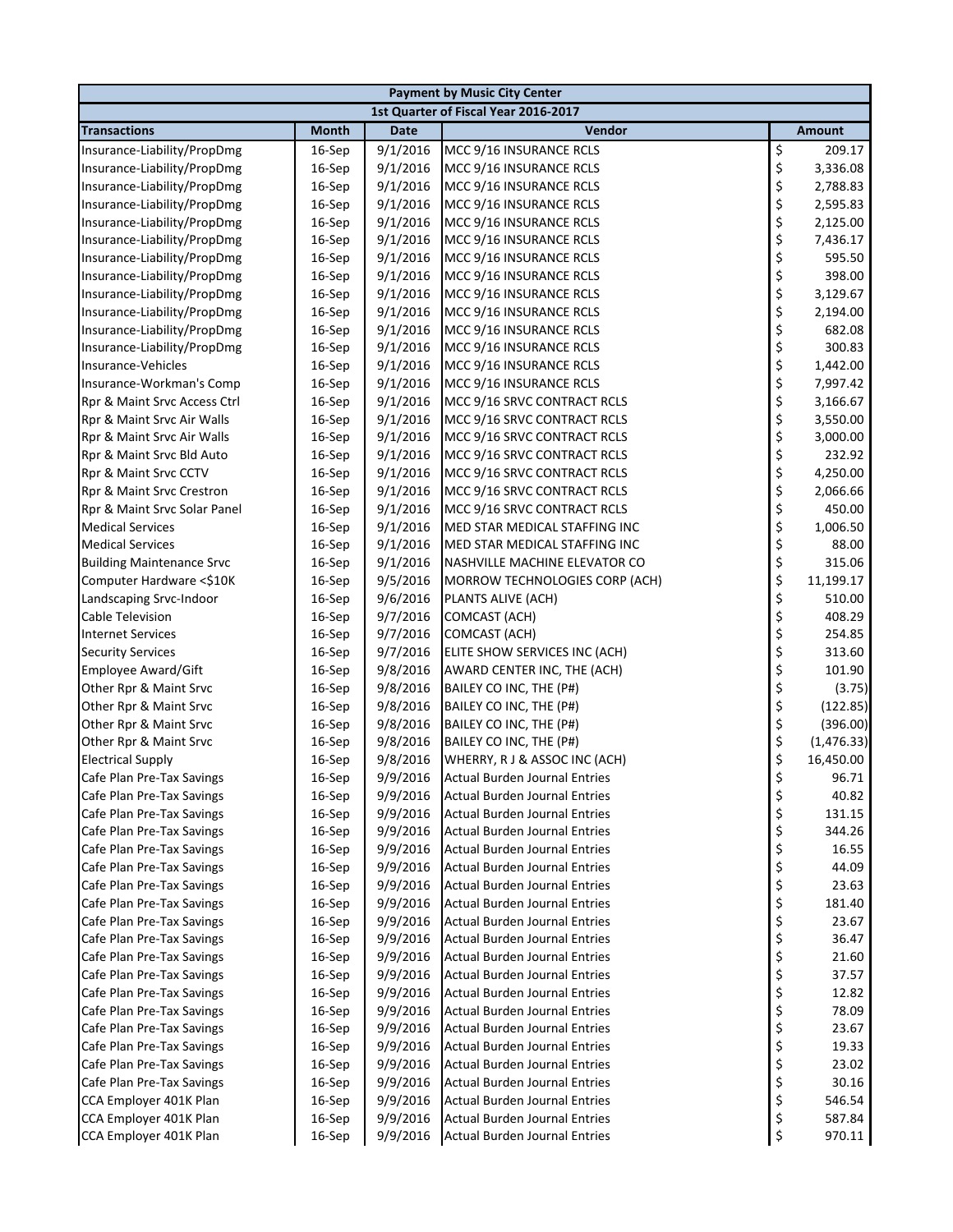| <b>Payment by Music City Center</b>                          |                  |                      |                                                                              |          |                     |  |
|--------------------------------------------------------------|------------------|----------------------|------------------------------------------------------------------------------|----------|---------------------|--|
|                                                              |                  |                      | 1st Quarter of Fiscal Year 2016-2017                                         |          |                     |  |
| <b>Transactions</b>                                          | <b>Month</b>     | <b>Date</b>          | Vendor                                                                       |          | <b>Amount</b>       |  |
| CCA Employer 401K Plan                                       | 16-Sep           | 9/9/2016             | <b>Actual Burden Journal Entries</b>                                         | \$       | 321.73              |  |
| CCA Employer 401K Plan                                       | 16-Sep           | 9/9/2016             | <b>Actual Burden Journal Entries</b>                                         | \$       | 624.06              |  |
| CCA Employer 401K Plan                                       | 16-Sep           | 9/9/2016             | <b>Actual Burden Journal Entries</b>                                         | \$       | 66.10               |  |
| CCA Employer 401K Plan                                       | 16-Sep           | 9/9/2016             | <b>Actual Burden Journal Entries</b>                                         | \$       | 290.55              |  |
| CCA Employer 401K Plan                                       | 16-Sep           | 9/9/2016             | <b>Actual Burden Journal Entries</b>                                         | \$       | 151.72              |  |
| CCA Employer 401K Plan                                       | 16-Sep           | 9/9/2016             | <b>Actual Burden Journal Entries</b>                                         | \$       | 369.98              |  |
| CCA Employer 401K Plan                                       | 16-Sep           | 9/9/2016             | <b>Actual Burden Journal Entries</b>                                         | \$       | 306.75              |  |
| CCA Employer 401K Plan                                       | 16-Sep           | 9/9/2016             | <b>Actual Burden Journal Entries</b>                                         | \$       | 115.24              |  |
| <b>Employer Dental Group</b>                                 | 16-Sep           | 9/9/2016             | <b>Actual Burden Journal Entries</b>                                         | \$       | 144.22              |  |
| <b>Employer Dental Group</b>                                 | 16-Sep           | 9/9/2016             | <b>Actual Burden Journal Entries</b>                                         | \$       | 42.42               |  |
| <b>Employer Dental Group</b>                                 | 16-Sep           | 9/9/2016             | <b>Actual Burden Journal Entries</b>                                         | \$       | 214.92              |  |
| <b>Employer Dental Group</b>                                 | 16-Sep           | 9/9/2016             | <b>Actual Burden Journal Entries</b>                                         | \$       | 511.86              |  |
| <b>Employer Dental Group</b>                                 | 16-Sep           | 9/9/2016             | <b>Actual Burden Journal Entries</b>                                         | \$       | 14.14               |  |
| <b>Employer Dental Group</b>                                 | 16-Sep           | 9/9/2016             | <b>Actual Burden Journal Entries</b>                                         | \$       | 87.66               |  |
| <b>Employer Dental Group</b>                                 | 16-Sep           | 9/9/2016             | <b>Actual Burden Journal Entries</b>                                         | \$       | 28.28               |  |
| <b>Employer Dental Group</b>                                 | 16-Sep           | 9/9/2016             | <b>Actual Burden Journal Entries</b>                                         | \$       | 271.52              |  |
| <b>Employer Dental Group</b>                                 | 16-Sep           | 9/9/2016             | <b>Actual Burden Journal Entries</b>                                         | \$       | 28.28               |  |
| <b>Employer Dental Group</b>                                 | 16-Sep           | 9/9/2016             | <b>Actual Burden Journal Entries</b>                                         | \$       | 56.56               |  |
| <b>Employer Dental Group</b>                                 | 16-Sep           | 9/9/2016             | <b>Actual Burden Journal Entries</b>                                         | \$       | 28.28               |  |
| <b>Employer Dental Group</b>                                 | 16-Sep           | 9/9/2016             | <b>Actual Burden Journal Entries</b>                                         | \$       | 70.70               |  |
| <b>Employer Dental Group</b>                                 | 16-Sep           | 9/9/2016             | <b>Actual Burden Journal Entries</b>                                         | \$       | 28.28               |  |
| <b>Employer Dental Group</b>                                 | 16-Sep           | 9/9/2016             | <b>Actual Burden Journal Entries</b>                                         | \$       | 127.26              |  |
| <b>Employer Dental Group</b>                                 | 16-Sep           | 9/9/2016             | <b>Actual Burden Journal Entries</b>                                         | \$       | 28.28               |  |
| <b>Employer Dental Group</b>                                 | 16-Sep           | 9/9/2016             | <b>Actual Burden Journal Entries</b>                                         | \$       | 56.56               |  |
| <b>Employer Dental Group</b>                                 | 16-Sep           | 9/9/2016             | <b>Actual Burden Journal Entries</b>                                         | \$       | 28.28               |  |
| <b>Employer Dental Group</b>                                 | 16-Sep           | 9/9/2016             | <b>Actual Burden Journal Entries</b>                                         | \$       | 42.42               |  |
| <b>Employer Group Health</b>                                 | 16-Sep           | 9/9/2016             | <b>Actual Burden Journal Entries</b>                                         | \$       | 3,580.81            |  |
| <b>Employer Group Health</b>                                 | 16-Sep           | 9/9/2016             | <b>Actual Burden Journal Entries</b>                                         | \$       | 1,437.00            |  |
| <b>Employer Group Health</b>                                 | 16-Sep           | 9/9/2016             | <b>Actual Burden Journal Entries</b>                                         | \$       | 4,813.81            |  |
| <b>Employer Group Health</b>                                 | 16-Sep           | 9/9/2016             | <b>Actual Burden Journal Entries</b><br><b>Actual Burden Journal Entries</b> | \$       | 12,562.81<br>592.50 |  |
| <b>Employer Group Health</b><br><b>Employer Group Health</b> | 16-Sep           | 9/9/2016<br>9/9/2016 | <b>Actual Burden Journal Entries</b>                                         | \$<br>\$ | 2,229.31            |  |
|                                                              | 16-Sep<br>16-Sep | 9/9/2016             | <b>Actual Burden Journal Entries</b>                                         | \$       | 840.00              |  |
| <b>Employer Group Health</b><br><b>Employer Group Health</b> | 16-Sep           | 9/9/2016             | <b>Actual Burden Journal Entries</b>                                         | \$       | 6,942.26            |  |
| <b>Employer Group Health</b>                                 | 16-Sep           | 9/9/2016             | <b>Actual Burden Journal Entries</b>                                         | \$       | 841.50              |  |
| <b>Employer Group Health</b>                                 | 16-Sep           | 9/9/2016             | <b>Actual Burden Journal Entries</b>                                         | Ś        | 1,686.00            |  |
| <b>Employer Group Health</b>                                 | 16-Sep           | 9/9/2016             | <b>Actual Burden Journal Entries</b>                                         | \$       | 840.00              |  |
| <b>Employer Group Health</b>                                 | 16-Sep           | 9/9/2016             | <b>Actual Burden Journal Entries</b>                                         | \$       | 1,341.00            |  |
| <b>Employer Group Health</b>                                 | 16-Sep           | 9/9/2016             | <b>Actual Burden Journal Entries</b>                                         | \$       | 498.00              |  |
| <b>Employer Group Health</b>                                 | 16-Sep           | 9/9/2016             | <b>Actual Burden Journal Entries</b>                                         | \$       | 2,773.50            |  |
| <b>Employer Group Health</b>                                 | 16-Sep           | 9/9/2016             | <b>Actual Burden Journal Entries</b>                                         | \$       | 841.50              |  |
| <b>Employer Group Health</b>                                 | 16-Sep           | 9/9/2016             | <b>Actual Burden Journal Entries</b>                                         | \$       | 744.00              |  |
| <b>Employer Group Health</b>                                 | 16-Sep           | 9/9/2016             | <b>Actual Burden Journal Entries</b>                                         | \$       | 846.00              |  |
| <b>Employer Group Health</b>                                 | 16-Sep           | 9/9/2016             | <b>Actual Burden Journal Entries</b>                                         | \$       | 1,089.00            |  |
| Employer OASDI                                               | 16-Sep           | 9/9/2016             | <b>Actual Burden Journal Entries</b>                                         | \$       | 1,247.65            |  |
| Employer OASDI                                               | 16-Sep           | 9/9/2016             | <b>Actual Burden Journal Entries</b>                                         | \$       | 385.24              |  |
| <b>Employer OASDI</b>                                        | 16-Sep           | 9/9/2016             | <b>Actual Burden Journal Entries</b>                                         | \$       | 1,791.99            |  |
| <b>Employer OASDI</b>                                        | 16-Sep           | 9/9/2016             | <b>Actual Burden Journal Entries</b>                                         | \$       | 2,802.83            |  |
| <b>Employer OASDI</b>                                        | 16-Sep           | 9/9/2016             | <b>Actual Burden Journal Entries</b>                                         | \$       | 102.93              |  |
| <b>Employer OASDI</b>                                        | 16-Sep           | 9/9/2016             | <b>Actual Burden Journal Entries</b>                                         | \$       | 597.75              |  |
| Employer OASDI                                               | 16-Sep           | 9/9/2016             | <b>Actual Burden Journal Entries</b>                                         | \$       | 390.99              |  |
| Employer OASDI                                               | 16-Sep           | 9/9/2016             | <b>Actual Burden Journal Entries</b>                                         | \$       | 1,861.21            |  |
| Employer OASDI                                               | 16-Sep           | 9/9/2016             | <b>Actual Burden Journal Entries</b>                                         | \$       | 274.40              |  |
| Employer OASDI                                               | 16-Sep           | 9/9/2016             | <b>Actual Burden Journal Entries</b>                                         | \$       | 448.52              |  |
| Employer OASDI                                               | 16-Sep           | 9/9/2016             | <b>Actual Burden Journal Entries</b>                                         | \$       | 459.87              |  |
| <b>Employer OASDI</b>                                        | 16-Sep           | 9/9/2016             | <b>Actual Burden Journal Entries</b>                                         | \$       | 1,139.41            |  |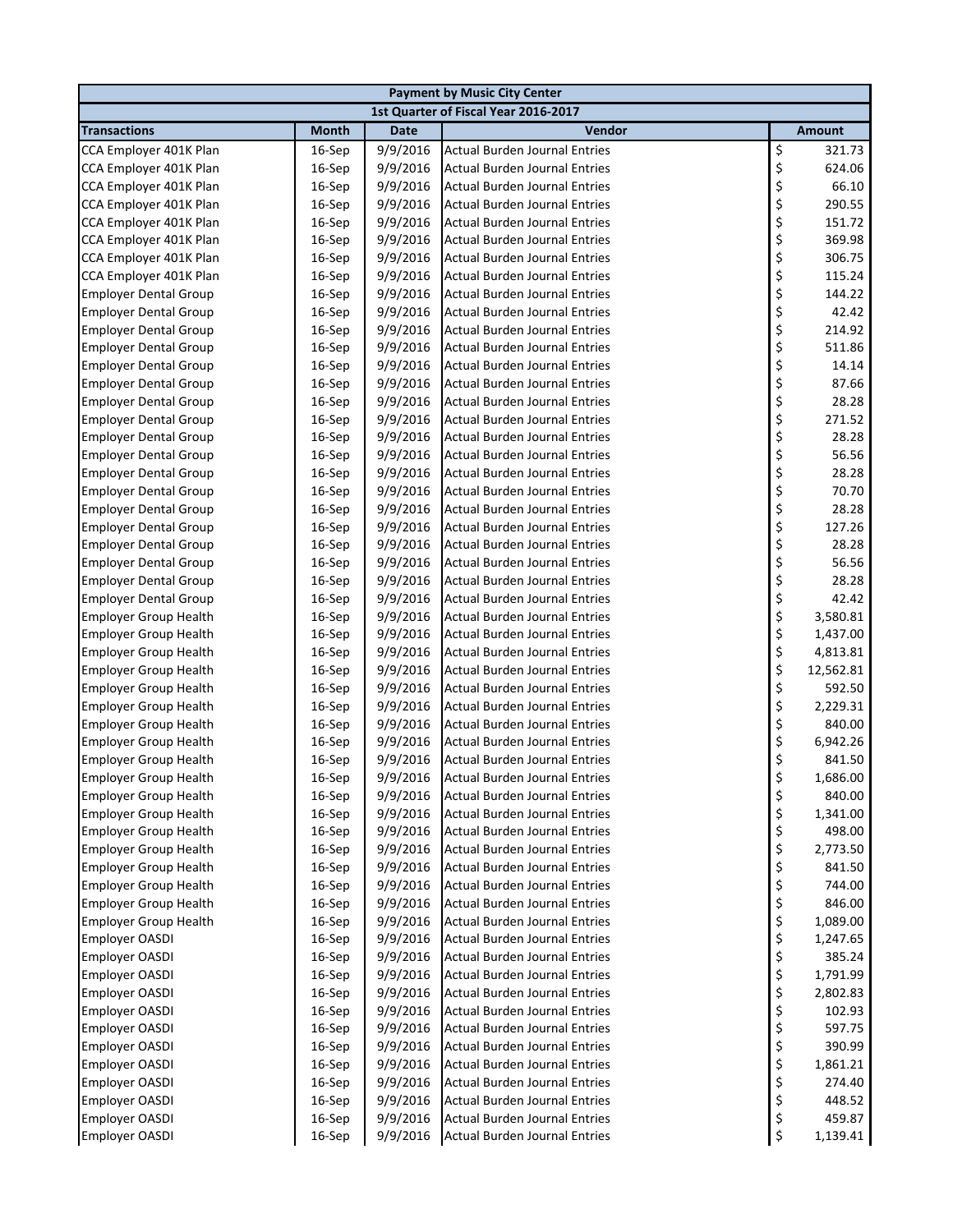| <b>Payment by Music City Center</b> |              |             |                                      |    |               |  |  |
|-------------------------------------|--------------|-------------|--------------------------------------|----|---------------|--|--|
|                                     |              |             | 1st Quarter of Fiscal Year 2016-2017 |    |               |  |  |
| <b>Transactions</b>                 | <b>Month</b> | <b>Date</b> | Vendor                               |    | <b>Amount</b> |  |  |
| <b>Employer OASDI</b>               | 16-Sep       | 9/9/2016    | <b>Actual Burden Journal Entries</b> | \$ | 230.50        |  |  |
| <b>Employer OASDI</b>               | 16-Sep       | 9/9/2016    | <b>Actual Burden Journal Entries</b> | \$ | 868.49        |  |  |
| <b>Employer OASDI</b>               | 16-Sep       | 9/9/2016    | <b>Actual Burden Journal Entries</b> | \$ | 450.65        |  |  |
| <b>Employer OASDI</b>               | 16-Sep       | 9/9/2016    | <b>Actual Burden Journal Entries</b> | \$ | 588.21        |  |  |
| <b>Employer OASDI</b>               | 16-Sep       | 9/9/2016    | <b>Actual Burden Journal Entries</b> | \$ | 370.35        |  |  |
| <b>Employer OASDI</b>               | 16-Sep       | 9/9/2016    | <b>Actual Burden Journal Entries</b> | \$ | 414.47        |  |  |
| <b>Employer Pension</b>             | 16-Sep       | 9/9/2016    | <b>Actual Burden Journal Entries</b> | \$ | 831.21        |  |  |
| <b>Employer Pension</b>             | 16-Sep       | 9/9/2016    | <b>Actual Burden Journal Entries</b> | \$ | 231.55        |  |  |
| <b>Employer Pension</b>             | 16-Sep       | 9/9/2016    | <b>Actual Burden Journal Entries</b> | \$ | 812.66        |  |  |
| <b>Employer Pension</b>             | 16-Sep       | 9/9/2016    | <b>Actual Burden Journal Entries</b> | \$ | 167.40        |  |  |
| <b>Employer Pension</b>             | 16-Sep       | 9/9/2016    | <b>Actual Burden Journal Entries</b> | \$ | 584.32        |  |  |
| <b>Employer Pension</b>             | 16-Sep       | 9/9/2016    | <b>Actual Burden Journal Entries</b> | \$ | 2,316.71      |  |  |
| <b>Employer Pension</b>             | 16-Sep       | 9/9/2016    | <b>Actual Burden Journal Entries</b> | \$ | 959.79        |  |  |
| <b>Employer Pension</b>             | 16-Sep       | 9/9/2016    | <b>Actual Burden Journal Entries</b> | \$ | 1,919.89      |  |  |
| <b>Employer SSN Medical</b>         | 16-Sep       | 9/9/2016    | <b>Actual Burden Journal Entries</b> | \$ | 291.76        |  |  |
| <b>Employer SSN Medical</b>         | 16-Sep       | 9/9/2016    | <b>Actual Burden Journal Entries</b> | \$ | 90.10         |  |  |
| <b>Employer SSN Medical</b>         | 16-Sep       | 9/9/2016    | <b>Actual Burden Journal Entries</b> | \$ | 419.11        |  |  |
| <b>Employer SSN Medical</b>         | 16-Sep       | 9/9/2016    | <b>Actual Burden Journal Entries</b> | \$ | 655.49        |  |  |
| <b>Employer SSN Medical</b>         | 16-Sep       | 9/9/2016    | Actual Burden Journal Entries        | \$ | 24.07         |  |  |
| <b>Employer SSN Medical</b>         | 16-Sep       | 9/9/2016    | Actual Burden Journal Entries        | \$ | 139.79        |  |  |
| <b>Employer SSN Medical</b>         | 16-Sep       | 9/9/2016    | <b>Actual Burden Journal Entries</b> | \$ | 91.44         |  |  |
| <b>Employer SSN Medical</b>         | 16-Sep       | 9/9/2016    | <b>Actual Burden Journal Entries</b> | \$ | 435.37        |  |  |
| <b>Employer SSN Medical</b>         | 16-Sep       | 9/9/2016    | <b>Actual Burden Journal Entries</b> | \$ | 64.18         |  |  |
| <b>Employer SSN Medical</b>         | 16-Sep       | 9/9/2016    | <b>Actual Burden Journal Entries</b> | \$ | 104.90        |  |  |
| <b>Employer SSN Medical</b>         | 16-Sep       | 9/9/2016    | <b>Actual Burden Journal Entries</b> | \$ | 107.55        |  |  |
| <b>Employer SSN Medical</b>         | 16-Sep       | 9/9/2016    | <b>Actual Burden Journal Entries</b> | \$ | 266.48        |  |  |
| <b>Employer SSN Medical</b>         | 16-Sep       | 9/9/2016    | <b>Actual Burden Journal Entries</b> | \$ | 53.90         |  |  |
| <b>Employer SSN Medical</b>         | 16-Sep       | 9/9/2016    | <b>Actual Burden Journal Entries</b> | \$ | 203.11        |  |  |
| <b>Employer SSN Medical</b>         | 16-Sep       | 9/9/2016    | <b>Actual Burden Journal Entries</b> | \$ | 105.39        |  |  |
| <b>Employer SSN Medical</b>         | 16-Sep       | 9/9/2016    | <b>Actual Burden Journal Entries</b> | \$ | 137.56        |  |  |
| <b>Employer SSN Medical</b>         | 16-Sep       | 9/9/2016    | <b>Actual Burden Journal Entries</b> | \$ | 221.05        |  |  |
| <b>Employer SSN Medical</b>         | 16-Sep       | 9/9/2016    | <b>Actual Burden Journal Entries</b> | \$ | 96.95         |  |  |
| <b>FSA Pre-Tax Savings</b>          | 16-Sep       | 9/9/2016    | <b>Actual Burden Journal Entries</b> | \$ | 6.18          |  |  |
| <b>FSA Pre-Tax Savings</b>          | 16-Sep       | 9/9/2016    | <b>Actual Burden Journal Entries</b> | \$ | 4.78          |  |  |
| <b>FSA Pre-Tax Savings</b>          | 16-Sep       | 9/9/2016    | <b>Actual Burden Journal Entries</b> | \$ | 10.36         |  |  |
| <b>FSA Pre-Tax Savings</b>          | $16-$ Sep    | 9/9/2016    | Actual Burden Journal Entries        | \$ | 22.31         |  |  |
| <b>FSA Pre-Tax Savings</b>          | 16-Sep       | 9/9/2016    | <b>Actual Burden Journal Entries</b> | \$ | 7.97          |  |  |
| Other Rpr & Maint Srvc              | 16-Sep       | 9/9/2016    | BAILEY CO INC, THE (P#)              | \$ | 3.75          |  |  |
| Other Rpr & Maint Srvc              | 16-Sep       | 9/9/2016    | BAILEY CO INC, THE (P#)              | \$ | 1,476.33      |  |  |
| Other Rpr & Maint Srvc              | 16-Sep       | 9/9/2016    | BAILEY CO INC, THE (P#)              | \$ | 396.00        |  |  |
| Other Rpr & Maint Srvc              | 16-Sep       | 9/9/2016    | BAILEY CO INC, THE (P#)              | \$ | 122.85        |  |  |
| Allowance-Cell/Mobile Devices       | 16-Sep       | 9/9/2016    | Payroll Labor Distribution           | \$ | 276.00        |  |  |
| Allowance-Cell/Mobile Devices       | 16-Sep       | 9/9/2016    | Payroll Labor Distribution           | \$ | 92.00         |  |  |
| Allowance-Cell/Mobile Devices       | 16-Sep       | 9/9/2016    | <b>Payroll Labor Distribution</b>    | \$ | 92.00         |  |  |
| Allowance-Cell/Mobile Devices       | 16-Sep       | 9/9/2016    | Payroll Labor Distribution           | \$ | 138.00        |  |  |
| Allowance-Cell/Mobile Devices       | 16-Sep       | 9/9/2016    | Payroll Labor Distribution           | \$ | 46.00         |  |  |
| Allowance-Cell/Mobile Devices       | 16-Sep       | 9/9/2016    | Payroll Labor Distribution           | \$ | 92.00         |  |  |
| Allowance-Cell/Mobile Devices       | 16-Sep       | 9/9/2016    | Payroll Labor Distribution           | \$ | 230.00        |  |  |
| Allowance-Cell/Mobile Devices       | 16-Sep       | 9/9/2016    | Payroll Labor Distribution           | \$ | 46.00         |  |  |
| Allowance-Cell/Mobile Devices       | 16-Sep       | 9/9/2016    | Payroll Labor Distribution           | \$ | 92.00         |  |  |
| Allowance-Cell/Mobile Devices       | 16-Sep       | 9/9/2016    | Payroll Labor Distribution           | \$ | 230.00        |  |  |
| Allowance-Cell/Mobile Devices       | 16-Sep       | 9/9/2016    | Payroll Labor Distribution           | \$ | 92.00         |  |  |
| Allowance-Cell/Mobile Devices       | 16-Sep       | 9/9/2016    | Payroll Labor Distribution           | \$ | 92.00         |  |  |
| Allowance-Cell/Mobile Devices       | 16-Sep       | 9/9/2016    | Payroll Labor Distribution           | \$ | 92.00         |  |  |
| Allowance-Cell/Mobile Devices       | 16-Sep       | 9/9/2016    | Payroll Labor Distribution           | \$ | 92.00         |  |  |
| Allowance-Cell/Mobile Devices       | 16-Sep       | 9/9/2016    | Payroll Labor Distribution           | \$ | 92.00         |  |  |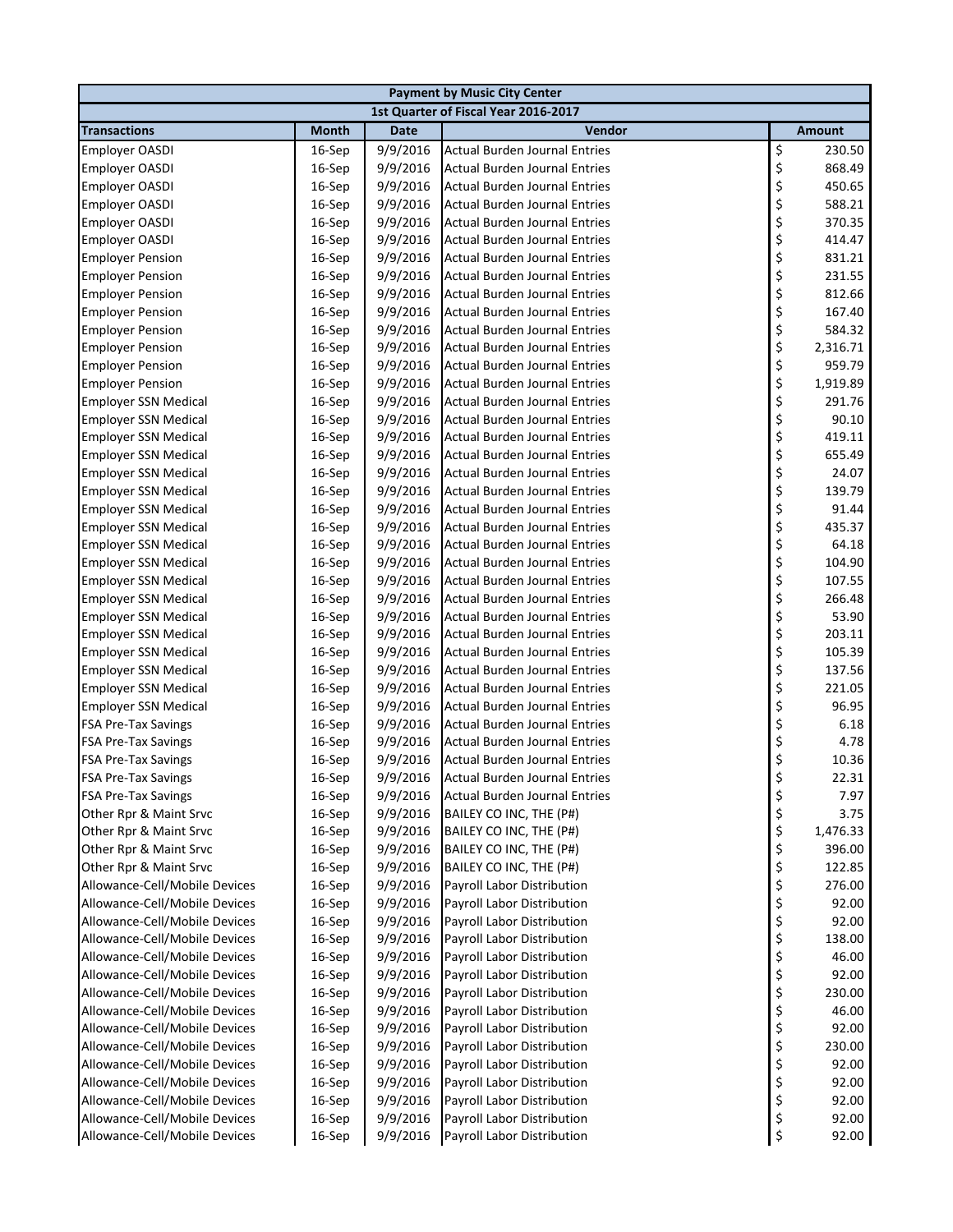| <b>Payment by Music City Center</b>      |                  |                      |                                                                 |          |                |  |  |
|------------------------------------------|------------------|----------------------|-----------------------------------------------------------------|----------|----------------|--|--|
|                                          |                  |                      | 1st Quarter of Fiscal Year 2016-2017                            |          |                |  |  |
| <b>Transactions</b>                      | <b>Month</b>     | <b>Date</b>          | Vendor                                                          |          | Amount         |  |  |
| Allowance-Cell/Mobile Devices            | 16-Sep           | 9/9/2016             | Payroll Labor Distribution                                      | \$       | 138.00         |  |  |
| <b>Holiday Pay</b>                       | 16-Sep           | 9/9/2016             | Payroll Labor Distribution                                      | \$       | 1,479.01       |  |  |
| <b>Holiday Pay</b>                       | 16-Sep           | 9/9/2016             | Payroll Labor Distribution                                      | \$       | 422.88         |  |  |
| <b>Holiday Pay</b>                       | 16-Sep           | 9/9/2016             | Payroll Labor Distribution                                      | \$       | 2,982.37       |  |  |
| <b>Holiday Pay</b>                       | 16-Sep           | 9/9/2016             | Payroll Labor Distribution                                      | \$       | 3,152.51       |  |  |
| <b>Holiday Pay</b>                       | 16-Sep           | 9/9/2016             | Payroll Labor Distribution                                      | \$       | 183.84         |  |  |
| <b>Holiday Pay</b>                       | 16-Sep           | 9/9/2016             | Payroll Labor Distribution                                      | \$       | 739.89         |  |  |
| <b>Holiday Pay</b>                       | 16-Sep           | 9/9/2016             | Payroll Labor Distribution                                      | \$       | 658.56         |  |  |
| <b>Holiday Pay</b>                       | 16-Sep           | 9/9/2016             | Payroll Labor Distribution                                      | \$       | 1,322.69       |  |  |
| <b>Holiday Pay</b>                       | 16-Sep           | 9/9/2016             | Payroll Labor Distribution                                      | \$       | 728.32         |  |  |
| <b>Holiday Pay</b>                       | 16-Sep           | 9/9/2016             | Payroll Labor Distribution                                      | \$       | 759.60         |  |  |
| <b>Holiday Pay</b>                       | 16-Sep           | 9/9/2016             | Payroll Labor Distribution                                      | \$       | 1,869.44       |  |  |
| <b>Holiday Pay</b>                       | 16-Sep           | 9/9/2016             | Payroll Labor Distribution                                      | \$       | 426.72         |  |  |
| <b>Holiday Pay</b>                       | 16-Sep           | 9/9/2016             | Payroll Labor Distribution                                      | \$       | 1,628.72       |  |  |
| <b>Holiday Pay</b>                       | 16-Sep           | 9/9/2016             | Payroll Labor Distribution                                      | \$       | 776.48         |  |  |
| <b>Holiday Pay</b>                       | 16-Sep           | 9/9/2016             | Payroll Labor Distribution                                      | \$       | 748.48         |  |  |
| <b>Holiday Pay</b>                       | 16-Sep           | 9/9/2016             | Payroll Labor Distribution                                      | \$       | 869.23         |  |  |
| <b>Holiday Pay</b>                       | 16-Sep           | 9/9/2016             | Payroll Labor Distribution                                      | \$       | 596.48         |  |  |
| Leave Pay                                | 16-Sep           | 9/9/2016             | Payroll Labor Distribution                                      | \$       | 530.20         |  |  |
| Leave Pay                                | 16-Sep           | 9/9/2016             | Payroll Labor Distribution                                      | \$       | 166.96         |  |  |
| Leave Pay                                | 16-Sep           | 9/9/2016             | Payroll Labor Distribution                                      | \$       | 4,873.38       |  |  |
| Leave Pay                                | 16-Sep           | 9/9/2016             | Payroll Labor Distribution                                      | \$       | 1,897.38       |  |  |
| Leave Pay                                | 16-Sep           | 9/9/2016             | Payroll Labor Distribution                                      | \$       | 574.95         |  |  |
| Leave Pay                                | 16-Sep           | 9/9/2016             | Payroll Labor Distribution                                      | \$       | 255.68         |  |  |
| Leave Pay                                | 16-Sep           | 9/9/2016             | Payroll Labor Distribution                                      | \$       | 2,587.62       |  |  |
| Leave Pay                                | 16-Sep           | 9/9/2016             | Payroll Labor Distribution                                      | \$       | 110.56         |  |  |
| Leave Pay                                | 16-Sep           | 9/9/2016             | Payroll Labor Distribution                                      | \$       | 380.04         |  |  |
| Leave Pay                                | 16-Sep           | 9/9/2016             | Payroll Labor Distribution                                      | \$       | 849.92         |  |  |
| Leave Pay                                | 16-Sep           | 9/9/2016             | Payroll Labor Distribution                                      | \$       | 575.89         |  |  |
| Leave Pay                                | 16-Sep           | 9/9/2016             | Payroll Labor Distribution                                      | \$       | 467.20         |  |  |
| Leave Pay                                | 16-Sep           | 9/9/2016             | Payroll Labor Distribution                                      | \$       | 863.92         |  |  |
| Leave Pay                                | 16-Sep           | 9/9/2016             | Payroll Labor Distribution                                      | \$       | 1,118.24       |  |  |
| Leave Pay                                | 16-Sep           | 9/9/2016             | Payroll Labor Distribution                                      | \$       | 1,080.60       |  |  |
| Overtime Pay                             | 16-Sep           | 9/9/2016             | Payroll Labor Distribution                                      | \$       | 103.83         |  |  |
| Overtime Pay                             | 16-Sep           | 9/9/2016             | Payroll Labor Distribution                                      | \$       | 76.81          |  |  |
| Overtime Pay                             | 16-Sep           | 9/9/2016             | Payroll Labor Distribution                                      | \$       | 54.04          |  |  |
| Overtime Pay                             | 16-Sep           | 9/9/2016             | Payroll Labor Distribution                                      | \$       | 12.06          |  |  |
| Overtime Pay                             | 16-Sep           | 9/9/2016             | Payroll Labor Distribution                                      | \$       | 2.68           |  |  |
| Overtime Pay                             | 16-Sep           | 9/9/2016             | Payroll Labor Distribution                                      | \$       | 1,835.94       |  |  |
| Overtime Pay                             | 16-Sep           | 9/9/2016             | Payroll Labor Distribution                                      | \$       | 1,420.75       |  |  |
| Overtime Pay                             | 16-Sep           | 9/9/2016<br>9/9/2016 | Payroll Labor Distribution                                      | \$<br>\$ | 13.10          |  |  |
| Overtime Pay                             | 16-Sep           | 9/9/2016             | Payroll Labor Distribution                                      |          | 43.95          |  |  |
| Overtime Pay<br>Overtime Pay             | 16-Sep           | 9/9/2016             | Payroll Labor Distribution                                      | \$       | 23.78<br>12.50 |  |  |
|                                          | 16-Sep<br>16-Sep | 9/9/2016             | Payroll Labor Distribution<br><b>Payroll Labor Distribution</b> | \$<br>\$ | 18,998.60      |  |  |
| <b>Regular Pay</b><br><b>Regular Pay</b> | 16-Sep           | 9/9/2016             | Payroll Labor Distribution                                      | \$       | 6,146.02       |  |  |
| <b>Regular Pay</b>                       | 16-Sep           | 9/9/2016             | Payroll Labor Distribution                                      | \$       | 22,592.24      |  |  |
| <b>Regular Pay</b>                       | 16-Sep           | 9/9/2016             | Payroll Labor Distribution                                      | \$       | 44,465.25      |  |  |
| <b>Regular Pay</b>                       | 16-Sep           | 9/9/2016             | Payroll Labor Distribution                                      | \$       | 1,680.53       |  |  |
| <b>Regular Pay</b>                       | 16-Sep           | 9/9/2016             | Payroll Labor Distribution                                      | \$       | 8,853.88       |  |  |
| <b>Regular Pay</b>                       | 16-Sep           | 9/9/2016             | Payroll Labor Distribution                                      | \$       | 5,671.36       |  |  |
| <b>Regular Pay</b>                       | 16-Sep           | 9/9/2016             | Payroll Labor Distribution                                      | \$       | 26,415.44      |  |  |
| Regular Pay                              | 16-Sep           | 9/9/2016             | Payroll Labor Distribution                                      | \$       | 3,314.40       |  |  |
| Regular Pay                              | 16-Sep           | 9/9/2016             | Payroll Labor Distribution                                      | \$       | 6,468.21       |  |  |
| <b>Regular Pay</b>                       | 16-Sep           | 9/9/2016             | Payroll Labor Distribution                                      | \$       | 6,467.95       |  |  |
| <b>Regular Pay</b>                       | 16-Sep           | 9/9/2016             | Payroll Labor Distribution                                      | \$       | 16,010.71      |  |  |
|                                          |                  |                      |                                                                 |          |                |  |  |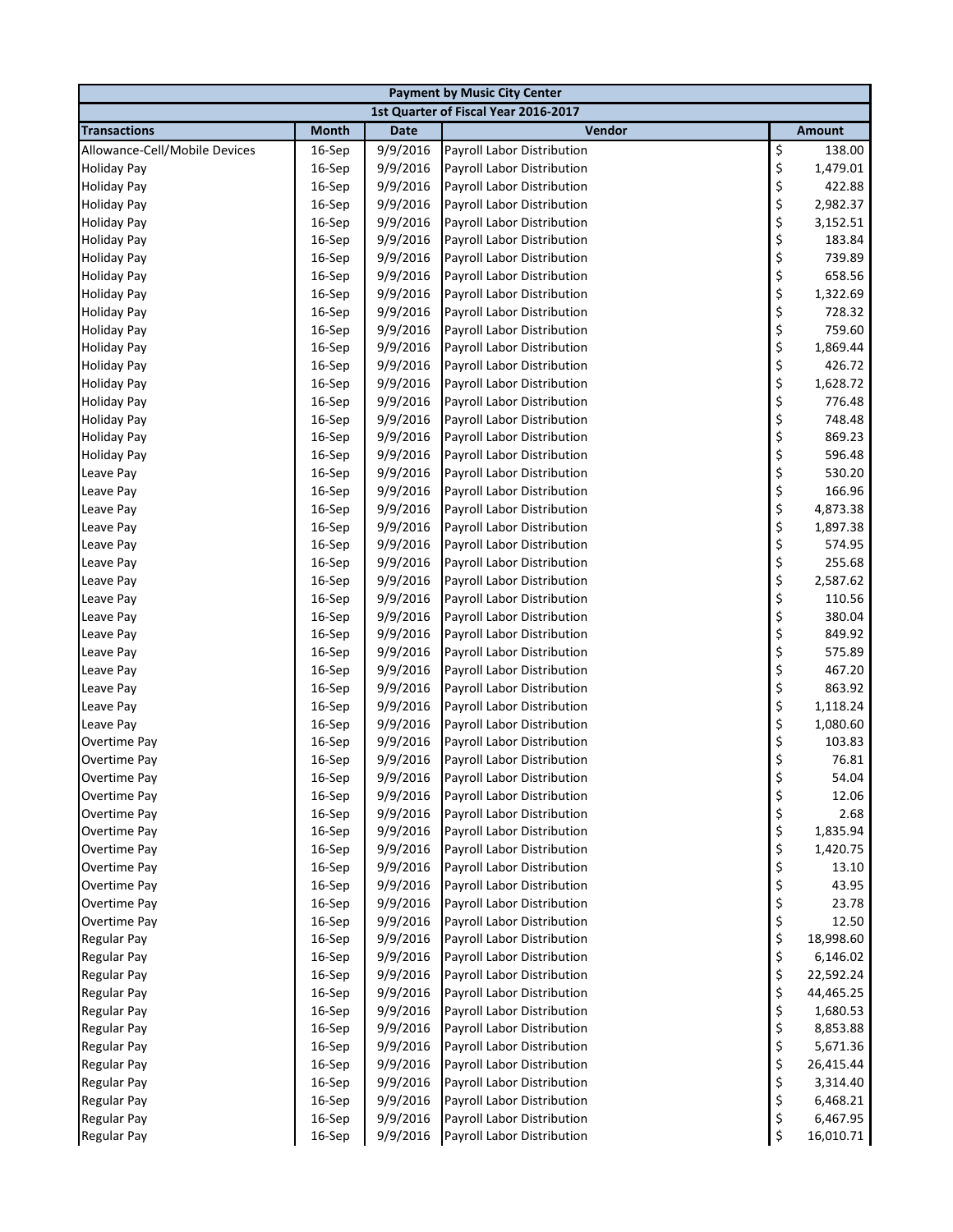|                                  | <b>Payment by Music City Center</b> |             |                                          |         |            |  |  |  |
|----------------------------------|-------------------------------------|-------------|------------------------------------------|---------|------------|--|--|--|
|                                  |                                     |             | 1st Quarter of Fiscal Year 2016-2017     |         |            |  |  |  |
| <b>Transactions</b>              | <b>Month</b>                        | <b>Date</b> | Vendor                                   |         | Amount     |  |  |  |
| <b>Regular Pay</b>               | 16-Sep                              | 9/9/2016    | Payroll Labor Distribution               | \$      | 2,790.46   |  |  |  |
| <b>Regular Pay</b>               | 16-Sep                              | 9/9/2016    | Payroll Labor Distribution               | \$      | 12,816.86  |  |  |  |
| <b>Regular Pay</b>               | 16-Sep                              | 9/9/2016    | Payroll Labor Distribution               | \$      | 6,124.96   |  |  |  |
| <b>Regular Pay</b>               | 16-Sep                              | 9/9/2016    | Payroll Labor Distribution               | \$      | 7,781.37   |  |  |  |
| <b>Regular Pay</b>               | 16-Sep                              | 9/9/2016    | Payroll Labor Distribution               | \$      | 14,689.08  |  |  |  |
| <b>Regular Pay</b>               | 16-Sep                              | 9/9/2016    | Payroll Labor Distribution               | \$      | 5,264.43   |  |  |  |
| <b>Indirect Cost</b>             | 16-Sep                              | 9/12/2016   | 7100 MCC Cash Receipts                   | \$      | (18.00)    |  |  |  |
| <b>Laundry Services</b>          | 16-Sep                              | 9/12/2016   | <b>ALSCO</b>                             | \$      | 134.10     |  |  |  |
| Postage & Delivery Srvc          | 16-Sep                              | 9/12/2016   | FORKLIFT SYSTEMS INC (ACH)               | \$      | 8.85       |  |  |  |
| Repair & Maint Supply            | 16-Sep                              | 9/12/2016   | FORKLIFT SYSTEMS INC (ACH)               | \$      | 51.12      |  |  |  |
| Repair & Maint Supply            | 16-Sep                              | 9/12/2016   | <b>FORKLIFT SYSTEMS INC (ACH)</b>        | \$      | 43.50      |  |  |  |
| Repair & Maint Supply            | 16-Sep                              | 9/12/2016   | FORKLIFT SYSTEMS INC (ACH)               | \$      | 34.80      |  |  |  |
| Printing/Binding                 | 16-Sep                              | 9/12/2016   | RICOH USA INC (ACH)                      | \$      | (46.00)    |  |  |  |
| <b>Cable Television</b>          | 16-Sep                              | 9/13/2016   | <b>AT&amp;T CIRCUITS</b>                 | \$      | 16.10      |  |  |  |
| <b>Legal Services</b>            | 16-Sep                              | 9/13/2016   | <b>BONE MCALLESTER NORTON PLLC</b>       | \$      | 10,000.00  |  |  |  |
| Food & Bev-Inhouse               | 16-Sep                              | 9/13/2016   | <b>CENTERPLATE MCC (ACH)</b>             | \$      | 179.47     |  |  |  |
| Food & Ice                       | 16-Sep                              | 9/13/2016   | <b>CENTERPLATE MCC (ACH)</b>             | \$      | 92.76      |  |  |  |
| Food & Ice                       | 16-Sep                              | 9/13/2016   | <b>CENTERPLATE MCC (ACH)</b>             | \$      | 230.26     |  |  |  |
| <b>Uniform Cleaning Service</b>  | 16-Sep                              | 9/13/2016   | CINTAS CORP #051 MATS & RUGS(A           | \$      | 763.84     |  |  |  |
| Rent Storage/Safety Box          | 16-Sep                              | 9/13/2016   | <b>CONTRACT CARPETS SALES CO</b>         | \$      | 523.60     |  |  |  |
| Rpr & Maint Srvc Generators      | 16-Sep                              | 9/13/2016   | <b>CUMMINS CROSSPOINT LLC (ACH)</b>      | \$      | 450.40     |  |  |  |
| Rpr & Maint Srvc Generators      | 16-Sep                              |             | 9/13/2016 CUMMINS CROSSPOINT LLC (ACH)   | \$      | 450.40     |  |  |  |
| <b>Mngt Cnsltnt Srvc</b>         | 16-Sep                              | 9/13/2016   | EMPL & ASSESSMENT SOL INC (E&A           | \$      | 251.50     |  |  |  |
| <b>Merchant Fees</b>             | 16-Sep                              | 9/14/2016   | 7100 MCC CC Receipts                     | \$      | (17.63)    |  |  |  |
| <b>Merchant Fees</b>             | 16-Sep                              | 9/14/2016   | 7100 MCC CC Receipts                     | \$      | (76.71)    |  |  |  |
| <b>Internet Services</b>         | 16-Sep                              | 9/14/2016   | AT&T DATACOMM                            | \$      | 4,891.00   |  |  |  |
| Telephone & Telegraph            | 16-Sep                              | 9/14/2016   | AT&T DATACOMM                            | \$      | 2,076.13   |  |  |  |
| Rent Storage/Safety Box          | 16-Sep                              | 9/14/2016   | <b>CONTRACT CARPETS SALES CO</b>         | \$      | 523.60     |  |  |  |
| Other Rpr & Maint Srvc           | 16-Sep                              |             | 9/14/2016 FESCO (ACH)                    | \$      | 1,108.50   |  |  |  |
| Other Rpr & Maint Srvc           | 16-Sep                              | 9/14/2016   | FESCO (ACH)                              | \$      | 1,020.50   |  |  |  |
| <b>Building Maintenance Srvc</b> | 16-Sep                              |             | 9/14/2016 FIRE PRO LLC (ACH)             | \$      | 325.00     |  |  |  |
| <b>Building Maintenance Srvc</b> | 16-Sep                              |             | 9/14/2016 HYDRO PRO PRESSURE WASHING (AC | \$      | 22,486.68  |  |  |  |
| <b>Building Maintenance Srvc</b> | 16-Sep                              |             | 9/14/2016 HYDRO PRO PRESSURE WASHING (AC | \$      | 14,134.32  |  |  |  |
| Mngt Cnsltnt Srvc                | 16-Sep                              | 9/14/2016   | INQUIRIES INC (ACH)                      | \$      | 648.50     |  |  |  |
| <b>Temporary Service</b>         | 16-Sep                              |             | 9/14/2016 LOOMIS FARGO & CO              | \$      | 690.72     |  |  |  |
| <b>Computer Software</b>         | $16-Sep$                            |             | 9/14/2016 MORROW TECHNOLOGIES CORP (ACH) | $\zeta$ | 2,387.40   |  |  |  |
| Electric                         | 16-Sep                              |             | 9/14/2016 NASHVILLE ELECTRIC SERVICE CO  | \$      | 137,435.26 |  |  |  |
| <b>Building Maintenance Srvc</b> | 16-Sep                              | 9/15/2016   | HYDRO PRO PRESSURE WASHING (AC           | \$      | 24,507.27  |  |  |  |
| Offc & Admin Supply              | 16-Sep                              | 9/15/2016   | <b>MYOFFICE PRODUCTS (ACH)</b>           | \$      | 2.54       |  |  |  |
| Offc & Admin Supply              | 16-Sep                              | 9/15/2016   | MYOFFICE PRODUCTS (ACH)                  | \$      | 1.20       |  |  |  |
| Offc & Admin Supply              | 16-Sep                              | 9/15/2016   | MYOFFICE PRODUCTS (ACH)                  | \$      | 29.50      |  |  |  |
| Offc & Admin Supply              | 16-Sep                              | 9/15/2016   | MYOFFICE PRODUCTS (ACH)                  | \$      | 11.58      |  |  |  |
| Offc & Admin Supply              | 16-Sep                              | 9/15/2016   | MYOFFICE PRODUCTS (ACH)                  | \$      | 10.50      |  |  |  |
| Offc & Admin Supply              | 16-Sep                              | 9/15/2016   | MYOFFICE PRODUCTS (ACH)                  | \$      | 9.12       |  |  |  |
| Offc & Admin Supply              | 16-Sep                              | 9/15/2016   | MYOFFICE PRODUCTS (ACH)                  | \$      | 11.60      |  |  |  |
| Software License                 | 16-Sep                              | 9/15/2016   | PRESIDIO NETWORKED SOLUTIONS I           | \$      | 63,510.64  |  |  |  |
| <b>Small Equipment Supply</b>    | 16-Sep                              | 9/15/2016   | <b>STAGERIGHT CORP (ACH)</b>             | \$      | 380.00     |  |  |  |
| Employee Out-of-town Travel      | 16-Sep                              |             | 9/15/2016 STARKS, CHARLES L              | \$      | 422.85     |  |  |  |
| Other Rpr & Maint Srvc           | 16-Sep                              | 9/15/2016   | WHERRY, R J & ASSOC INC (ACH)            | \$      | 350.00     |  |  |  |
| Postage & Delivery Srvc          | 16-Sep                              | 9/15/2016   | WIRELESS PLUS INC (ACH)                  | \$      | 10.00      |  |  |  |
| <b>Small Equipment Supply</b>    | 16-Sep                              | 9/15/2016   | WIRELESS PLUS INC (ACH)                  | \$      | 120.00     |  |  |  |
| <b>Medical Supply</b>            | 16-Sep                              | 9/16/2016   | <b>RED CROSS STORE (ACH)</b>             | \$      | 995.00     |  |  |  |
| <b>Medical Supply</b>            | 16-Sep                              |             | 9/16/2016 RED CROSS STORE (ACH)          | \$      | 536.00     |  |  |  |
| <b>Medical Supply</b>            | 16-Sep                              |             | 9/16/2016 RED CROSS STORE (ACH)          | \$      | 1,451.85   |  |  |  |
| <b>Medical Supply</b>            | 16-Sep                              |             | 9/16/2016 RED CROSS STORE (ACH)          | \$      | 125.00     |  |  |  |
| Postage & Delivery Srvc          | 16-Sep                              |             | 9/16/2016 RED CROSS STORE (ACH)          | \$      | 120.04     |  |  |  |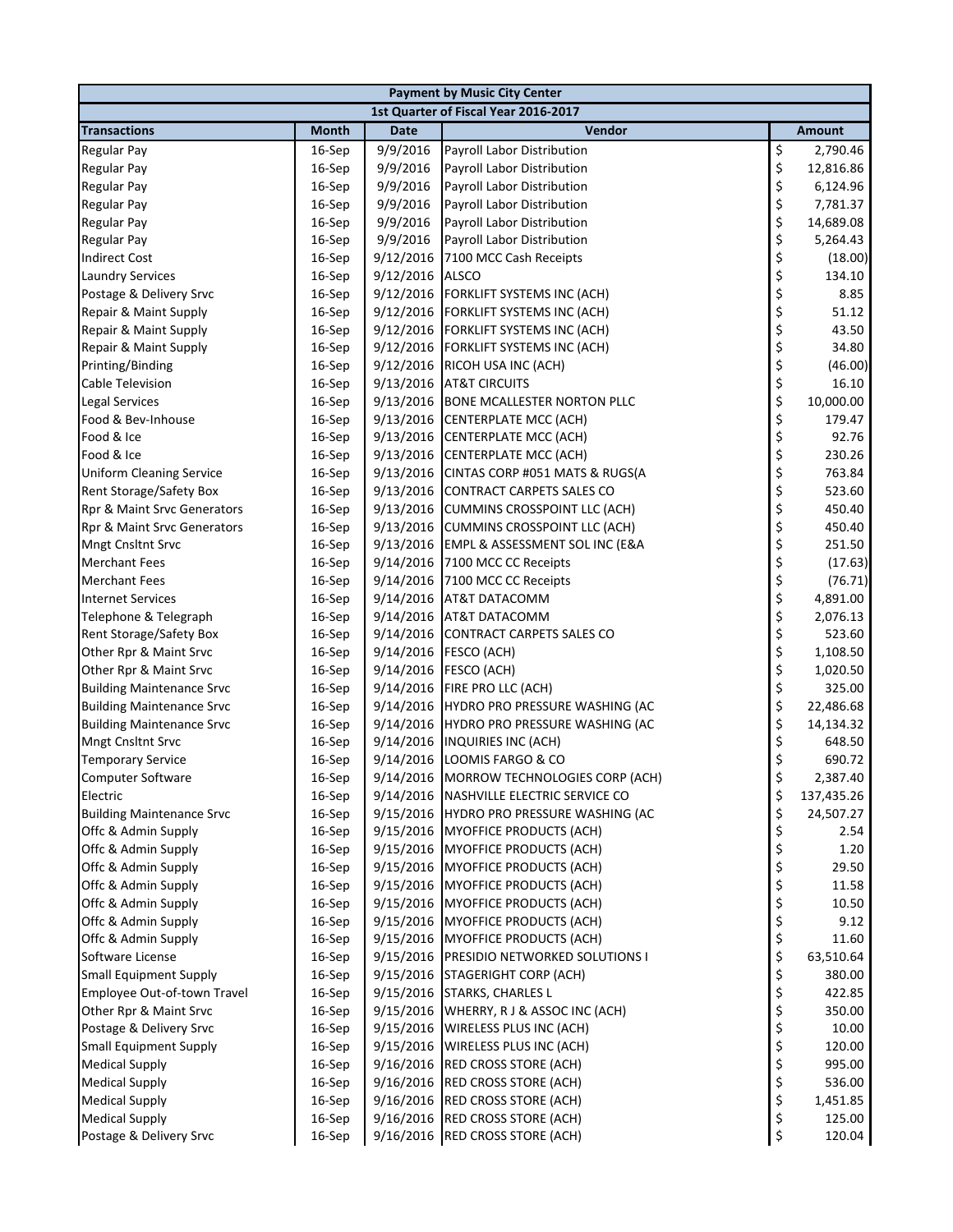|                                  | <b>Payment by Music City Center</b> |             |                                          |    |               |  |  |  |
|----------------------------------|-------------------------------------|-------------|------------------------------------------|----|---------------|--|--|--|
|                                  |                                     |             | 1st Quarter of Fiscal Year 2016-2017     |    |               |  |  |  |
| <b>Transactions</b>              | <b>Month</b>                        | <b>Date</b> | Vendor                                   |    | <b>Amount</b> |  |  |  |
| Repair & Maint Supply            | 16-Sep                              |             | 9/18/2016 KENNY PIPE & SUPPLY INC (ACH)  | \$ | 480.12        |  |  |  |
| <b>Laundry Services</b>          | 16-Sep                              | 9/19/2016   | <b>ALSCO</b>                             | \$ | 1,395.03      |  |  |  |
| <b>Laundry Services</b>          | 16-Sep                              | 9/19/2016   | <b>ALSCO</b>                             | \$ | 134.10        |  |  |  |
| <b>Laundry Services</b>          | 16-Sep                              | 9/19/2016   | <b>ALSCO</b>                             | \$ | 853.01        |  |  |  |
| Rent Equipment                   | 16-Sep                              | 9/19/2016   | <b>AT&amp;T MOBILITY II LLC</b>          | \$ | 2,000.00      |  |  |  |
| Other Rpr & Maint Srvc           | 16-Sep                              | 9/19/2016   | <b>CB COLLISION (ACH)</b>                | \$ | 2,100.00      |  |  |  |
| Other Rpr & Maint Srvc           | 16-Sep                              | 9/19/2016   | <b>CB COLLISION (ACH)</b>                | \$ | 1,825.00      |  |  |  |
| Other Rpr & Maint Srvc           | 16-Sep                              | 9/19/2016   | <b>CB COLLISION (ACH)</b>                | \$ | 1,200.00      |  |  |  |
| <b>Uniform Cleaning Service</b>  | 16-Sep                              |             | 9/19/2016 CINTAS CORP #051 MATS & RUGS(A | \$ | 871.28        |  |  |  |
| <b>Security Services</b>         | 16-Sep                              | 9/19/2016   | ELITE SHOW SERVICES INC (ACH)            | \$ | 463.75        |  |  |  |
| <b>Security Services</b>         | 16-Sep                              | 9/19/2016   | ELITE SHOW SERVICES INC (ACH)            | \$ | 5,103.37      |  |  |  |
| <b>Temporary Service</b>         | 16-Sep                              | 9/19/2016   | ELITE SHOW SERVICES INC (ACH)            | \$ | 610.44        |  |  |  |
| Other Rpr & Maint Srvc           | 16-Sep                              | 9/19/2016   | FESCO (ACH)                              | \$ | 996.00        |  |  |  |
| Other Rpr & Maint Srvc           | 16-Sep                              | 9/19/2016   | FESCO (ACH)                              | \$ | 648.80        |  |  |  |
| Other Rpr & Maint Srvc           | 16-Sep                              |             | 9/19/2016 FORKLIFT SYSTEMS INC (ACH)     | \$ | 1,463.83      |  |  |  |
| <b>Small Equipment Supply</b>    | 16-Sep                              | 9/19/2016   | GRAYBAR ELECTRIC CO INC (ACH)            | \$ | 64.17         |  |  |  |
| Employee Out-of-town Travel      | 16-Sep                              | 9/19/2016   | <b>INGRAM, VAN</b>                       | \$ | 2.59          |  |  |  |
| Employee Out-of-town Travel      | 16-Sep                              | 9/19/2016   | <b>IVEY, BRIAN</b>                       | \$ | 125.85        |  |  |  |
| Employee Out-of-town Travel      | 16-Sep                              | 9/19/2016   | <b>IVEY, BRIAN</b>                       | \$ | 1.55          |  |  |  |
| Rpr & Maint Srvc HVAC            | 16-Sep                              | 9/19/2016   | JOHNSON CONTROLS INC/CARDKEY (           | \$ | 3,313.25      |  |  |  |
| Employee Out-of-town Travel      | 16-Sep                              | 9/19/2016   | MCALISTER, TERI A                        | \$ | 86.88         |  |  |  |
| Rpr & Maint Srvc Park Equip      | 16-Sep                              | 9/19/2016   | MCGANN, AMANO (ACH)                      | \$ | 7,750.00      |  |  |  |
| <b>Medical Services</b>          | 16-Sep                              | 9/19/2016   | MED STAR MEDICAL STAFFING INC            | \$ | 1,221.00      |  |  |  |
| <b>Medical Services</b>          | 16-Sep                              | 9/19/2016   | MED STAR MEDICAL STAFFING INC            | \$ | 242.00        |  |  |  |
| Rpr & Maint Srvc Elev/Escel      | 16-Sep                              | 9/19/2016   | NASHVILLE MACHINE ELEVATOR CO            | \$ | 13,865.25     |  |  |  |
| <b>Medical Supply</b>            | 16-Sep                              | 9/19/2016   | <b>RED CROSS STORE (ACH)</b>             | \$ | (0.50)        |  |  |  |
| Landscaping Srvc                 | 16-Sep                              | 9/19/2016   | REED LANDSCAPING INC (ACH)               | \$ | 2,262.00      |  |  |  |
| Refuse Disposal-Reimb            | 16-Sep                              | 9/19/2016   | REPUBLIC SERVICES %METRO CLAIM           | \$ | 6,967.90      |  |  |  |
| <b>Building Maintenance Srvc</b> | 16-Sep                              | 9/19/2016   | SM LAWRENCE / DILLINGHAM & SMI           | \$ | 3,728.61      |  |  |  |
| Other Rpr & Maint Srvc           | 16-Sep                              | 9/19/2016   | SM LAWRENCE / DILLINGHAM & SMI           | \$ | 2,941.00      |  |  |  |
| <b>Building Maintenance Srvc</b> | 16-Sep                              | 9/20/2016   | BAILEY CO INC, THE (P#)                  | \$ | 396.49        |  |  |  |
| Food & Ice                       | 16-Sep                              | 9/20/2016   | <b>CENTERPLATE MCC (ACH)</b>             | \$ | 2,234.66      |  |  |  |
| Food & Ice                       | 16-Sep                              | 9/20/2016   | <b>CENTERPLATE MCC (ACH)</b>             | \$ | 118.71        |  |  |  |
| District Energy System           | 16-Sep                              | 9/20/2016   | DES REVENUE / US BANK (ACH)              | \$ | 291,136.38    |  |  |  |
| <b>Small Equipment Supply</b>    | 16-Sep                              | 9/20/2016   | <b>GRAYBAR ELECTRIC CO INC (ACH)</b>     | \$ | 52.34         |  |  |  |
| <b>Small Equipment Supply</b>    | 16-Sep                              |             | 9/20/2016 GRAYBAR ELECTRIC CO INC (ACH)  | Ś  | 669.64        |  |  |  |
| <b>Small Equipment Supply</b>    | 16-Sep                              | 9/20/2016   | GRAYBAR ELECTRIC CO INC (ACH)            | \$ | 8.76          |  |  |  |
| <b>Small Equipment Supply</b>    | 16-Sep                              | 9/20/2016   | <b>GRAYBAR ELECTRIC CO INC (ACH)</b>     | \$ | 73.64         |  |  |  |
| <b>Small Equipment Supply</b>    | 16-Sep                              | 9/20/2016   | GRAYBAR ELECTRIC CO INC (ACH)            | \$ | 32.06         |  |  |  |
| <b>Small Equipment Supply</b>    | 16-Sep                              | 9/20/2016   | GRAYBAR ELECTRIC CO INC (ACH)            | \$ | 18.15         |  |  |  |
| <b>Small Equipment Supply</b>    | 16-Sep                              | 9/20/2016   | <b>GRAYBAR ELECTRIC CO INC (ACH)</b>     | \$ | 39.54         |  |  |  |
| Other Rpr & Maint Srvc           | 16-Sep                              | 9/20/2016   | MCGANN, AMANO (ACH)                      | \$ | 141.00        |  |  |  |
| Computer Software                | 16-Sep                              | 9/20/2016   | NET TANGO INC (ACH)                      | \$ | 400.00        |  |  |  |
| Other Rpr & Maint Srvc           | 16-Sep                              | 9/21/2016   | BAILEY CO INC, THE (P#)                  | \$ | (10.00)       |  |  |  |
| <b>Signs</b>                     | 16-Sep                              | 9/22/2016   | JARVIS AWARD SIGN & FLAG CO (A           | \$ | 110.00        |  |  |  |
| <b>Building Maintenance Srvc</b> | 16-Sep                              | 9/22/2016   | NASHVILLE MACHINE ELEVATOR CO            | \$ | 966.00        |  |  |  |
| <b>Building Maintenance Srvc</b> | 16-Sep                              | 9/22/2016   | SESSIONS PAVING CO (ACH)                 | \$ | 300.00        |  |  |  |
| CCA Employer 401K Plan           | 16-Sep                              | 9/23/2016   | <b>Actual Burden Journal Entries</b>     | \$ | 585.64        |  |  |  |
| CCA Employer 401K Plan           | 16-Sep                              | 9/23/2016   | <b>Actual Burden Journal Entries</b>     | \$ | 555.36        |  |  |  |
| CCA Employer 401K Plan           | 16-Sep                              | 9/23/2016   | <b>Actual Burden Journal Entries</b>     | \$ | 966.38        |  |  |  |
| CCA Employer 401K Plan           | 16-Sep                              | 9/23/2016   | <b>Actual Burden Journal Entries</b>     | \$ | 321.43        |  |  |  |
| CCA Employer 401K Plan           | 16-Sep                              |             | 9/23/2016 Actual Burden Journal Entries  | \$ | 617.88        |  |  |  |
| CCA Employer 401K Plan           | 16-Sep                              |             | 9/23/2016 Actual Burden Journal Entries  | \$ | 69.44         |  |  |  |
| CCA Employer 401K Plan           | 16-Sep                              |             | 9/23/2016 Actual Burden Journal Entries  | \$ | 271.70        |  |  |  |
| CCA Employer 401K Plan           | 16-Sep                              |             | 9/23/2016 Actual Burden Journal Entries  | \$ | 179.72        |  |  |  |
| CCA Employer 401K Plan           | 16-Sep                              |             | 9/23/2016 Actual Burden Journal Entries  | \$ | 374.61        |  |  |  |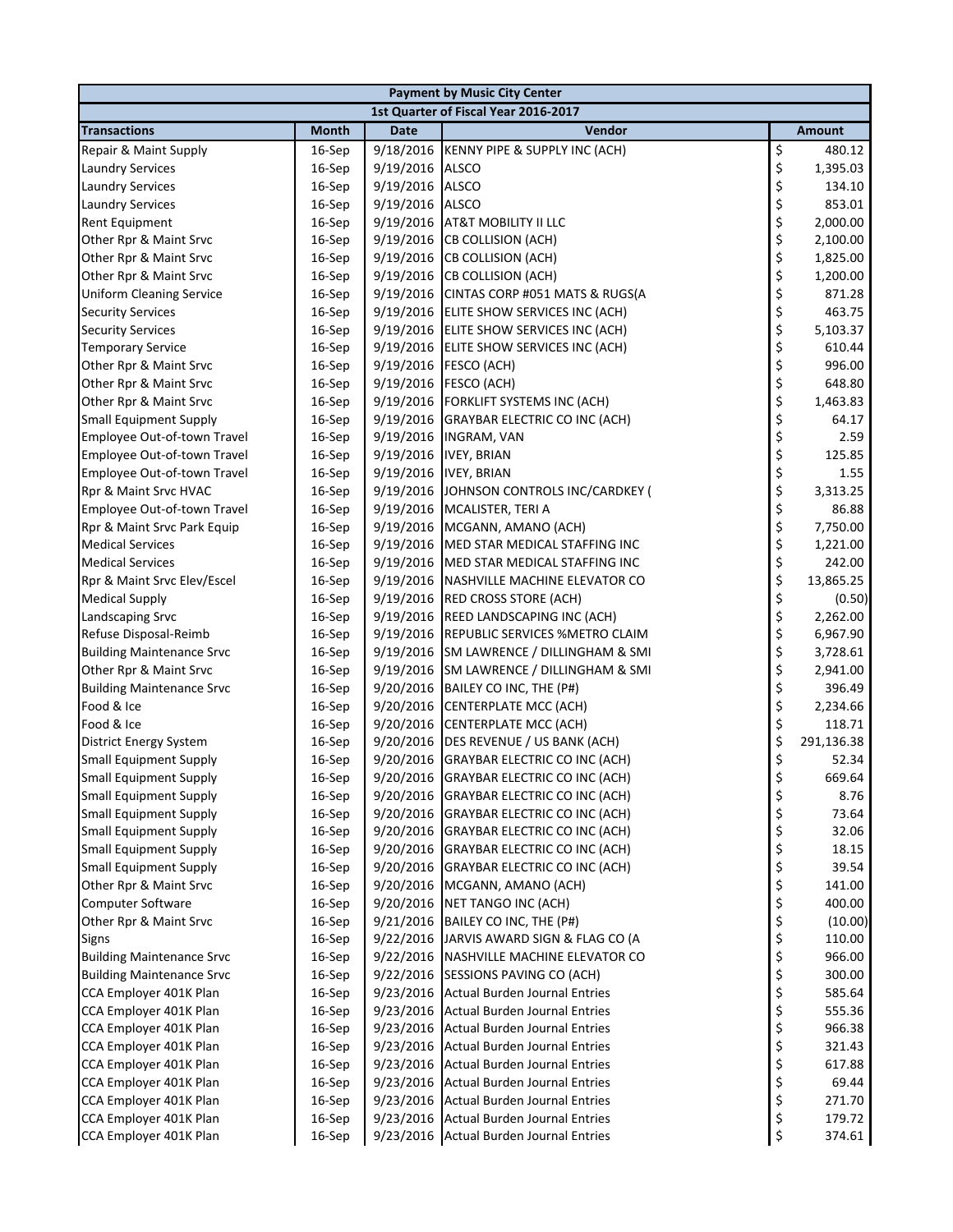|                              | <b>Payment by Music City Center</b> |             |                                         |    |               |  |  |  |
|------------------------------|-------------------------------------|-------------|-----------------------------------------|----|---------------|--|--|--|
|                              |                                     |             | 1st Quarter of Fiscal Year 2016-2017    |    |               |  |  |  |
| <b>Transactions</b>          | <b>Month</b>                        | <b>Date</b> | Vendor                                  |    | <b>Amount</b> |  |  |  |
| CCA Employer 401K Plan       | 16-Sep                              | 9/23/2016   | Actual Burden Journal Entries           | \$ | 306.41        |  |  |  |
| CCA Employer 401K Plan       | 16-Sep                              | 9/23/2016   | Actual Burden Journal Entries           | \$ | 81.24         |  |  |  |
| <b>Employer Dental Group</b> | 16-Sep                              | 9/23/2016   | Actual Burden Journal Entries           | \$ | (14.14)       |  |  |  |
| <b>Employer Dental Group</b> | 16-Sep                              | 9/23/2016   | Actual Burden Journal Entries           | \$ | (14.14)       |  |  |  |
| <b>Employer Group Health</b> | 16-Sep                              | 9/23/2016   | <b>Actual Burden Journal Entries</b>    | \$ | (249.00)      |  |  |  |
| <b>Employer Group Health</b> | 16-Sep                              | 9/23/2016   | Actual Burden Journal Entries           | \$ | (247.50)      |  |  |  |
| <b>Employer OASDI</b>        | 16-Sep                              | 9/23/2016   | Actual Burden Journal Entries           | \$ | 2,688.01      |  |  |  |
| <b>Employer OASDI</b>        | 16-Sep                              | 9/23/2016   | <b>Actual Burden Journal Entries</b>    | \$ | 1,167.75      |  |  |  |
| Employer OASDI               | 16-Sep                              | 9/23/2016   | <b>Actual Burden Journal Entries</b>    | \$ | 3,790.02      |  |  |  |
| <b>Employer OASDI</b>        | 16-Sep                              | 9/23/2016   | <b>Actual Burden Journal Entries</b>    | \$ | 5,465.79      |  |  |  |
| <b>Employer OASDI</b>        | 16-Sep                              | 9/23/2016   | <b>Actual Burden Journal Entries</b>    | \$ | 328.01        |  |  |  |
| <b>Employer OASDI</b>        | 16-Sep                              | 9/23/2016   | <b>Actual Burden Journal Entries</b>    | \$ | 1,057.95      |  |  |  |
| Employer OASDI               | 16-Sep                              | 9/23/2016   | <b>Actual Burden Journal Entries</b>    | \$ | 1,138.04      |  |  |  |
| Employer OASDI               | 16-Sep                              | 9/23/2016   | <b>Actual Burden Journal Entries</b>    | \$ | 3,555.20      |  |  |  |
| <b>Employer OASDI</b>        | 16-Sep                              | 9/23/2016   | Actual Burden Journal Entries           | \$ | 686.73        |  |  |  |
| Employer OASDI               | 16-Sep                              |             | 9/23/2016 Actual Burden Journal Entries | \$ | 922.79        |  |  |  |
| <b>Employer OASDI</b>        | 16-Sep                              | 9/23/2016   | Actual Burden Journal Entries           | \$ | 661.11        |  |  |  |
| <b>Employer OASDI</b>        | 16-Sep                              | 9/23/2016   | <b>Actual Burden Journal Entries</b>    | \$ | 2,887.13      |  |  |  |
| <b>Employer OASDI</b>        | 16-Sep                              | 9/23/2016   | <b>Actual Burden Journal Entries</b>    | \$ | 526.81        |  |  |  |
| <b>Employer OASDI</b>        | 16-Sep                              | 9/23/2016   | <b>Actual Burden Journal Entries</b>    | \$ | 1,611.05      |  |  |  |
| Employer OASDI               | 16-Sep                              | 9/23/2016   | <b>Actual Burden Journal Entries</b>    | \$ | 1,389.50      |  |  |  |
| Employer OASDI               | 16-Sep                              | 9/23/2016   | <b>Actual Burden Journal Entries</b>    | \$ | 1,182.99      |  |  |  |
| <b>Employer OASDI</b>        | 16-Sep                              | 9/23/2016   | <b>Actual Burden Journal Entries</b>    | \$ | 960.82        |  |  |  |
| <b>Employer Pension</b>      | 16-Sep                              | 9/23/2016   | <b>Actual Burden Journal Entries</b>    | \$ | 2,324.21      |  |  |  |
| <b>Employer Pension</b>      | 16-Sep                              | 9/23/2016   | <b>Actual Burden Journal Entries</b>    | \$ | 652.86        |  |  |  |
| <b>Employer Pension</b>      | 16-Sep                              | 9/23/2016   | <b>Actual Burden Journal Entries</b>    | \$ | 2,265.08      |  |  |  |
| <b>Employer Pension</b>      | 16-Sep                              | 9/23/2016   | <b>Actual Burden Journal Entries</b>    | \$ | 407.39        |  |  |  |
| <b>Employer Pension</b>      | 16-Sep                              | 9/23/2016   | <b>Actual Burden Journal Entries</b>    | \$ | 1,366.79      |  |  |  |
| <b>Employer Pension</b>      | 16-Sep                              | 9/23/2016   | Actual Burden Journal Entries           | \$ | 5,746.33      |  |  |  |
| <b>Employer Pension</b>      | 16-Sep                              | 9/23/2016   | Actual Burden Journal Entries           | \$ | 2,765.55      |  |  |  |
| <b>Employer Pension</b>      | 16-Sep                              | 9/23/2016   | Actual Burden Journal Entries           | \$ | 3,631.45      |  |  |  |
| <b>Employer SSN Medical</b>  | 16-Sep                              | 9/23/2016   | <b>Actual Burden Journal Entries</b>    | \$ | 628.65        |  |  |  |
| <b>Employer SSN Medical</b>  | 16-Sep                              | 9/23/2016   | <b>Actual Burden Journal Entries</b>    | \$ | 273.11        |  |  |  |
| <b>Employer SSN Medical</b>  | 16-Sep                              | 9/23/2016   | Actual Burden Journal Entries           | \$ | 886.37        |  |  |  |
| <b>Employer SSN Medical</b>  | 16-Sep                              | 9/23/2016   | Actual Burden Journal Entries           | \$ | 1,278.30      |  |  |  |
| <b>Employer SSN Medical</b>  | 16-Sep                              |             | 9/23/2016 Actual Burden Journal Entries | Ś  | 76.72         |  |  |  |
| <b>Employer SSN Medical</b>  | 16-Sep                              | 9/23/2016   | <b>Actual Burden Journal Entries</b>    | \$ | 247.42        |  |  |  |
| <b>Employer SSN Medical</b>  | 16-Sep                              | 9/23/2016   | <b>Actual Burden Journal Entries</b>    | \$ | 266.16        |  |  |  |
| <b>Employer SSN Medical</b>  | 16-Sep                              | 9/23/2016   | <b>Actual Burden Journal Entries</b>    | \$ | 831.46        |  |  |  |
| <b>Employer SSN Medical</b>  | 16-Sep                              |             | 9/23/2016 Actual Burden Journal Entries | \$ | 160.60        |  |  |  |
| <b>Employer SSN Medical</b>  | 16-Sep                              | 9/23/2016   | Actual Burden Journal Entries           | \$ | 215.81        |  |  |  |
| <b>Employer SSN Medical</b>  | 16-Sep                              | 9/23/2016   | Actual Burden Journal Entries           | \$ | 154.62        |  |  |  |
| <b>Employer SSN Medical</b>  | 16-Sep                              | 9/23/2016   | <b>Actual Burden Journal Entries</b>    | \$ | 675.21        |  |  |  |
| <b>Employer SSN Medical</b>  | 16-Sep                              | 9/23/2016   | <b>Actual Burden Journal Entries</b>    | \$ | 123.21        |  |  |  |
| <b>Employer SSN Medical</b>  | 16-Sep                              | 9/23/2016   | <b>Actual Burden Journal Entries</b>    | \$ | 376.79        |  |  |  |
| <b>Employer SSN Medical</b>  | 16-Sep                              | 9/23/2016   | Actual Burden Journal Entries           | \$ | 324.97        |  |  |  |
| <b>Employer SSN Medical</b>  | 16-Sep                              | 9/23/2016   | <b>Actual Burden Journal Entries</b>    | \$ | 276.67        |  |  |  |
| <b>Employer SSN Medical</b>  | 16-Sep                              | 9/23/2016   | <b>Actual Burden Journal Entries</b>    | \$ | 426.71        |  |  |  |
| <b>Employer SSN Medical</b>  | 16-Sep                              | 9/23/2016   | <b>Actual Burden Journal Entries</b>    | \$ | 224.70        |  |  |  |
| <b>Employee Award/Gift</b>   | 16-Sep                              | 9/23/2016   | BLINK MARKETING INC (ACH)               | \$ | 456.30        |  |  |  |
| <b>Employee Award/Gift</b>   | 16-Sep                              | 9/23/2016   | <b>BLINK MARKETING INC (ACH)</b>        | \$ | 130.00        |  |  |  |
| Food & Bev-Inhouse           | 16-Sep                              | 9/23/2016   | CENTERPLATE MCC (ACH)                   | \$ | 502.40        |  |  |  |
| Food & Ice                   | 16-Sep                              | 9/23/2016   | <b>CENTERPLATE MCC (ACH)</b>            | \$ | 951.06        |  |  |  |
| Food & Ice                   | 16-Sep                              | 9/23/2016   | <b>CENTERPLATE MCC (ACH)</b>            | \$ | 200.85        |  |  |  |
| Food & Ice                   | 16-Sep                              | 9/23/2016   | CENTERPLATE MCC (ACH)                   | \$ | 94.66         |  |  |  |
| Food & Ice                   | 16-Sep                              |             | 9/23/2016 CENTERPLATE MCC (ACH)         | \$ | 433.30        |  |  |  |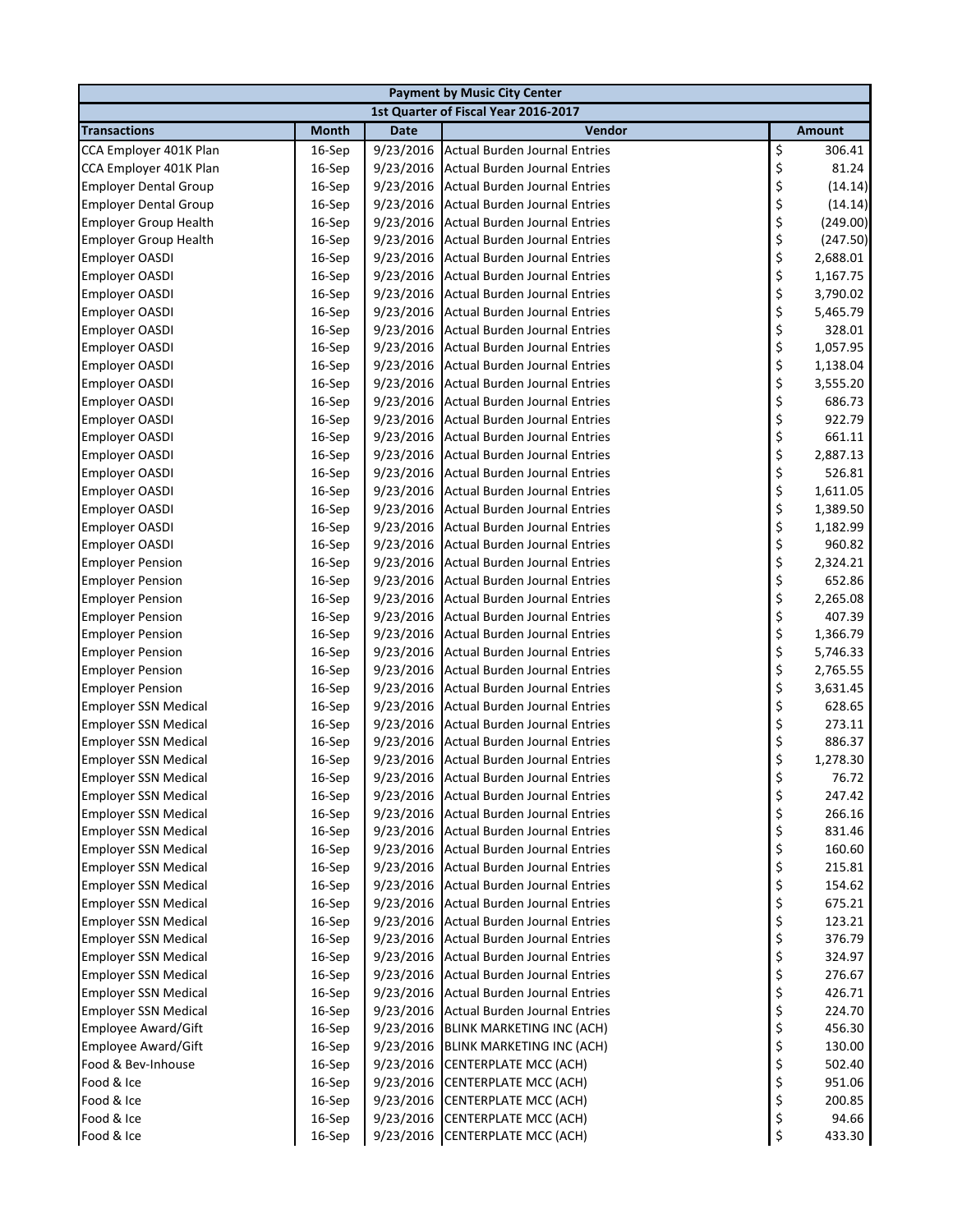| <b>Payment by Music City Center</b> |              |             |                                      |                |               |  |  |
|-------------------------------------|--------------|-------------|--------------------------------------|----------------|---------------|--|--|
|                                     |              |             | 1st Quarter of Fiscal Year 2016-2017 |                |               |  |  |
| <b>Transactions</b>                 | <b>Month</b> | <b>Date</b> | Vendor                               |                | <b>Amount</b> |  |  |
| Food & Ice                          | 16-Sep       |             | 9/23/2016 CENTERPLATE MCC (ACH)      | \$             | 35.28         |  |  |
| <b>Building Maintenance Srvc</b>    | 16-Sep       |             | 9/23/2016 CRAWFORD DOOR SALES (ACH)  | \$             | 625.00        |  |  |
| <b>Merchant Fees</b>                | 16-Sep       | 9/23/2016   | <b>FIS</b>                           | \$             | 13,527.10     |  |  |
| Plumbing/HVAC Maintain Srvc         | 16-Sep       | 9/23/2016   | JOHN BOUCHARD & SONS CO (ACH)        | \$             | 7,434.17      |  |  |
| Other Rpr & Maint Srvc              | 16-Sep       | 9/23/2016   | <b>KELSAN INC (ACH)</b>              | \$<br>\$<br>\$ | 37.50         |  |  |
| <b>Computer Software</b>            | 16-Sep       |             | 9/23/2016 NET TANGO INC (ACH)        |                | 3,500.00      |  |  |
| Computer Software                   | 16-Sep       |             | 9/23/2016 NET TANGO INC (ACH)        |                | 400.00        |  |  |
| <b>Holiday Pay</b>                  | 16-Sep       |             | 9/23/2016 Payroll Labor Distribution | \$             | 247.20        |  |  |
| <b>Holiday Pay</b>                  | 16-Sep       | 9/23/2016   | Payroll Labor Distribution           | \$             | 177.44        |  |  |
| <b>Holiday Pay</b>                  | 16-Sep       | 9/23/2016   | Payroll Labor Distribution           | \$             | 640.32        |  |  |
| <b>Holiday Pay</b>                  | 16-Sep       | 9/23/2016   | Payroll Labor Distribution           | \$             | 136.00        |  |  |
| <b>Holiday Pay</b>                  | 16-Sep       | 9/23/2016   | Payroll Labor Distribution           | \$             | 332.40        |  |  |
| <b>Holiday Pay</b>                  | 16-Sep       | 9/23/2016   | Payroll Labor Distribution           | \$             | 651.60        |  |  |
| Leave Pay                           | 16-Sep       |             | 9/23/2016 Payroll Labor Distribution | \$             | 140.27        |  |  |
| Leave Pay                           | 16-Sep       | 9/23/2016   | Payroll Labor Distribution           | \$             | 2,248.91      |  |  |
| Leave Pay                           | 16-Sep       | 9/23/2016   | Payroll Labor Distribution           | \$             | 1,047.80      |  |  |
| Leave Pay                           | 16-Sep       | 9/23/2016   | Payroll Labor Distribution           | \$             | 1,684.58      |  |  |
| Leave Pay                           | 16-Sep       | 9/23/2016   | Payroll Labor Distribution           | \$             | 141.07        |  |  |
| Leave Pay                           | 16-Sep       | 9/23/2016   | Payroll Labor Distribution           | \$             | 1,284.96      |  |  |
| Leave Pay                           | 16-Sep       | 9/23/2016   | Payroll Labor Distribution           | \$             | 221.12        |  |  |
| Leave Pay                           | 16-Sep       | 9/23/2016   | Payroll Labor Distribution           | \$             | 631.26        |  |  |
| Leave Pay                           | 16-Sep       | 9/23/2016   | Payroll Labor Distribution           | \$             | 1,698.08      |  |  |
| Leave Pay                           | 16-Sep       | 9/23/2016   | Payroll Labor Distribution           | \$             | 406.36        |  |  |
| Leave Pay                           | 16-Sep       | 9/23/2016   | Payroll Labor Distribution           | \$             | 235.60        |  |  |
| Leave Pay                           | 16-Sep       | 9/23/2016   | Payroll Labor Distribution           | \$             | 146.16        |  |  |
| Leave Pay                           | 16-Sep       | 9/23/2016   | Payroll Labor Distribution           | \$             | 310.88        |  |  |
| Other Special Pay                   | 16-Sep       | 9/23/2016   | Payroll Labor Distribution           | \$             | 21,538.00     |  |  |
| Other Special Pay                   | 16-Sep       | 9/23/2016   | Payroll Labor Distribution           | \$             | 12,030.00     |  |  |
| Other Special Pay                   | 16-Sep       | 9/23/2016   | Payroll Labor Distribution           | \$             | 29,969.00     |  |  |
| Other Special Pay                   | 16-Sep       | 9/23/2016   | Payroll Labor Distribution           | \$             | 37,601.00     |  |  |
| Other Special Pay                   | 16-Sep       | 9/23/2016   | Payroll Labor Distribution           | \$             | 3,346.00      |  |  |
| Other Special Pay                   | 16-Sep       | 9/23/2016   | Payroll Labor Distribution           | \$             | 6,897.00      |  |  |
| Other Special Pay                   | 16-Sep       |             | 9/23/2016 Payroll Labor Distribution | \$             | 11,770.00     |  |  |
| Other Special Pay                   | 16-Sep       | 9/23/2016   | Payroll Labor Distribution           | \$             | 26,592.00     |  |  |
| Other Special Pay                   | 16-Sep       | 9/23/2016   | Payroll Labor Distribution           | \$             | 6,035.00      |  |  |
| <b>Other Special Pay</b>            | 16-Sep       |             | 9/23/2016 Payroll Labor Distribution | \$             | 7,343.00      |  |  |
| Other Special Pay                   | 16-Sep       | 9/23/2016   | Payroll Labor Distribution           | \$             | 3,599.00      |  |  |
| Other Special Pay                   | 16-Sep       | 9/23/2016   | Payroll Labor Distribution           | \$             | 27,686.00     |  |  |
| Other Special Pay                   | 16-Sep       | 9/23/2016   | Payroll Labor Distribution           | \$             | 4,004.00      |  |  |
| Other Special Pay                   | 16-Sep       | 9/23/2016   | Payroll Labor Distribution           | \$             | 10,890.00     |  |  |
| Other Special Pay                   | 16-Sep       | 9/23/2016   | Payroll Labor Distribution           | \$             | 14,620.00     |  |  |
| Other Special Pay                   | 16-Sep       | 9/23/2016   | Payroll Labor Distribution           | \$<br>\$       | 9,441.00      |  |  |
| Other Special Pay                   | 16-Sep       | 9/23/2016   | Payroll Labor Distribution           |                | 14,220.00     |  |  |
| Other Special Pay                   | 16-Sep       | 9/23/2016   | Payroll Labor Distribution           | \$             | 9,530.00      |  |  |
| Overtime Pay                        | 16-Sep       | 9/23/2016   | Payroll Labor Distribution           | \$             | 442.33        |  |  |
| Overtime Pay                        | 16-Sep       | 9/23/2016   | Payroll Labor Distribution           | \$             | 75.76         |  |  |
| Overtime Pay                        | 16-Sep       | 9/23/2016   | Payroll Labor Distribution           | \$             | 666.69        |  |  |
| Overtime Pay                        | 16-Sep       | 9/23/2016   | Payroll Labor Distribution           | \$<br>\$       | 446.85        |  |  |
| Overtime Pay                        | 16-Sep       | 9/23/2016   | Payroll Labor Distribution           |                | 106.17        |  |  |
| Overtime Pay                        | 16-Sep       | 9/23/2016   | Payroll Labor Distribution           | \$<br>\$       | 11.02         |  |  |
| Overtime Pay                        | 16-Sep       | 9/23/2016   | Payroll Labor Distribution           |                | 851.49        |  |  |
| Overtime Pay                        | 16-Sep       |             | 9/23/2016 Payroll Labor Distribution | \$             | 1,726.71      |  |  |
| Overtime Pay                        | 16-Sep       | 9/23/2016   | Payroll Labor Distribution           | \$             | 260.89        |  |  |
| Overtime Pay                        | 16-Sep       | 9/23/2016   | Payroll Labor Distribution           | \$             | 186.29        |  |  |
| Overtime Pay                        | 16-Sep       | 9/23/2016   | Payroll Labor Distribution           | \$             | 109.36        |  |  |
| Overtime Pay                        | 16-Sep       | 9/23/2016   | Payroll Labor Distribution           | \$             | 26.39         |  |  |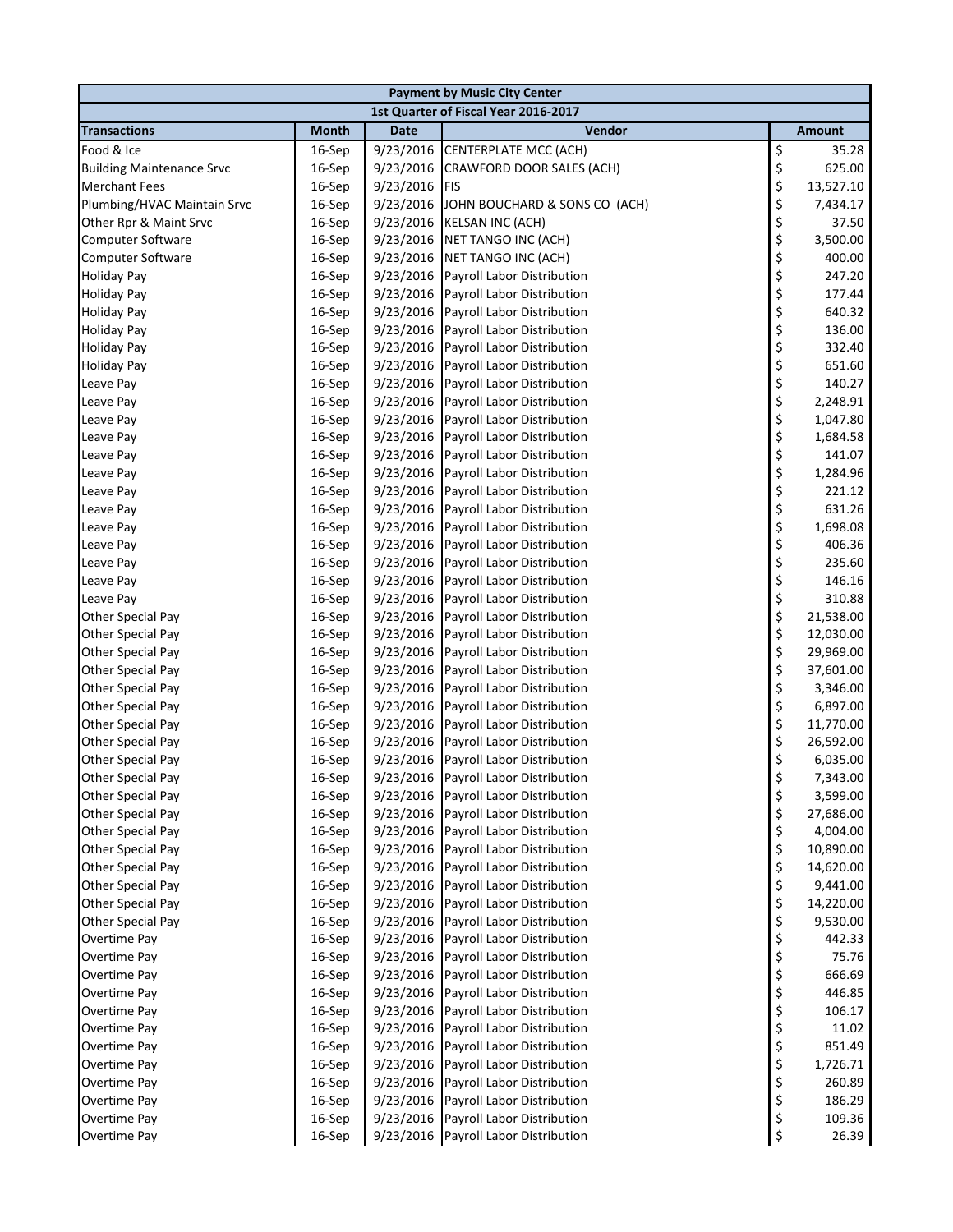| <b>Payment by Music City Center</b> |              |             |                                          |    |            |  |  |
|-------------------------------------|--------------|-------------|------------------------------------------|----|------------|--|--|
|                                     |              |             | 1st Quarter of Fiscal Year 2016-2017     |    |            |  |  |
| <b>Transactions</b>                 | <b>Month</b> | <b>Date</b> | Vendor                                   |    | Amount     |  |  |
| Overtime Pay                        | 16-Sep       | 9/23/2016   | Payroll Labor Distribution               | \$ | 8.21       |  |  |
| <b>Regular Pay</b>                  | 16-Sep       | 9/23/2016   | <b>Payroll Labor Distribution</b>        | \$ | 21,234.39  |  |  |
| <b>Regular Pay</b>                  | 16-Sep       | 9/23/2016   | Payroll Labor Distribution               | \$ | 4,232.86   |  |  |
| <b>Regular Pay</b>                  | 16-Sep       | 9/23/2016   | Payroll Labor Distribution               | \$ | 29,268.73  |  |  |
| <b>Regular Pay</b>                  | 16-Sep       | 9/23/2016   | Payroll Labor Distribution               | \$ | 47,784.56  |  |  |
| <b>Regular Pay</b>                  | 16-Sep       | 9/23/2016   | Payroll Labor Distribution               | \$ | 1,838.40   |  |  |
| <b>Regular Pay</b>                  | 16-Sep       | 9/23/2016   | Payroll Labor Distribution               | \$ | 9,878.83   |  |  |
| <b>Regular Pay</b>                  | 16-Sep       | 9/23/2016   | Payroll Labor Distribution               | \$ | 6,585.60   |  |  |
| <b>Regular Pay</b>                  | 16-Sep       | 9/23/2016   | <b>Payroll Labor Distribution</b>        | \$ | 28,280.96  |  |  |
| <b>Regular Pay</b>                  | 16-Sep       | 9/23/2016   | Payroll Labor Distribution               | \$ | 3,314.40   |  |  |
| <b>Regular Pay</b>                  | 16-Sep       | 9/23/2016   | Payroll Labor Distribution               | \$ | 7,058.63   |  |  |
| <b>Regular Pay</b>                  | 16-Sep       | 9/23/2016   | Payroll Labor Distribution               | \$ | 6,347.90   |  |  |
| <b>Regular Pay</b>                  | 16-Sep       | 9/23/2016   | Payroll Labor Distribution               | \$ | 16,996.32  |  |  |
| <b>Regular Pay</b>                  | 16-Sep       | 9/23/2016   | Payroll Labor Distribution               | \$ | 4,493.07   |  |  |
| <b>Regular Pay</b>                  | 16-Sep       | 9/23/2016   | Payroll Labor Distribution               | \$ | 14,579.29  |  |  |
| <b>Regular Pay</b>                  | 16-Sep       | 9/23/2016   | Payroll Labor Distribution               | \$ | 7,529.20   |  |  |
| <b>Regular Pay</b>                  | 16-Sep       | 9/23/2016   | Payroll Labor Distribution               | \$ | 9,493.16   |  |  |
| <b>Regular Pay</b>                  | 16-Sep       | 9/23/2016   | Payroll Labor Distribution               | \$ | 14,556.71  |  |  |
| <b>Regular Pay</b>                  | 16-Sep       | 9/23/2016   | Payroll Labor Distribution               | \$ | 5,647.98   |  |  |
| Refuse Disposal-Reimb               | 16-Sep       | 9/23/2016   | REPUBLIC SERVICES %METRO CLAIM           | \$ | (6,967.90) |  |  |
| Insurance-Liability/PropDmg         | 16-Sep       | 9/23/2016   | WILLIS OF TN INC (ACH)                   | \$ | 519.00     |  |  |
| <b>Merchant Fees</b>                | $16-$ Sep    | 9/26/2016   | 7100 MCC CC Receipts                     | \$ | (42.55)    |  |  |
| <b>HHold &amp; Jnitr Supply</b>     | 16-Sep       | 9/26/2016   | AMERICAN PAPER & TWINE CO (ACH           | \$ | 448.70     |  |  |
| <b>HHold &amp; Jnitr Supply</b>     | 16-Sep       | 9/26/2016   | AMERICAN PAPER & TWINE CO (ACH           | \$ | 1,550.00   |  |  |
| <b>Uniform Cleaning Service</b>     | 16-Sep       | 9/26/2016   | CINTAS CORP #051 MATS & RUGS(A           | \$ | 1,029.76   |  |  |
| Refuse Disposal-Reimb               | 16-Sep       | 9/26/2016   | COMPOST CO (ACH)                         | \$ | 2,140.00   |  |  |
| Pest Control Srvc                   | 16-Sep       | 9/26/2016   | COOKS PEST CONTROL INC COMMERC           | \$ | 1,207.50   |  |  |
| <b>Electrical Supply</b>            | 16-Sep       | 9/26/2016   | DIVISION X SPECIALTIES INC               | \$ | 1,200.00   |  |  |
| <b>Electrical Supply</b>            | 16-Sep       | 9/26/2016   | DIVISION X SPECIALTIES INC               | \$ | 1,200.00   |  |  |
| <b>Temporary Service</b>            | 16-Sep       |             | 9/26/2016 ELITE SHOW SERVICES INC (ACH)  | \$ | 3,575.76   |  |  |
| Other Rpr & Maint Srvc              | 16-Sep       |             | 9/26/2016 FORKLIFT SYSTEMS INC (ACH)     | \$ | 29.52      |  |  |
| Signs                               | 16-Sep       |             | 9/26/2016 JARVIS AWARD SIGN & FLAG CO (A | \$ | 150.00     |  |  |
| Signs                               | 16-Sep       |             | 9/26/2016 JARVIS AWARD SIGN & FLAG CO (A | \$ | 550.00     |  |  |
| <b>Signs</b>                        | $16-$ Sep    |             | 9/26/2016 JARVIS AWARD SIGN & FLAG CO (A | \$ | 375.00     |  |  |
| Offc & Admin Supply                 | 16-Sep       |             | 9/26/2016 MYOFFICE PRODUCTS (ACH)        | \$ | 25.70      |  |  |
| <b>Building Maintenance Srvc</b>    | 16-Sep       |             | 9/26/2016 NASHVILLE GLASS CO             | Ś  | 750.00     |  |  |
| <b>Computer Software</b>            | 16-Sep       |             | 9/26/2016 NET TANGO INC (ACH)            | \$ | 400.00     |  |  |
| Other Rpr & Maint Srvc              | 16-Sep       | 9/26/2016   | REED LANDSCAPING INC (ACH)               | \$ | 289.25     |  |  |
| Other Rpr & Maint Srvc              | 16-Sep       | 9/26/2016   | RICOH USA INC (ACH)                      | \$ | 423.09     |  |  |
| Other Rpr & Maint Srvc              | 16-Sep       | 9/26/2016   | RICOH USA INC (ACH)                      | \$ | 57.52      |  |  |
| Other Rpr & Maint Srvc              | 16-Sep       | 9/26/2016   | RICOH USA INC (ACH)                      | \$ | 93.51      |  |  |
| Other Rpr & Maint Srvc              | 16-Sep       | 9/26/2016   | RICOH USA INC (ACH)                      | \$ | 93.51      |  |  |
| Other Rpr & Maint Srvc              | 16-Sep       |             | 9/26/2016 RICOH USA INC (ACH)            | \$ | 954.62     |  |  |
| Other Rpr & Maint Srvc              | 16-Sep       | 9/26/2016   | RICOH USA INC (ACH)                      | \$ | 287.59     |  |  |
| Other Rpr & Maint Srvc              | 16-Sep       | 9/26/2016   | RICOH USA INC (ACH)                      | \$ | 25.06      |  |  |
| Other Rpr & Maint Srvc              | 16-Sep       | 9/26/2016   | RICOH USA INC (ACH)                      | \$ | 225.55     |  |  |
| Other Rpr & Maint Srvc              | 16-Sep       | 9/26/2016   | RICOH USA INC (ACH)                      | \$ | 155.49     |  |  |
| Other Rpr & Maint Srvc              | 16-Sep       | 9/26/2016   | RICOH USA INC (ACH)                      | \$ | 336.29     |  |  |
| Other Rpr & Maint Srvc              | 16-Sep       |             | 9/26/2016 RICOH USA INC (ACH)            | \$ | 256.00     |  |  |
| Employee Local Travel/Park          | 16-Sep       | 9/26/2016   | SP PLUS CORPORATION (ACH)                | \$ | 8.00       |  |  |
| <b>Electrical Supply</b>            | 16-Sep       | 9/26/2016   | <b>SUNSET MARKETING INC</b>              | \$ | 30.00      |  |  |
| Safety Supply                       | 16-Sep       | 9/26/2016   | W W GRAINGER (P#)                        | \$ | 90.80      |  |  |
| Safety Supply                       | 16-Sep       | 9/26/2016   | W W GRAINGER (P#)                        | \$ | 142.70     |  |  |
| <b>Security Services</b>            | 16-Sep       | 9/27/2016   | ELITE SHOW SERVICES INC (ACH)            | \$ | 12,796.84  |  |  |
| <b>Temporary Service</b>            | 16-Sep       | 9/27/2016   | ELITE SHOW SERVICES INC (ACH)            | \$ | 1,506.22   |  |  |
| <b>Temporary Service</b>            | 16-Sep       |             | 9/27/2016 ELITE SHOW SERVICES INC (ACH)  | \$ | (20.00)    |  |  |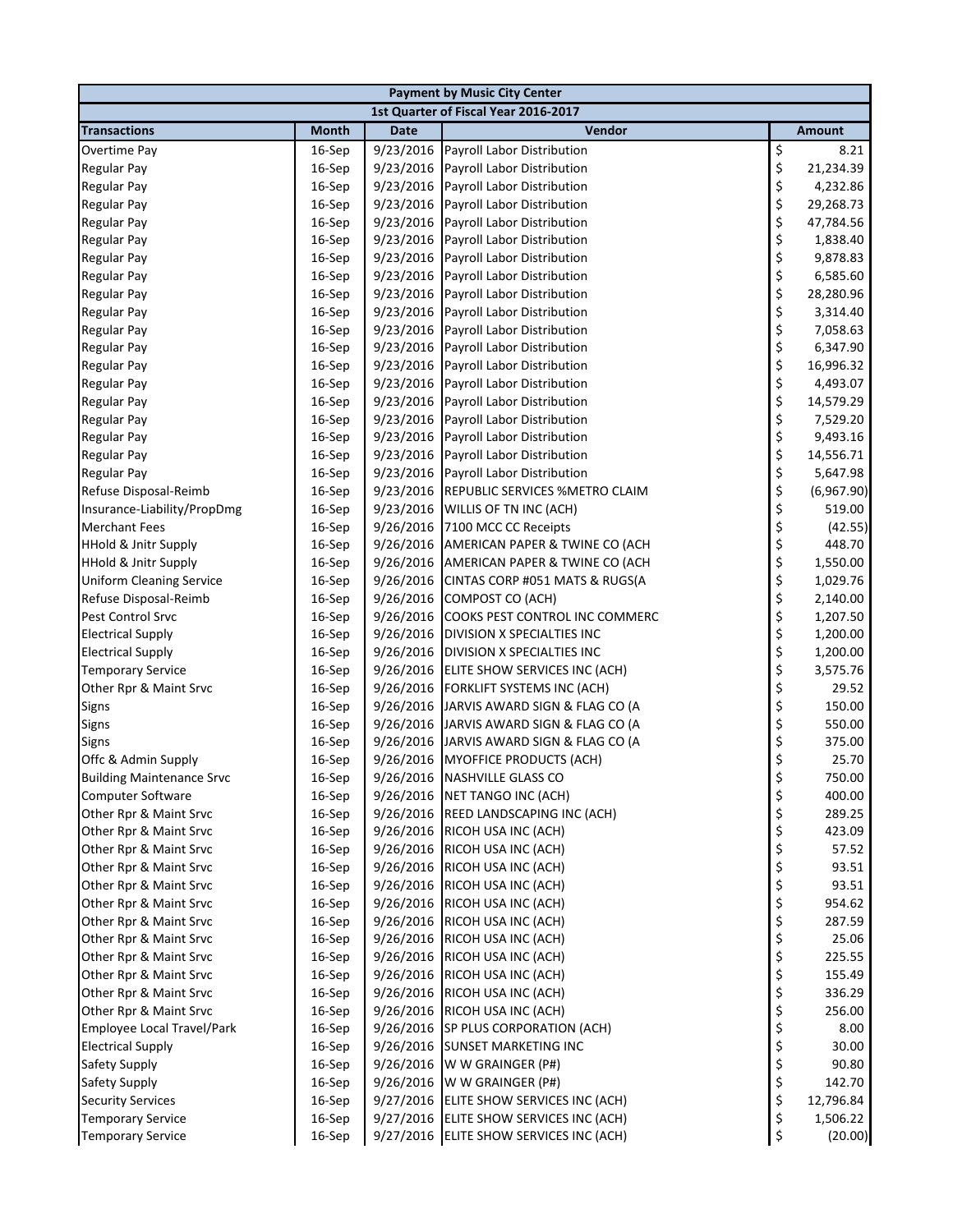| <b>Payment by Music City Center</b>  |              |             |                                          |          |               |  |
|--------------------------------------|--------------|-------------|------------------------------------------|----------|---------------|--|
| 1st Quarter of Fiscal Year 2016-2017 |              |             |                                          |          |               |  |
| <b>Transactions</b>                  | <b>Month</b> | <b>Date</b> | Vendor                                   |          | <b>Amount</b> |  |
| <b>Temporary Service</b>             | 16-Sep       | 9/27/2016   | ELITE SHOW SERVICES INC (ACH)            | \$       | 1,049.33      |  |
| <b>Temporary Service</b>             | 16-Sep       | 9/27/2016   | ELITE SHOW SERVICES INC (ACH)            | \$       | (15.00)       |  |
| <b>Temporary Service</b>             | 16-Sep       | 9/27/2016   | ELITE SHOW SERVICES INC (ACH)            | \$       | 2,002.08      |  |
| <b>Temporary Service</b>             | 16-Sep       |             | 9/27/2016 ELITE SHOW SERVICES INC (ACH)  | \$       | (15.00)       |  |
| Refuse Disposal-Reimb                | 16-Sep       | 9/27/2016   | REPUBLIC SVCS NASH / ALLIED WAS          | \$       | 6,967.90      |  |
| Employee Out-of-town Travel          | 16-Sep       | 9/27/2016   | RUNION, HEIDI L                          | \$       | 6,882.21      |  |
| Subscriptions                        | 16-Sep       | 9/27/2016   | SMITH TRAVEL RESEARCH INC                | \$       | 7,750.00      |  |
| <b>Paint Supply</b>                  | 16-Sep       | 9/27/2016   | W W GRAINGER (P#)                        |          | 73.84         |  |
| Paint Supply                         | 16-Sep       | 9/27/2016   | W W GRAINGER (P#)                        | \$<br>\$ | 124.31        |  |
| Paint Supply                         | 16-Sep       | 9/27/2016   | W W GRAINGER (P#)                        | \$       | 87.64         |  |
| <b>Paint Supply</b>                  | 16-Sep       | 9/27/2016   | W W GRAINGER (P#)                        | \$       | 198.20        |  |
| <b>Paint Supply</b>                  | 16-Sep       | 9/27/2016   | W W GRAINGER (P#)                        | \$       | 79.00         |  |
| <b>Paint Supply</b>                  | 16-Sep       | 9/27/2016   | W W GRAINGER (P#)                        | \$       | 198.20        |  |
| <b>Merchant Fees</b>                 | 16-Sep       | 9/28/2016   | 7100 MCC CC Receipts                     | \$       | (34.27)       |  |
| Advertising & Promot'n               | 16-Sep       | 9/28/2016   | AERIAL INNOVATIONS OF TN INC             | \$       | 1,450.00      |  |
| Telephone & Telegraph                | 16-Sep       | 9/28/2016   | AT&T (PO BOX 105320)(105262)(7           | \$       | 298.52        |  |
| Telephone & Telegraph                | 16-Sep       | 9/28/2016   | AT&T (PO BOX 105320)(105262)(7           | \$       | 300.00        |  |
| Food & Ice                           | 16-Sep       | 9/28/2016   | CENTERPLATE MCC (ACH)                    | \$       | 3,840.47      |  |
| <b>Cable Television</b>              | 16-Sep       | 9/28/2016   | COMCAST (ACH)                            | \$       | 408.29        |  |
| <b>Internet Services</b>             | 16-Sep       | 9/28/2016   | COMCAST (ACH)                            | \$       | 254.85        |  |
| <b>Security Services</b>             | 16-Sep       |             | 9/28/2016 ELITE SHOW SERVICES INC (ACH)  | \$       | 6,435.62      |  |
| <b>Security Services</b>             | 16-Sep       |             | 9/28/2016 ELITE SHOW SERVICES INC (ACH)  | \$       | 535.71        |  |
| <b>Temporary Service</b>             | 16-Sep       |             | 9/28/2016 ELITE SHOW SERVICES INC (ACH)  | \$       | 696.26        |  |
| <b>Temporary Service</b>             | 16-Sep       | 9/28/2016   | ELITE SHOW SERVICES INC (ACH)            | \$       | (70.00)       |  |
| Other Rpr & Maint Srvc               | 16-Sep       | 9/28/2016   | FESCO (ACH)                              | \$       | 49.00         |  |
| Other Rpr & Maint Srvc               | 16-Sep       | 9/28/2016   | FESCO (ACH)                              | \$       | 458.14        |  |
| Other Rpr & Maint Srvc               | 16-Sep       | 9/28/2016   | FESCO (ACH)                              | \$       | 406.64        |  |
| Rpr & Maint Srvc Green Roof          | 16-Sep       | 9/28/2016   | <b>GREENRISE TECHNOLOGIES (ACH)</b>      | \$       | 4,931.30      |  |
| Janitorial Srvc                      | 16-Sep       | 9/28/2016   | INDUSTRIAL STAFFING OF TN (ACH           | \$       | 5,762.23      |  |
| Janitorial Srvc                      | 16-Sep       | 9/28/2016   | INDUSTRIAL STAFFING OF TN (ACH           | \$       | (2,027.54)    |  |
| Janitorial Srvc                      | 16-Sep       | 9/28/2016   | INDUSTRIAL STAFFING OF TN (ACH           | \$       | 2,613.46      |  |
| Janitorial Srvc                      | 16-Sep       | 9/28/2016   | INDUSTRIAL STAFFING OF TN (ACH           | \$       | 5,137.13      |  |
| <b>Temporary Service</b>             | 16-Sep       | 9/28/2016   | INDUSTRIAL STAFFING OF TN (ACH           | \$       | 523.94        |  |
| <b>Temporary Service</b>             | 16-Sep       | 9/28/2016   | INDUSTRIAL STAFFING OF TN (ACH           | \$       | 1,662.98      |  |
| <b>Building Maintenance Srvc</b>     | 16-Sep       | 9/28/2016   | ISENHOUR DOOR PRODUCTS INC (AC           | \$       | 174.27        |  |
| Building Maintenance Srvc            | $16-Sep$     |             | 9/28/2016 ISENHOUR DOOR PRODUCTS INC (AC | Ś        | 150.00        |  |
| Lumber/Wood Products                 | 16-Sep       | 9/28/2016   | LOWES OF MADISON #413 (ACH)              | \$       | 18.90         |  |
| Lumber/Wood Products                 | 16-Sep       | 9/28/2016   | LOWES OF MADISON #413 (ACH)              | \$       | 66.30         |  |
| Lumber/Wood Products                 | 16-Sep       | 9/28/2016   | LOWES OF MADISON #413 (ACH)              | \$       | 280.20        |  |
| Employee Local Travel/Park           | 16-Sep       |             | 9/28/2016 MCC PCC MUSIC CITY CENTER      | \$       | 20.00         |  |
| Employee Local Travel/Park           | 16-Sep       | 9/28/2016   | MCC PCC MUSIC CITY CENTER                | \$       | 12.00         |  |
| Repair & Maint Supply                | 16-Sep       | 9/28/2016   | MCC PCC MUSIC CITY CENTER                | \$       | 7.11          |  |
| Safety Supply                        | 16-Sep       | 9/28/2016   | MCC PCC MUSIC CITY CENTER                | \$       | 29.36         |  |
| <b>Uniform Cleaning Service</b>      | 16-Sep       | 9/28/2016   | MCC PCC MUSIC CITY CENTER                | \$       | 9.30          |  |
| <b>Medical Services</b>              | 16-Sep       | 9/28/2016   | MED STAR MEDICAL STAFFING INC            | \$       | 4,532.00      |  |
| Landscaping Srvc                     | 16-Sep       |             | 9/28/2016 REED LANDSCAPING INC (ACH)     | \$       | 1,195.58      |  |
| Landscaping Srvc                     | 16-Sep       | 9/28/2016   | REED LANDSCAPING INC (ACH)               | \$       | 824.00        |  |
| Other Rpr & Maint Srvc               | 16-Sep       | 9/29/2016   | BAILEY CO INC, THE (P#)                  | \$       | 117.28        |  |
| Other Rpr & Maint Srvc               | 16-Sep       | 9/29/2016   | FESCO (ACH)                              | \$       | 1,441.60      |  |
| Other Rpr & Maint Srvc               | 16-Sep       | 9/29/2016   | FESCO (ACH)                              | \$       | 1,490.60      |  |
| Other Rpr & Maint Srvc               | 16-Sep       | 9/29/2016   | FESCO (ACH)                              | \$       | 1,578.60      |  |
| Rpr & Maint Srvc Air Walls           | 16-Sep       | 9/29/2016   | FIRE PRO LLC (ACH)                       | \$       | 9,258.05      |  |
| Other Rpr & Maint Srvc               | 16-Sep       |             | 9/30/2016 09/30/16 Misc Expense RCLS     | \$       | 871.00        |  |
| Other Rpr & Maint Srvc               | 16-Sep       |             | 9/30/2016 09/30/16 Misc Expense RCLS     | \$       | 841.50        |  |
| Rpr & Maint Srvc Elev/Escel          | 16-Sep       | 9/30/2016   | 09/30/16 Misc Expense RCLS               | \$       | (871.00)      |  |
| Rpr & Maint Srvc Elev/Escel          | 16-Sep       |             | 9/30/2016 09/30/16 Misc Expense RCLS     | \$       | (841.50)      |  |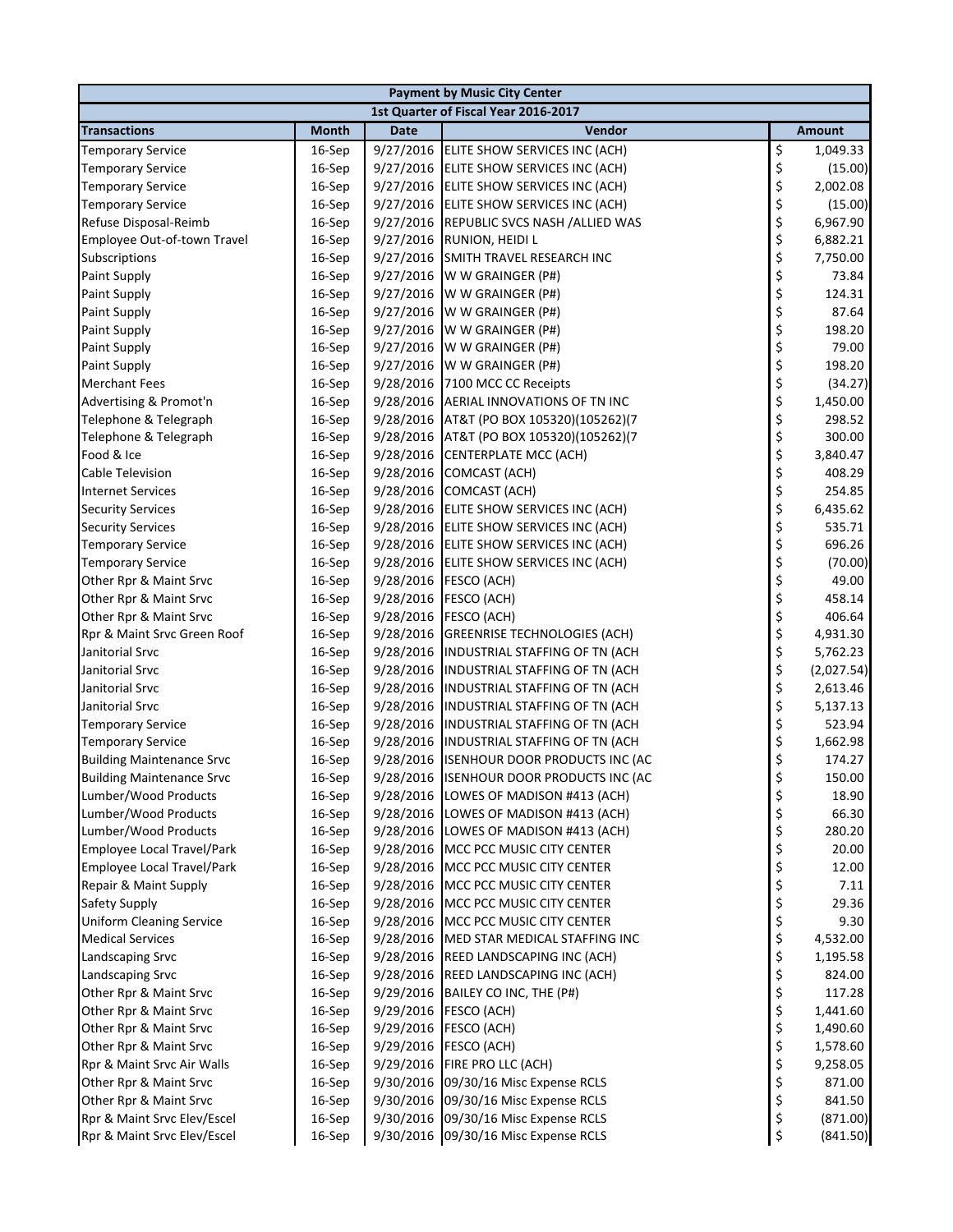| <b>Payment by Music City Center</b>  |              |           |                                       |          |               |  |
|--------------------------------------|--------------|-----------|---------------------------------------|----------|---------------|--|
| 1st Quarter of Fiscal Year 2016-2017 |              |           |                                       |          |               |  |
| <b>Transactions</b>                  | <b>Month</b> | Date      | Vendor                                |          | <b>Amount</b> |  |
| <b>Merchant Fees</b>                 | 16-Sep       | 9/30/2016 | 7100 MCC CC Receipts                  | \$       | (8.71)        |  |
| Other Rpr & Maint Srvc               | 16-Sep       | 9/30/2016 | 9/30/16 Misc Expense RCLS             | \$       | 9,258.05      |  |
| Rpr & Maint Srvc Air Walls           | 16-Sep       | 9/30/2016 | 9/30/16 Misc Expense RCLS             | \$       | (9,258.05)    |  |
| Other Rpr & Maint Srvc               | 16-Sep       | 9/30/2016 | 9/30/2016 Misc Expense RCLS           | \$       | 572.86        |  |
| Rpr & Maint Srvc HVAC                | 16-Sep       | 9/30/2016 | 9/30/2016 Misc Expense RCLS           | \$       | (572.86)      |  |
| Employee Out-of-town Travel          | 16-Sep       | 9/30/2016 | <b>BLOUIN, ERIC P</b>                 | \$       | 178.73        |  |
| Food & Bev-Inhouse                   | 16-Sep       | 9/30/2016 | CENTERPLATE MCC (ACH)                 | \$       | 328.68        |  |
| Other Special Pay                    | 16-Sep       | 9/30/2016 | CENTERPLATE MCC (ACH)                 | \$       | 136,585.47    |  |
| <b>Uniform Cleaning Service</b>      | 16-Sep       | 9/30/2016 | CINTAS CORP #051 MATS & RUGS(A        | \$       | 754.04        |  |
| Employee Out-of-town Travel          | 16-Sep       | 9/30/2016 | CLIPPARD, MARY B                      | \$       | 180.66        |  |
| <b>Mngt Cnsltnt Srvc</b>             | 16-Sep       | 9/30/2016 | <b>CUSHION EMPLOYER SER (ACH)</b>     | \$       | 1,267.00      |  |
| <b>Security Services</b>             | 16-Sep       | 9/30/2016 | ELITE SHOW SERVICES INC (ACH)         | \$       | 3,560.26      |  |
| <b>Temporary Service</b>             | 16-Sep       | 9/30/2016 | ELITE SHOW SERVICES INC (ACH)         | \$       | 3,700.68      |  |
| <b>Temporary Service</b>             | 16-Sep       | 9/30/2016 | ELITE SHOW SERVICES INC (ACH)         | \$       | (5.00)        |  |
| <b>Temporary Service</b>             | 16-Sep       | 9/30/2016 | ELITE SHOW SERVICES INC (ACH)         | \$       | 834.68        |  |
| <b>Temporary Service</b>             | 16-Sep       | 9/30/2016 | ELITE SHOW SERVICES INC (ACH)         | \$       | (10.00)       |  |
| <b>Temporary Service</b>             | 16-Sep       | 9/30/2016 | ELITE SHOW SERVICES INC (ACH)         | \$       | 539.09        |  |
| <b>Temporary Service</b>             | 16-Sep       | 9/30/2016 | ELITE SHOW SERVICES INC (ACH)         | \$       | (15.00)       |  |
| <b>Temporary Service</b>             | 16-Sep       | 9/30/2016 | ELITE SHOW SERVICES INC (ACH)         | \$       | 1,758.20      |  |
| <b>Temporary Service</b>             | 16-Sep       | 9/30/2016 | ELITE SHOW SERVICES INC (ACH)         | \$       | (10.00)       |  |
| <b>Temporary Service</b>             | 16-Sep       | 9/30/2016 | ELITE SHOW SERVICES INC (ACH)         | \$       | 844.56        |  |
| <b>Temporary Service</b>             | 16-Sep       | 9/30/2016 | ELITE SHOW SERVICES INC (ACH)         | \$       | (5.00)        |  |
| <b>Temporary Service</b>             | 16-Sep       | 9/30/2016 | ELITE SHOW SERVICES INC (ACH)         | \$       | 995.48        |  |
| <b>Temporary Service</b>             | 16-Sep       | 9/30/2016 | ELITE SHOW SERVICES INC (ACH)         | \$       | 586.82        |  |
| <b>Temporary Service</b>             | 16-Sep       | 9/30/2016 | ELITE SHOW SERVICES INC (ACH)         | \$       | 748.74        |  |
| <b>Temporary Service</b>             | 16-Sep       | 9/30/2016 | ELITE SHOW SERVICES INC (ACH)         | \$       | 745.07        |  |
| Other Rpr & Maint Srvc               | 16-Sep       | 9/30/2016 | ELITTE SEPTIC TANK SVC INC            | \$       | 345.00        |  |
| Other Rpr & Maint Srvc               | 16-Sep       | 9/30/2016 | ELITTE SEPTIC TANK SVC INC            | \$       | 330.00        |  |
| Other Rpr & Maint Srvc               | 16-Sep       | 9/30/2016 | ELITTE SEPTIC TANK SVC INC            | \$       | 1,550.00      |  |
| <b>Employee Air Travel</b>           | 16-Sep       | 9/30/2016 | Fifth Third CCard Sept 2016           | \$       | 373.96        |  |
| <b>Employee Air Travel</b>           | 16-Sep       | 9/30/2016 | Fifth Third CCard Sept 2016           | \$       | 379.45        |  |
| <b>Employee Air Travel</b>           | 16-Sep       | 9/30/2016 | Fifth Third CCard Sept 2016           | \$       | 247.96        |  |
| <b>Employee Air Travel</b>           | 16-Sep       | 9/30/2016 | Fifth Third CCard Sept 2016           | \$       | 237.96        |  |
| <b>Employee Air Travel</b>           | 16-Sep       | 9/30/2016 | Fifth Third CCard Sept 2016           | \$       | 247.96        |  |
| <b>Employee Air Travel</b>           | 16-Sep       | 9/30/2016 | Fifth Third CCard Sept 2016           | \$       | 713.88        |  |
| Employee Air Travel                  | 16-Sep       |           | 9/30/2016 Fifth Third CCard Sept 2016 | Ś        | 237.96        |  |
| <b>Employee Air Travel</b>           | 16-Sep       | 9/30/2016 | Fifth Third CCard Sept 2016           | \$       | 18.00         |  |
| <b>Employee Air Travel</b>           | 16-Sep       | 9/30/2016 | Fifth Third CCard Sept 2016           | \$       | 237.96        |  |
| Employee Air Travel                  | 16-Sep       | 9/30/2016 | Fifth Third CCard Sept 2016           | \$       | 8.00          |  |
| <b>Employee Air Travel</b>           | 16-Sep       | 9/30/2016 | Fifth Third CCard Sept 2016           | \$       | 113.10        |  |
| <b>Employee Air Travel</b>           | 16-Sep       | 9/30/2016 | Fifth Third CCard Sept 2016           | \$       | 178.60        |  |
| <b>Employee Air Travel</b>           | 16-Sep       | 9/30/2016 | Fifth Third CCard Sept 2016           | \$       | 341.96        |  |
| Employee Out-of-town Travel          | 16-Sep       | 9/30/2016 | Fifth Third CCard Sept 2016           | \$       | 52.00         |  |
| Employee Out-of-town Travel          | 16-Sep       | 9/30/2016 | Fifth Third CCard Sept 2016           | \$       | 22.03         |  |
| Employee Out-of-town Travel          | 16-Sep       | 9/30/2016 | Fifth Third CCard Sept 2016           | \$<br>\$ | 40.20         |  |
| Employee Out-of-town Travel          | 16-Sep       | 9/30/2016 | Fifth Third CCard Sept 2016           |          | 36.86         |  |
| Employee Out-of-town Travel          | 16-Sep       | 9/30/2016 | Fifth Third CCard Sept 2016           | \$       | 697.61        |  |
| Employee Out-of-town Travel          | 16-Sep       | 9/30/2016 | Fifth Third CCard Sept 2016           | \$<br>\$ | 28.02         |  |
| Employee Out-of-town Travel          | 16-Sep       | 9/30/2016 | Fifth Third CCard Sept 2016           |          | 19.31         |  |
| Employee Out-of-town Travel          | 16-Sep       | 9/30/2016 | Fifth Third CCard Sept 2016           | \$       | 7.23          |  |
| Employee Out-of-town Travel          | 16-Sep       | 9/30/2016 | Fifth Third CCard Sept 2016           | \$<br>\$ | 19.58         |  |
| Employee Out-of-town Travel          | 16-Sep       | 9/30/2016 | Fifth Third CCard Sept 2016           |          | 9.72          |  |
| Employee Out-of-town Travel          | 16-Sep       | 9/30/2016 | Fifth Third CCard Sept 2016           | \$       | 32.12         |  |
| Employee Out-of-town Travel          | 16-Sep       | 9/30/2016 | Fifth Third CCard Sept 2016           | \$       | 392.88        |  |
| Employee Out-of-town Travel          | 16-Sep       | 9/30/2016 | Fifth Third CCard Sept 2016           | \$       | 174.71        |  |
| Employee Out-of-town Travel          | 16-Sep       | 9/30/2016 | Fifth Third CCard Sept 2016           | \$       | 274.90        |  |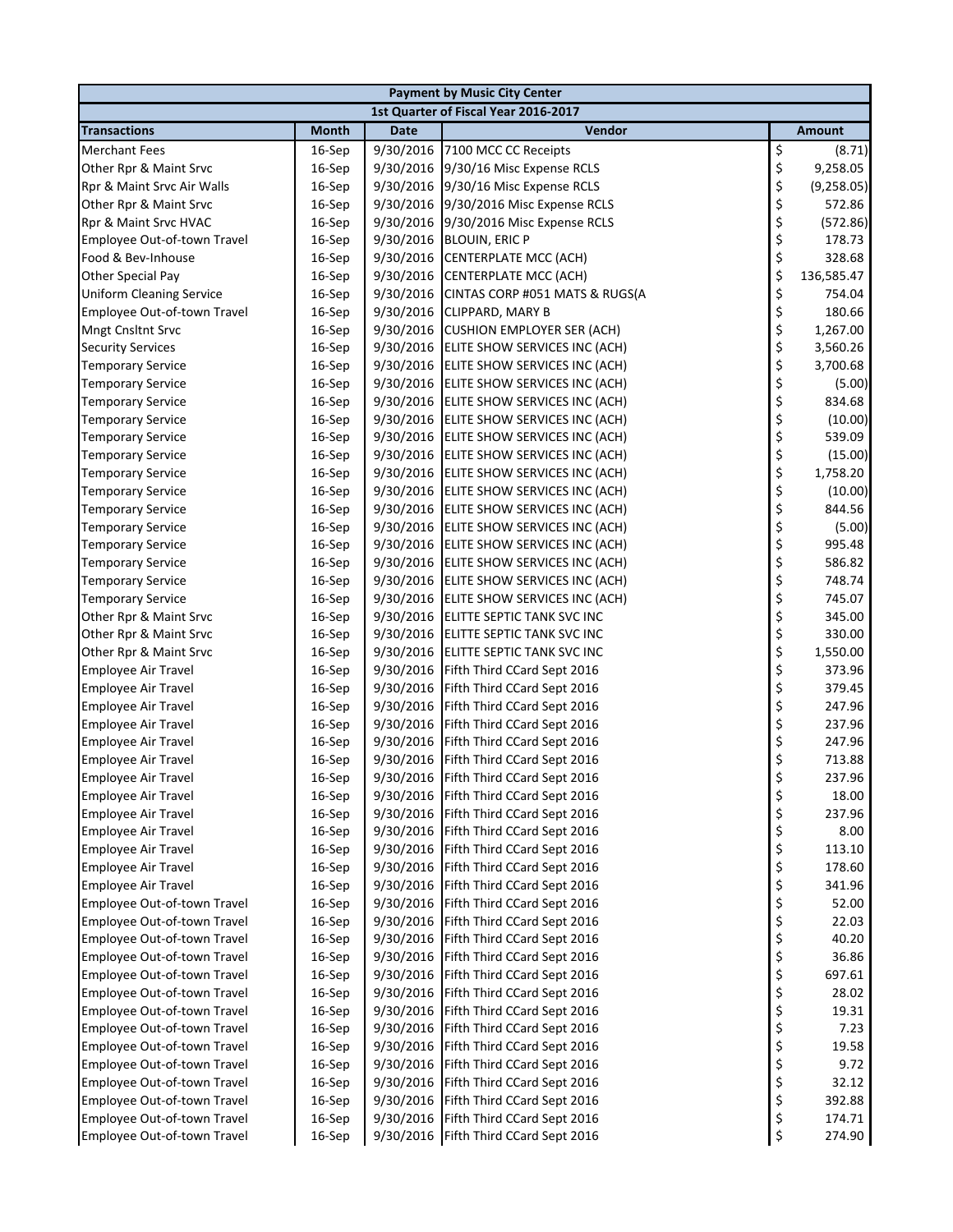| <b>Payment by Music City Center</b>  |              |             |                                          |    |              |  |
|--------------------------------------|--------------|-------------|------------------------------------------|----|--------------|--|
| 1st Quarter of Fiscal Year 2016-2017 |              |             |                                          |    |              |  |
| <b>Transactions</b>                  | <b>Month</b> | <b>Date</b> | Vendor                                   |    | Amount       |  |
| Employee Out-of-town Travel          | 16-Sep       | 9/30/2016   | Fifth Third CCard Sept 2016              | \$ | 274.90       |  |
| Employee Out-of-town Travel          | 16-Sep       | 9/30/2016   | Fifth Third CCard Sept 2016              | \$ | 10.00        |  |
| Host & Hostess                       | 16-Sep       | 9/30/2016   | Fifth Third CCard Sept 2016              | \$ | 94.00        |  |
| Host & Hostess                       | 16-Sep       | 9/30/2016   | Fifth Third CCard Sept 2016              | \$ | 251.29       |  |
| Host & Hostess                       | 16-Sep       | 9/30/2016   | Fifth Third CCard Sept 2016              | \$ | 374.00       |  |
| <b>Internet Services</b>             | 16-Sep       | 9/30/2016   | Fifth Third CCard Sept 2016              | \$ | 30.00        |  |
| <b>Membership Dues</b>               | 16-Sep       | 9/30/2016   | Fifth Third CCard Sept 2016              | \$ | 100.00       |  |
| <b>Membership Dues</b>               | 16-Sep       | 9/30/2016   | Fifth Third CCard Sept 2016              | \$ | 485.00       |  |
| <b>Membership Dues</b>               | 16-Sep       | 9/30/2016   | Fifth Third CCard Sept 2016              | \$ | 485.00       |  |
| <b>Membership Dues</b>               | 16-Sep       | 9/30/2016   | Fifth Third CCard Sept 2016              | \$ | 515.00       |  |
| <b>Membership Dues</b>               | 16-Sep       | 9/30/2016   | Fifth Third CCard Sept 2016              | \$ | 125.00       |  |
| <b>Mngt Cnsltnt Srvc</b>             | 16-Sep       | 9/30/2016   | Fifth Third CCard Sept 2016              | \$ | 45.00        |  |
| Registration                         | 16-Sep       | 9/30/2016   | Fifth Third CCard Sept 2016              | \$ | 1,750.00     |  |
| Registration                         | 16-Sep       | 9/30/2016   | Fifth Third CCard Sept 2016              | \$ | 45.00        |  |
| Registration                         | 16-Sep       | 9/30/2016   | Fifth Third CCard Sept 2016              | \$ | (327.71)     |  |
| Registration                         | 16-Sep       | 9/30/2016   | Fifth Third CCard Sept 2016              | \$ | (46.00)      |  |
| Registration                         | 16-Sep       | 9/30/2016   | Fifth Third CCard Sept 2016              | \$ | 327.71       |  |
| Registration                         | 16-Sep       | 9/30/2016   | Fifth Third CCard Sept 2016              | \$ | 46.00        |  |
| Registration                         | 16-Sep       | 9/30/2016   | Fifth Third CCard Sept 2016              | \$ | 1,220.00     |  |
| Registration                         | 16-Sep       | 9/30/2016   | Fifth Third CCard Sept 2016              | \$ | 1,220.00     |  |
| Registration                         | 16-Sep       | 9/30/2016   | Fifth Third CCard Sept 2016              | \$ | 1,220.00     |  |
| Registration                         | 16-Sep       | 9/30/2016   | Fifth Third CCard Sept 2016              | \$ | 1,305.00     |  |
| Registration                         | 16-Sep       | 9/30/2016   | Fifth Third CCard Sept 2016              | \$ | 275.00       |  |
| Registration                         | 16-Sep       | 9/30/2016   | Fifth Third CCard Sept 2016              | \$ | 95.00        |  |
| Registration                         | 16-Sep       | 9/30/2016   | Fifth Third CCard Sept 2016              | \$ | 235.00       |  |
| Registration                         | 16-Sep       | 9/30/2016   | Fifth Third CCard Sept 2016              | \$ | 199.00       |  |
| Registration                         | 16-Sep       | 9/30/2016   | Fifth Third CCard Sept 2016              | \$ | 199.00       |  |
| Registration                         | 16-Sep       | 9/30/2016   | Fifth Third CCard Sept 2016              | \$ | 550.00       |  |
| Software License                     | 16-Sep       | 9/30/2016   | Fifth Third CCard Sept 2016              | \$ | 32.95        |  |
| Other Rpr & Maint Srvc               | 16-Sep       | 9/30/2016   | FORKLIFT SYSTEMS INC (ACH)               | \$ | 274.11       |  |
| Postage & Delivery Srvc              | 16-Sep       | 9/30/2016   | FORKLIFT SYSTEMS INC (ACH)               | \$ | 10.85        |  |
| <b>Building Maintenance Srvc</b>     | 16-Sep       | 9/30/2016   | HAMILTON MACHINE CO INC (ACH)            | \$ | 187.00       |  |
| Janitorial Srvc                      | 16-Sep       | 9/30/2016   | INDUSTRIAL STAFFING OF TN (ACH           | \$ | 4,262.65     |  |
| Janitorial Srvc                      | 16-Sep       | 9/30/2016   | INDUSTRIAL STAFFING OF TN (ACH           | \$ | 1,383.20     |  |
| <b>Temporary Service</b>             | 16-Sep       | 9/30/2016   | INDUSTRIAL STAFFING OF TN (ACH           | \$ | 1,577.54     |  |
| <b>Temporary Service</b>             | 16-Sep       |             | 9/30/2016 INDUSTRIAL STAFFING OF TN (ACH | \$ | 91.12        |  |
| <b>Building Maintenance Srvc</b>     | $16-$ Sep    | 9/30/2016   | <b>ISENHOUR DOOR PRODUCTS INC (AC</b>    | \$ | 543.00       |  |
| <b>Building Maintenance Srvc</b>     | 16-Sep       | 9/30/2016   | ISENHOUR DOOR PRODUCTS INC (AC           | \$ | 1,055.10     |  |
| <b>Building Maintenance Srvc</b>     | 16-Sep       | 9/30/2016   | JOHN BOUCHARD & SONS CO (ACH)            | \$ | 1,449.98     |  |
| Other Rpr & Maint Srvc               | 16-Sep       | 9/30/2016   | JOHNSON CONTROLS INC/CARDKEY (           | \$ | 328.12       |  |
| Promotion-Goods                      | 16-Sep       | 9/30/2016   | LABELS UNLIMITED INC(ACH)                | \$ | 200.00       |  |
| Promotion-Goods                      | 16-Sep       | 9/30/2016   | LABELS UNLIMITED INC(ACH)                | \$ | 175.00       |  |
| Promotion-Goods                      | 16-Sep       | 9/30/2016   | LABELS UNLIMITED INC(ACH)                | \$ | 175.00       |  |
| Employee Out-of-town Travel          | 16-Sep       | 9/30/2016   | LITTLEFORD, AMANDA R                     | \$ | 67.84        |  |
| Paint Supply                         | 16-Sep       | 9/30/2016   | LOWES OF MADISON #413 (ACH)              | \$ | 14.23        |  |
| <b>Paint Supply</b>                  | 16-Sep       |             | 9/30/2016 LOWES OF MADISON #413 (ACH)    | \$ | 5.86         |  |
| <b>Paint Supply</b>                  | 16-Sep       |             | 9/30/2016 LOWES OF MADISON #413 (ACH)    | \$ | 22.75        |  |
| Paint Supply                         | 16-Sep       |             | 9/30/2016 LOWES OF MADISON #413 (ACH)    | \$ | 41.76        |  |
| <b>Paint Supply</b>                  | 16-Sep       |             | 9/30/2016 LOWES OF MADISON #413 (ACH)    | \$ | 11.34        |  |
| <b>Equip Inspection</b>              | 16-Sep       | 9/30/2016   | MCC 9/30/16 Misc Expense RCLS            | \$ | (240.00)     |  |
| Food & Bev-Inhouse                   | 16-Sep       | 9/30/2016   | MCC 9/30/16 Misc Expense RCLS            | \$ | 225.38       |  |
| Food & Ice                           | 16-Sep       | 9/30/2016   | MCC 9/30/16 Misc Expense RCLS            | \$ | (225.38)     |  |
| Insurance-Liability/PropDmg          | 16-Sep       |             | 9/30/2016 MCC 9/30/16 Misc Expense RCLS  | \$ | (519.00)     |  |
| Janitorial Srvc                      | 16-Sep       |             | 9/30/2016 MCC 9/30/16 Misc Expense RCLS  | \$ | 12,106.34    |  |
| <b>Temporary Service</b>             | 16-Sep       |             | 9/30/2016 MCC 9/30/16 Misc Expense RCLS  | \$ | (12, 106.34) |  |
| <b>Elevator Permit</b>               | 16-Sep       |             | 9/30/2016 MCC 9/30/16 Misc. Expense RCLS | \$ | (180.00)     |  |